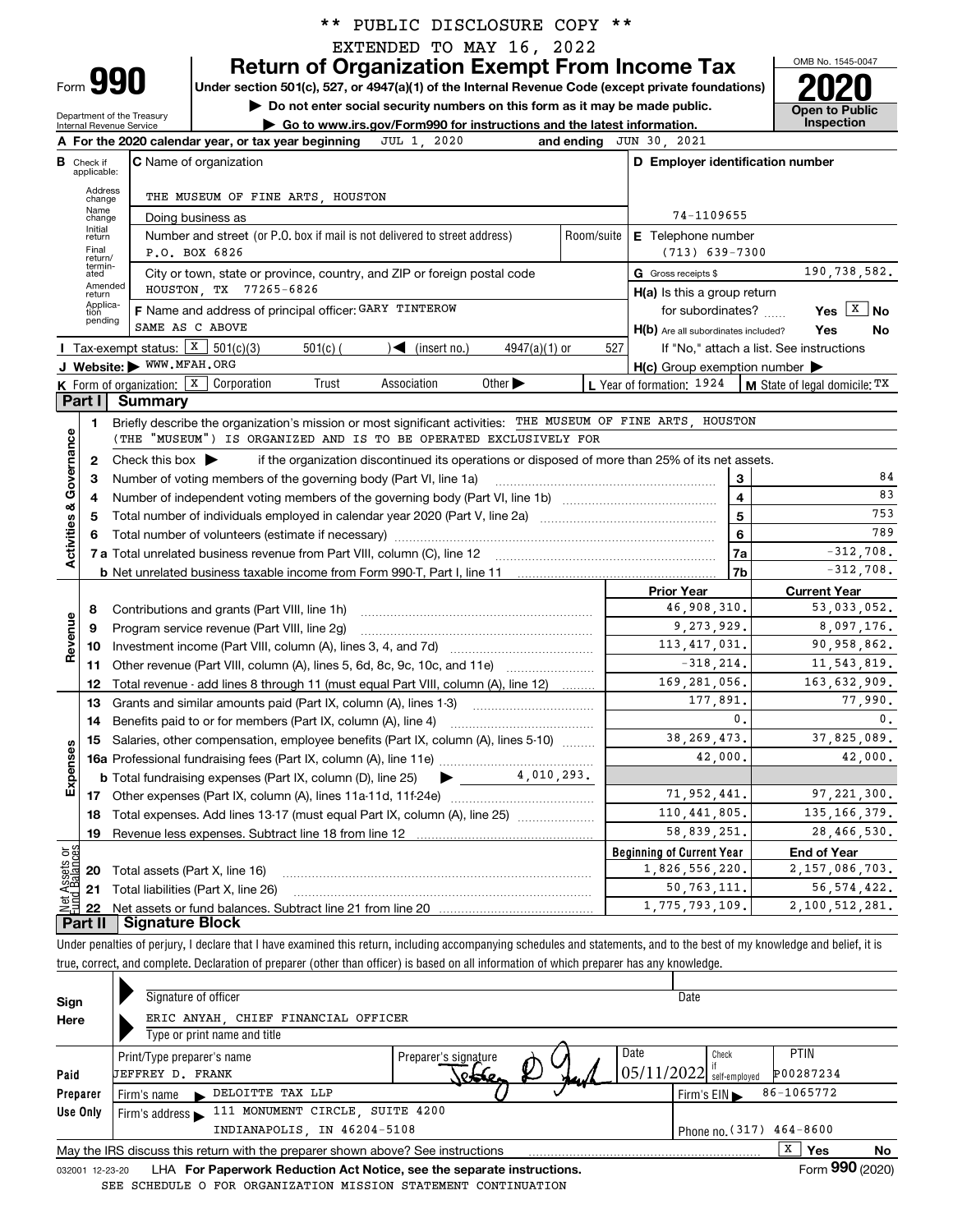(Rev. January 2020)

## **Application for Automatic Extension of Time To File an Exempt Organization Return**

Department of the Treasury Internal Revenue Service

**| File a separate application for each return.**

**| Go to www.irs.gov/Form8868 for the latest information.**

**Electronic filing (e-file).**  You can electronically file Form 8868 to request a 6-month automatic extension of time to file any of the filing of this form, visit www.irs.gov/e-file-providers/e-file-for-charities-and-non-profits. forms listed below with the exception of Form 8870, Information Return for Transfers Associated With Certain Personal Benefit Contracts, for which an extension request must be sent to the IRS in paper format (see instructions). For more details on the electronic

#### **Automatic 6-Month Extension of Time.** Only submit original (no copies needed).

All corporations required to file an income tax return other than Form 990-T (including 1120-C filers), partnerships, REMICs, and trusts must use Form 7004 to request an extension of time to file income tax returns.

| Type or                                         | Name of exempt organization or other filer, see instructions.                                                                                                                                                                                                                                                                                                                                                                                                                                                                                                                                                                                                                        |        |                                                                                                                                                                                                       |              | Taxpayer identification number (TIN) |                                              |  |
|-------------------------------------------------|--------------------------------------------------------------------------------------------------------------------------------------------------------------------------------------------------------------------------------------------------------------------------------------------------------------------------------------------------------------------------------------------------------------------------------------------------------------------------------------------------------------------------------------------------------------------------------------------------------------------------------------------------------------------------------------|--------|-------------------------------------------------------------------------------------------------------------------------------------------------------------------------------------------------------|--------------|--------------------------------------|----------------------------------------------|--|
| print                                           | THE MUSEUM OF FINE ARTS, HOUSTON                                                                                                                                                                                                                                                                                                                                                                                                                                                                                                                                                                                                                                                     |        |                                                                                                                                                                                                       | 74-1109655   |                                      |                                              |  |
| File by the<br>due date for<br>filing your      | Number, street, and room or suite no. If a P.O. box, see instructions.<br>P.O. BOX 6826                                                                                                                                                                                                                                                                                                                                                                                                                                                                                                                                                                                              |        |                                                                                                                                                                                                       |              |                                      |                                              |  |
| return. See<br>instructions.                    | City, town or post office, state, and ZIP code. For a foreign address, see instructions.<br>HOUSTON, TX 77265-6826                                                                                                                                                                                                                                                                                                                                                                                                                                                                                                                                                                   |        |                                                                                                                                                                                                       |              |                                      |                                              |  |
|                                                 | Enter the Return Code for the return that this application is for (file a separate application for each return)                                                                                                                                                                                                                                                                                                                                                                                                                                                                                                                                                                      |        |                                                                                                                                                                                                       |              |                                      | $\mathbf 0$<br>$\mathbf{1}$                  |  |
| <b>Application</b>                              |                                                                                                                                                                                                                                                                                                                                                                                                                                                                                                                                                                                                                                                                                      | Return | Application                                                                                                                                                                                           |              |                                      | Return                                       |  |
| Is For                                          |                                                                                                                                                                                                                                                                                                                                                                                                                                                                                                                                                                                                                                                                                      |        | Is For                                                                                                                                                                                                |              |                                      | Code                                         |  |
|                                                 | Form 990 or Form 990-EZ                                                                                                                                                                                                                                                                                                                                                                                                                                                                                                                                                                                                                                                              | 01     | Form 990-T (corporation)                                                                                                                                                                              |              |                                      | 07                                           |  |
| Form 990-BL                                     |                                                                                                                                                                                                                                                                                                                                                                                                                                                                                                                                                                                                                                                                                      | 02     | Form 1041-A                                                                                                                                                                                           |              | 08                                   |                                              |  |
|                                                 | Form 4720 (individual)                                                                                                                                                                                                                                                                                                                                                                                                                                                                                                                                                                                                                                                               | 03     | Form 4720 (other than individual)                                                                                                                                                                     |              |                                      | 09                                           |  |
| Form 990-PF                                     |                                                                                                                                                                                                                                                                                                                                                                                                                                                                                                                                                                                                                                                                                      | 04     | Form 5227                                                                                                                                                                                             |              |                                      | 10                                           |  |
|                                                 | Form 990-T (sec. 401(a) or 408(a) trust)                                                                                                                                                                                                                                                                                                                                                                                                                                                                                                                                                                                                                                             | 05     | Form 6069                                                                                                                                                                                             |              |                                      | 11                                           |  |
|                                                 | Form 990-T (trust other than above)                                                                                                                                                                                                                                                                                                                                                                                                                                                                                                                                                                                                                                                  | 06     | Form 8870                                                                                                                                                                                             |              |                                      | 12                                           |  |
| $box \blacktriangleright$<br>1.<br>$\mathbf{2}$ | • The books are in the care of $\blacktriangleright$ P.O. BOX 6826 - HOUSTON, TX 77265-6826<br>Telephone No. 2713 639-7566<br>If this is for a Group Return, enter the organization's four digit Group Exemption Number (GEN) [If this is for the whole group, check this<br>. If it is for part of the group, check this box $\blacktriangleright$  <br>I request an automatic 6-month extension of time until<br>the organization named above. The extension is for the organization's return for:<br>calendar year _______ or<br>$X$ tax year beginning JUL 1, 2020<br>If the tax year entered in line 1 is for less than 12 months, check reason:<br>Change in accounting period |        | Fax No. $\blacktriangleright$<br>and attach a list with the names and TINs of all members the extension is for.<br>MAY 16, 2022<br>$\frac{1}{2}$ , and ending $\frac{30}{2}$ , 2021<br>Initial return | Final return |                                      | , to file the exempt organization return for |  |
| За                                              | If this application is for Forms 990-BL, 990-PF, 990-T, 4720, or 6069, enter the tentative tax, less<br>any nonrefundable credits. See instructions.                                                                                                                                                                                                                                                                                                                                                                                                                                                                                                                                 |        |                                                                                                                                                                                                       | За           | \$                                   | 0.                                           |  |
| b                                               | If this application is for Forms 990-PF, 990-T, 4720, or 6069, enter any refundable credits and                                                                                                                                                                                                                                                                                                                                                                                                                                                                                                                                                                                      |        |                                                                                                                                                                                                       |              |                                      |                                              |  |
|                                                 | estimated tax payments made. Include any prior year overpayment allowed as a credit.<br>3b<br>\$                                                                                                                                                                                                                                                                                                                                                                                                                                                                                                                                                                                     |        |                                                                                                                                                                                                       |              |                                      |                                              |  |
|                                                 | <b>Balance due.</b> Subtract line 3b from line 3a. Include your payment with this form, if required, by                                                                                                                                                                                                                                                                                                                                                                                                                                                                                                                                                                              |        |                                                                                                                                                                                                       |              |                                      |                                              |  |
|                                                 | using EFTPS (Electronic Federal Tax Payment System). See instructions.                                                                                                                                                                                                                                                                                                                                                                                                                                                                                                                                                                                                               |        |                                                                                                                                                                                                       | Зc           |                                      | $\mathbf{0}$ .                               |  |
| instructions.                                   | Caution: If you are going to make an electronic funds withdrawal (direct debit) with this Form 8868, see Form 8453-EO and Form 8879-EO for payment                                                                                                                                                                                                                                                                                                                                                                                                                                                                                                                                   |        |                                                                                                                                                                                                       |              |                                      |                                              |  |

**HA** For Privacy Act and Paperwork Reduction Act Notice, see instructions. **But a struction of the Constantion Constant** Form 8868 (Rev. 1-2020) LHA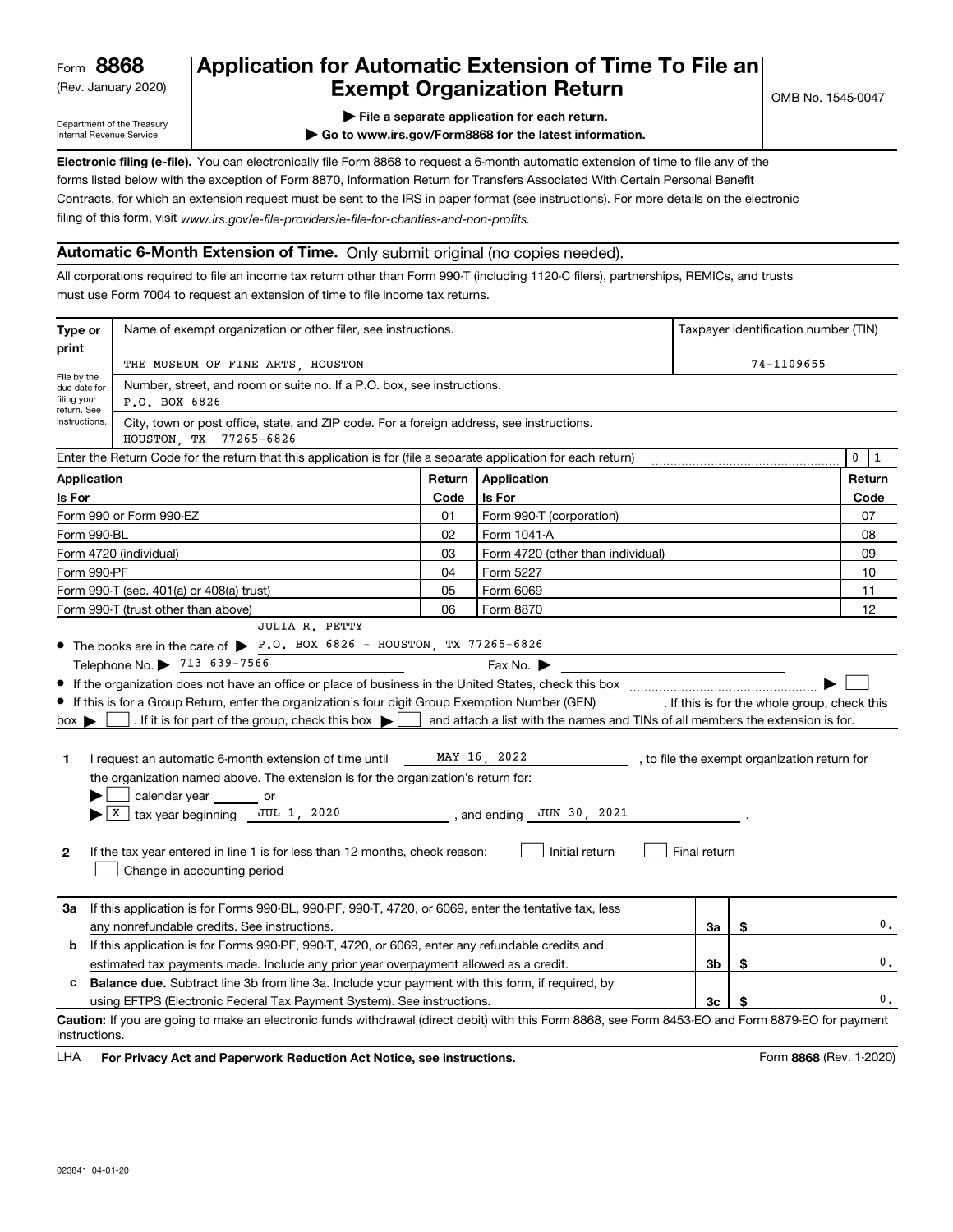|              | THE MUSEUM OF FINE ARTS, HOUSTON<br>Form 990 (2020)                                                                                          | 74-1109655 | Page 2                       |
|--------------|----------------------------------------------------------------------------------------------------------------------------------------------|------------|------------------------------|
|              | Part III   Statement of Program Service Accomplishments                                                                                      |            |                              |
|              |                                                                                                                                              |            | x                            |
| 1            | Briefly describe the organization's mission:                                                                                                 |            |                              |
|              | THE MUSEUM OF FINE ARTS, HOUSTON (THE "MUSEUM") IS ORGANIZED AND IS TO                                                                       |            |                              |
|              | BE OPERATED EXCLUSIVELY FOR CHARITABLE, SCIENTIFIC, LITERARY, AND                                                                            |            |                              |
|              | EDUCATIONAL PURPOSES, INCLUDING THE OPERATION AND MAINTENANCE OF ONE                                                                         |            |                              |
|              | OR MORE MUSEUM FACILITIES AND, IN CONNECTION THEREWITH, THE OPERATION                                                                        |            |                              |
| $\mathbf{2}$ | Did the organization undertake any significant program services during the year which were not listed on the                                 |            |                              |
|              | prior Form 990 or 990-EZ?                                                                                                                    |            | $Yes \quad \boxed{X}$ No     |
|              | If "Yes," describe these new services on Schedule O.                                                                                         |            |                              |
|              |                                                                                                                                              |            | $\sqrt{Y}$ es $\boxed{X}$ No |
| 3            | Did the organization cease conducting, or make significant changes in how it conducts, any program services?                                 |            |                              |
|              | If "Yes," describe these changes on Schedule O.                                                                                              |            |                              |
| 4            | Describe the organization's program service accomplishments for each of its three largest program services, as measured by expenses.         |            |                              |
|              | Section 501(c)(3) and 501(c)(4) organizations are required to report the amount of grants and allocations to others, the total expenses, and |            |                              |
|              | revenue, if any, for each program service reported.                                                                                          |            |                              |
| 4a           | (Code: 176.) (Expenses \$1,120,858. including grants of \$1,120, 000 } (Revenue \$1,176.)                                                    |            |                              |
|              | EDUCATION AND PUBLIC PROGRAMS                                                                                                                |            |                              |
|              |                                                                                                                                              |            |                              |
|              |                                                                                                                                              |            |                              |
|              |                                                                                                                                              |            |                              |
|              |                                                                                                                                              |            |                              |
|              |                                                                                                                                              |            |                              |
|              |                                                                                                                                              |            |                              |
|              |                                                                                                                                              |            |                              |
|              |                                                                                                                                              |            |                              |
|              |                                                                                                                                              |            |                              |
|              |                                                                                                                                              |            |                              |
|              |                                                                                                                                              |            |                              |
|              |                                                                                                                                              |            |                              |
| 4b           | (Code: 1,973,206.) (Expenses \$1,973,206.) (Revenue \$1,973,206.)                                                                            |            |                              |
|              | ACCESSIONS, CURATORIAL AND EXHIBIT EXPENSES                                                                                                  |            |                              |
|              |                                                                                                                                              |            |                              |
|              |                                                                                                                                              |            |                              |
|              |                                                                                                                                              |            |                              |
|              |                                                                                                                                              |            |                              |
|              |                                                                                                                                              |            |                              |
|              |                                                                                                                                              |            |                              |
|              |                                                                                                                                              |            |                              |
|              |                                                                                                                                              |            |                              |
|              |                                                                                                                                              |            |                              |
|              |                                                                                                                                              |            |                              |
|              |                                                                                                                                              |            |                              |
|              |                                                                                                                                              |            |                              |
| 4с           | 4,503,667. including grants of \$77,990. ) (Revenue \$1,206,537. )<br>(Code:<br>) (Expenses \$                                               |            |                              |
|              | GLASSELL SCHOOL OF ART                                                                                                                       |            |                              |
|              |                                                                                                                                              |            |                              |
|              |                                                                                                                                              |            |                              |
|              |                                                                                                                                              |            |                              |
|              |                                                                                                                                              |            |                              |
|              |                                                                                                                                              |            |                              |
|              |                                                                                                                                              |            |                              |
|              |                                                                                                                                              |            |                              |
|              |                                                                                                                                              |            |                              |
|              |                                                                                                                                              |            |                              |
|              |                                                                                                                                              |            |                              |
|              |                                                                                                                                              |            |                              |
|              |                                                                                                                                              |            |                              |
|              | <b>4d</b> Other program services (Describe on Schedule O.)                                                                                   |            |                              |
|              | 1, 194, 384. including grants of \$<br>(Expenses \$<br>) (Revenue \$                                                                         | 2,558,257. |                              |
| 4е           | 120,633,550.<br>Total program service expenses                                                                                               |            | $\sim$                       |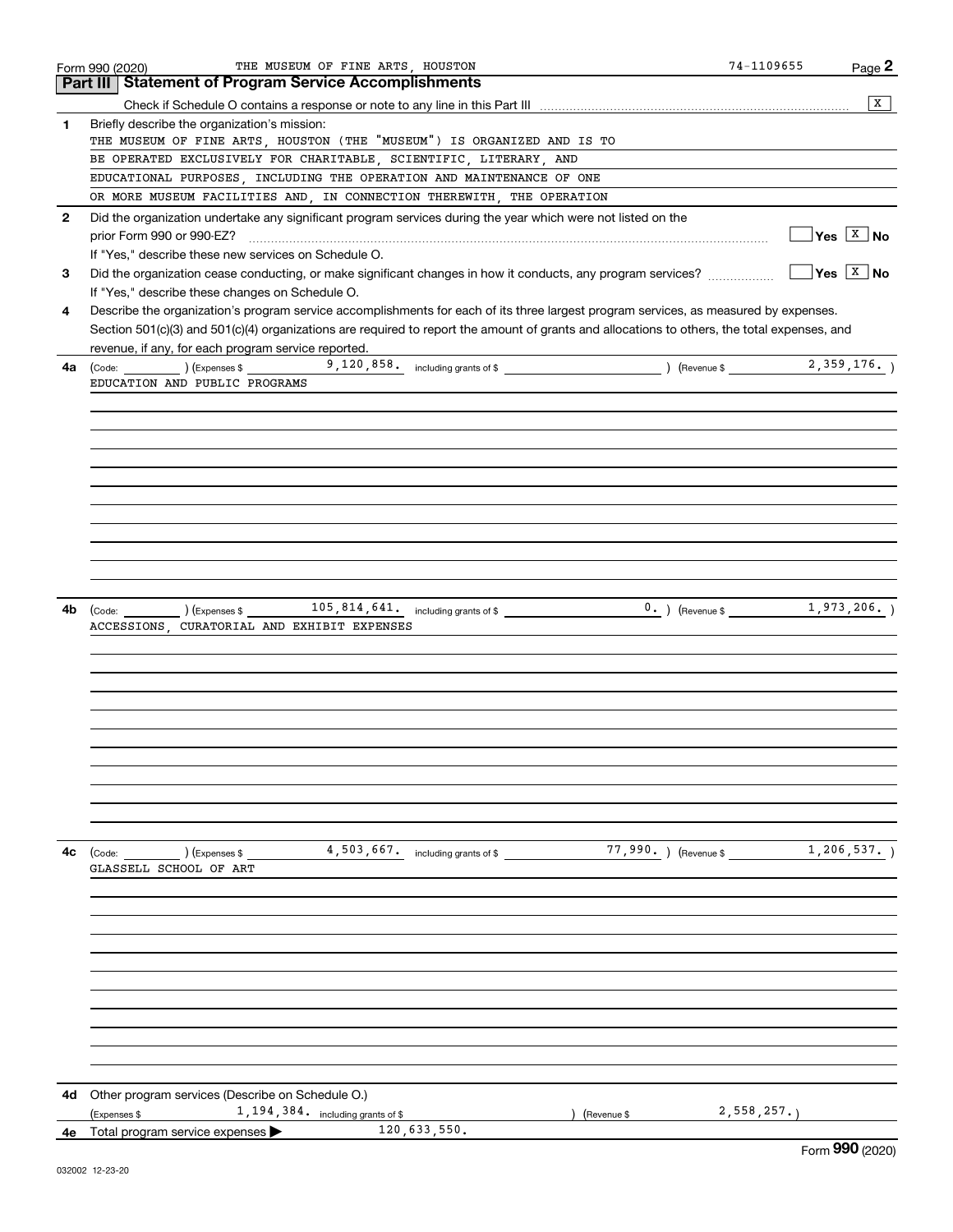|     | THE MUSEUM OF FINE ARTS, HOUSTON<br>74-1109655<br>Form 990 (2020)                                                                     |                 |     | Page $3$ |
|-----|---------------------------------------------------------------------------------------------------------------------------------------|-----------------|-----|----------|
|     | Part IV<br><b>Checklist of Required Schedules</b>                                                                                     |                 |     |          |
|     |                                                                                                                                       |                 | Yes | No       |
| 1   | Is the organization described in section $501(c)(3)$ or $4947(a)(1)$ (other than a private foundation)?                               |                 |     |          |
|     |                                                                                                                                       | 1               | х   |          |
| 2   |                                                                                                                                       | $\mathbf{2}$    | x   |          |
| 3   | Did the organization engage in direct or indirect political campaign activities on behalf of or in opposition to candidates for       |                 |     |          |
|     |                                                                                                                                       | 3               |     | x        |
| 4   | Section 501(c)(3) organizations. Did the organization engage in lobbying activities, or have a section 501(h) election in effect      |                 |     |          |
|     |                                                                                                                                       | 4               |     | х        |
| 5   | Is the organization a section 501(c)(4), 501(c)(5), or 501(c)(6) organization that receives membership dues, assessments, or          |                 |     |          |
|     |                                                                                                                                       | 5               |     | x        |
| 6   | Did the organization maintain any donor advised funds or any similar funds or accounts for which donors have the right to             |                 |     |          |
|     | provide advice on the distribution or investment of amounts in such funds or accounts? If "Yes," complete Schedule D, Part I          | 6               |     | x        |
| 7   | Did the organization receive or hold a conservation easement, including easements to preserve open space,                             |                 |     |          |
|     |                                                                                                                                       | 7               |     | x        |
| 8   | Did the organization maintain collections of works of art, historical treasures, or other similar assets? If "Yes," complete          |                 |     |          |
|     |                                                                                                                                       | 8               | х   |          |
| 9   | Did the organization report an amount in Part X, line 21, for escrow or custodial account liability, serve as a custodian for         |                 |     |          |
|     | amounts not listed in Part X; or provide credit counseling, debt management, credit repair, or debt negotiation services?             |                 |     |          |
|     |                                                                                                                                       | 9               |     | x        |
| 10  | Did the organization, directly or through a related organization, hold assets in donor-restricted endowments                          |                 |     |          |
|     |                                                                                                                                       | 10              | x   |          |
| 11  | If the organization's answer to any of the following questions is "Yes," then complete Schedule D, Parts VI, VII, VIII, IX, or X      |                 |     |          |
|     | as applicable.                                                                                                                        |                 |     |          |
|     | a Did the organization report an amount for land, buildings, and equipment in Part X, line 10? If "Yes," complete Schedule D,         |                 |     |          |
|     |                                                                                                                                       | 11a             | х   |          |
|     | <b>b</b> Did the organization report an amount for investments - other securities in Part X, line 12, that is 5% or more of its total |                 |     |          |
|     |                                                                                                                                       | 11 <sub>b</sub> | х   |          |
|     | c Did the organization report an amount for investments - program related in Part X, line 13, that is 5% or more of its total         |                 |     |          |
|     |                                                                                                                                       | 11c             |     | х        |
|     | d Did the organization report an amount for other assets in Part X, line 15, that is 5% or more of its total assets reported in       |                 |     |          |
|     |                                                                                                                                       | 11d             |     | х        |
|     | e Did the organization report an amount for other liabilities in Part X, line 25? If "Yes," complete Schedule D, Part X               | <b>11e</b>      |     | x        |
| f.  | Did the organization's separate or consolidated financial statements for the tax year include a footnote that addresses               |                 |     |          |
|     | the organization's liability for uncertain tax positions under FIN 48 (ASC 740)? If "Yes," complete Schedule D, Part X                | 11f             |     | x        |
|     | 12a Did the organization obtain separate, independent audited financial statements for the tax year? If "Yes," complete               |                 |     |          |
|     |                                                                                                                                       | 12a             |     |          |
|     | b Was the organization included in consolidated, independent audited financial statements for the tax year?                           |                 |     |          |
|     | If "Yes," and if the organization answered "No" to line 12a, then completing Schedule D, Parts XI and XII is optional manum           | 12b             |     | х        |
| 13  |                                                                                                                                       | 13              |     | х        |
| 14a | Did the organization maintain an office, employees, or agents outside of the United States?                                           | 14a             | х   |          |
|     | b Did the organization have aggregate revenues or expenses of more than \$10,000 from grantmaking, fundraising, business,             |                 |     |          |
|     | investment, and program service activities outside the United States, or aggregate foreign investments valued at \$100,000            |                 |     |          |
|     |                                                                                                                                       | 14b             | x   |          |
| 15  | Did the organization report on Part IX, column (A), line 3, more than \$5,000 of grants or other assistance to or for any             |                 |     |          |
|     |                                                                                                                                       | 15              |     | х        |
| 16  | Did the organization report on Part IX, column (A), line 3, more than \$5,000 of aggregate grants or other assistance to              |                 |     |          |
|     |                                                                                                                                       | 16              |     | x        |
| 17  | Did the organization report a total of more than \$15,000 of expenses for professional fundraising services on Part IX,               |                 |     |          |
|     |                                                                                                                                       | 17              | x   |          |
| 18  | Did the organization report more than \$15,000 total of fundraising event gross income and contributions on Part VIII, lines          |                 |     |          |
|     |                                                                                                                                       | 18              | x   |          |
|     | Did the organization report more than \$15,000 of gross income from gaming activities on Part VIII, line 9a? If "Yes."                |                 |     |          |
| 19  |                                                                                                                                       |                 |     | х        |
|     |                                                                                                                                       | 19<br>20a       |     | х        |
|     |                                                                                                                                       |                 |     |          |

**21b** If "Yes" to line 20a, did the organization attach a copy of its audited financial statements to this return? \_\_\_\_\_\_\_\_\_\_\_\_\_\_\_\_\_\_\_\_\_\_ domestic government on Part IX, column (A), line 1? If "Yes," complete Schedule I, Parts I and II …………………………………… Did the organization report more than \$5,000 of grants or other assistance to any domestic organization or

X

**20b**

**21**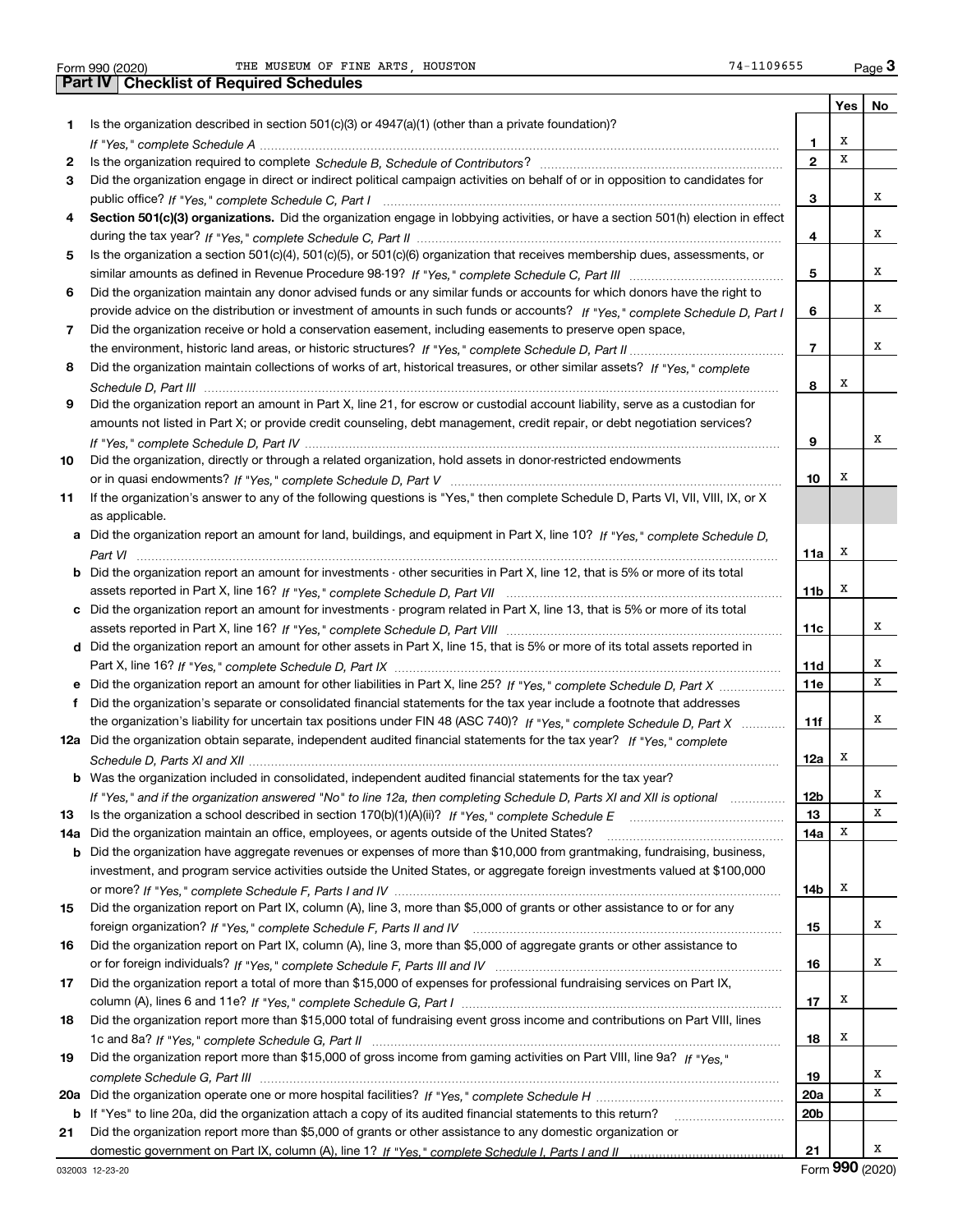*(continued)*

|        |                                                                                                                              |     | Yes | No |
|--------|------------------------------------------------------------------------------------------------------------------------------|-----|-----|----|
| 22     | Did the organization report more than \$5,000 of grants or other assistance to or for domestic individuals on                |     |     |    |
|        |                                                                                                                              | 22  | Х   |    |
| 23     | Did the organization answer "Yes" to Part VII, Section A, line 3, 4, or 5 about compensation of the organization's current   |     |     |    |
|        | and former officers, directors, trustees, key employees, and highest compensated employees? If "Yes." complete               |     |     |    |
|        |                                                                                                                              | 23  | Х   |    |
|        | 24a Did the organization have a tax-exempt bond issue with an outstanding principal amount of more than \$100,000 as of the  |     |     |    |
|        | last day of the year, that was issued after December 31, 2002? If "Yes," answer lines 24b through 24d and complete           |     |     |    |
|        |                                                                                                                              | 24a |     | x  |
|        |                                                                                                                              | 24b |     |    |
|        | c Did the organization maintain an escrow account other than a refunding escrow at any time during the year to defease       |     |     |    |
|        |                                                                                                                              | 24c |     |    |
|        |                                                                                                                              | 24d |     |    |
|        | 25a Section 501(c)(3), 501(c)(4), and 501(c)(29) organizations. Did the organization engage in an excess benefit             |     |     |    |
|        |                                                                                                                              | 25a |     | x  |
|        | b Is the organization aware that it engaged in an excess benefit transaction with a disqualified person in a prior year, and |     |     |    |
|        | that the transaction has not been reported on any of the organization's prior Forms 990 or 990-EZ? If "Yes." complete        |     |     |    |
|        | Schedule L, Part I                                                                                                           | 25b |     | x  |
| 26     | Did the organization report any amount on Part X, line 5 or 22, for receivables from or payables to any current              |     |     |    |
|        | or former officer, director, trustee, key employee, creator or founder, substantial contributor, or 35%                      |     |     |    |
|        |                                                                                                                              | 26  | Х   |    |
| 27     | Did the organization provide a grant or other assistance to any current or former officer, director, trustee, key employee,  |     |     |    |
|        | creator or founder, substantial contributor or employee thereof, a grant selection committee member, or to a 35% controlled  |     |     |    |
|        | entity (including an employee thereof) or family member of any of these persons? If "Yes," complete Schedule L. Part III     | 27  |     | х  |
| 28     | Was the organization a party to a business transaction with one of the following parties (see Schedule L, Part IV            |     |     |    |
|        | instructions, for applicable filing thresholds, conditions, and exceptions):                                                 |     |     |    |
| а      | A current or former officer, director, trustee, key employee, creator or founder, or substantial contributor? If             |     |     |    |
|        |                                                                                                                              | 28a |     | х  |
|        |                                                                                                                              | 28b |     | х  |
|        | c A 35% controlled entity of one or more individuals and/or organizations described in lines 28a or 28b? If                  |     |     |    |
|        |                                                                                                                              | 28c | Х   |    |
| 29     |                                                                                                                              | 29  | х   |    |
| 30     | Did the organization receive contributions of art, historical treasures, or other similar assets, or qualified conservation  |     |     |    |
|        |                                                                                                                              | 30  | Х   |    |
| 31     | Did the organization liquidate, terminate, or dissolve and cease operations? If "Yes," complete Schedule N, Part I           | 31  |     | x  |
| 32     | Did the organization sell, exchange, dispose of, or transfer more than 25% of its net assets? If "Yes," complete             |     |     |    |
|        |                                                                                                                              | 32  |     | x  |
| 33     | Did the organization own 100% of an entity disregarded as separate from the organization under Regulations                   |     |     |    |
|        |                                                                                                                              | 33  |     | x  |
| 34     | Was the organization related to any tax-exempt or taxable entity? If "Yes," complete Schedule R, Part II, III, or IV, and    |     |     |    |
|        |                                                                                                                              | 34  | Х   |    |
|        | 35a Did the organization have a controlled entity within the meaning of section 512(b)(13)?                                  | 35a | Х   |    |
|        | b If "Yes" to line 35a, did the organization receive any payment from or engage in any transaction with a controlled entity  |     |     |    |
|        |                                                                                                                              | 35b |     | x  |
| 36     | Section 501(c)(3) organizations. Did the organization make any transfers to an exempt non-charitable related organization?   |     |     |    |
|        |                                                                                                                              | 36  |     | х  |
| 37     | Did the organization conduct more than 5% of its activities through an entity that is not a related organization             |     |     |    |
|        |                                                                                                                              | 37  |     | x  |
| 38     | Did the organization complete Schedule O and provide explanations in Schedule O for Part VI, lines 11b and 19?               |     |     |    |
|        | Note: All Form 990 filers are required to complete Schedule O                                                                | 38  | Х   |    |
| Part V |                                                                                                                              |     |     |    |
|        | Check if Schedule O contains a response or note to any line in this Part V                                                   |     |     |    |
|        |                                                                                                                              |     | Yes | No |
|        | 271<br>1a Enter the number reported in Box 3 of Form 1096. Enter -0- if not applicable<br>1a                                 |     |     |    |
|        | 0<br>Enter the number of Forms W-2G included in line 1a. Enter -0- if not applicable<br>1b                                   |     |     |    |
|        | c Did the organization comply with backup withholding rules for reportable payments to vendors and reportable gaming         |     |     |    |

**c**(gambling) winnings to prize winners?

**1c**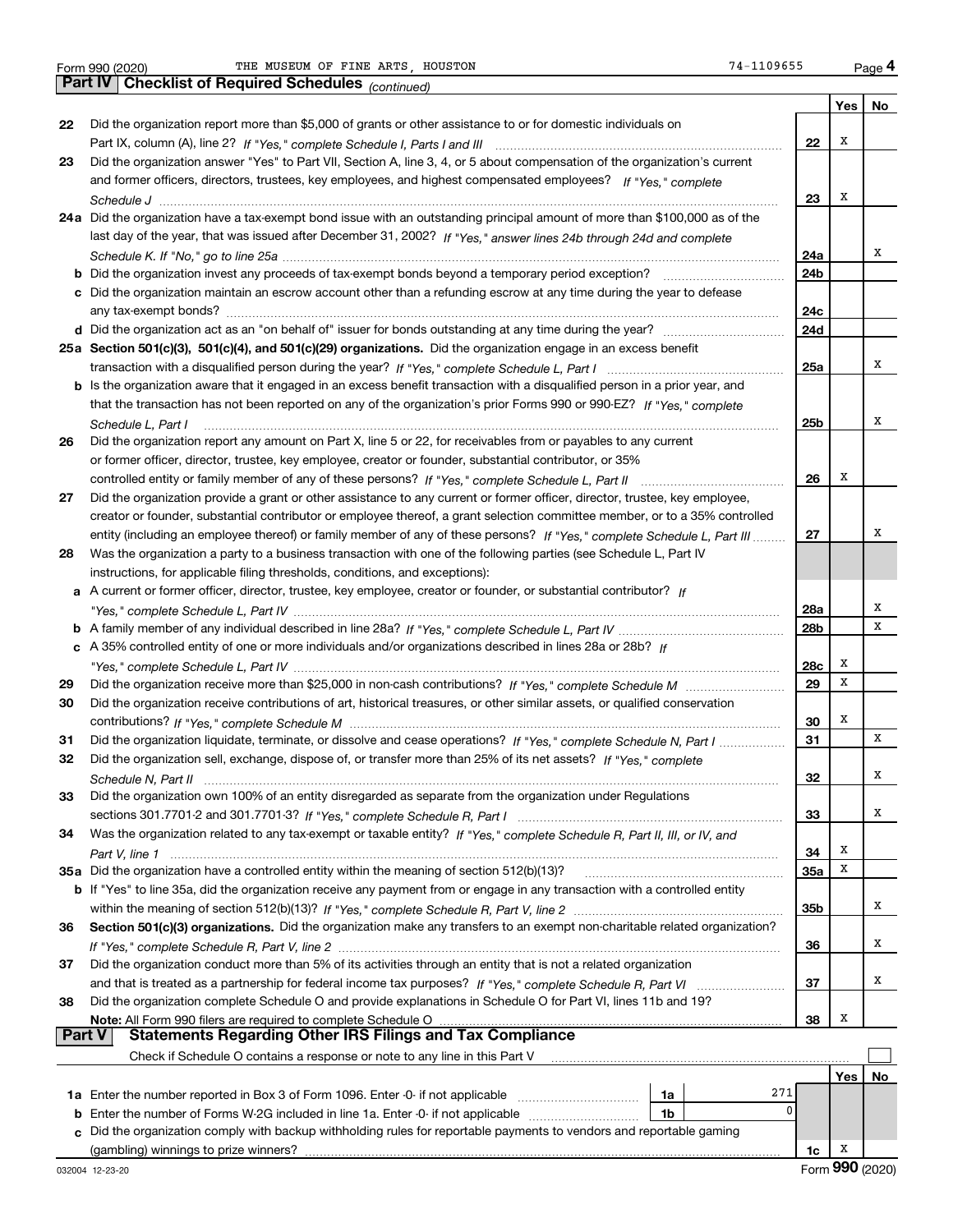|        | THE MUSEUM OF FINE ARTS, HOUSTON<br>74-1109655<br>Form 990 (2020)                                                                                                             |                |     | $_{\text{Page}}$ 5 |  |  |  |
|--------|-------------------------------------------------------------------------------------------------------------------------------------------------------------------------------|----------------|-----|--------------------|--|--|--|
| Part V | Statements Regarding Other IRS Filings and Tax Compliance (continued)                                                                                                         |                |     |                    |  |  |  |
|        |                                                                                                                                                                               |                | Yes | No                 |  |  |  |
|        | 2a Enter the number of employees reported on Form W-3, Transmittal of Wage and Tax Statements,                                                                                |                |     |                    |  |  |  |
|        | 753<br>filed for the calendar year ending with or within the year covered by this return<br>2a                                                                                |                |     |                    |  |  |  |
|        |                                                                                                                                                                               | 2 <sub>b</sub> | X   |                    |  |  |  |
|        |                                                                                                                                                                               |                |     |                    |  |  |  |
|        | 3a Did the organization have unrelated business gross income of \$1,000 or more during the year?                                                                              | 3a             | х   |                    |  |  |  |
|        | b If "Yes," has it filed a Form 990-T for this year? If "No" to line 3b, provide an explanation on Schedule O                                                                 | 3 <sub>b</sub> | х   |                    |  |  |  |
|        | 4a At any time during the calendar year, did the organization have an interest in, or a signature or other authority over, a                                                  |                |     |                    |  |  |  |
|        |                                                                                                                                                                               | 4a             | X   |                    |  |  |  |
|        | <b>b</b> If "Yes," enter the name of the foreign country $\triangleright$ FRANCE                                                                                              |                |     |                    |  |  |  |
|        | See instructions for filing requirements for FinCEN Form 114, Report of Foreign Bank and Financial Accounts (FBAR).                                                           |                |     |                    |  |  |  |
|        | 5a Was the organization a party to a prohibited tax shelter transaction at any time during the tax year?                                                                      | 5a             |     | x                  |  |  |  |
|        |                                                                                                                                                                               | 5 <sub>b</sub> |     | х                  |  |  |  |
|        |                                                                                                                                                                               | 5 <sub>c</sub> |     |                    |  |  |  |
|        | 6a Does the organization have annual gross receipts that are normally greater than \$100,000, and did the organization solicit                                                |                |     |                    |  |  |  |
|        | any contributions that were not tax deductible as charitable contributions?                                                                                                   | 6a             |     | х                  |  |  |  |
|        | <b>b</b> If "Yes," did the organization include with every solicitation an express statement that such contributions or gifts                                                 |                |     |                    |  |  |  |
|        | were not tax deductible?                                                                                                                                                      | 6b             |     |                    |  |  |  |
| 7      | Organizations that may receive deductible contributions under section 170(c).                                                                                                 |                |     |                    |  |  |  |
| а      | Did the organization receive a payment in excess of \$75 made partly as a contribution and partly for goods and services provided to the payor?                               | 7a             | х   |                    |  |  |  |
|        | <b>b</b> If "Yes," did the organization notify the donor of the value of the goods or services provided?                                                                      | 7b             | х   |                    |  |  |  |
|        | c Did the organization sell, exchange, or otherwise dispose of tangible personal property for which it was required                                                           |                |     |                    |  |  |  |
|        | to file Form 8282?                                                                                                                                                            | 7c             |     | х                  |  |  |  |
|        | 7d<br>d If "Yes," indicate the number of Forms 8282 filed during the year                                                                                                     |                |     |                    |  |  |  |
| е      | Did the organization receive any funds, directly or indirectly, to pay premiums on a personal benefit contract?                                                               | 7e             |     | х                  |  |  |  |
| Ť      | Did the organization, during the year, pay premiums, directly or indirectly, on a personal benefit contract?                                                                  | 7f             |     | х                  |  |  |  |
| g      | If the organization received a contribution of qualified intellectual property, did the organization file Form 8899 as required?                                              |                |     |                    |  |  |  |
| h.     | If the organization received a contribution of cars, boats, airplanes, or other vehicles, did the organization file a Form 1098-C?                                            |                |     |                    |  |  |  |
| 8      | Sponsoring organizations maintaining donor advised funds. Did a donor advised fund maintained by the                                                                          |                |     |                    |  |  |  |
|        | sponsoring organization have excess business holdings at any time during the year?                                                                                            | 8              |     |                    |  |  |  |
| 9      | Sponsoring organizations maintaining donor advised funds.                                                                                                                     |                |     |                    |  |  |  |
| а      | Did the sponsoring organization make any taxable distributions under section 4966?                                                                                            | 9а             |     |                    |  |  |  |
|        | <b>b</b> Did the sponsoring organization make a distribution to a donor, donor advisor, or related person?                                                                    | 9b             |     |                    |  |  |  |
| 10     | Section 501(c)(7) organizations. Enter:                                                                                                                                       |                |     |                    |  |  |  |
|        | 10a                                                                                                                                                                           |                |     |                    |  |  |  |
|        | <b>b</b> Gross receipts, included on Form 990, Part VIII, line 12, for public use of club facilities <i>manument</i><br>10b                                                   |                |     |                    |  |  |  |
| 11     | Section 501(c)(12) organizations. Enter:                                                                                                                                      |                |     |                    |  |  |  |
| а      | 11a                                                                                                                                                                           |                |     |                    |  |  |  |
|        | <b>b</b> Gross income from other sources (Do not net amounts due or paid to other sources against                                                                             |                |     |                    |  |  |  |
|        | amounts due or received from them.)<br>11b                                                                                                                                    |                |     |                    |  |  |  |
|        | 12a Section 4947(a)(1) non-exempt charitable trusts. Is the organization filing Form 990 in lieu of Form 1041?                                                                | 12a            |     |                    |  |  |  |
|        | <b>b</b> If "Yes," enter the amount of tax-exempt interest received or accrued during the year<br>12b                                                                         |                |     |                    |  |  |  |
| 13     | Section 501(c)(29) qualified nonprofit health insurance issuers.                                                                                                              |                |     |                    |  |  |  |
|        |                                                                                                                                                                               | 13а            |     |                    |  |  |  |
|        | <b>Note:</b> See the instructions for additional information the organization must report on Schedule O.                                                                      |                |     |                    |  |  |  |
|        | <b>b</b> Enter the amount of reserves the organization is required to maintain by the states in which the                                                                     |                |     |                    |  |  |  |
|        | 13b<br>13с                                                                                                                                                                    |                |     |                    |  |  |  |
|        |                                                                                                                                                                               |                |     | х                  |  |  |  |
| 14a    | Did the organization receive any payments for indoor tanning services during the tax year?                                                                                    | 14a            |     |                    |  |  |  |
|        |                                                                                                                                                                               | 14b            |     |                    |  |  |  |
| 15     | Is the organization subject to the section 4960 tax on payment(s) of more than \$1,000,000 in remuneration or                                                                 |                | х   |                    |  |  |  |
|        |                                                                                                                                                                               | 15             |     |                    |  |  |  |
| 16     | If "Yes," see instructions and file Form 4720, Schedule N.<br>Is the organization an educational institution subject to the section 4968 excise tax on net investment income? | 16             |     | x                  |  |  |  |
|        | .<br>If "Yes," complete Form 4720, Schedule O.                                                                                                                                |                |     |                    |  |  |  |
|        |                                                                                                                                                                               |                |     |                    |  |  |  |

Form (2020) **990**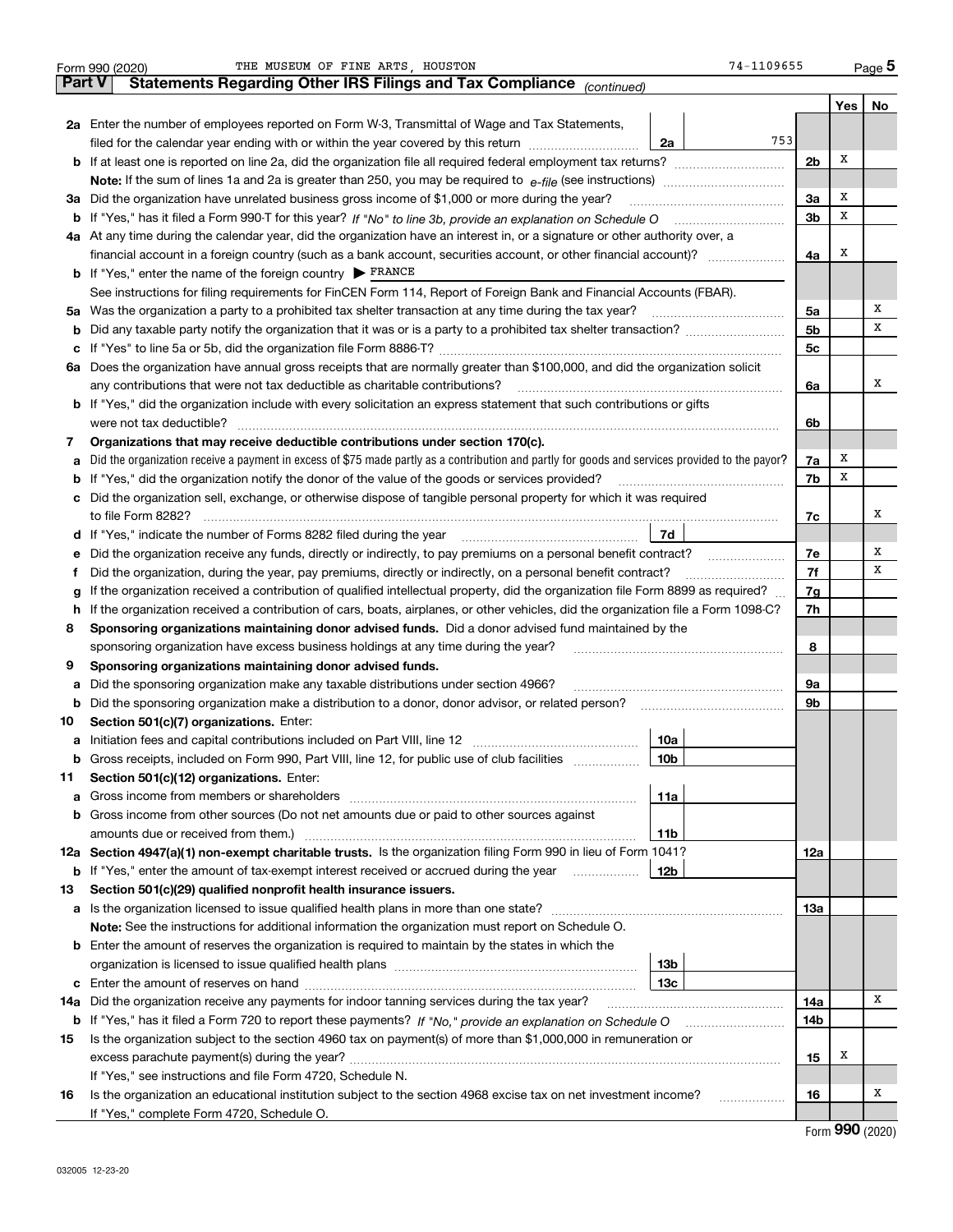|    | THE MUSEUM OF FINE ARTS, HOUSTON<br>Form 990 (2020)                                                                                                                                                                                       |    | 74-1109655 |                        |     | <u>Pag</u> e 6 |
|----|-------------------------------------------------------------------------------------------------------------------------------------------------------------------------------------------------------------------------------------------|----|------------|------------------------|-----|----------------|
|    | Governance, Management, and Disclosure For each "Yes" response to lines 2 through 7b below, and for a "No" response<br><b>Part VI</b>                                                                                                     |    |            |                        |     |                |
|    | to line 8a, 8b, or 10b below, describe the circumstances, processes, or changes on Schedule O. See instructions.                                                                                                                          |    |            |                        |     |                |
|    |                                                                                                                                                                                                                                           |    |            |                        |     | x              |
|    | Section A. Governing Body and Management                                                                                                                                                                                                  |    |            |                        |     |                |
|    |                                                                                                                                                                                                                                           |    |            |                        | Yes | No             |
|    | <b>1a</b> Enter the number of voting members of the governing body at the end of the tax year                                                                                                                                             | 1a | 84         |                        |     |                |
|    | If there are material differences in voting rights among members of the governing body, or if the governing                                                                                                                               |    |            |                        |     |                |
|    | body delegated broad authority to an executive committee or similar committee, explain on Schedule O.                                                                                                                                     |    |            |                        |     |                |
| b  | Enter the number of voting members included on line 1a, above, who are independent                                                                                                                                                        | 1b | 83         |                        |     |                |
| 2  | Did any officer, director, trustee, or key employee have a family relationship or a business relationship with any other                                                                                                                  |    |            |                        |     |                |
|    | officer, director, trustee, or key employee?                                                                                                                                                                                              |    |            | $\mathbf{2}$           | Х   |                |
| 3  | Did the organization delegate control over management duties customarily performed by or under the direct supervision                                                                                                                     |    |            |                        |     |                |
|    | of officers, directors, trustees, or key employees to a management company or other person?                                                                                                                                               |    |            | 3                      |     | х              |
| 4  | Did the organization make any significant changes to its governing documents since the prior Form 990 was filed?                                                                                                                          |    |            | 4                      |     | X              |
| 5  | Did the organization become aware during the year of a significant diversion of the organization's assets?                                                                                                                                |    |            | 5                      |     | х              |
| 6  | Did the organization have members or stockholders?                                                                                                                                                                                        |    |            | 6                      |     | х              |
| 7a | Did the organization have members, stockholders, or other persons who had the power to elect or appoint one or                                                                                                                            |    |            |                        |     |                |
|    | more members of the governing body?                                                                                                                                                                                                       |    |            | 7a                     |     | x              |
|    | <b>b</b> Are any governance decisions of the organization reserved to (or subject to approval by) members, stockholders, or                                                                                                               |    |            |                        |     |                |
|    | persons other than the governing body?                                                                                                                                                                                                    |    |            | 7b                     |     | х              |
| 8  | Did the organization contemporaneously document the meetings held or written actions undertaken during the year by the following:                                                                                                         |    |            |                        |     |                |
| a  |                                                                                                                                                                                                                                           |    |            | 8a                     | х   |                |
| b  | Each committee with authority to act on behalf of the governing body?                                                                                                                                                                     |    |            | 8b                     | х   |                |
| 9  | Is there any officer, director, trustee, or key employee listed in Part VII, Section A, who cannot be reached at the                                                                                                                      |    |            |                        |     |                |
|    |                                                                                                                                                                                                                                           |    |            | 9                      |     | х              |
|    | <b>Section B. Policies</b> (This Section B requests information about policies not required by the Internal Revenue Code.)                                                                                                                |    |            |                        |     |                |
|    |                                                                                                                                                                                                                                           |    |            |                        | Yes | No<br>х        |
|    |                                                                                                                                                                                                                                           |    |            | 10a                    |     |                |
|    | <b>b</b> If "Yes," did the organization have written policies and procedures governing the activities of such chapters, affiliates,                                                                                                       |    |            |                        |     |                |
|    | and branches to ensure their operations are consistent with the organization's exempt purposes?                                                                                                                                           |    |            | 10 <sub>b</sub>        | х   |                |
|    | 11a Has the organization provided a complete copy of this Form 990 to all members of its governing body before filing the form?<br><b>b</b> Describe in Schedule O the process, if any, used by the organization to review this Form 990. |    |            | 11a                    |     |                |
|    |                                                                                                                                                                                                                                           |    |            |                        | х   |                |
|    |                                                                                                                                                                                                                                           |    |            | 12a<br>12 <sub>b</sub> | Х   |                |
|    | Did the organization regularly and consistently monitor and enforce compliance with the policy? If "Yes," describe                                                                                                                        |    |            |                        |     |                |
| c  |                                                                                                                                                                                                                                           |    |            | 12c                    | х   |                |
| 13 | Did the organization have a written whistleblower policy?                                                                                                                                                                                 |    |            | 13                     | x   |                |
| 14 | Did the organization have a written document retention and destruction policy?                                                                                                                                                            |    |            | 14                     | х   |                |
| 15 | Did the process for determining compensation of the following persons include a review and approval by independent                                                                                                                        |    |            |                        |     |                |
|    | persons, comparability data, and contemporaneous substantiation of the deliberation and decision?                                                                                                                                         |    |            |                        |     |                |
| а  | The organization's CEO, Executive Director, or top management official manufactured content of the organization's CEO, Executive Director, or top management official                                                                     |    |            | 15a                    | х   |                |
| b  | Other officers or key employees of the organization                                                                                                                                                                                       |    |            | 15b                    | Х   |                |
|    | If "Yes" to line 15a or 15b, describe the process in Schedule O (see instructions).                                                                                                                                                       |    |            |                        |     |                |
|    | 16a Did the organization invest in, contribute assets to, or participate in a joint venture or similar arrangement with a                                                                                                                 |    |            |                        |     |                |
|    | taxable entity during the year?                                                                                                                                                                                                           |    |            | 16a                    |     | х              |
|    | <b>b</b> If "Yes," did the organization follow a written policy or procedure requiring the organization to evaluate its participation                                                                                                     |    |            |                        |     |                |
|    | in joint venture arrangements under applicable federal tax law, and take steps to safeguard the organization's                                                                                                                            |    |            |                        |     |                |
|    |                                                                                                                                                                                                                                           |    |            | 16b                    |     |                |
|    | <b>Section C. Disclosure</b>                                                                                                                                                                                                              |    |            |                        |     |                |
| 17 | NONE<br>List the states with which a copy of this Form 990 is required to be filed $\blacktriangleright$                                                                                                                                  |    |            |                        |     |                |
| 18 | Section 6104 requires an organization to make its Forms 1023 (1024 or 1024-A, if applicable), 990, and 990-T (Section 501(c)(3)s only) available                                                                                          |    |            |                        |     |                |
|    | for public inspection. Indicate how you made these available. Check all that apply.                                                                                                                                                       |    |            |                        |     |                |
|    | $X$ Own website<br>$X$ Upon request<br>Another's website<br>Other (explain on Schedule O)                                                                                                                                                 |    |            |                        |     |                |
| 19 | Describe on Schedule O whether (and if so, how) the organization made its governing documents, conflict of interest policy, and financial                                                                                                 |    |            |                        |     |                |
|    | statements available to the public during the tax year.                                                                                                                                                                                   |    |            |                        |     |                |
| 20 | State the name, address, and telephone number of the person who possesses the organization's books and records                                                                                                                            |    |            |                        |     |                |
|    | JULIA R. PETTY - (713) 639-7566                                                                                                                                                                                                           |    |            |                        |     |                |
|    | P.O. BOX 6826, HOUSTON, TX 77265-6826                                                                                                                                                                                                     |    |            |                        |     |                |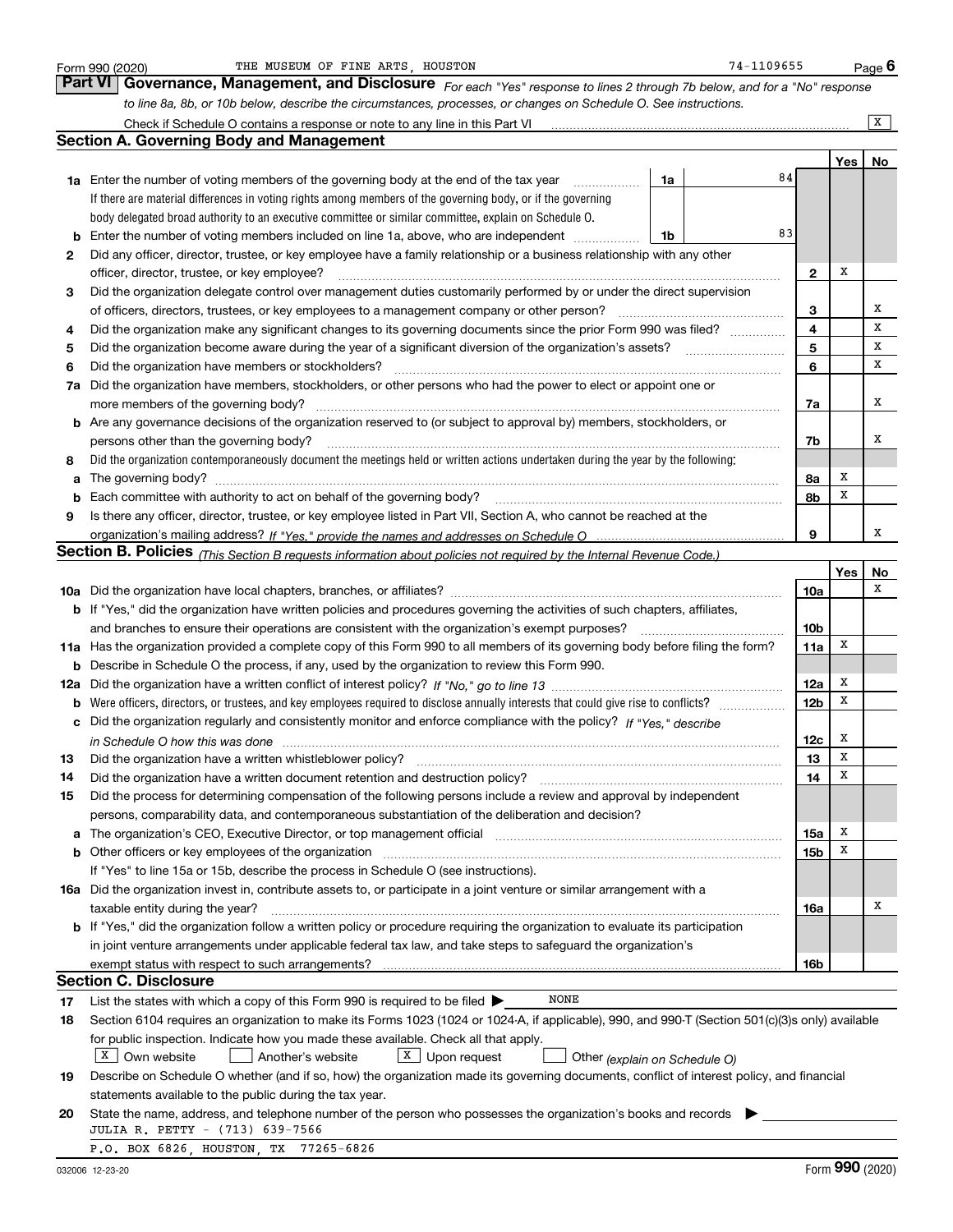| Form 990 (2020) | THE MUSEUM OF FINE ARTS HOUSTON                                                                                                                            | 74-1109655 | Page / |  |  |  |  |  |  |
|-----------------|------------------------------------------------------------------------------------------------------------------------------------------------------------|------------|--------|--|--|--|--|--|--|
|                 | Part VII Compensation of Officers, Directors, Trustees, Key Employees, Highest Compensated                                                                 |            |        |  |  |  |  |  |  |
|                 | <b>Employees, and Independent Contractors</b>                                                                                                              |            |        |  |  |  |  |  |  |
|                 | Check if Schedule O contains a response or note to any line in this Part VII                                                                               |            |        |  |  |  |  |  |  |
|                 | Section A. Officers, Directors, Trustees, Key Employees, and Highest Compensated Employees                                                                 |            |        |  |  |  |  |  |  |
|                 | 1a Complete this table for all persons required to be listed. Report compensation for the calendar year ending with or within the organization's tax year. |            |        |  |  |  |  |  |  |

THE MUSEUM OF FINE ARTS, HOUSTON CONTROL CONTROL CONTROL CONTROL CONTROL CONTROL CONTROL CONTROL CONTROL CONTR<br>The Museum of Artist, Houston Control Control Control Control Control Control Control Control Control Control C

**•** List all of the organization's current officers, directors, trustees (whether individuals or organizations), regardless of amount of compensation. Enter -0- in columns (D), (E), and (F) if no compensation was paid.

 $\bullet$  List all of the organization's  $\,$ current key employees, if any. See instructions for definition of "key employee."

**•** List the organization's five current highest compensated employees (other than an officer, director, trustee, or key employee) who received reportable compensation (Box 5 of Form W-2 and/or Box 7 of Form 1099-MISC) of more than \$100,000 from the organization and any related organizations.

**•** List all of the organization's former officers, key employees, and highest compensated employees who received more than \$100,000 of reportable compensation from the organization and any related organizations.

**former directors or trustees**  ¥ List all of the organization's that received, in the capacity as a former director or trustee of the organization, more than \$10,000 of reportable compensation from the organization and any related organizations.

See instructions for the order in which to list the persons above.

Check this box if neither the organization nor any related organization compensated any current officer, director, or trustee.  $\mathcal{L}^{\text{max}}$ 

| (A)                              | (B)                      |                               |                       |         | (C)                                                              |                                 |        | (D)             | (E)             | (F)                         |
|----------------------------------|--------------------------|-------------------------------|-----------------------|---------|------------------------------------------------------------------|---------------------------------|--------|-----------------|-----------------|-----------------------------|
| Name and title                   | Average                  |                               |                       |         | Position<br>(do not check more than one                          |                                 |        | Reportable      | Reportable      | Estimated                   |
|                                  | hours per                |                               |                       |         | box, unless person is both an<br>officer and a director/trustee) |                                 |        | compensation    | compensation    | amount of                   |
|                                  | week                     |                               |                       |         |                                                                  |                                 |        | from            | from related    | other                       |
|                                  | (list any                |                               |                       |         |                                                                  |                                 |        | the             | organizations   | compensation                |
|                                  | hours for                |                               |                       |         |                                                                  |                                 |        | organization    | (W-2/1099-MISC) | from the                    |
|                                  | related<br>organizations |                               |                       |         |                                                                  |                                 |        | (W-2/1099-MISC) |                 | organization<br>and related |
|                                  | below                    |                               |                       |         |                                                                  |                                 |        |                 |                 | organizations               |
|                                  | line)                    | ndividual trustee or director | Institutional trustee | Officer | Key employee                                                     | Highest compensated<br>employee | Former |                 |                 |                             |
| <b>GARY TINTEROW</b><br>(1)      | 35.00                    |                               |                       |         |                                                                  |                                 |        |                 |                 |                             |
| <b>DIRECTOR</b>                  | 0.00                     |                               |                       | X       |                                                                  |                                 |        | 1,064,745.      | 0.              | 157,163.                    |
| ERIC ANYAH<br>(2)                | 35,00                    |                               |                       |         |                                                                  |                                 |        |                 |                 |                             |
| CHIEF FINANCIAL OFFICER          | 0.00                     |                               |                       | x       |                                                                  |                                 |        | 547,109.        | $\mathbf{0}$    | 44,768.                     |
| JOHN WILLARD HOLMES<br>(3)       | 35.00                    |                               |                       |         |                                                                  |                                 |        |                 |                 |                             |
| CHIEF OPERATING OFFICER          | 0.00                     |                               |                       | X       |                                                                  |                                 |        | 438,158         | $\mathbf{0}$    | 29,119.                     |
| AMY PURVIS<br>(4)                | 35.00                    |                               |                       |         |                                                                  |                                 |        |                 |                 |                             |
| CHIEF DEVELOPMENT OFFICER        | 0.00                     |                               |                       | x       |                                                                  |                                 |        | 438,686         | $\mathbf 0$     | 25,130.                     |
| (5) DARREN A. BARTSCH            | 35.00                    |                               |                       |         |                                                                  |                                 |        |                 |                 |                             |
| INVESTMENT OFFICER               | 0.00                     |                               |                       |         |                                                                  | х                               |        | 357,439.        | $\mathbf{0}$ .  | 22,093.                     |
| (6)<br>ZACHARY HAINES            | 35.00                    |                               |                       |         |                                                                  |                                 |        |                 |                 |                             |
| CHIEF TECHNOLOGY OFFICER         | 0.00                     |                               |                       |         |                                                                  | х                               |        | 220,421.        | 0.              | 21,981.                     |
| LARRY STOKES<br>(7)              | 35.00                    |                               |                       |         |                                                                  |                                 |        |                 |                 |                             |
| CHIEF HR & DIVERSITY OFFICER     | 0.00                     |                               |                       |         |                                                                  | х                               |        | 206,069         | $\mathbf{0}$    | 28,071.                     |
| JULIA R. PETTY<br>(8)            | 35.00                    |                               |                       |         |                                                                  |                                 |        |                 |                 |                             |
| CONTROLLER                       | 0.00                     |                               |                       |         |                                                                  | х                               |        | 194,963         | $\mathbf 0$     | 21,421.                     |
| (9) MALCOLM DANIEL               | 35.00                    |                               |                       |         |                                                                  |                                 |        |                 |                 |                             |
| CURATOR DEPT OF PHOTOGRAPHY      | 0.00                     |                               |                       |         |                                                                  | X                               |        | 193,703         | $\mathbf{0}$    | 17,900.                     |
| (10) MR. RICHARD D. KINDER       | 1.00                     |                               |                       |         |                                                                  |                                 |        |                 |                 |                             |
| LIFE TRUSTEE, CHAIRMAN           | 0.00                     | X                             |                       | X       |                                                                  |                                 |        | 0               | $\mathbf{0}$    | $\mathbf{0}$ .              |
| (11) MRS. ANNE S. DUNCAN         | 1.00                     |                               |                       |         |                                                                  |                                 |        |                 |                 |                             |
| LIFE TRUSTEE, VICE CHAIRMAN      | 0.00                     | X                             |                       | X       |                                                                  |                                 |        | $\mathbf{0}$    | $\mathbf{0}$    | $\mathbf 0$ .               |
| (12) MR. FRANK J. HEVRDEJS       | 1.00                     |                               |                       |         |                                                                  |                                 |        |                 |                 |                             |
| LIFE TRUSTEE, TREASURER          | 0.00                     | Х                             |                       | X       |                                                                  |                                 |        | 0               | 0               | $\mathbf{0}$ .              |
| (13) MRS. CORNELIA LONG          | 1.00                     |                               |                       |         |                                                                  |                                 |        |                 |                 |                             |
| LIFE TRUSTEE, CHAIRMAN EMERITUS  | 0.00                     | X                             |                       | X       |                                                                  |                                 |        | $\mathbf 0$ .   | $\mathbf{0}$    | $\mathbf 0$ .               |
| (14) MS. ALICE C. SIMKINS        | 1.00                     |                               |                       |         |                                                                  |                                 |        |                 |                 |                             |
| LIFE TRUSTEE                     | 0.00                     | Х                             |                       |         |                                                                  |                                 |        | $\mathbf 0$     | $\mathbf 0$     | $0$ .                       |
| (15) DR. ANNE S. CHAO            | 1,00                     |                               |                       |         |                                                                  |                                 |        |                 |                 |                             |
| LIFE TRUSTEE                     | 0.00                     | X                             |                       |         |                                                                  |                                 |        | 0.              | $\mathbf 0$     | 0.                          |
| (16) MS. ANNE SCHLUMBERGER       | 1,00                     |                               |                       |         |                                                                  |                                 |        |                 |                 |                             |
| LIFE TRUSTEE                     | 0.00                     | х                             |                       |         |                                                                  |                                 |        | $\mathbf 0$     | $\mathbf{0}$    | 0.                          |
| (17) MRS. CLARE ATTWELL GLASSELL | 1,00                     |                               |                       |         |                                                                  |                                 |        |                 |                 |                             |
| LIFE TRUSTEE                     | 0.00                     | X                             |                       |         |                                                                  |                                 |        | 0.              | $\mathbf{0}$    | 0.                          |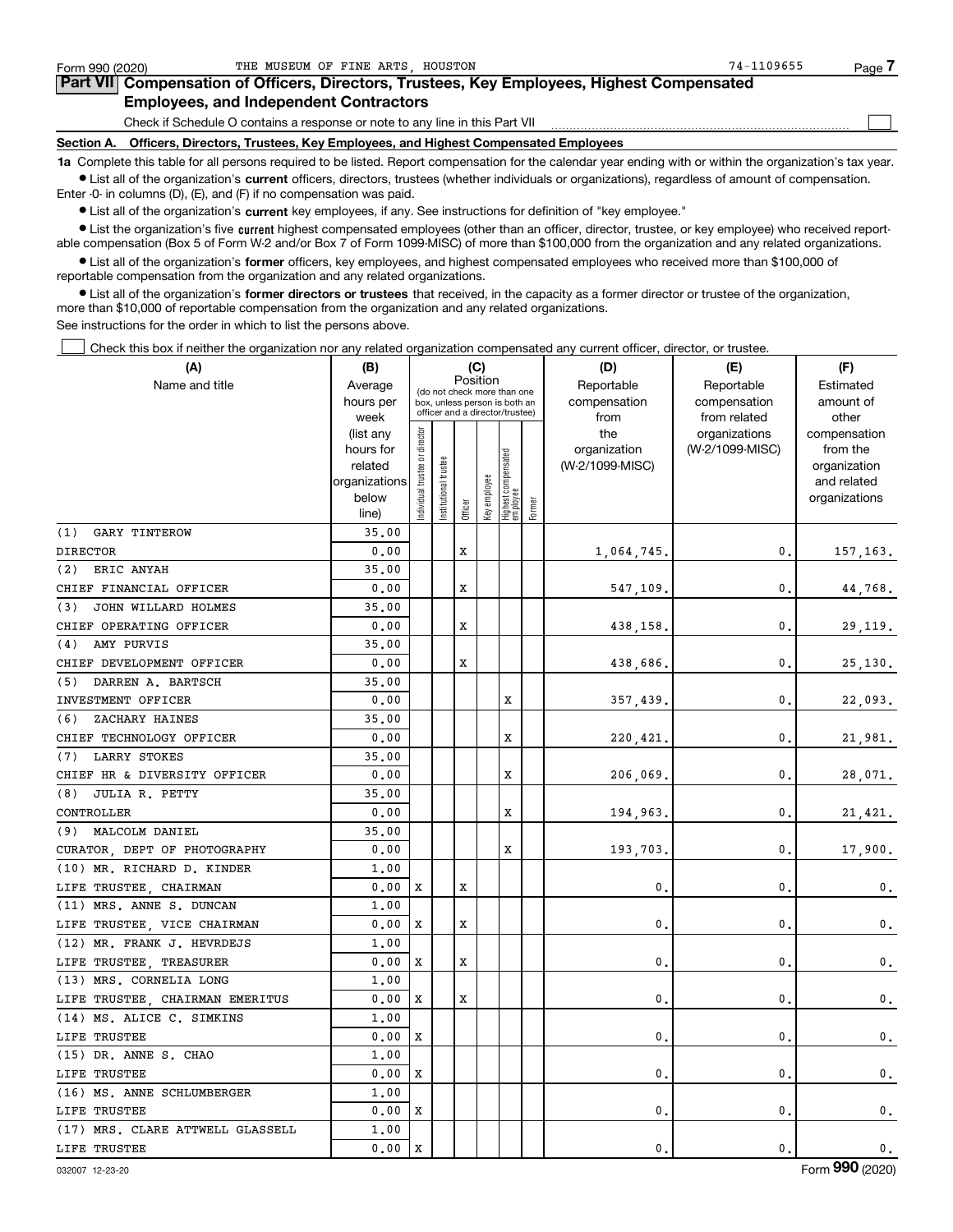| THE MUSEUM OF FINE ARTS, HOUSTON<br>Form 990 (2020)                                                                                                  |                      |                                         |                       |         |              |                                                                  |        |                                | 74-1109655      |                |     |                             | Page 8    |
|------------------------------------------------------------------------------------------------------------------------------------------------------|----------------------|-----------------------------------------|-----------------------|---------|--------------|------------------------------------------------------------------|--------|--------------------------------|-----------------|----------------|-----|-----------------------------|-----------|
| <b>Part VII</b><br>Section A. Officers, Directors, Trustees, Key Employees, and Highest Compensated Employees (continued)                            |                      |                                         |                       |         |              |                                                                  |        |                                |                 |                |     |                             |           |
| (A)                                                                                                                                                  | (B)                  |                                         |                       |         | (C)          |                                                                  |        | (D)                            | (E)             |                |     | (F)                         |           |
| Name and title                                                                                                                                       | Average              | Position<br>(do not check more than one |                       |         |              |                                                                  |        | Reportable                     | Reportable      |                |     | Estimated                   |           |
|                                                                                                                                                      | hours per            |                                         |                       |         |              | box, unless person is both an<br>officer and a director/trustee) |        | compensation                   | compensation    |                |     | amount of                   |           |
|                                                                                                                                                      | week                 |                                         |                       |         |              |                                                                  |        | from                           | from related    |                |     | other                       |           |
|                                                                                                                                                      | (list any            |                                         |                       |         |              |                                                                  |        | the                            | organizations   |                |     | compensation                |           |
|                                                                                                                                                      | hours for<br>related |                                         |                       |         |              |                                                                  |        | organization                   | (W-2/1099-MISC) |                |     | from the                    |           |
|                                                                                                                                                      | organizations        |                                         |                       |         |              |                                                                  |        | (W-2/1099-MISC)                |                 |                |     | organization<br>and related |           |
|                                                                                                                                                      | below                |                                         |                       |         |              |                                                                  |        |                                |                 |                |     | organizations               |           |
|                                                                                                                                                      | line)                | ndividual trustee or director           | Institutional trustee | Officer | Key employee | Highest compensated<br>  employee                                | Former |                                |                 |                |     |                             |           |
| (18) MR. ISAAC ARNOLD, JR.                                                                                                                           | 1,00                 |                                         |                       |         |              |                                                                  |        |                                |                 |                |     |                             |           |
| LIFE TRUSTEE                                                                                                                                         | 0.00                 | х                                       |                       |         |              |                                                                  |        | 0.                             |                 | 0.             |     |                             | 0.        |
| (19) MRS. JEANIE KILROY WILSON                                                                                                                       | 1,00                 |                                         |                       |         |              |                                                                  |        |                                |                 |                |     |                             |           |
| LIFE TRUSTEE                                                                                                                                         | 0.00                 | х                                       |                       |         |              |                                                                  |        | $\mathbf{0}$ .                 |                 | $\mathbf{0}$ . |     |                             | 0.        |
| (20) MR. JOE HUDSON                                                                                                                                  | 1,00                 |                                         |                       |         |              |                                                                  |        |                                |                 |                |     |                             |           |
| LIFE TRUSTEE                                                                                                                                         | 0.00                 | х                                       |                       |         |              |                                                                  |        | $\mathbf{0}$ .                 |                 | $\mathbf{0}$ . |     |                             | 0.        |
| (21) MRS. LYNN WYATT                                                                                                                                 | 1,00                 |                                         |                       |         |              |                                                                  |        |                                |                 |                |     |                             |           |
| LIFE TRUSTEE                                                                                                                                         | 0.00                 | х                                       |                       |         |              |                                                                  |        | $\mathbf{0}$ .                 |                 | 0.             |     |                             | 0.        |
| (22) MRS. NANCY BROWN NEGLEY                                                                                                                         | 1,00                 |                                         |                       |         |              |                                                                  |        |                                |                 |                |     |                             |           |
| LIFE TRUSTEE                                                                                                                                         | 0.00                 | х                                       |                       |         |              |                                                                  |        | 0.                             |                 | 0.             |     |                             | 0.        |
| (23) MR. R.W. WORTHAM III                                                                                                                            | 1,00                 |                                         |                       |         |              |                                                                  |        |                                |                 |                |     |                             |           |
| LIFE TRUSTEE                                                                                                                                         | 0.00                 | х                                       |                       |         |              |                                                                  |        | $\mathbf{0}$ .                 |                 | $\mathbf{0}$   |     |                             | 0.        |
| (24) MRS. SARA SCHOLES MORGAN                                                                                                                        | 1,00                 |                                         |                       |         |              |                                                                  |        |                                |                 |                |     |                             |           |
| LIFE TRUSTEE                                                                                                                                         | 0.00                 | х                                       |                       |         |              |                                                                  |        | $\mathbf{0}$ .                 |                 | $\mathbf{0}$   |     |                             | 0.        |
| (25) MR. ALFRED C. GLASSELL, III                                                                                                                     | 1,00                 |                                         |                       |         |              |                                                                  |        |                                |                 |                |     |                             |           |
| TRUSTEE                                                                                                                                              | 0.00                 | х                                       |                       |         |              |                                                                  |        | 0.                             |                 | $\mathbf{0}$   |     |                             | 0.        |
| (26) MRS. ALIYYA KOMBARGI STUDE                                                                                                                      | 1,00                 |                                         |                       |         |              |                                                                  |        |                                |                 |                |     |                             |           |
| TRUSTEE (FROM 7/1/20)                                                                                                                                | 0.00                 | X                                       |                       |         |              |                                                                  |        | 0.                             |                 | 0.             |     |                             | 0.        |
| 1b Subtotal                                                                                                                                          |                      |                                         |                       |         |              |                                                                  |        | 3,661,293.                     |                 | 0.             |     | 367,646.                    |           |
| c Total from continuation sheets to Part VII, Section A [111] [12] Total from continuation sheets to Part VII, Section A                             |                      |                                         |                       |         |              |                                                                  |        | $\mathbf{0}$ .                 |                 | $\mathbf{0}$ . |     |                             | 0.        |
|                                                                                                                                                      |                      |                                         |                       |         |              |                                                                  |        | 3,661,293.                     |                 | $\mathbf{0}$ . |     | 367,646.                    |           |
| Total number of individuals (including but not limited to those listed above) who received more than \$100,000 of reportable<br>$\mathbf{2}$         |                      |                                         |                       |         |              |                                                                  |        |                                |                 |                |     |                             |           |
| compensation from the organization $\blacktriangleright$                                                                                             |                      |                                         |                       |         |              |                                                                  |        |                                |                 |                |     |                             | 41        |
|                                                                                                                                                      |                      |                                         |                       |         |              |                                                                  |        |                                |                 |                |     | <b>Yes</b>                  | <b>No</b> |
| Did the organization list any former officer, director, trustee, key employee, or highest compensated employee on<br>3                               |                      |                                         |                       |         |              |                                                                  |        |                                |                 |                |     |                             |           |
| line 1a? If "Yes," complete Schedule J for such individual manufactured contained and the line 1a? If "Yes," complete Schedule J for such individual |                      |                                         |                       |         |              |                                                                  |        |                                |                 |                | 3   |                             | х         |
| For any individual listed on line 1a, is the sum of reportable compensation and other compensation from the organization                             |                      |                                         |                       |         |              |                                                                  |        |                                |                 |                |     |                             |           |
|                                                                                                                                                      |                      |                                         |                       |         |              |                                                                  |        |                                |                 |                | 4   | x                           |           |
| Did any person listed on line 1a receive or accrue compensation from any unrelated organization or individual for services<br>5                      |                      |                                         |                       |         |              |                                                                  |        |                                |                 |                |     |                             |           |
| rendered to the organization? If "Yes." complete Schedule J for such person                                                                          |                      |                                         |                       |         |              |                                                                  |        |                                |                 |                | 5   |                             | х         |
| <b>Section B. Independent Contractors</b>                                                                                                            |                      |                                         |                       |         |              |                                                                  |        |                                |                 |                |     |                             |           |
| Complete this table for your five highest compensated independent contractors that received more than \$100,000 of compensation from<br>1.           |                      |                                         |                       |         |              |                                                                  |        |                                |                 |                |     |                             |           |
| the organization. Report compensation for the calendar year ending with or within the organization's tax year.                                       |                      |                                         |                       |         |              |                                                                  |        |                                |                 |                |     |                             |           |
| (A)<br>Name and business address                                                                                                                     |                      |                                         |                       |         |              |                                                                  |        | (B)<br>Description of services |                 |                | (C) | Compensation                |           |
| MCCARTHY BUILDING COMPANIES INC, 1201 N                                                                                                              |                      |                                         |                       |         |              |                                                                  |        |                                |                 |                |     |                             |           |
| CENTRAL EXPY, SUITE 400, DALLAS, TX 77524                                                                                                            |                      |                                         |                       |         |              |                                                                  |        | GENERAL CONTRACTOR             |                 |                |     | 45,027,266.                 |           |
| JOHNSON CONTROLS                                                                                                                                     |                      |                                         |                       |         |              |                                                                  |        |                                |                 |                |     |                             |           |
| P.O. BOX 730068, DALLAS, TX 75373-0068                                                                                                               |                      |                                         |                       |         |              |                                                                  |        | BUILDING EFFICIENCY MANAGEMENT |                 |                |     | 2,504,661.                  |           |
| STEVEN HOLL ARCHITECTS PC, 450 WEST 31ST                                                                                                             |                      |                                         |                       |         |              |                                                                  |        |                                |                 |                |     |                             |           |
| STREET, 11TH FLOOR, NEW YORK, NY 10001                                                                                                               |                      |                                         |                       |         |              |                                                                  |        | DESIGN ARCHITECT               |                 |                |     | 1,880,505.                  |           |
| FAYEZ SAROFIM & CO                                                                                                                                   |                      |                                         |                       |         |              |                                                                  |        |                                |                 |                |     |                             |           |
| P.O. BOX 973701, DALLAS, TX 75397-3701                                                                                                               |                      |                                         |                       |         |              |                                                                  |        | INVESTMENT SERVICE             |                 |                |     | 1,221,284.                  |           |
| UNIVERSAL PROTECTION SERVICE LP                                                                                                                      |                      |                                         |                       |         |              |                                                                  |        |                                |                 |                |     |                             |           |
| P.O. BOX 828854, PHILADELPHIA, PA 19182                                                                                                              |                      |                                         |                       |         |              |                                                                  |        | SECURITY SERVICE               |                 |                |     | 832,007.                    |           |

**2**Total number of independent contractors (including but not limited to those listed above) who received more than \$100,000 of compensation from the organization 42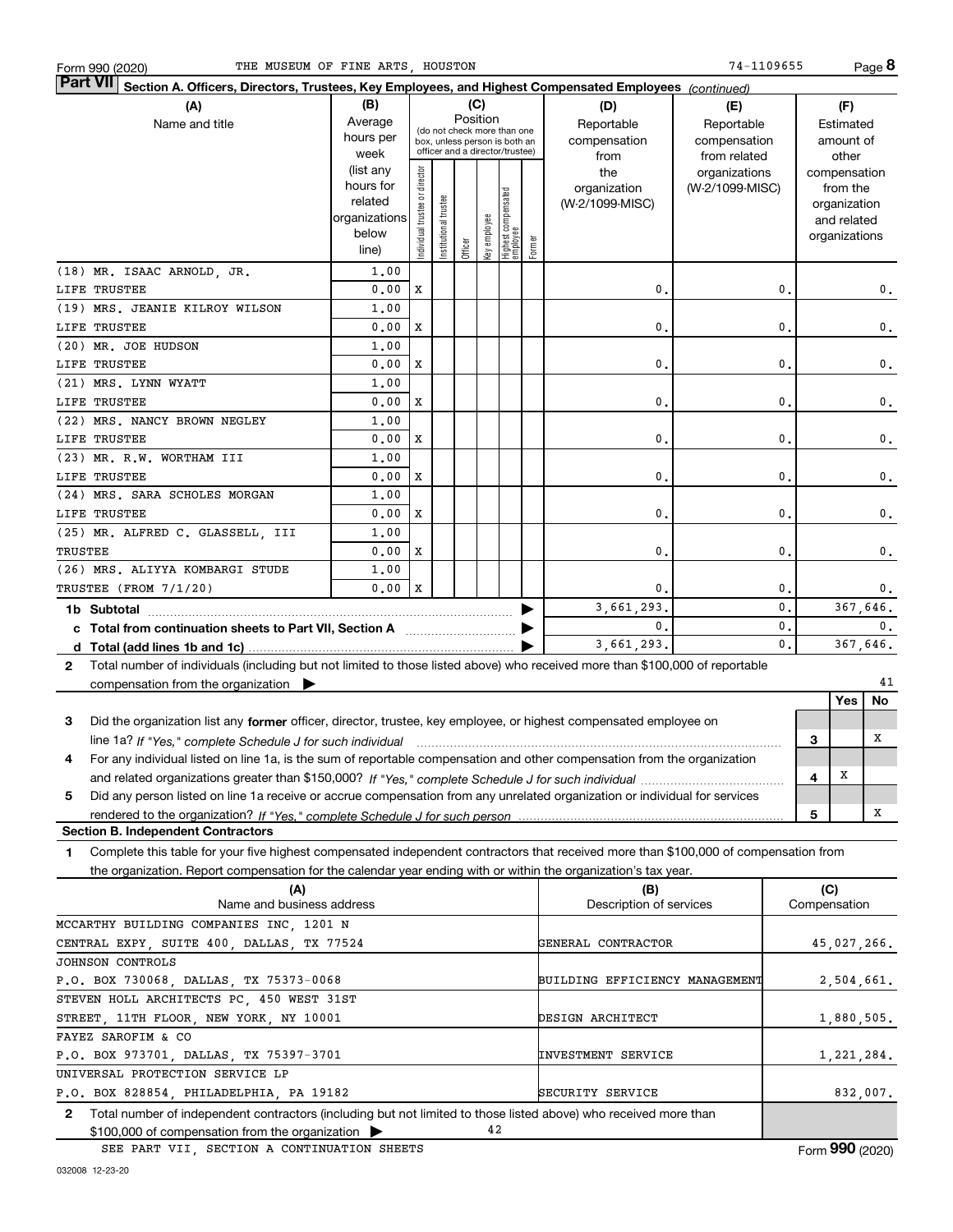| Form 990 |  |
|----------|--|
|          |  |

| <b>Part VII</b> Section A. Officers, Directors, Trustees, Key Employees, and Highest Compensated Employees (continued) |                    |                               |                       |         |                        |                              |        |                     |                                  |                          |
|------------------------------------------------------------------------------------------------------------------------|--------------------|-------------------------------|-----------------------|---------|------------------------|------------------------------|--------|---------------------|----------------------------------|--------------------------|
| (A)                                                                                                                    | (B)<br>(C)         |                               |                       |         |                        |                              |        | (D)                 | (E)                              | (F)                      |
| Name and title                                                                                                         | Average            |                               |                       |         | Position               |                              |        | Reportable          | Reportable                       | Estimated                |
|                                                                                                                        | hours              |                               |                       |         | (check all that apply) |                              |        | compensation        | compensation                     | amount of                |
|                                                                                                                        | per                |                               |                       |         |                        |                              |        | from                | from related                     | other                    |
|                                                                                                                        | week<br>(list any  |                               |                       |         |                        |                              |        | the<br>organization | organizations<br>(W-2/1099-MISC) | compensation<br>from the |
|                                                                                                                        | hours for          |                               |                       |         |                        |                              |        | (W-2/1099-MISC)     |                                  | organization             |
|                                                                                                                        | related            |                               |                       |         |                        |                              |        |                     |                                  | and related              |
|                                                                                                                        | organizations      |                               |                       |         |                        |                              |        |                     |                                  | organizations            |
|                                                                                                                        | below              | ndividual trustee or director | Institutional trustee | Officer | Key employee           | Highest compensated employee | Former |                     |                                  |                          |
|                                                                                                                        | line)              |                               |                       |         |                        |                              |        |                     |                                  |                          |
| (27) MR. ANDRIUS KONTRIMAS                                                                                             | 1,00               |                               |                       |         |                        |                              |        |                     |                                  |                          |
| TRUSTEE                                                                                                                | 0.00               | X                             |                       |         |                        |                              |        | $\mathbf{0}$ .      | 0.                               | $\mathbf 0$ .            |
| (28) MRS. ANN BOOKOUT                                                                                                  | 1,00               |                               |                       |         |                        |                              |        |                     |                                  |                          |
| TRUSTEE (FROM 7/1/20)                                                                                                  | 0.00               | X                             |                       |         |                        |                              |        | 0.                  | 0.                               | $\mathbf 0$ .            |
| (29) MRS. BARBARA G. GAMSON                                                                                            | 1.00               |                               |                       |         |                        |                              |        |                     |                                  |                          |
| TRUSTEE                                                                                                                | 0.00               | X                             |                       |         |                        |                              |        | 0.                  | 0.                               | $\mathbf 0$ .            |
| (30) MR. BARRON F. WALLACE                                                                                             | 1.00               |                               |                       |         |                        |                              |        |                     |                                  |                          |
| TRUSTEE                                                                                                                | 0.00               | X                             |                       |         |                        |                              |        | 0.                  | 0.                               | $\mathbf 0$ .            |
| (31) MS. BETH ROBERTSON                                                                                                | 1.00               |                               |                       |         |                        |                              |        |                     |                                  |                          |
| TRUSTEE (FROM 7/1/20)                                                                                                  | 0.00               | X                             |                       |         |                        |                              |        | 0.                  | 0.                               | $\mathbf 0$ .            |
| (32) MS. BETTIE CARTWRIGHT                                                                                             | 1.00               |                               |                       |         |                        |                              |        |                     |                                  |                          |
| TRUSTEE (FROM 7/1/20)                                                                                                  | 0.00               | X                             |                       |         |                        |                              |        | 0.                  | 0.                               | $\mathbf 0$ .            |
| (33) MRS. BOBBIE NAU                                                                                                   | 1.00               |                               |                       |         |                        |                              |        |                     |                                  |                          |
| TRUSTEE                                                                                                                | 0.00               | X                             |                       |         |                        |                              |        | 0.                  | 0.                               | $\mathbf 0$ .            |
| (34) MS. CARLA KNOBLOCH                                                                                                | 1.00               |                               |                       |         |                        |                              |        |                     |                                  |                          |
| TRUSTEE                                                                                                                | 0.00               | X                             |                       |         |                        |                              |        | 0.                  | 0.                               | $\mathbf 0$ .            |
| (35) MS. CARROLL R. GOODMAN                                                                                            | 1.00               |                               |                       |         |                        |                              |        |                     |                                  |                          |
| TRUSTEE                                                                                                                | 0.00               | X                             |                       |         |                        |                              |        | 0.                  | 0.                               | $\mathbf 0$ .            |
| (36) MS. CECILY E. HORTON                                                                                              | 1.00               |                               |                       |         |                        |                              |        |                     |                                  |                          |
| TRUSTEE                                                                                                                | 0.00               | X                             |                       |         |                        |                              |        | 0.                  | 0.                               | $\mathbf 0$ .            |
| (37) MR. CHARLES BUTT                                                                                                  | 1.00               |                               |                       |         |                        |                              |        |                     |                                  |                          |
| TRUSTEE                                                                                                                | 0.00               | X                             |                       |         |                        |                              |        | 0.                  | 0.                               | $\mathbf 0$ .            |
| (38) MRS. CHERIE FLORES                                                                                                | 1.00               |                               |                       |         |                        |                              |        |                     |                                  |                          |
| TRUSTEE (FROM 7/1/20)                                                                                                  | 0.00               | X                             |                       |         |                        |                              |        | 0.                  | 0.                               | 0.                       |
| (39) MRS. COURTNEY LANIER SAROFIM                                                                                      | 1.00               |                               |                       |         |                        |                              |        |                     |                                  |                          |
| TRUSTEE                                                                                                                | 0.00               | $\mathbf{x}$                  |                       |         |                        |                              |        | 0.                  | 0.                               | $\mathbf 0$ .            |
| (40) MRS. CYVIA G. WOLFF                                                                                               | 1.00               |                               |                       |         |                        |                              |        |                     |                                  |                          |
| TRUSTEE                                                                                                                | $0.00 \, \text{X}$ |                               |                       |         |                        |                              |        | 0.                  | 0.                               | 0.                       |
| (41) MR. DOUGLAS L. LAWING                                                                                             | 1,00               |                               |                       |         |                        |                              |        |                     |                                  |                          |
| TRUSTEE                                                                                                                | 0.00 X             |                               |                       |         |                        |                              |        | 0.                  | 0.                               | 0.                       |
| (42) MRS. ELISE ELKINS JOSEPH                                                                                          | 1,00               |                               |                       |         |                        |                              |        |                     |                                  |                          |
| TRUSTEE                                                                                                                | 0.00 X             |                               |                       |         |                        |                              |        | 0.                  | 0.                               | 0.                       |
| $(43)$ MR. EVAN H. KATZ                                                                                                | 1,00               |                               |                       |         |                        |                              |        |                     |                                  |                          |
| TRUSTEE (FROM 7/1/20)                                                                                                  | 0.00 X             |                               |                       |         |                        |                              |        | 0.                  | 0.                               | 0.                       |
| (44) MR. FRANCISCO RIVERO                                                                                              | 1,00               |                               |                       |         |                        |                              |        |                     |                                  |                          |
| TRUSTEE                                                                                                                | 0.00 X             |                               |                       |         |                        |                              |        | 0.                  | 0.                               | 0.                       |
| (45) MR. FRANK N. CARROLL                                                                                              | 1,00               |                               |                       |         |                        |                              |        |                     |                                  |                          |
| TRUSTEE                                                                                                                | $0.00$   X         |                               |                       |         |                        |                              |        | 0.                  | 0.                               | $\mathbf{0}$ .           |
| (46) MRS. GAIL F. ADLER                                                                                                | 1,00               |                               |                       |         |                        |                              |        |                     |                                  |                          |
| TRUSTEE                                                                                                                | 0.00 X             |                               |                       |         |                        |                              |        | 0.                  | 0.                               | 0.                       |
|                                                                                                                        |                    |                               |                       |         |                        |                              |        |                     |                                  |                          |
| Total to Part VII, Section A, line 1c                                                                                  |                    |                               |                       |         |                        |                              |        |                     |                                  |                          |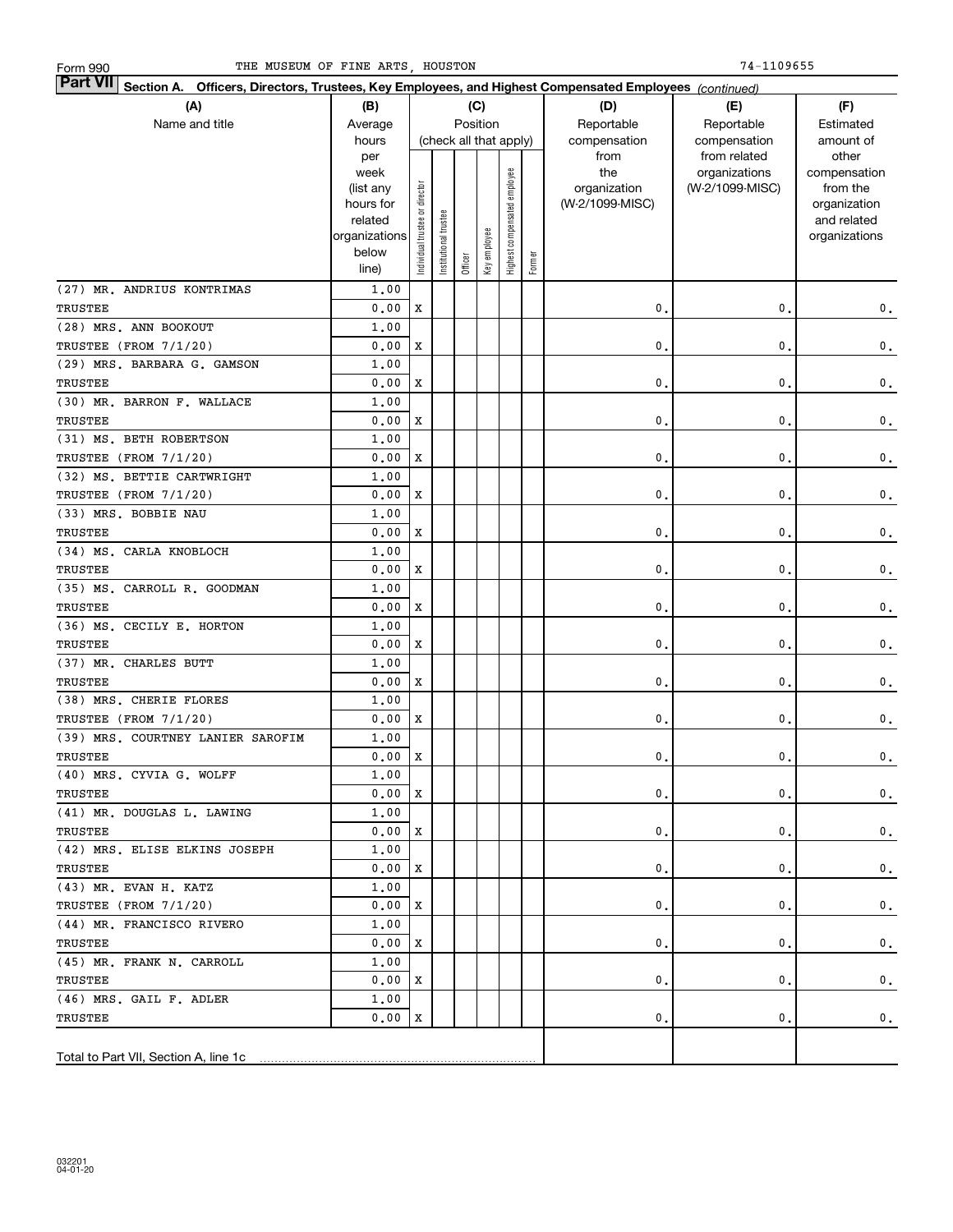| <b>Part VII</b> Section A. Officers, Directors, Trustees, Key Employees, and Highest Compensated Employees (continued) |                   |                                |                       |         |                        |                              |        |                     |                                  |                          |
|------------------------------------------------------------------------------------------------------------------------|-------------------|--------------------------------|-----------------------|---------|------------------------|------------------------------|--------|---------------------|----------------------------------|--------------------------|
| (A)                                                                                                                    | (B)<br>(C)        |                                |                       |         |                        |                              |        | (D)                 | (E)                              | (F)                      |
| Name and title                                                                                                         | Average           |                                |                       |         | Position               |                              |        | Reportable          | Reportable                       | Estimated                |
|                                                                                                                        | hours             |                                |                       |         | (check all that apply) |                              |        | compensation        | compensation                     | amount of                |
|                                                                                                                        | per               |                                |                       |         |                        |                              |        | from                | from related                     | other                    |
|                                                                                                                        | week<br>(list any |                                |                       |         |                        |                              |        | the<br>organization | organizations<br>(W-2/1099-MISC) | compensation<br>from the |
|                                                                                                                        | hours for         |                                |                       |         |                        |                              |        | (W-2/1099-MISC)     |                                  | organization             |
|                                                                                                                        | related           |                                |                       |         |                        |                              |        |                     |                                  | and related              |
|                                                                                                                        | organizations     |                                |                       |         |                        |                              |        |                     |                                  | organizations            |
|                                                                                                                        | below             | Individual trustee or director | Institutional trustee |         | Key employee           | Highest compensated employee | Former |                     |                                  |                          |
|                                                                                                                        | line)             |                                |                       | Officer |                        |                              |        |                     |                                  |                          |
| (47) MR. GREGORY E. FOURTICQ, JR.                                                                                      | 1.00              |                                |                       |         |                        |                              |        |                     |                                  |                          |
| TRUSTEE                                                                                                                | 0.00              | $\mathbf x$                    |                       |         |                        |                              |        | $\mathbf{0}$ .      | 0.                               | $\mathbf 0$ .            |
| (48) MR. H. JOHN RILEY, JR.                                                                                            | 1,00              |                                |                       |         |                        |                              |        |                     |                                  |                          |
| TRUSTEE (FROM 7/1/20)                                                                                                  | 0.00              | X                              |                       |         |                        |                              |        | 0.                  | 0.                               | $\mathbf 0$ .            |
| (49) MR. HOLBROOK F. DORN                                                                                              | 1,00              |                                |                       |         |                        |                              |        |                     |                                  |                          |
| <b>TRUSTEE</b>                                                                                                         | 0.00              | X                              |                       |         |                        |                              |        | 0.                  | 0.                               | $\mathbf 0$ .            |
| (50) MR. JAMES D. WEAVER                                                                                               | 1.00              |                                |                       |         |                        |                              |        |                     |                                  |                          |
| TRUSTEE                                                                                                                | 0.00              | X                              |                       |         |                        |                              |        | 0.                  | 0.                               | $\mathbf 0$ .            |
| (51) MR. JAMES EDWARD MALONEY                                                                                          | 1,00              |                                |                       |         |                        |                              |        |                     |                                  |                          |
| TRUSTEE (FROM 7/1/20)                                                                                                  | 0.00              | X                              |                       |         |                        |                              |        | 0.                  | 0.                               | $\mathbf 0$ .            |
| (52) MR. JACK S. BLANTON, JR.                                                                                          | 1.00              |                                |                       |         |                        |                              |        |                     |                                  |                          |
| TRUSTEE                                                                                                                | 0.00              | X                              |                       |         |                        |                              |        | 0.                  | 0.                               | $\mathbf 0$ .            |
| (53) MR. JAVIER RODRIGUEZ SOLER                                                                                        | 1,00              |                                |                       |         |                        |                              |        |                     |                                  |                          |
| TRUSTEE                                                                                                                | 0.00              | X                              |                       |         |                        |                              |        | 0.                  | 0.                               | $\mathbf 0$ .            |
| (54) MRS. JEREANN H. CHANEY                                                                                            | 1.00              |                                |                       |         |                        |                              |        |                     |                                  |                          |
| TRUSTEE                                                                                                                | 0.00              | X                              |                       |         |                        |                              |        | 0.                  | 0.                               | $\mathbf 0$ .            |
| (55) MR. JESSE H. JONES II                                                                                             | 1.00              |                                |                       |         |                        |                              |        |                     |                                  |                          |
| TRUSTEE                                                                                                                | 0.00              | X                              |                       |         |                        |                              |        | 0.                  | 0.                               | $\mathbf 0$ .            |
| (56) MS. JOAN MORGENSTERN                                                                                              | 1.00              |                                |                       |         |                        |                              |        |                     |                                  |                          |
| TRUSTEE                                                                                                                | 0.00              | X                              |                       |         |                        |                              |        | 0.                  | 0.                               | $\mathbf 0$ .            |
| (57) MRS. JOAN SCHNITZER                                                                                               | 1.00              |                                |                       |         |                        |                              |        |                     |                                  |                          |
| TRUSTEE                                                                                                                | 0.00              | X                              |                       |         |                        |                              |        | 0.                  | 0.                               | $\mathbf 0$ .            |
| (58) MRS. JUDY ERLICH MARGOLIS                                                                                         | 1,00              |                                |                       |         |                        |                              |        |                     |                                  |                          |
| TRUSTEE (FROM 7/1/20)                                                                                                  | 0.00              | X                              |                       |         |                        |                              |        | 0.                  | 0.                               | 0.                       |
| (59) MRS. JUDY SPENCE TATE                                                                                             | 1.00              |                                |                       |         |                        |                              |        |                     |                                  |                          |
| TRUSTEE                                                                                                                | 0.00              | X                              |                       |         |                        |                              |        | 0.                  | 0.                               | $\mathbf 0$ .            |
| (60) MRS. KIRBY COHN MCCOOL                                                                                            | 1.00              |                                |                       |         |                        |                              |        |                     |                                  |                          |
| TRUSTEE (FROM 7/1/20)                                                                                                  | $0.00$   X        |                                |                       |         |                        |                              |        | 0.                  | 0.                               | 0.                       |
| (61) MRS. LAURIE MORIAN                                                                                                | 1,00              |                                |                       |         |                        |                              |        |                     |                                  |                          |
| TRUSTEE                                                                                                                | 0.00 X            |                                |                       |         |                        |                              |        | 0.                  | 0.                               | 0.                       |
| (62) MRS. LELA W. GIBBS                                                                                                | 1,00              |                                |                       |         |                        |                              |        |                     |                                  |                          |
| TRUSTEE                                                                                                                | 0.00 X            |                                |                       |         |                        |                              |        | 0.                  | 0.                               | 0.                       |
| (63) MR. LENOIR M. JOSEY II                                                                                            | 1,00              |                                |                       |         |                        |                              |        |                     |                                  |                          |
| TRUSTEE                                                                                                                | 0.00 X            |                                |                       |         |                        |                              |        | 0.                  | 0.                               | 0.                       |
| (64) MRS. LINNET F. DEILY                                                                                              | 1,00              |                                |                       |         |                        |                              |        |                     |                                  |                          |
| TRUSTEE (FROM 7/1/20)                                                                                                  | 0.00 X            |                                |                       |         |                        |                              |        | 0.                  | 0.                               | 0.                       |
| (65) MRS. MACEY HODGES REASONER                                                                                        | 1,00              |                                |                       |         |                        |                              |        |                     |                                  |                          |
| TRUSTEE                                                                                                                | 0.00 X            |                                |                       |         |                        |                              |        | 0.                  | 0.                               | $\mathbf{0}$ .           |
| (66) MRS. MARGARET ALKEK WILLIAMS                                                                                      | 1,00              |                                |                       |         |                        |                              |        |                     |                                  |                          |
| TRUSTEE                                                                                                                | 0.00 X            |                                |                       |         |                        |                              |        | 0.                  | 0.                               | $\mathbf{0}$ .           |
|                                                                                                                        |                   |                                |                       |         |                        |                              |        |                     |                                  |                          |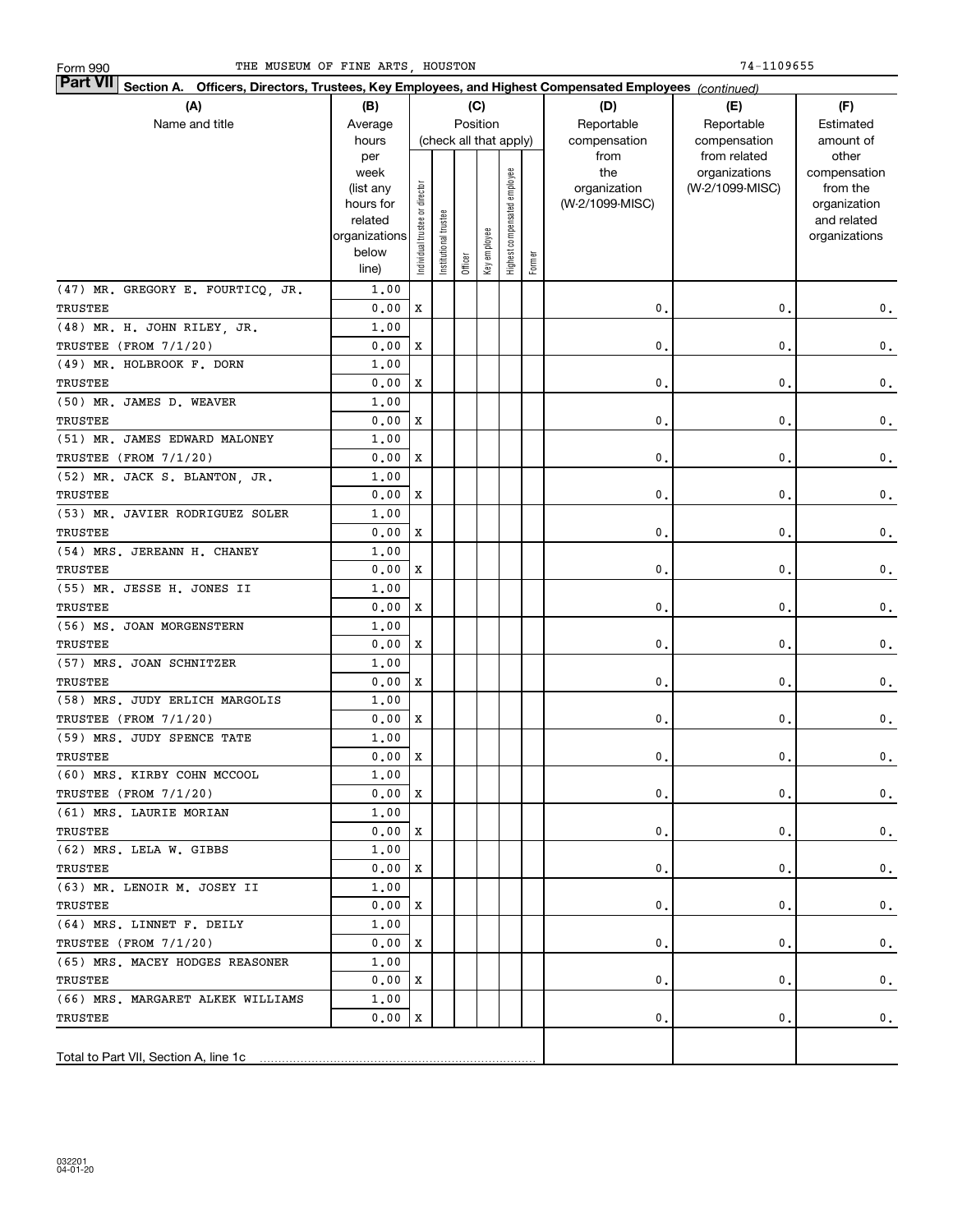| <b>Part VII</b> Section A. Officers, Directors, Trustees, Key Employees, and Highest Compensated Employees (continued) |               |                                |                       |         |                        |                              |        |                 |                                  |                          |  |
|------------------------------------------------------------------------------------------------------------------------|---------------|--------------------------------|-----------------------|---------|------------------------|------------------------------|--------|-----------------|----------------------------------|--------------------------|--|
| (A)                                                                                                                    | (B)           |                                |                       |         | (C)                    |                              |        | (D)             | (E)                              | (F)                      |  |
| Name and title                                                                                                         | Average       |                                |                       |         | Position               |                              |        | Reportable      | Reportable                       | Estimated                |  |
|                                                                                                                        | hours         |                                |                       |         | (check all that apply) |                              |        | compensation    | compensation                     | amount of                |  |
|                                                                                                                        | per<br>week   |                                |                       |         |                        |                              |        | from<br>the     | from related                     | other                    |  |
|                                                                                                                        | (list any     |                                |                       |         |                        |                              |        | organization    | organizations<br>(W-2/1099-MISC) | compensation<br>from the |  |
|                                                                                                                        | hours for     |                                |                       |         |                        |                              |        | (W-2/1099-MISC) |                                  | organization             |  |
|                                                                                                                        | related       |                                |                       |         |                        |                              |        |                 |                                  | and related              |  |
|                                                                                                                        | organizations |                                |                       |         |                        |                              |        |                 |                                  | organizations            |  |
|                                                                                                                        | below         | Individual trustee or director | Institutional trustee |         | Key employee           | Highest compensated employee | Former |                 |                                  |                          |  |
|                                                                                                                        | line)         |                                |                       | Officer |                        |                              |        |                 |                                  |                          |  |
| (67) MRS. MARY CULLEN                                                                                                  | 1,00          |                                |                       |         |                        |                              |        |                 |                                  |                          |  |
| TRUSTEE                                                                                                                | 0.00          | $\mathbf x$                    |                       |         |                        |                              |        | $\mathbf{0}$ .  | 0.                               | $\mathbf 0$ .            |  |
| (68) MS. MARY LAWRENCE PORTER                                                                                          | 1,00          |                                |                       |         |                        |                              |        |                 |                                  |                          |  |
| TRUSTEE (FROM 7/1/20)                                                                                                  | 0.00          | X                              |                       |         |                        |                              |        | 0.              | 0.                               | $\mathbf 0$ .            |  |
| (69) MR. MICHAEL C. LINN                                                                                               | 1,00          |                                |                       |         |                        |                              |        |                 |                                  |                          |  |
| TRUSTEE                                                                                                                | 0.00          | X                              |                       |         |                        |                              |        | 0.              | 0.                               | $\mathbf 0$ .            |  |
| (70) MS. NANCY POWELL MOORE                                                                                            | 1,00          |                                |                       |         |                        |                              |        |                 |                                  |                          |  |
| TRUSTEE                                                                                                                | 0.00          | X                              |                       |         |                        |                              |        | 0.              | 0.                               | $\mathbf 0$ .            |  |
| (71) MRS. NIDHIKA OBEROI MEHTA                                                                                         | 1,00          |                                |                       |         |                        |                              |        |                 |                                  |                          |  |
| TRUSTEE                                                                                                                | 0.00          | X                              |                       |         |                        |                              |        | 0.              | 0.                               | $\mathbf 0$ .            |  |
| (72) MRS. NINA O'LEARY ZILKHA                                                                                          | 1,00          |                                |                       |         |                        |                              |        |                 |                                  |                          |  |
| TRUSTEE                                                                                                                | 0.00          | X                              |                       |         |                        |                              |        | 0.              | 0.                               | $\mathbf 0$ .            |  |
| (73) MRS. PAMELA F. OTT                                                                                                | 1,00          |                                |                       |         |                        |                              |        |                 |                                  |                          |  |
| TRUSTEE                                                                                                                | 0.00          | X                              |                       |         |                        |                              |        | 0.              | 0.                               | $\mathbf 0$ .            |  |
| (74) MR. PETER R. CONEWAY                                                                                              | 1,00          |                                |                       |         |                        |                              |        |                 |                                  |                          |  |
| TRUSTEE (TO 11/13/20)                                                                                                  | 0.00          | X                              |                       |         |                        |                              |        | 0.              | 0.                               | $\mathbf 0$ .            |  |
| (75) MRS. PHOEBE TUDOR                                                                                                 | 1,00          |                                |                       |         |                        |                              |        |                 |                                  |                          |  |
| TRUSTEE                                                                                                                | 0.00          | X                              |                       |         |                        |                              |        | 0.              | 0.                               | $\mathbf 0$ .            |  |
| (76) MRS. RANIA DANIEL                                                                                                 | 1,00          |                                |                       |         |                        |                              |        |                 |                                  |                          |  |
| TRUSTEE                                                                                                                | 0.00          | X                              |                       |         |                        |                              |        | 0.              | 0.                               | $\mathbf 0$ .            |  |
| (77) MRS. ROLANETTE LAWRENCE                                                                                           | 1,00          |                                |                       |         |                        |                              |        |                 |                                  |                          |  |
| TRUSTEE (FROM 7/1/20)                                                                                                  | 0.00          | X                              |                       |         |                        |                              |        | 0.              | 0.                               | 0.                       |  |
| (78) MR. RONALD E. HUEBSCH                                                                                             | 1,00          |                                |                       |         |                        |                              |        |                 |                                  |                          |  |
| TRUSTEE                                                                                                                | 0.00          | X                              |                       |         |                        |                              |        | 0.              | 0.                               | 0.                       |  |
| (79) MRS. ROSANETTE S. CULLEN                                                                                          | 1,00          |                                |                       |         |                        |                              |        |                 |                                  |                          |  |
| TRUSTEE                                                                                                                | 0.00          | X                              |                       |         |                        |                              |        | 0.              | 0.                               | $\mathbf 0$ .            |  |
| (80) MR. RUSTY BURNETT                                                                                                 | 1.00          |                                |                       |         |                        |                              |        |                 |                                  |                          |  |
| TRUSTEE                                                                                                                | 0.00 X        |                                |                       |         |                        |                              |        | $\mathbf{0}$ .  | $\mathbf 0$ .                    | 0.                       |  |
| (81) DR. RUTH SIMMONS                                                                                                  | 1,00          |                                |                       |         |                        |                              |        |                 |                                  |                          |  |
| TRUSTEE (FROM 7/1/20)                                                                                                  | 0.00          | X                              |                       |         |                        |                              |        | 0.              | 0.                               | 0.                       |  |
| (82) MR. SAMUEL F. GORMAN                                                                                              | 1,00          |                                |                       |         |                        |                              |        |                 |                                  |                          |  |
| TRUSTEE (FROM 7/1/20)                                                                                                  | 0.00          | X                              |                       |         |                        |                              |        | 0.              | 0.                               | 0.                       |  |
| (83) MRS. SANDRA S. GODFREY                                                                                            | 1,00          |                                |                       |         |                        |                              |        |                 |                                  |                          |  |
| TRUSTEE                                                                                                                | 0.00          | X                              |                       |         |                        |                              |        | $\mathbf{0}$ .  | 0.                               | 0.                       |  |
| (84) MS. SARA PASCHALL DODD                                                                                            | 1,00          |                                |                       |         |                        |                              |        |                 |                                  |                          |  |
| TRUSTEE                                                                                                                | 0.00          | X                              |                       |         |                        |                              |        | 0.              | 0.                               | 0.                       |  |
| (85) DR. SARAH A. TROTTY                                                                                               | 1,00          |                                |                       |         |                        |                              |        |                 |                                  |                          |  |
| TRUSTEE (FROM 7/1/20)                                                                                                  | 0.00          | x                              |                       |         |                        |                              |        | 0.              | 0.                               | 0.                       |  |
| (86) MRS. SIMA LADJEVARDIAN                                                                                            | 1,00          |                                |                       |         |                        |                              |        |                 |                                  |                          |  |
| TRUSTEE                                                                                                                | 0.00          | х                              |                       |         |                        |                              |        | 0.              | 0.                               | 0.                       |  |
| Total to Part VII, Section A, line 1c                                                                                  |               |                                |                       |         |                        |                              |        |                 |                                  |                          |  |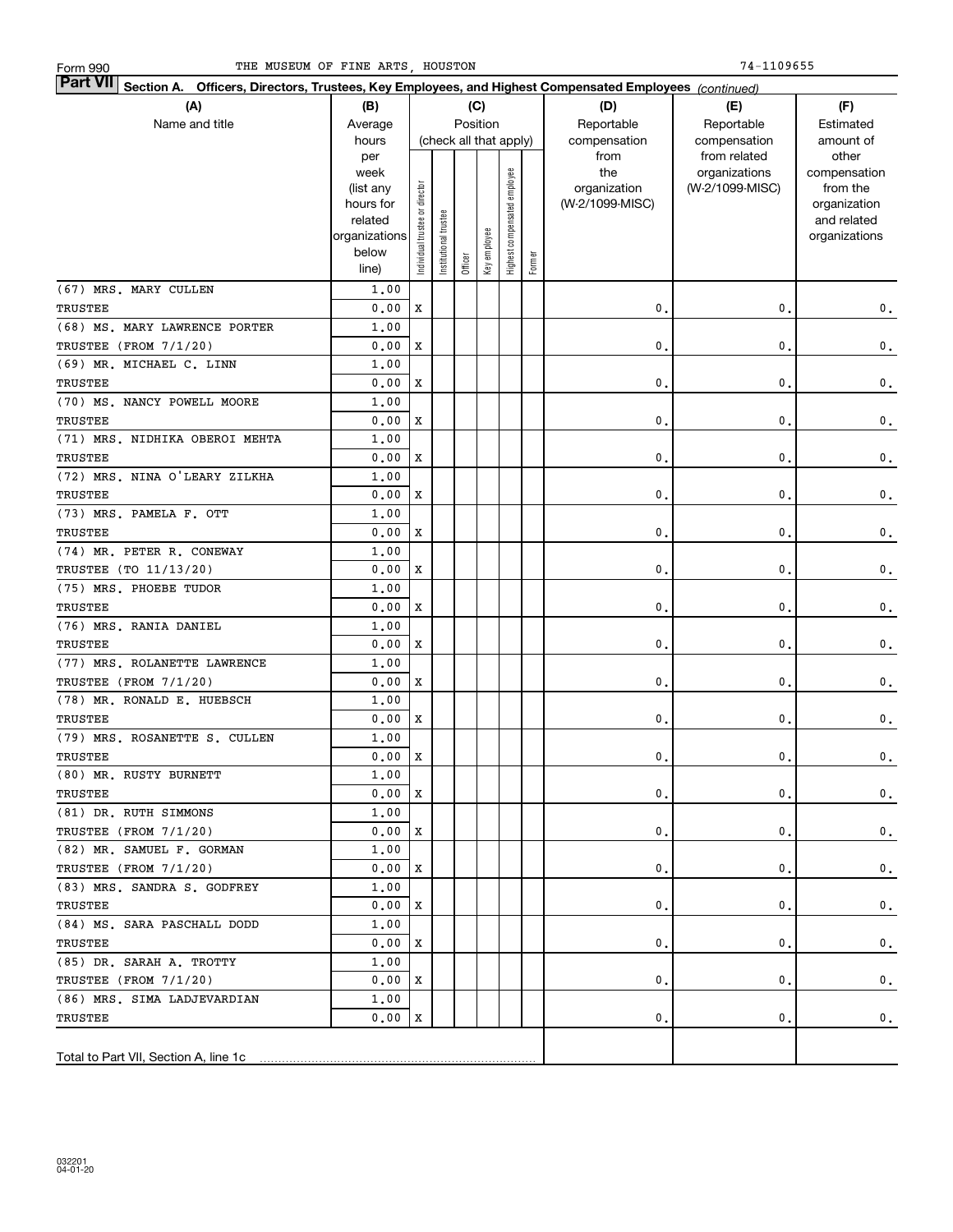| THE MUSEUM OF FINE ARTS, HOUSTON<br>Form 990                                                                       |                                                                                     |                                |                       |         |                                           |                              |        |                                                | 74-1109655                                       |                                                                                   |
|--------------------------------------------------------------------------------------------------------------------|-------------------------------------------------------------------------------------|--------------------------------|-----------------------|---------|-------------------------------------------|------------------------------|--------|------------------------------------------------|--------------------------------------------------|-----------------------------------------------------------------------------------|
| Part VII<br>Section A. Officers, Directors, Trustees, Key Employees, and Highest Compensated Employees (continued) |                                                                                     |                                |                       |         |                                           |                              |        |                                                |                                                  |                                                                                   |
| (A)<br>Name and title                                                                                              | (B)<br>Average<br>hours                                                             |                                |                       |         | (C)<br>Position<br>(check all that apply) |                              |        | (D)<br>Reportable<br>compensation              | (E)<br>Reportable<br>compensation                | (F)<br>Estimated<br>amount of                                                     |
|                                                                                                                    | per<br>week<br>(list any<br>hours for<br>related<br>organizations<br>below<br>line) | Individual trustee or director | Institutional trustee | Officer | Key employee                              | Highest compensated employee | Former | from<br>the<br>organization<br>(W-2/1099-MISC) | from related<br>organizations<br>(W-2/1099-MISC) | other<br>compensation<br>from the<br>organization<br>and related<br>organizations |
| (87) MRS. SONIA GARZA-MONARCHI<br>TRUSTEE (FROM 7/1/20)                                                            | 1.00<br>0.00                                                                        | X                              |                       |         |                                           |                              |        | $\mathbf 0$ .                                  | $\mathbf 0$ .                                    | $\mathbf 0$ .                                                                     |
| (88) MRS. SUSANNE PRITCHARD                                                                                        | 1.00                                                                                |                                |                       |         |                                           |                              |        |                                                |                                                  |                                                                                   |
| TRUSTEE                                                                                                            | 0.00                                                                                | x                              |                       |         |                                           |                              |        | $\mathbf 0$ .                                  | $\mathbf 0$ .                                    | $\mathbf 0$ .                                                                     |
| (89) MRS. SUSHILA AGRAWAL<br>TRUSTEE (FROM 7/1/20)                                                                 | 1.00<br>0.00                                                                        | x                              |                       |         |                                           |                              |        | $\mathbf 0$ .                                  | $\mathfrak o$ .                                  | $\mathbf 0$ .                                                                     |
| (90) MR. THOMAS S. GLANVILLE                                                                                       | 1.00                                                                                |                                |                       |         |                                           |                              |        |                                                |                                                  |                                                                                   |
| TRUSTEE (FROM 7/1/20)                                                                                              | 0.00                                                                                | x                              |                       |         |                                           |                              |        | $\mathbf 0$ .                                  | $\mathbf 0$ .                                    | $\mathbf 0$ .                                                                     |
| (91) MRS. TINA PYNE<br>TRUSTEE                                                                                     | 1.00<br>0.00                                                                        | x                              |                       |         |                                           |                              |        | $\mathbf 0$ .                                  | $\mathfrak o$ .                                  | $\mathbf 0$ .                                                                     |
| (92) MR. WILLIAM N. MATHIS                                                                                         | 1,00                                                                                |                                |                       |         |                                           |                              |        |                                                |                                                  |                                                                                   |
| TRUSTEE                                                                                                            | 0.00                                                                                | x                              |                       |         |                                           |                              |        | $\mathbf 0$ .                                  | $\mathbf 0$ .                                    | $\mathbf 0$ .                                                                     |
| (93) MRS. WINDI GRIMES                                                                                             | 1.00                                                                                |                                |                       |         |                                           |                              |        |                                                |                                                  |                                                                                   |
| TRUSTEE                                                                                                            | 0.00                                                                                | x                              |                       |         |                                           |                              |        | $\mathbf 0$ .                                  | $\mathfrak o$ .                                  | $\mathbf 0$ .                                                                     |
| (94) MRS. ZEINA N. FARES<br>TRUSTEE (FROM 7/1/20)                                                                  | 1,00<br>0.00                                                                        | x                              |                       |         |                                           |                              |        | $\mathbf{0}$ .                                 | 0.                                               | $\mathbf 0$ .                                                                     |
|                                                                                                                    |                                                                                     |                                |                       |         |                                           |                              |        |                                                |                                                  |                                                                                   |
|                                                                                                                    |                                                                                     |                                |                       |         |                                           |                              |        |                                                |                                                  |                                                                                   |
|                                                                                                                    |                                                                                     |                                |                       |         |                                           |                              |        |                                                |                                                  |                                                                                   |
|                                                                                                                    |                                                                                     |                                |                       |         |                                           |                              |        |                                                |                                                  |                                                                                   |
|                                                                                                                    |                                                                                     |                                |                       |         |                                           |                              |        |                                                |                                                  |                                                                                   |
|                                                                                                                    |                                                                                     |                                |                       |         |                                           |                              |        |                                                |                                                  |                                                                                   |
|                                                                                                                    |                                                                                     |                                |                       |         |                                           |                              |        |                                                |                                                  |                                                                                   |
|                                                                                                                    |                                                                                     |                                |                       |         |                                           |                              |        |                                                |                                                  |                                                                                   |
|                                                                                                                    |                                                                                     |                                |                       |         |                                           |                              |        |                                                |                                                  |                                                                                   |
|                                                                                                                    |                                                                                     |                                |                       |         |                                           |                              |        |                                                |                                                  |                                                                                   |
|                                                                                                                    |                                                                                     |                                |                       |         |                                           |                              |        |                                                |                                                  |                                                                                   |
| Total to Part VII, Section A, line 1c                                                                              |                                                                                     |                                |                       |         |                                           |                              |        |                                                |                                                  |                                                                                   |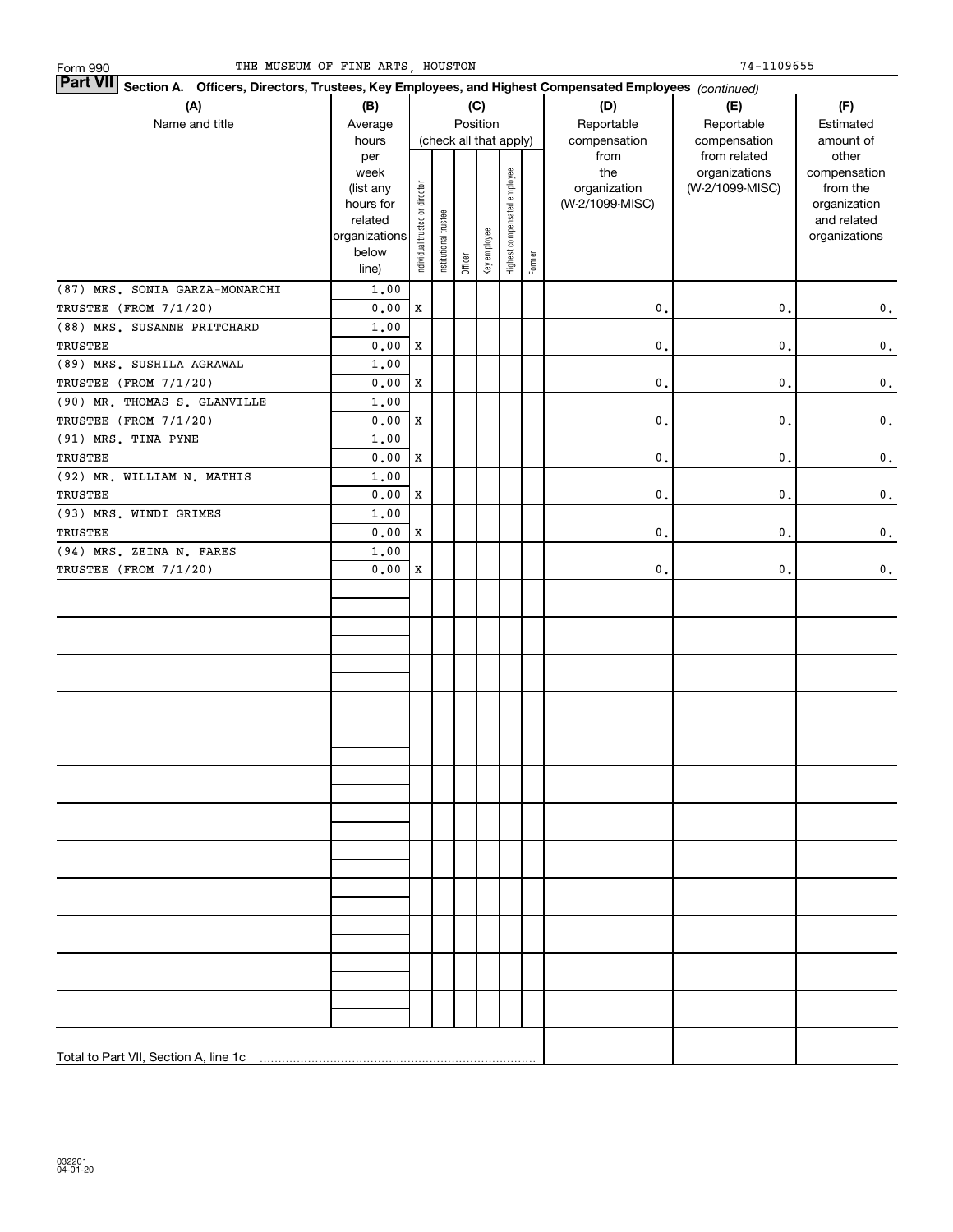|                                                           |                  | Check if Schedule O contains a response or note to any line in this Part VIII |                        |               |                                              |                                      |                                                                 |
|-----------------------------------------------------------|------------------|-------------------------------------------------------------------------------|------------------------|---------------|----------------------------------------------|--------------------------------------|-----------------------------------------------------------------|
|                                                           |                  |                                                                               |                        | Total revenue | (B)<br>Related or exempt<br>function revenue | (C)<br>Unrelated<br>business revenue | (D)<br>Revenue excluded<br>from tax under<br>sections 512 - 514 |
|                                                           |                  | 1 a Federated campaigns<br>1a                                                 |                        |               |                                              |                                      |                                                                 |
| Contributions, Gifts, Grants<br>and Other Similar Amounts |                  | <b>b</b> Membership dues<br>1b                                                |                        |               |                                              |                                      |                                                                 |
|                                                           |                  | 1c<br>c Fundraising events                                                    | 2,641,524.             |               |                                              |                                      |                                                                 |
|                                                           |                  | 1d<br>d Related organizations                                                 |                        |               |                                              |                                      |                                                                 |
|                                                           |                  | e Government grants (contributions)<br>1e                                     | 321,060.               |               |                                              |                                      |                                                                 |
|                                                           |                  | f All other contributions, gifts, grants, and                                 |                        |               |                                              |                                      |                                                                 |
|                                                           |                  | similar amounts not included above<br>1f                                      | 50,070,468.            |               |                                              |                                      |                                                                 |
|                                                           |                  | Noncash contributions included in lines 1a-1f<br>1g S                         | 32,937,896.            |               |                                              |                                      |                                                                 |
|                                                           |                  | h                                                                             |                        | 53,033,052.   |                                              |                                      |                                                                 |
|                                                           |                  |                                                                               | <b>Business Code</b>   |               |                                              |                                      |                                                                 |
|                                                           | 2a               | MEMBERSHIP                                                                    | 900099                 | 2,558,257.    | 2,558,257.                                   |                                      |                                                                 |
| Program Service<br>Revenue                                |                  | ADMISSION, TOURS, LECT<br>b                                                   | 900099                 | 2,359,176.    | 2,359,176.                                   |                                      |                                                                 |
|                                                           |                  | EXHIBITION & OTHER INC                                                        | 900099                 | 1,973,206.    | 1,973,206.                                   |                                      |                                                                 |
|                                                           |                  | <b>SCHOOL TUITION</b><br>d                                                    | 611600                 | 1,206,537.    | 1,206,537.                                   |                                      |                                                                 |
|                                                           | е                |                                                                               |                        |               |                                              |                                      |                                                                 |
|                                                           |                  | f All other program service revenue                                           |                        |               |                                              |                                      |                                                                 |
|                                                           |                  | a                                                                             |                        | 8,097,176.    |                                              |                                      |                                                                 |
|                                                           | 3                | Investment income (including dividends, interest, and                         |                        |               |                                              |                                      |                                                                 |
|                                                           |                  |                                                                               |                        | 20, 368, 644. |                                              | $-312,708.$                          | 20,681,352.                                                     |
|                                                           | 4                | Income from investment of tax-exempt bond proceeds                            |                        |               |                                              |                                      |                                                                 |
|                                                           | 5                |                                                                               |                        | 105,008.      |                                              |                                      | 105,008.                                                        |
|                                                           |                  | (i) Real                                                                      | (ii) Personal          |               |                                              |                                      |                                                                 |
|                                                           |                  | 207,711.<br>6 a Gross rents<br>l 6a<br>.                                      |                        |               |                                              |                                      |                                                                 |
|                                                           |                  | Less: rental expenses<br>6b<br>b                                              | 0.                     |               |                                              |                                      |                                                                 |
|                                                           |                  | 207,711.<br>Rental income or (loss)<br>6с<br>c                                |                        |               |                                              |                                      |                                                                 |
|                                                           |                  | d Net rental income or (loss)                                                 |                        | 207,711.      |                                              |                                      | 207,711.                                                        |
|                                                           |                  | (i) Securities<br>7 a Gross amount from sales of                              | (ii) Other             |               |                                              |                                      |                                                                 |
|                                                           |                  | $7a$   94, 359, 190.<br>assets other than inventory                           |                        |               |                                              |                                      |                                                                 |
|                                                           |                  | <b>b</b> Less: cost or other basis                                            |                        |               |                                              |                                      |                                                                 |
|                                                           |                  | $7b$ $23,768,972.$<br>and sales expenses                                      |                        |               |                                              |                                      |                                                                 |
|                                                           |                  | $7c$ 70, 590, 218.<br><b>c</b> Gain or (loss)                                 |                        |               |                                              |                                      |                                                                 |
|                                                           |                  |                                                                               |                        | 70,590,218.   |                                              |                                      | 70,590,218.                                                     |
| ther Revenue<br>o                                         |                  | 8 a Gross income from fundraising events (not<br>including $$ 2,641,524.$ of  |                        |               |                                              |                                      |                                                                 |
|                                                           |                  | contributions reported on line 1c). See                                       |                        |               |                                              |                                      |                                                                 |
|                                                           |                  |                                                                               | 108,000.<br>  8a       |               |                                              |                                      |                                                                 |
|                                                           |                  | <b>b</b> Less: direct expenses                                                | 534,784.<br>8b         |               |                                              |                                      |                                                                 |
|                                                           |                  | c Net income or (loss) from fundraising events                                | $\blacktriangleright$  | $-426,784.$   |                                              |                                      | $-426, 784.$                                                    |
|                                                           |                  | 9 a Gross income from gaming activities. See                                  |                        |               |                                              |                                      |                                                                 |
|                                                           |                  |                                                                               | 9a                     |               |                                              |                                      |                                                                 |
|                                                           |                  | <b>b</b> Less: direct expenses                                                | 9b                     |               |                                              |                                      |                                                                 |
|                                                           |                  | c Net income or (loss) from gaming activities                                 |                        |               |                                              |                                      |                                                                 |
|                                                           |                  | 10 a Gross sales of inventory, less returns                                   |                        |               |                                              |                                      |                                                                 |
|                                                           |                  |                                                                               | $10a \quad 1,875,318.$ |               |                                              |                                      |                                                                 |
|                                                           |                  | <b>b</b> Less: cost of goods sold                                             | $10b$ 2,801,917.       |               |                                              |                                      |                                                                 |
|                                                           |                  | c Net income or (loss) from sales of inventory                                |                        | $-926, 599.$  |                                              |                                      | $-926,599.$                                                     |
|                                                           |                  |                                                                               | <b>Business Code</b>   |               |                                              |                                      |                                                                 |
|                                                           | 11 a             | INSURANCE SETTLEMENT                                                          | 900099                 | 12,036,171.   |                                              |                                      | 12,036,171.                                                     |
| Miscellaneous                                             |                  | OTHER INCOME<br>b                                                             | 900099                 | 548, 312.     |                                              |                                      | 548, 312.                                                       |
|                                                           |                  | с                                                                             |                        |               |                                              |                                      |                                                                 |
|                                                           |                  |                                                                               |                        |               |                                              |                                      |                                                                 |
|                                                           |                  |                                                                               |                        | 12,584,483.   |                                              |                                      |                                                                 |
|                                                           | 12 <sup>12</sup> | Total revenue. See instructions                                               |                        | 163,632,909.  | 8,097,176.                                   |                                      | $-312, 708.$ 102, 815, 389.                                     |

Form 990 (2020) THE MUSEUM OF FINE ARTS,HOUSTON 74-1109655 Page

**Part VIII** Statement of Revenue

**9**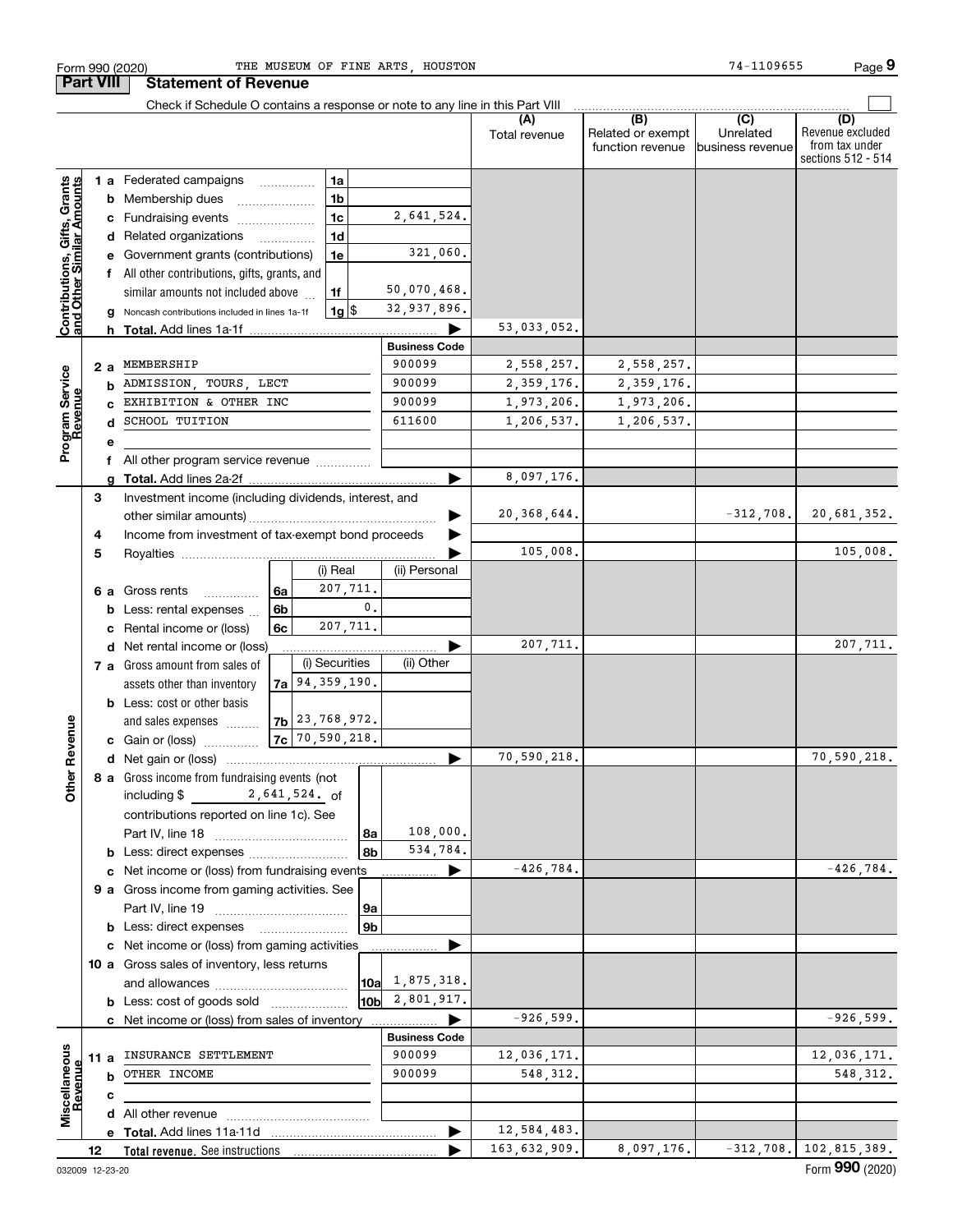**10**

Check here  $\bullet$  if following SOP 98-2 (ASC 958-720) **Total functional expenses.**  Add lines 1 through 24e **Joint costs.** Complete this line only if the organization **(A)**<br>Total expenses **(C)** (C) (C)<br>
penses Program service Management and Fundrai<br>
expenses general expenses expen **123** Grants and other assistance to foreign **4567891011abcdefg12131415161718192021222324abcde2526***Section 501(c)(3) and 501(c)(4) organizations must complete all columns. All other organizations must complete column (A).* Grants and other assistance to domestic organizations and domestic governments. See Part IV, line 21 Compensation not included above to disqualified persons (as defined under section 4958(f)(1)) and persons described in section 4958(c)(3)(B)  $\quad \ldots \ldots \ldots$ Pension plan accruals and contributions (include section 401(k) and 403(b) employer contributions) Professional fundraising services. See Part IV, line 17 Other. (If line 11g amount exceeds 10% of line 25, column (A) amount, list line 11g expenses on Sch O.) Other expenses. Itemize expenses not covered above (List miscellaneous expenses on line 24e. If line 24e amount exceeds 10% of line 25, column (A) amount, list line 24e expenses on Schedule O.) reported in column (B) joint costs from a combined educational campaign and fundraising solicitation. Check if Schedule O contains a response or note to any line in this Part IX (C) (C) (C) (C) (C) (C) Program service expensesFundraising expensesGrants and other assistance to domestic individuals. See Part IV, line 22 ~~~~~~~ organizations, foreign governments, and foreign individuals. See Part IV, lines 15 and 16  $\ldots$ Benefits paid to or for members .................... Compensation of current officers, directors, trustees, and key employees  $\ldots$   $\ldots$   $\ldots$   $\ldots$   $\ldots$ Other salaries and wages ~~~~~~~~~~ Other employee benefits ~~~~~~~~~~ Payroll taxes ~~~~~~~~~~~~~~~~ Fees for services (nonemployees): Management ~~~~~~~~~~~~~~~~ Legal ~~~~~~~~~~~~~~~~~~~~Accounting ~~~~~~~~~~~~~~~~~ Lobbying ~~~~~~~~~~~~~~~~~~ lnvestment management fees ....................... Advertising and promotion www.communication Office expenses ~~~~~~~~~~~~~~~Information technology ~~~~~~~~~~~ Royalties ~~~~~~~~~~~~~~~~~~ Occupancy ~~~~~~~~~~~~~~~~~ Travel ……………………………………………… Payments of travel or entertainment expenses for any federal, state, or local public officials ... Conferences, conventions, and meetings Interest Payments to affiliates ~~~~~~~~~~~~ Depreciation, depletion, and amortization  $\,\,\ldots\,\,$ Insurance~~~~~~~~~~~~~~~~~All other expenses Check here  $\blacktriangleright$ *Do not include amounts reported on lines 6b, 7b, 8b, 9b, and 10b of Part VIII.*  $\mathcal{L}^{\text{max}}$ 77,990. 2,799,260. 27,501,556. 1,035,545. 4,429,818. 2,058,910. 98,244. 233,119. 42,000. 8,746,836. 1,338,812. 1,160,850. 1,934,344. 3,597,855. 108,772. 14,435. 7,236. 11,071,517. 2,483,563. 57,167,573. 2,338,059. 1,991,618. 1,096,362. 1,909,727. 135,166,379. 1,922,378. 77,990. 2,233,270. 565,990. 23,045,568. 2,839,665. 1,616,323. 790,750. 160,420. 84,375. 2,985,593. 1,186,020. 258,205. 1,673,286. 250,789. 134,835. 31,269. 66,975. 233,119. 42,000. 1,922,378. 7,775,126. 639,321. 332,389. 1,253,787. 25,266. 59,759. 809,823. 276,231. 74,796. 1,373,964. 411,822. 148,558.  $3.974.455.$   $-425.482.$   $48.882.$ 63,393. 42,931. 2,448. 11,795. 1,638. 1,002. 7,236. 9,863,375. 858,507. 349,635. 2,346,109. 132,422. 5,032. 57,167,573. 2,317,315. 1,725. 19,019. 1,963,834. 27,494. 290. 746,895. 329,887. 19,580.  $2,361,650.$   $-699,098.$  247,175. 120,633,550. 10,522,536. 4,010,293. COLLECTIONS ACCESSIONS POSTAGE & SHIPPING PROGRAMS & PREVIEWS CONTRACT SERVICES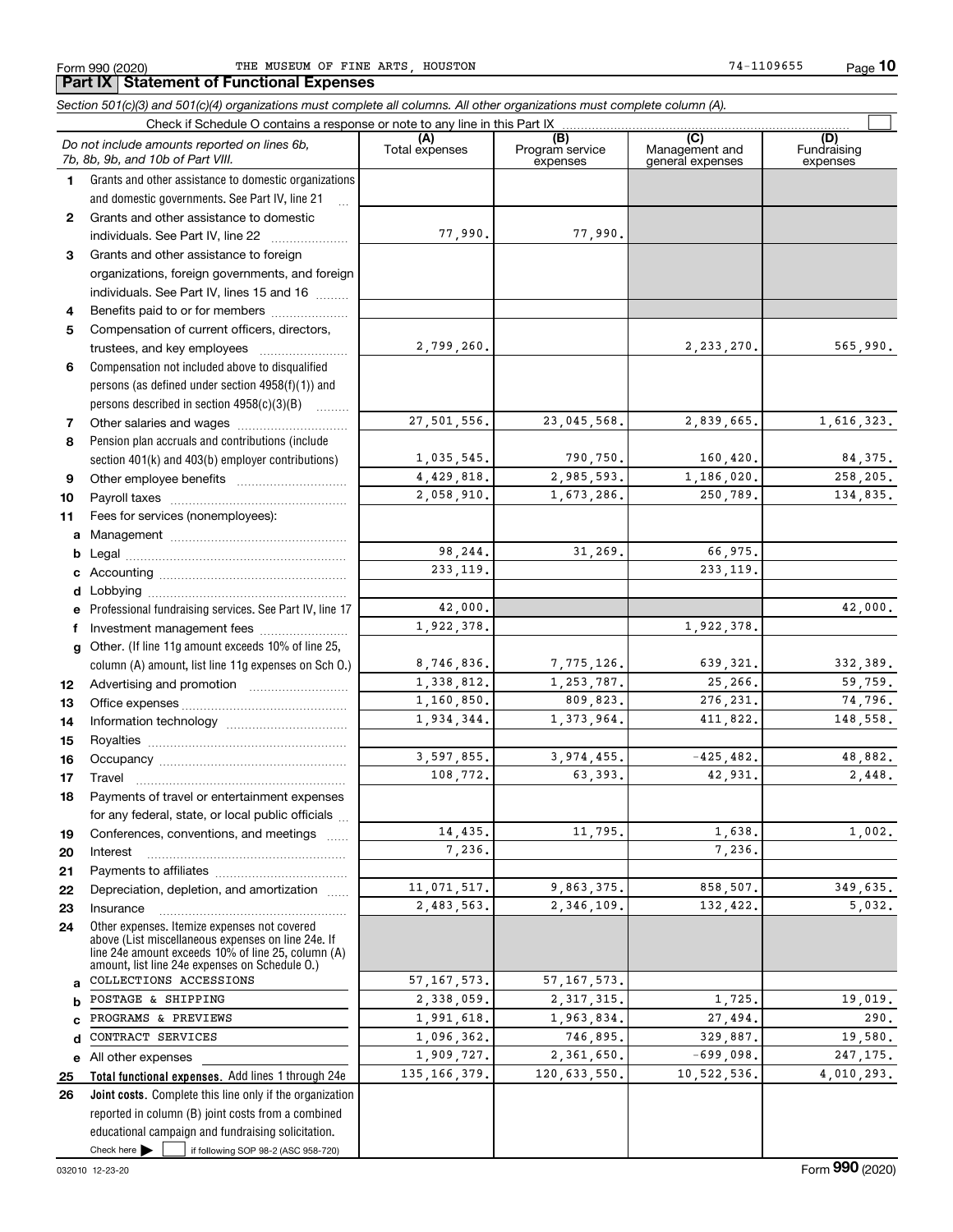| Form 990 (2020) | THE MUSEUM OF FINE ARTS HOUSTON                                               |                          |              | 74-1109655<br>Page |
|-----------------|-------------------------------------------------------------------------------|--------------------------|--------------|--------------------|
| Part X          | <b>Balance Sheet</b>                                                          |                          |              |                    |
|                 | Check if Schedule O contains a response or note to any line in this Part X    |                          |              |                    |
|                 |                                                                               | (A)<br>Beginning of year |              | (B)<br>End of year |
|                 | Cash - non-interest-bearing                                                   | 65,939,289.              |              | 59, 313, 69        |
| 2               |                                                                               | 151, 788, 527.           | $\mathbf{2}$ | 181,958,59         |
| з               |                                                                               | 56, 224, 025.            | з            | 34,643,98          |
| 4               | Accounts receivable, net                                                      | 302.168.                 | 4            | 819,88             |
| 5               | Loans and other receivables from any current or former officer, director,     |                          |              |                    |
|                 | trustee, key employee, creator or founder, substantial contributor, or 35%    |                          |              |                    |
|                 | controlled entity or family member of any of these persons                    | 683,520.                 | 5            | 631,11             |
| 6               | Loans and other receivables from other disqualified persons (as defined       |                          |              |                    |
|                 | under section $4958(f)(1)$ , and persons described in section $4958(c)(3)(B)$ |                          | 6            |                    |

|                   | з  |                                                                                                                                                                                                                                |                 |                | 56, 224, 025.     | 3                 | 34,643,986.       |
|-------------------|----|--------------------------------------------------------------------------------------------------------------------------------------------------------------------------------------------------------------------------------|-----------------|----------------|-------------------|-------------------|-------------------|
|                   | 4  |                                                                                                                                                                                                                                |                 |                | 302,168.          | 4                 | 819,885.          |
|                   | 5  | Loans and other receivables from any current or former officer, director,                                                                                                                                                      |                 |                |                   |                   |                   |
|                   |    | trustee, key employee, creator or founder, substantial contributor, or 35%                                                                                                                                                     |                 |                |                   |                   |                   |
|                   |    | controlled entity or family member of any of these persons                                                                                                                                                                     |                 |                | 683,520.          | 5                 | 631, 114.         |
|                   | 6  | Loans and other receivables from other disqualified persons (as defined                                                                                                                                                        |                 |                |                   |                   |                   |
|                   |    | under section $4958(f)(1)$ , and persons described in section $4958(c)(3)(B)$                                                                                                                                                  |                 | 1.1.1.1.1      |                   | 6                 |                   |
|                   | 7  |                                                                                                                                                                                                                                |                 |                |                   | $\overline{7}$    |                   |
| Assets            | 8  |                                                                                                                                                                                                                                |                 |                | 835,858.          | 8                 | 714,851.          |
|                   | 9  | Prepaid expenses and deferred charges                                                                                                                                                                                          |                 |                | 589,232.          | 9                 | 816,436.          |
|                   |    | <b>10a</b> Land, buildings, and equipment: cost or other                                                                                                                                                                       |                 |                |                   |                   |                   |
|                   |    | basis. Complete Part VI of Schedule D                                                                                                                                                                                          | 10a             | 584,696,162.   |                   |                   |                   |
|                   |    | <b>b</b> Less: accumulated depreciation                                                                                                                                                                                        | 10 <sub>b</sub> | 143,694,109.   | 417,970,229.      | 10 <sub>c</sub>   | 441,002,053.      |
|                   | 11 |                                                                                                                                                                                                                                |                 |                | 863,638,822.      | 11                | 1, 126, 263, 587. |
|                   | 12 |                                                                                                                                                                                                                                |                 |                | 266,895,006.      | 12                | 309, 514, 533.    |
|                   | 13 |                                                                                                                                                                                                                                |                 |                |                   | 13                |                   |
|                   | 14 |                                                                                                                                                                                                                                |                 |                |                   | 14                |                   |
|                   | 15 |                                                                                                                                                                                                                                |                 |                | 1,689,544.        | 15                | 1,407,964.        |
|                   | 16 |                                                                                                                                                                                                                                |                 | 1,826,556,220. | 16                | 2, 157, 086, 703. |                   |
|                   | 17 |                                                                                                                                                                                                                                |                 |                | 34,530,512.       | 17                | 40,302,199.       |
|                   | 18 |                                                                                                                                                                                                                                |                 |                |                   | 18                |                   |
|                   | 19 | Deferred revenue manual contracts and contracts are all the contracts and contracts are contracted and contracts are contracted and contract are contracted and contract are contracted and contract are contracted and contra |                 |                | 16, 232, 599.     | 19                | 16, 272, 223.     |
|                   | 20 |                                                                                                                                                                                                                                |                 |                |                   | 20                |                   |
|                   | 21 | Escrow or custodial account liability. Complete Part IV of Schedule D                                                                                                                                                          |                 |                |                   | 21                |                   |
|                   | 22 | Loans and other payables to any current or former officer, director,                                                                                                                                                           |                 |                |                   |                   |                   |
|                   |    | trustee, key employee, creator or founder, substantial contributor, or 35%                                                                                                                                                     |                 |                |                   |                   |                   |
| Liabilities       |    | controlled entity or family member of any of these persons                                                                                                                                                                     |                 |                |                   | 22                |                   |
|                   | 23 | Secured mortgages and notes payable to unrelated third parties                                                                                                                                                                 |                 |                |                   | 23                |                   |
|                   | 24 | Unsecured notes and loans payable to unrelated third parties                                                                                                                                                                   |                 |                |                   | 24                |                   |
|                   | 25 | Other liabilities (including federal income tax, payables to related third                                                                                                                                                     |                 |                |                   |                   |                   |
|                   |    | parties, and other liabilities not included on lines 17-24). Complete Part X                                                                                                                                                   |                 |                |                   |                   |                   |
|                   |    | of Schedule D                                                                                                                                                                                                                  |                 |                | 50, 763, 111.     | 25                | 56, 574, 422.     |
|                   | 26 | Organizations that follow FASB ASC 958, check here $\triangleright$ $\frac{X}{X}$                                                                                                                                              |                 |                |                   | 26                |                   |
|                   |    | and complete lines 27, 28, 32, and 33.                                                                                                                                                                                         |                 |                |                   |                   |                   |
| <b>Balances</b>   | 27 |                                                                                                                                                                                                                                |                 |                | 533,840,855.      | 27                | 712, 383, 403.    |
|                   | 28 |                                                                                                                                                                                                                                |                 |                | 1, 241, 952, 254. | 28                | 1,388,128,878.    |
| τ                 |    | Organizations that do not follow FASB ASC 958, check here $\blacktriangleright$                                                                                                                                                |                 |                |                   |                   |                   |
|                   |    | and complete lines 29 through 33.                                                                                                                                                                                              |                 |                |                   |                   |                   |
|                   | 29 |                                                                                                                                                                                                                                |                 |                |                   | 29                |                   |
|                   | 30 | Paid-in or capital surplus, or land, building, or equipment fund                                                                                                                                                               |                 |                |                   | 30                |                   |
|                   | 31 | Retained earnings, endowment, accumulated income, or other funds                                                                                                                                                               |                 |                |                   | 31                |                   |
| Net Assets or Fun | 32 |                                                                                                                                                                                                                                |                 |                | 1,775,793,109.    | 32                | 2,100,512,281.    |
|                   | 33 | Total liabilities and net assets/fund balances                                                                                                                                                                                 |                 |                | 1,826,556,220.    | 33                | 2,157,086,703.    |
|                   |    |                                                                                                                                                                                                                                |                 |                |                   |                   | Form 990 (2020)   |

 $\mathcal{L}^{\text{max}}$ 

65,939,289. 59,313,696.

 $151,788,527.$  2 181,958,598.

Formym **990** (2020)

**Par**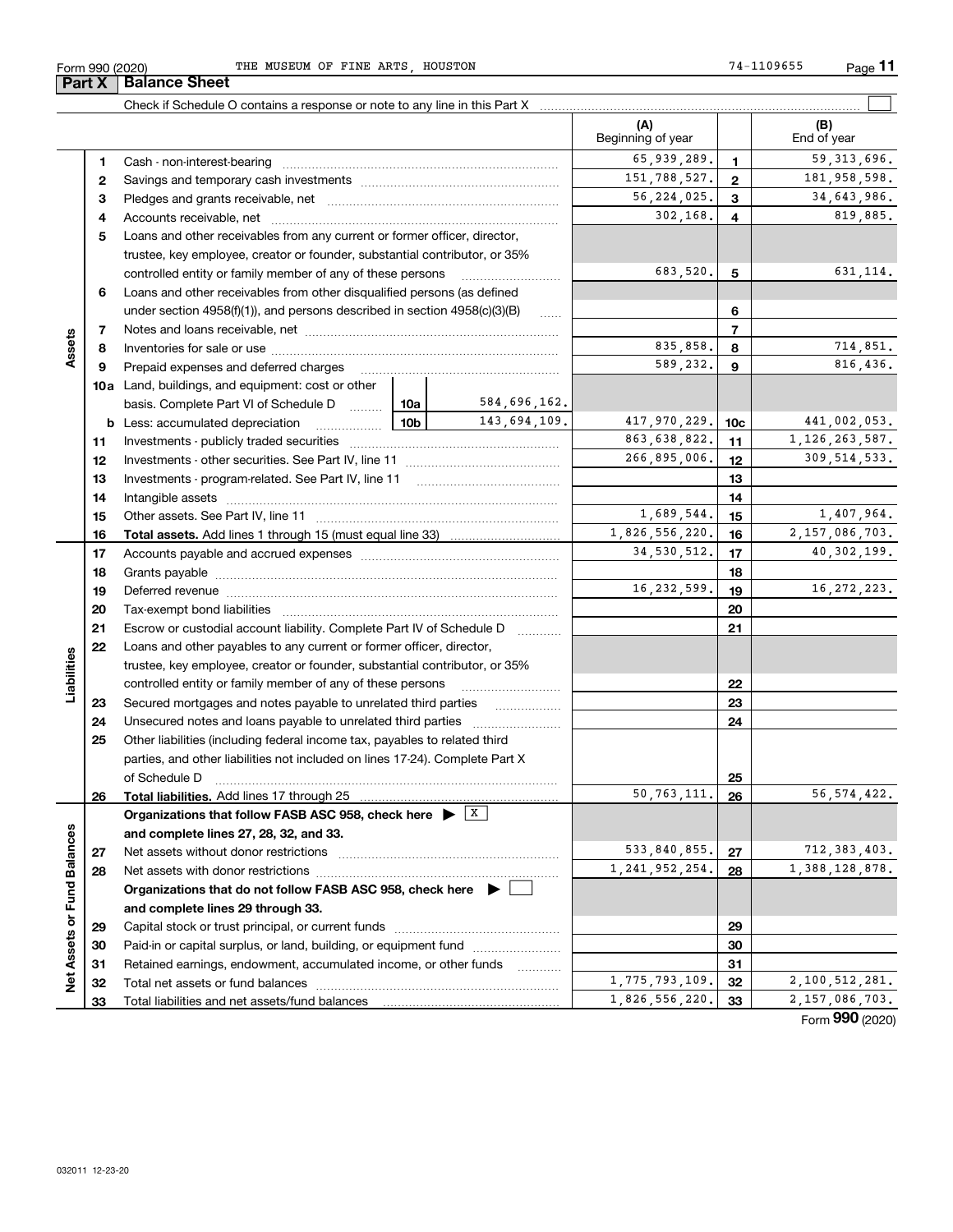|    | THE MUSEUM OF FINE ARTS HOUSTON<br>Form 990 (2020)                                                                                   | 74-1109655     |                |                | $P_{\text{aqe}}$ 12 |
|----|--------------------------------------------------------------------------------------------------------------------------------------|----------------|----------------|----------------|---------------------|
|    | <b>Reconciliation of Net Assets</b><br>Part XI                                                                                       |                |                |                |                     |
|    |                                                                                                                                      |                |                |                |                     |
|    |                                                                                                                                      |                |                |                |                     |
| 1  | Total revenue (must equal Part VIII, column (A), line 12)                                                                            | 1              |                | 163,632,909.   |                     |
| 2  |                                                                                                                                      | $\mathbf{2}$   |                | 135, 166, 379. |                     |
| з  | Revenue less expenses. Subtract line 2 from line 1                                                                                   | 3              |                | 28,466,530.    |                     |
| 4  |                                                                                                                                      | 4              | 1,775,793,109. |                |                     |
| 5  | Net unrealized gains (losses) on investments [11] matter continuum matter is a set of the set of the set of the                      | 5              |                | 296, 252, 642. |                     |
| 6  |                                                                                                                                      | 6              |                |                |                     |
| 7  | Investment expenses www.communication.com/www.communication.com/www.communication.com/www.com                                        | $\overline{7}$ |                |                |                     |
| 8  | Prior period adjustments www.communication.communication.com/news/communication.com/news/communication.com/new                       | 8              |                |                |                     |
| 9  | Other changes in net assets or fund balances (explain on Schedule O)                                                                 | 9              |                |                | 0.                  |
| 10 | Net assets or fund balances at end of year. Combine lines 3 through 9 (must equal Part X, line 32,                                   |                |                |                |                     |
|    |                                                                                                                                      | 10             | 2,100,512,281. |                |                     |
|    | Part XII Financial Statements and Reporting                                                                                          |                |                |                |                     |
|    |                                                                                                                                      |                |                |                |                     |
|    |                                                                                                                                      |                |                | Yes            | No                  |
| 1. | $X \vert$ Accrual<br>Accounting method used to prepare the Form 990: <u>I</u> Cash<br>Other                                          |                |                |                |                     |
|    | If the organization changed its method of accounting from a prior year or checked "Other," explain in Schedule O.                    |                |                |                |                     |
|    | 2a Were the organization's financial statements compiled or reviewed by an independent accountant?                                   |                | 2a             |                | X                   |
|    | If "Yes," check a box below to indicate whether the financial statements for the year were compiled or reviewed on a                 |                |                |                |                     |
|    | separate basis, consolidated basis, or both:                                                                                         |                |                |                |                     |
|    | Separate basis<br>Consolidated basis<br>Both consolidated and separate basis                                                         |                |                |                |                     |
|    | <b>b</b> Were the organization's financial statements audited by an independent accountant?                                          |                | 2 <sub>b</sub> | х              |                     |
|    | If "Yes," check a box below to indicate whether the financial statements for the year were audited on a separate basis,              |                |                |                |                     |
|    | consolidated basis, or both:                                                                                                         |                |                |                |                     |
|    | $X$ Separate basis<br><b>Consolidated basis</b><br>Both consolidated and separate basis                                              |                |                |                |                     |
|    | c If "Yes" to line 2a or 2b, does the organization have a committee that assumes responsibility for oversight of the audit,          |                |                |                |                     |
|    |                                                                                                                                      |                | 2c             | х              |                     |
|    | If the organization changed either its oversight process or selection process during the tax year, explain on Schedule O.            |                |                |                |                     |
|    | 3a As a result of a federal award, was the organization required to undergo an audit or audits as set forth in the Single Audit      |                |                |                |                     |
|    |                                                                                                                                      |                | За             |                | x                   |
|    | <b>b</b> If "Yes," did the organization undergo the required audit or audits? If the organization did not undergo the required audit |                |                |                |                     |
|    |                                                                                                                                      |                | 3b             |                |                     |

Form (2020) **990**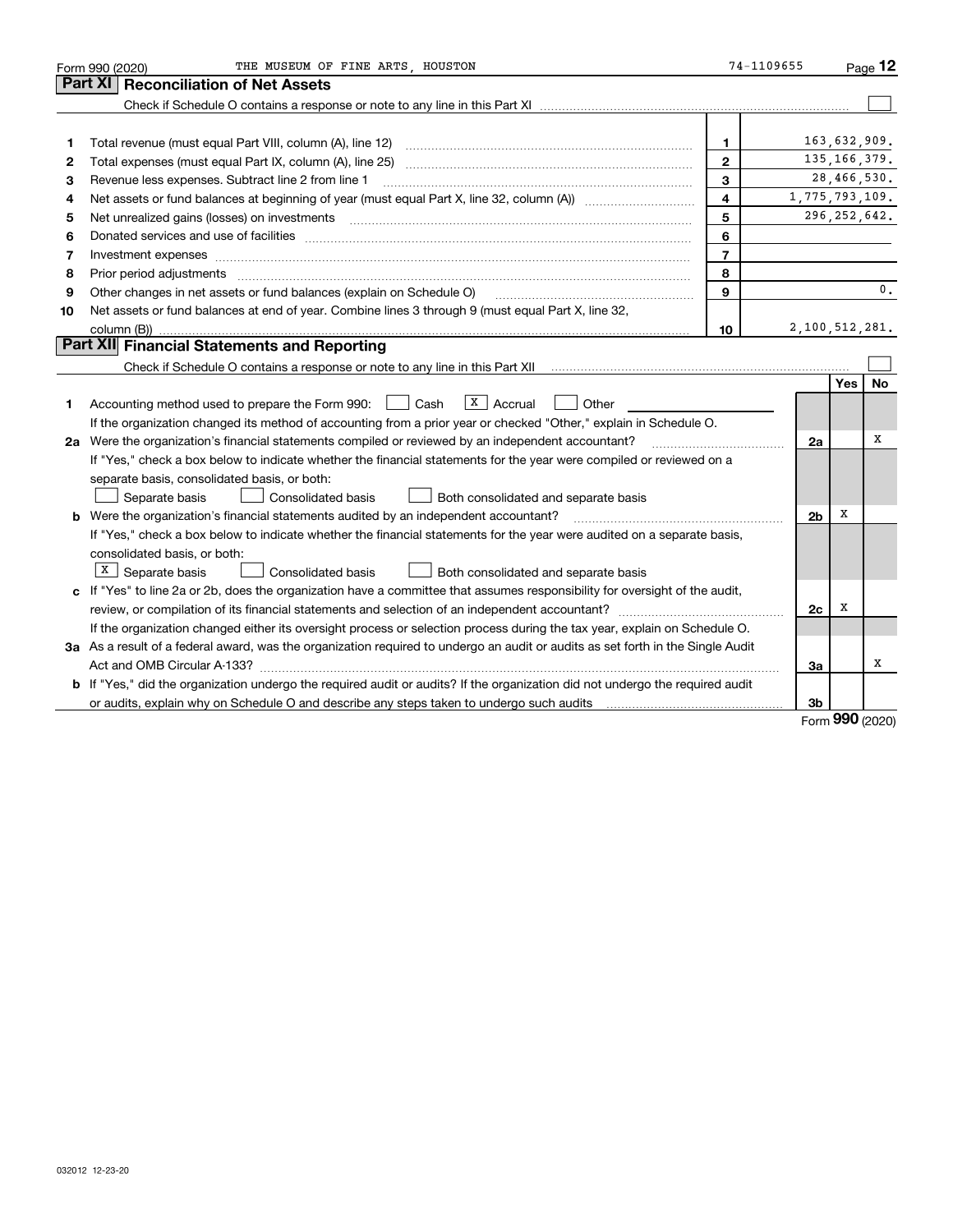#### **SCHEDULE A**

Department of the Treasury Internal Revenue Service

**(Form 990 or 990-EZ)**

## **Public Charity Status and Public Support**

**Complete if the organization is a section 501(c)(3) organization or a section 4947(a)(1) nonexempt charitable trust. | Attach to Form 990 or Form 990-EZ.** 

|                                                                         | <b>P AUGULU FULLI 330 UL FULLI 330-LL.</b> |  |
|-------------------------------------------------------------------------|--------------------------------------------|--|
| ► Go to www.irs.gov/Form990 for instructions and the latest information |                                            |  |
|                                                                         |                                            |  |

| st information. | Inspection |
|-----------------|------------|
|                 |            |

OMB No. 1545-0047

**Open to Public**

**2020**

| Name of the organization                                                                                                                        |                                                                                                                                            |                                                        |                                                                |    |                            |  | <b>Employer identification number</b> |  |  |  |
|-------------------------------------------------------------------------------------------------------------------------------------------------|--------------------------------------------------------------------------------------------------------------------------------------------|--------------------------------------------------------|----------------------------------------------------------------|----|----------------------------|--|---------------------------------------|--|--|--|
|                                                                                                                                                 | THE MUSEUM OF FINE ARTS, HOUSTON                                                                                                           |                                                        |                                                                |    |                            |  | 74-1109655                            |  |  |  |
| Part I<br>Reason for Public Charity Status. (All organizations must complete this part.) See instructions.                                      |                                                                                                                                            |                                                        |                                                                |    |                            |  |                                       |  |  |  |
| The organization is not a private foundation because it is: (For lines 1 through 12, check only one box.)                                       |                                                                                                                                            |                                                        |                                                                |    |                            |  |                                       |  |  |  |
| 1.<br>A church, convention of churches, or association of churches described in section 170(b)(1)(A)(i).                                        |                                                                                                                                            |                                                        |                                                                |    |                            |  |                                       |  |  |  |
| 2<br>A school described in section 170(b)(1)(A)(ii). (Attach Schedule E (Form 990 or 990-EZ).)                                                  |                                                                                                                                            |                                                        |                                                                |    |                            |  |                                       |  |  |  |
| 3<br>A hospital or a cooperative hospital service organization described in section 170(b)(1)(A)(iii).                                          |                                                                                                                                            |                                                        |                                                                |    |                            |  |                                       |  |  |  |
| A medical research organization operated in conjunction with a hospital described in section 170(b)(1)(A)(iii). Enter the hospital's name,<br>4 |                                                                                                                                            |                                                        |                                                                |    |                            |  |                                       |  |  |  |
| city, and state:                                                                                                                                |                                                                                                                                            |                                                        |                                                                |    |                            |  |                                       |  |  |  |
| An organization operated for the benefit of a college or university owned or operated by a governmental unit described in<br>5                  |                                                                                                                                            |                                                        |                                                                |    |                            |  |                                       |  |  |  |
| section 170(b)(1)(A)(iv). (Complete Part II.)                                                                                                   |                                                                                                                                            |                                                        |                                                                |    |                            |  |                                       |  |  |  |
| A federal, state, or local government or governmental unit described in section 170(b)(1)(A)(v).<br>6                                           |                                                                                                                                            |                                                        |                                                                |    |                            |  |                                       |  |  |  |
| X <br>7                                                                                                                                         | An organization that normally receives a substantial part of its support from a governmental unit or from the general public described in  |                                                        |                                                                |    |                            |  |                                       |  |  |  |
| section 170(b)(1)(A)(vi). (Complete Part II.)                                                                                                   |                                                                                                                                            |                                                        |                                                                |    |                            |  |                                       |  |  |  |
| A community trust described in section 170(b)(1)(A)(vi). (Complete Part II.)<br>8                                                               |                                                                                                                                            |                                                        |                                                                |    |                            |  |                                       |  |  |  |
| 9<br>An agricultural research organization described in section 170(b)(1)(A)(ix) operated in conjunction with a land-grant college              |                                                                                                                                            |                                                        |                                                                |    |                            |  |                                       |  |  |  |
| or university or a non-land-grant college of agriculture (see instructions). Enter the name, city, and state of the college or                  |                                                                                                                                            |                                                        |                                                                |    |                            |  |                                       |  |  |  |
| university:                                                                                                                                     |                                                                                                                                            |                                                        |                                                                |    |                            |  |                                       |  |  |  |
| 10<br>An organization that normally receives (1) more than 33 1/3% of its support from contributions, membership fees, and gross receipts from  |                                                                                                                                            |                                                        |                                                                |    |                            |  |                                       |  |  |  |
| activities related to its exempt functions, subject to certain exceptions; and (2) no more than 33 1/3% of its support from gross investment    |                                                                                                                                            |                                                        |                                                                |    |                            |  |                                       |  |  |  |
| income and unrelated business taxable income (less section 511 tax) from businesses acquired by the organization after June 30, 1975.           |                                                                                                                                            |                                                        |                                                                |    |                            |  |                                       |  |  |  |
| See section 509(a)(2). (Complete Part III.)                                                                                                     |                                                                                                                                            |                                                        |                                                                |    |                            |  |                                       |  |  |  |
| 11<br>An organization organized and operated exclusively to test for public safety. See section 509(a)(4).                                      |                                                                                                                                            |                                                        |                                                                |    |                            |  |                                       |  |  |  |
| 12                                                                                                                                              | An organization organized and operated exclusively for the benefit of, to perform the functions of, or to carry out the purposes of one or |                                                        |                                                                |    |                            |  |                                       |  |  |  |
| more publicly supported organizations described in section 509(a)(1) or section 509(a)(2). See section 509(a)(3). Check the box in              |                                                                                                                                            |                                                        |                                                                |    |                            |  |                                       |  |  |  |
|                                                                                                                                                 | lines 12a through 12d that describes the type of supporting organization and complete lines 12e, 12f, and 12g.                             |                                                        |                                                                |    |                            |  |                                       |  |  |  |
| Type I. A supporting organization operated, supervised, or controlled by its supported organization(s), typically by giving<br>а                |                                                                                                                                            |                                                        |                                                                |    |                            |  |                                       |  |  |  |
|                                                                                                                                                 | the supported organization(s) the power to regularly appoint or elect a majority of the directors or trustees of the supporting            |                                                        |                                                                |    |                            |  |                                       |  |  |  |
| organization. You must complete Part IV, Sections A and B.                                                                                      |                                                                                                                                            |                                                        |                                                                |    |                            |  |                                       |  |  |  |
| Type II. A supporting organization supervised or controlled in connection with its supported organization(s), by having<br>b                    |                                                                                                                                            |                                                        |                                                                |    |                            |  |                                       |  |  |  |
| control or management of the supporting organization vested in the same persons that control or manage the supported                            |                                                                                                                                            |                                                        |                                                                |    |                            |  |                                       |  |  |  |
| organization(s). You must complete Part IV, Sections A and C.                                                                                   |                                                                                                                                            |                                                        |                                                                |    |                            |  |                                       |  |  |  |
| Type III functionally integrated. A supporting organization operated in connection with, and functionally integrated with,<br>с                 |                                                                                                                                            |                                                        |                                                                |    |                            |  |                                       |  |  |  |
| its supported organization(s) (see instructions). You must complete Part IV, Sections A, D, and E.                                              |                                                                                                                                            |                                                        |                                                                |    |                            |  |                                       |  |  |  |
| Type III non-functionally integrated. A supporting organization operated in connection with its supported organization(s)<br>d                  |                                                                                                                                            |                                                        |                                                                |    |                            |  |                                       |  |  |  |
| that is not functionally integrated. The organization generally must satisfy a distribution requirement and an attentiveness                    |                                                                                                                                            |                                                        |                                                                |    |                            |  |                                       |  |  |  |
| requirement (see instructions). You must complete Part IV, Sections A and D, and Part V.                                                        |                                                                                                                                            |                                                        |                                                                |    |                            |  |                                       |  |  |  |
| Check this box if the organization received a written determination from the IRS that it is a Type I, Type II, Type III                         |                                                                                                                                            |                                                        |                                                                |    |                            |  |                                       |  |  |  |
| functionally integrated, or Type III non-functionally integrated supporting organization.                                                       |                                                                                                                                            |                                                        |                                                                |    |                            |  |                                       |  |  |  |
| f Enter the number of supported organizations                                                                                                   |                                                                                                                                            |                                                        |                                                                |    |                            |  |                                       |  |  |  |
| g Provide the following information about the supported organization(s).                                                                        |                                                                                                                                            |                                                        |                                                                |    |                            |  |                                       |  |  |  |
| (i) Name of supported                                                                                                                           | (ii) EIN                                                                                                                                   | (iii) Type of organization<br>(described on lines 1-10 | (iv) Is the organization listed<br>in your governing document? |    | (v) Amount of monetary     |  | (vi) Amount of other                  |  |  |  |
| organization                                                                                                                                    |                                                                                                                                            | above (see instructions))                              | Yes                                                            | No | support (see instructions) |  | support (see instructions)            |  |  |  |
|                                                                                                                                                 |                                                                                                                                            |                                                        |                                                                |    |                            |  |                                       |  |  |  |
|                                                                                                                                                 |                                                                                                                                            |                                                        |                                                                |    |                            |  |                                       |  |  |  |
|                                                                                                                                                 |                                                                                                                                            |                                                        |                                                                |    |                            |  |                                       |  |  |  |
|                                                                                                                                                 |                                                                                                                                            |                                                        |                                                                |    |                            |  |                                       |  |  |  |
|                                                                                                                                                 |                                                                                                                                            |                                                        |                                                                |    |                            |  |                                       |  |  |  |
|                                                                                                                                                 |                                                                                                                                            |                                                        |                                                                |    |                            |  |                                       |  |  |  |
|                                                                                                                                                 |                                                                                                                                            |                                                        |                                                                |    |                            |  |                                       |  |  |  |
|                                                                                                                                                 |                                                                                                                                            |                                                        |                                                                |    |                            |  |                                       |  |  |  |
|                                                                                                                                                 |                                                                                                                                            |                                                        |                                                                |    |                            |  |                                       |  |  |  |
|                                                                                                                                                 |                                                                                                                                            |                                                        |                                                                |    |                            |  |                                       |  |  |  |
| Total                                                                                                                                           |                                                                                                                                            |                                                        |                                                                |    |                            |  |                                       |  |  |  |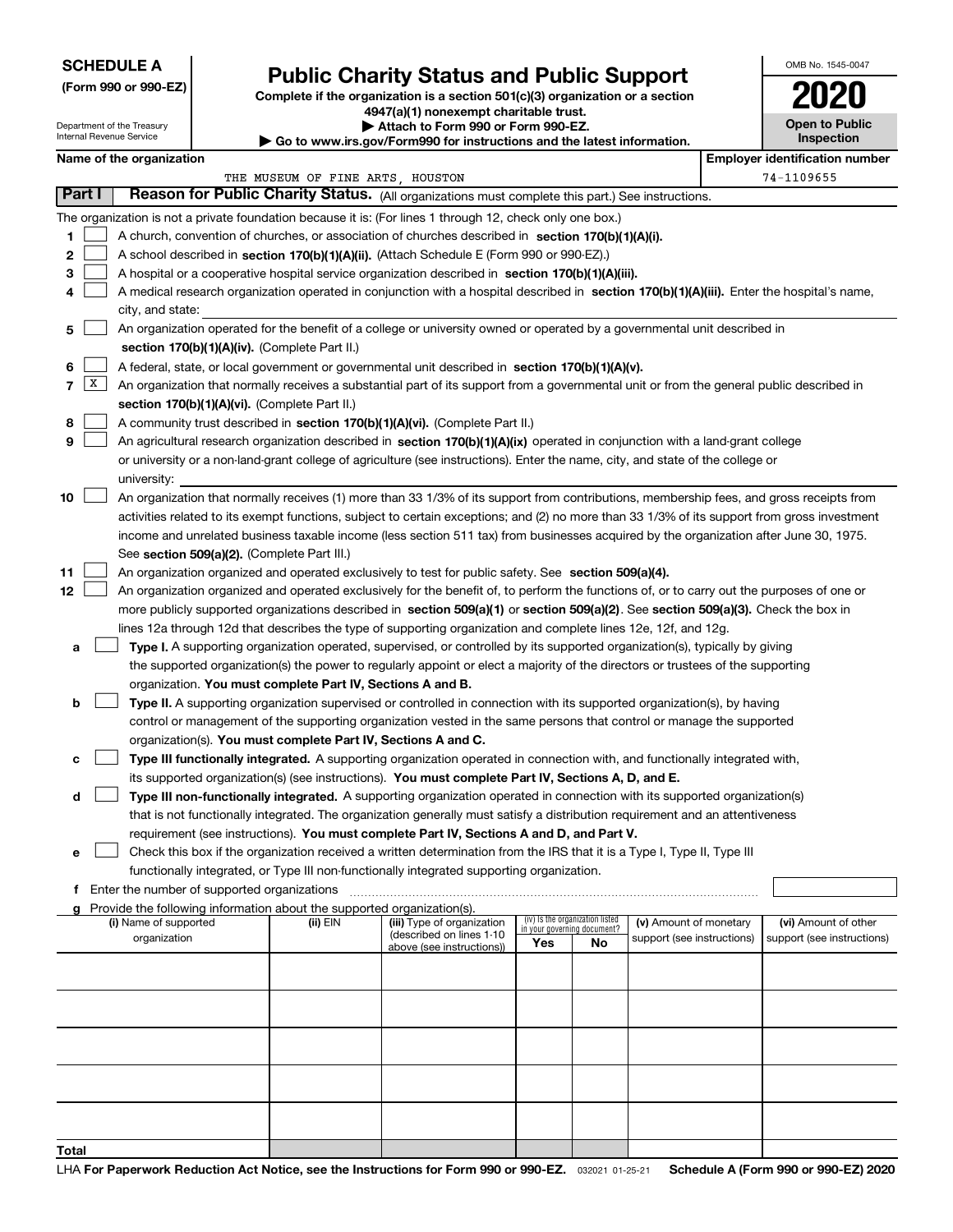#### Schedule A (Form 990 or 990-EZ) 2020 Page THE MUSEUM OF FINE ARTS, HOUSTON 74-1109655

(Complete only if you checked the box on line 5, 7, or 8 of Part I or if the organization failed to qualify under Part III. If the organization fails to qualify under the tests listed below, please complete Part III.) **Part II Support Schedule for Organizations Described in Sections 170(b)(1)(A)(iv) and 170(b)(1)(A)(vi)**

|    | <b>Section A. Public Support</b>                                                                                                               |             |               |                           |             |               |                                          |
|----|------------------------------------------------------------------------------------------------------------------------------------------------|-------------|---------------|---------------------------|-------------|---------------|------------------------------------------|
|    | Calendar year (or fiscal year beginning in)                                                                                                    | (a) 2016    | (b) 2017      | $(c)$ 2018                | $(d)$ 2019  | (e) 2020      | (f) Total                                |
|    | 1 Gifts, grants, contributions, and                                                                                                            |             |               |                           |             |               |                                          |
|    | membership fees received. (Do not                                                                                                              |             |               |                           |             |               |                                          |
|    | include any "unusual grants.")                                                                                                                 | 49,487,896. | 54, 521, 353. | 68,457,253.               | 50,990,963. | 55, 591, 309. | 279,048,774.                             |
|    | 2 Tax revenues levied for the organ-                                                                                                           |             |               |                           |             |               |                                          |
|    | ization's benefit and either paid to                                                                                                           |             |               |                           |             |               |                                          |
|    | or expended on its behalf                                                                                                                      |             |               |                           |             |               |                                          |
|    | 3 The value of services or facilities                                                                                                          |             |               |                           |             |               |                                          |
|    | furnished by a governmental unit to                                                                                                            |             |               |                           |             |               |                                          |
|    | the organization without charge                                                                                                                |             |               |                           |             |               |                                          |
|    | 4 Total. Add lines 1 through 3                                                                                                                 | 49,487,896. | 54, 521, 353. | 68, 457, 253.             | 50,990,963. | 55, 591, 309. | 279,048,774.                             |
| 5. | The portion of total contributions                                                                                                             |             |               |                           |             |               |                                          |
|    | by each person (other than a                                                                                                                   |             |               |                           |             |               |                                          |
|    | governmental unit or publicly                                                                                                                  |             |               |                           |             |               |                                          |
|    | supported organization) included                                                                                                               |             |               |                           |             |               |                                          |
|    | on line 1 that exceeds 2% of the                                                                                                               |             |               |                           |             |               |                                          |
|    | amount shown on line 11,                                                                                                                       |             |               |                           |             |               |                                          |
|    | column (f)                                                                                                                                     |             |               |                           |             |               | 25, 182, 535.                            |
|    | 6 Public support. Subtract line 5 from line 4.                                                                                                 |             |               |                           |             |               | 253,866,239.                             |
|    | <b>Section B. Total Support</b>                                                                                                                |             |               |                           |             |               |                                          |
|    | Calendar year (or fiscal year beginning in)                                                                                                    | (a) 2016    | (b) 2017      | $(c)$ 2018                | $(d)$ 2019  | (e) 2020      | (f) Total                                |
|    | 7 Amounts from line 4                                                                                                                          | 49,487,896. | 54, 521, 353. | 68, 457, 253.             | 50,990,963. | 55, 591, 309. | 279,048,774.                             |
|    | 8 Gross income from interest,                                                                                                                  |             |               |                           |             |               |                                          |
|    | dividends, payments received on                                                                                                                |             |               |                           |             |               |                                          |
|    | securities loans, rents, royalties,                                                                                                            |             |               |                           |             |               |                                          |
|    | and income from similar sources                                                                                                                | 22,330,653. | 23,997,140.   | 27,192,726.               | 22,924,065. |               | 20,681,363. 117,125,947.                 |
|    | 9 Net income from unrelated business                                                                                                           |             |               |                           |             |               |                                          |
|    | activities, whether or not the                                                                                                                 |             |               |                           |             |               |                                          |
|    | business is regularly carried on                                                                                                               |             |               |                           |             |               |                                          |
|    | 10 Other income. Do not include gain                                                                                                           |             |               |                           |             |               |                                          |
|    | or loss from the sale of capital                                                                                                               |             |               |                           |             |               |                                          |
|    | assets (Explain in Part VI.)                                                                                                                   | 1,044,983.  |               | $7,103,449.$ $4,652,371.$ | 1,393,080.  |               | 12,584,483. 26,778,366.                  |
|    | <b>11 Total support.</b> Add lines 7 through 10                                                                                                |             |               |                           |             |               | 422, 953, 087.                           |
|    | <b>12</b> Gross receipts from related activities, etc. (see instructions)                                                                      |             |               |                           |             | 12            | 68, 233, 565.                            |
|    | 13 First 5 years. If the Form 990 is for the organization's first, second, third, fourth, or fifth tax year as a section 501(c)(3)             |             |               |                           |             |               |                                          |
|    | organization, check this box and stop here                                                                                                     |             |               |                           |             |               |                                          |
|    | <b>Section C. Computation of Public Support Percentage</b>                                                                                     |             |               |                           |             |               |                                          |
|    | 14 Public support percentage for 2020 (line 6, column (f), divided by line 11, column (f) <i>mummumumum</i>                                    |             |               |                           |             | 14            | 60.02<br>%                               |
|    |                                                                                                                                                |             |               |                           |             | 15            | 61.27<br>%                               |
|    | 16a 33 1/3% support test - 2020. If the organization did not check the box on line 13, and line 14 is 33 1/3% or more, check this box and      |             |               |                           |             |               |                                          |
|    | stop here. The organization qualifies as a publicly supported organization                                                                     |             |               |                           |             |               | $\blacktriangleright$ $\boxed{\text{X}}$ |
|    | b 33 1/3% support test - 2019. If the organization did not check a box on line 13 or 16a, and line 15 is 33 1/3% or more, check this box       |             |               |                           |             |               |                                          |
|    | and stop here. The organization qualifies as a publicly supported organization                                                                 |             |               |                           |             |               |                                          |
|    | 17a 10% -facts-and-circumstances test - 2020. If the organization did not check a box on line 13, 16a, or 16b, and line 14 is 10% or more,     |             |               |                           |             |               |                                          |
|    | and if the organization meets the facts-and-circumstances test, check this box and stop here. Explain in Part VI how the organization          |             |               |                           |             |               |                                          |
|    | meets the facts-and-circumstances test. The organization qualifies as a publicly supported organization                                        |             |               |                           |             |               |                                          |
|    | <b>b 10% -facts-and-circumstances test - 2019.</b> If the organization did not check a box on line 13, 16a, 16b, or 17a, and line 15 is 10% or |             |               |                           |             |               |                                          |
|    | more, and if the organization meets the facts-and-circumstances test, check this box and stop here. Explain in Part VI how the                 |             |               |                           |             |               |                                          |
|    | organization meets the facts-and-circumstances test. The organization qualifies as a publicly supported organization                           |             |               |                           |             |               |                                          |
|    | 18 Private foundation. If the organization did not check a box on line 13, 16a, 16b, 17a, or 17b, check this box and see instructions          |             |               |                           |             |               |                                          |

**Schedule A (Form 990 or 990-EZ) 2020**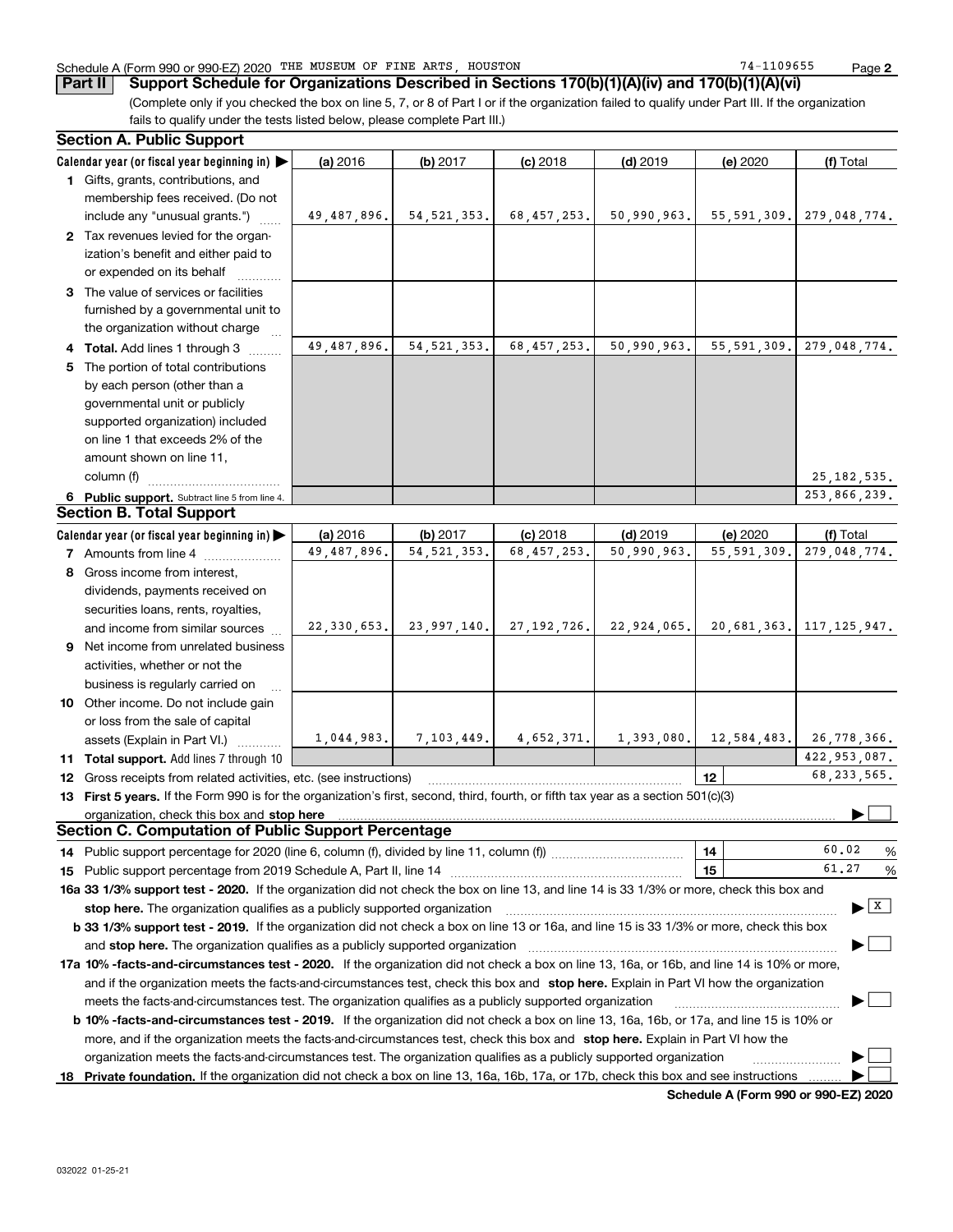#### Schedule A (Form 990 or 990-EZ) 2020 Page THE MUSEUM OF FINE ARTS, HOUSTON 74-1109655

#### **Part III Support Schedule for Organizations Described in Section 509(a)(2)**

(Complete only if you checked the box on line 10 of Part I or if the organization failed to qualify under Part II. If the organization fails to qualify under the tests listed below, please complete Part II.)

|    | <b>Section A. Public Support</b>                                                                                                                 |                 |          |                 |            |          |           |
|----|--------------------------------------------------------------------------------------------------------------------------------------------------|-----------------|----------|-----------------|------------|----------|-----------|
|    | Calendar year (or fiscal year beginning in) $\blacktriangleright$                                                                                | <b>(a)</b> 2016 | (b) 2017 | <b>(c)</b> 2018 | $(d)$ 2019 | (e) 2020 | (f) Total |
|    | 1 Gifts, grants, contributions, and                                                                                                              |                 |          |                 |            |          |           |
|    | membership fees received. (Do not                                                                                                                |                 |          |                 |            |          |           |
|    | include any "unusual grants.")                                                                                                                   |                 |          |                 |            |          |           |
|    | <b>2</b> Gross receipts from admissions,                                                                                                         |                 |          |                 |            |          |           |
|    | merchandise sold or services per-                                                                                                                |                 |          |                 |            |          |           |
|    | formed, or facilities furnished in                                                                                                               |                 |          |                 |            |          |           |
|    | any activity that is related to the<br>organization's tax-exempt purpose                                                                         |                 |          |                 |            |          |           |
|    | 3 Gross receipts from activities that                                                                                                            |                 |          |                 |            |          |           |
|    | are not an unrelated trade or bus-                                                                                                               |                 |          |                 |            |          |           |
|    | iness under section 513                                                                                                                          |                 |          |                 |            |          |           |
|    |                                                                                                                                                  |                 |          |                 |            |          |           |
|    | 4 Tax revenues levied for the organ-                                                                                                             |                 |          |                 |            |          |           |
|    | ization's benefit and either paid to                                                                                                             |                 |          |                 |            |          |           |
|    | or expended on its behalf<br>.                                                                                                                   |                 |          |                 |            |          |           |
|    | 5 The value of services or facilities                                                                                                            |                 |          |                 |            |          |           |
|    | furnished by a governmental unit to                                                                                                              |                 |          |                 |            |          |           |
|    | the organization without charge                                                                                                                  |                 |          |                 |            |          |           |
|    | <b>6 Total.</b> Add lines 1 through 5                                                                                                            |                 |          |                 |            |          |           |
|    | 7a Amounts included on lines 1, 2, and                                                                                                           |                 |          |                 |            |          |           |
|    | 3 received from disqualified persons                                                                                                             |                 |          |                 |            |          |           |
|    | <b>b</b> Amounts included on lines 2 and 3 received                                                                                              |                 |          |                 |            |          |           |
|    | from other than disqualified persons that                                                                                                        |                 |          |                 |            |          |           |
|    | exceed the greater of \$5,000 or 1% of the<br>amount on line 13 for the year                                                                     |                 |          |                 |            |          |           |
|    | c Add lines 7a and 7b                                                                                                                            |                 |          |                 |            |          |           |
|    | 8 Public support. (Subtract line 7c from line 6.)                                                                                                |                 |          |                 |            |          |           |
|    | <b>Section B. Total Support</b>                                                                                                                  |                 |          |                 |            |          |           |
|    | Calendar year (or fiscal year beginning in)                                                                                                      | (a) 2016        | (b) 2017 | $(c)$ 2018      | $(d)$ 2019 | (e) 2020 | (f) Total |
|    | 9 Amounts from line 6                                                                                                                            |                 |          |                 |            |          |           |
|    | <b>10a</b> Gross income from interest,                                                                                                           |                 |          |                 |            |          |           |
|    | dividends, payments received on                                                                                                                  |                 |          |                 |            |          |           |
|    | securities loans, rents, royalties,<br>and income from similar sources                                                                           |                 |          |                 |            |          |           |
|    | <b>b</b> Unrelated business taxable income                                                                                                       |                 |          |                 |            |          |           |
|    | (less section 511 taxes) from businesses                                                                                                         |                 |          |                 |            |          |           |
|    | acquired after June 30, 1975                                                                                                                     |                 |          |                 |            |          |           |
|    | $\overline{\phantom{a}}$                                                                                                                         |                 |          |                 |            |          |           |
|    | c Add lines 10a and 10b<br>11 Net income from unrelated business                                                                                 |                 |          |                 |            |          |           |
|    | activities not included in line 10b,                                                                                                             |                 |          |                 |            |          |           |
|    | whether or not the business is                                                                                                                   |                 |          |                 |            |          |           |
|    | regularly carried on                                                                                                                             |                 |          |                 |            |          |           |
|    | <b>12</b> Other income. Do not include gain<br>or loss from the sale of capital                                                                  |                 |          |                 |            |          |           |
|    | assets (Explain in Part VI.)                                                                                                                     |                 |          |                 |            |          |           |
|    | <b>13</b> Total support. (Add lines 9, 10c, 11, and 12.)                                                                                         |                 |          |                 |            |          |           |
|    | 14 First 5 years. If the Form 990 is for the organization's first, second, third, fourth, or fifth tax year as a section 501(c)(3) organization, |                 |          |                 |            |          |           |
|    | check this box and stop here <i>macuum content and accordination and accordination and stop here</i> macuum content and                          |                 |          |                 |            |          |           |
|    | <b>Section C. Computation of Public Support Percentage</b>                                                                                       |                 |          |                 |            |          |           |
|    |                                                                                                                                                  |                 |          |                 |            | 15       | %         |
|    | 16 Public support percentage from 2019 Schedule A, Part III, line 15                                                                             |                 |          |                 |            | 16       | %         |
|    | <b>Section D. Computation of Investment Income Percentage</b>                                                                                    |                 |          |                 |            |          |           |
|    | 17 Investment income percentage for 2020 (line 10c, column (f), divided by line 13, column (f))                                                  |                 |          |                 |            | 17       | %         |
|    | <b>18</b> Investment income percentage from <b>2019</b> Schedule A, Part III, line 17                                                            |                 |          |                 |            | 18       | %         |
|    | 19a 33 1/3% support tests - 2020. If the organization did not check the box on line 14, and line 15 is more than 33 1/3%, and line 17 is not     |                 |          |                 |            |          |           |
|    | more than 33 1/3%, check this box and stop here. The organization qualifies as a publicly supported organization                                 |                 |          |                 |            |          | $\sim$    |
|    | b 33 1/3% support tests - 2019. If the organization did not check a box on line 14 or line 19a, and line 16 is more than 33 1/3%, and            |                 |          |                 |            |          |           |
|    | line 18 is not more than 33 1/3%, check this box and stop here. The organization qualifies as a publicly supported organization                  |                 |          |                 |            |          |           |
| 20 |                                                                                                                                                  |                 |          |                 |            |          |           |
|    |                                                                                                                                                  |                 |          |                 |            |          |           |

**Schedule A (Form 990 or 990-EZ) 2020**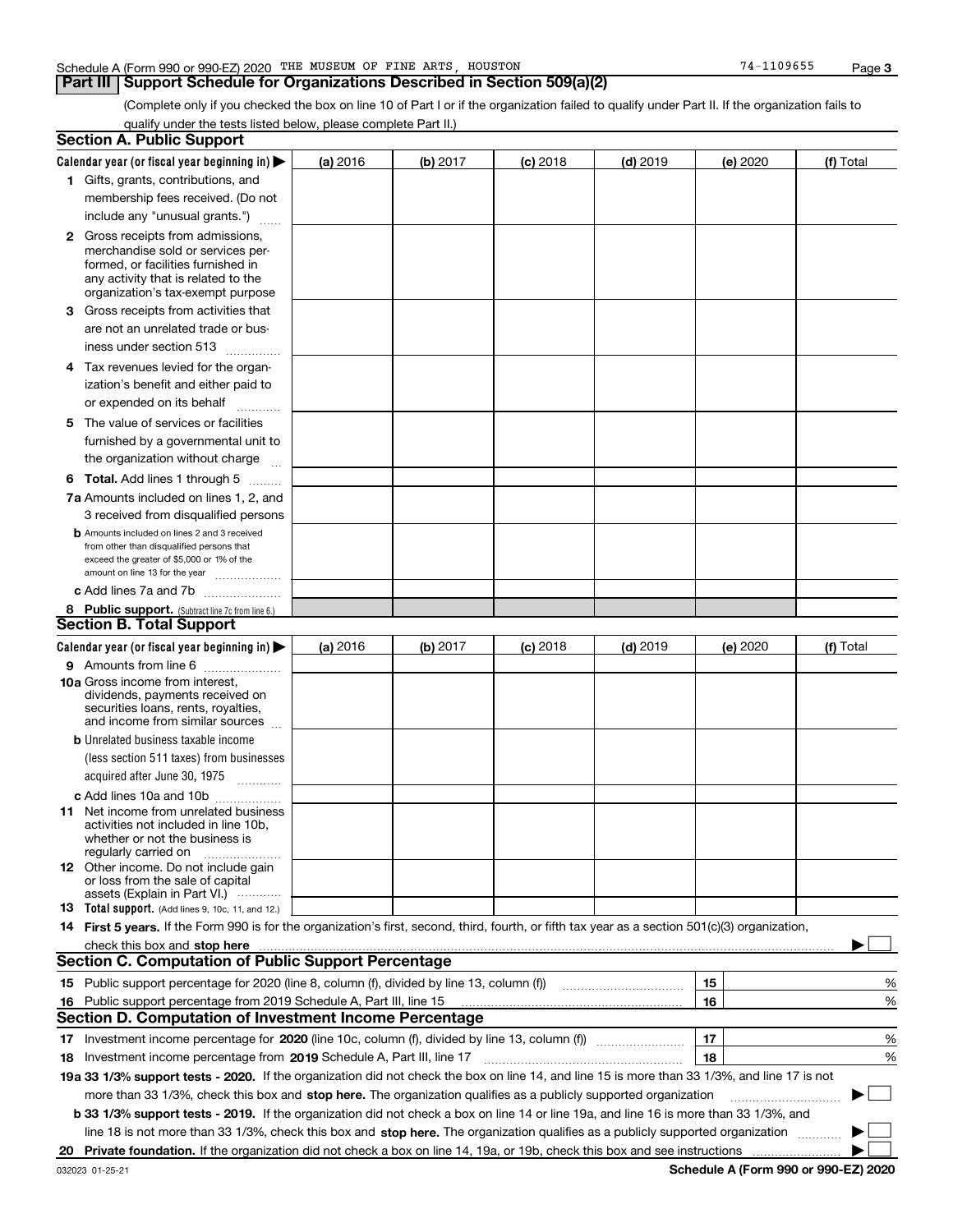**1**

**2**

**YesNo**

#### **Part IV Supporting Organizations**

(Complete only if you checked a box in line 12 on Part I. If you checked box 12a, Part I, complete Sections A and B. If you checked box 12b, Part I, complete Sections A and C. If you checked box 12c, Part I, complete Sections A, D, and E. If you checked box 12d, Part I, complete Sections A and D, and complete Part V.)

#### **Section A. All Supporting Organizations**

- **1** Are all of the organization's supported organizations listed by name in the organization's governing documents? If "No," describe in **Part VI** how the supported organizations are designated. If designated by *class or purpose, describe the designation. If historic and continuing relationship, explain.*
- **2** Did the organization have any supported organization that does not have an IRS determination of status under section 509(a)(1) or (2)? If "Yes," explain in Part VI how the organization determined that the supported *organization was described in section 509(a)(1) or (2).*
- **3a** Did the organization have a supported organization described in section 501(c)(4), (5), or (6)? If "Yes," answer *lines 3b and 3c below.*
- **b** Did the organization confirm that each supported organization qualified under section 501(c)(4), (5), or (6) and satisfied the public support tests under section 509(a)(2)? If "Yes," describe in **Part VI** when and how the *organization made the determination.*
- **c**Did the organization ensure that all support to such organizations was used exclusively for section 170(c)(2)(B) purposes? If "Yes," explain in **Part VI** what controls the organization put in place to ensure such use.
- **4a***If* Was any supported organization not organized in the United States ("foreign supported organization")? *"Yes," and if you checked box 12a or 12b in Part I, answer lines 4b and 4c below.*
- **b** Did the organization have ultimate control and discretion in deciding whether to make grants to the foreign supported organization? If "Yes," describe in **Part VI** how the organization had such control and discretion *despite being controlled or supervised by or in connection with its supported organizations.*
- **c** Did the organization support any foreign supported organization that does not have an IRS determination under sections 501(c)(3) and 509(a)(1) or (2)? If "Yes," explain in **Part VI** what controls the organization used *to ensure that all support to the foreign supported organization was used exclusively for section 170(c)(2)(B) purposes.*
- **5a***If "Yes,"* Did the organization add, substitute, or remove any supported organizations during the tax year? answer lines 5b and 5c below (if applicable). Also, provide detail in **Part VI,** including (i) the names and EIN *numbers of the supported organizations added, substituted, or removed; (ii) the reasons for each such action; (iii) the authority under the organization's organizing document authorizing such action; and (iv) how the action was accomplished (such as by amendment to the organizing document).*
- **b** Type I or Type II only. Was any added or substituted supported organization part of a class already designated in the organization's organizing document?
- **cSubstitutions only.**  Was the substitution the result of an event beyond the organization's control?
- **6** Did the organization provide support (whether in the form of grants or the provision of services or facilities) to **Part VI.** *If "Yes," provide detail in* support or benefit one or more of the filing organization's supported organizations? anyone other than (i) its supported organizations, (ii) individuals that are part of the charitable class benefited by one or more of its supported organizations, or (iii) other supporting organizations that also
- **7**Did the organization provide a grant, loan, compensation, or other similar payment to a substantial contributor *If "Yes," complete Part I of Schedule L (Form 990 or 990-EZ).* regard to a substantial contributor? (as defined in section 4958(c)(3)(C)), a family member of a substantial contributor, or a 35% controlled entity with
- **8** Did the organization make a loan to a disqualified person (as defined in section 4958) not described in line 7? *If "Yes," complete Part I of Schedule L (Form 990 or 990-EZ).*
- **9a** Was the organization controlled directly or indirectly at any time during the tax year by one or more in section 509(a)(1) or (2))? If "Yes," *provide detail in* <code>Part VI.</code> disqualified persons, as defined in section 4946 (other than foundation managers and organizations described
- **b** Did one or more disqualified persons (as defined in line 9a) hold a controlling interest in any entity in which the supporting organization had an interest? If "Yes," provide detail in P**art VI**.
- **c**Did a disqualified person (as defined in line 9a) have an ownership interest in, or derive any personal benefit from, assets in which the supporting organization also had an interest? If "Yes," provide detail in P**art VI.**
- **10a** Was the organization subject to the excess business holdings rules of section 4943 because of section supporting organizations)? If "Yes," answer line 10b below. 4943(f) (regarding certain Type II supporting organizations, and all Type III non-functionally integrated
- **b** Did the organization have any excess business holdings in the tax year? (Use Schedule C, Form 4720, to *determine whether the organization had excess business holdings.)*

**10a**

**10b**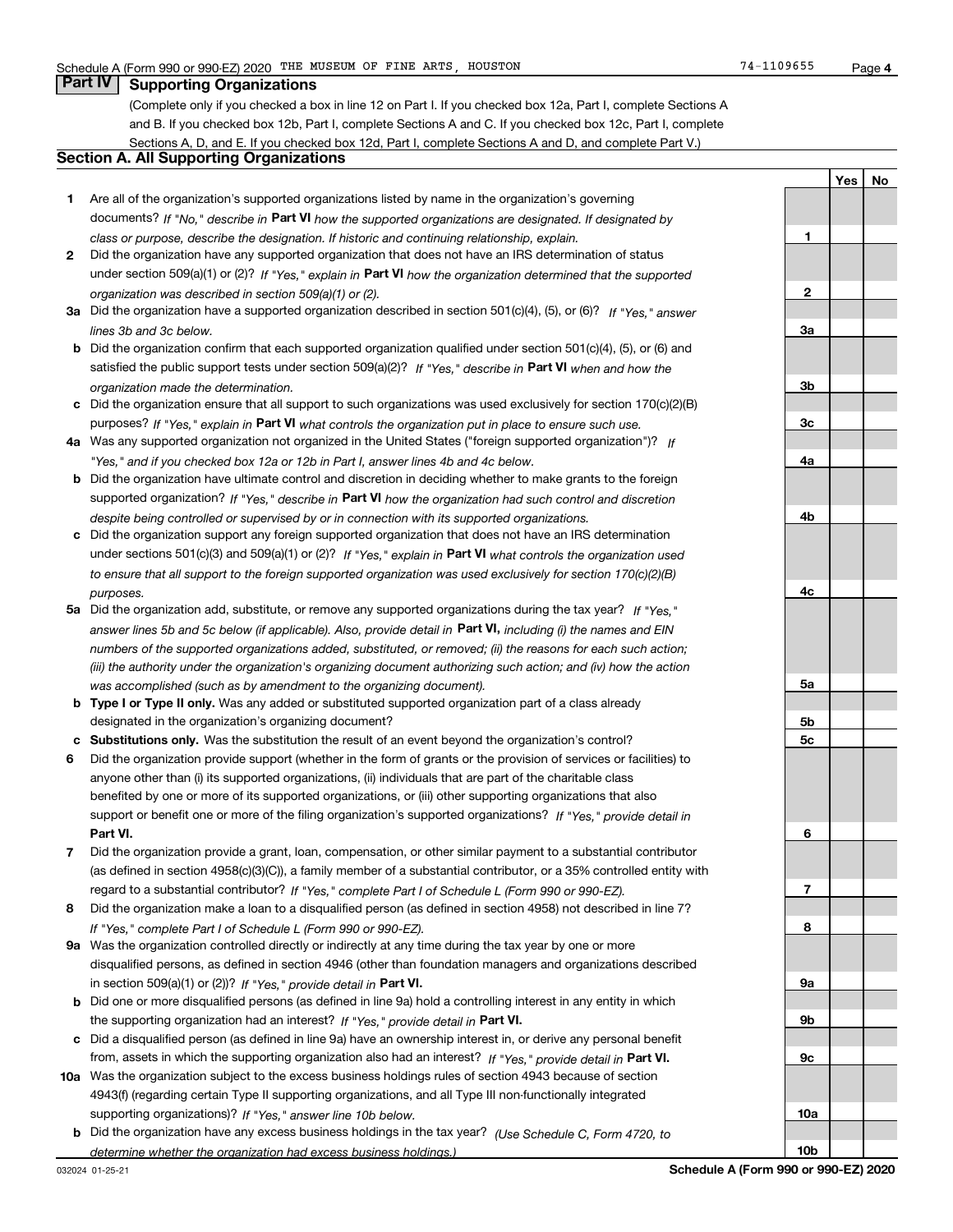**Part IV Supporting Organizations** *(continued)*

**1**

**2**

|    |                                                                                                                      |                 | Yes | No |
|----|----------------------------------------------------------------------------------------------------------------------|-----------------|-----|----|
| 11 | Has the organization accepted a gift or contribution from any of the following persons?                              |                 |     |    |
|    | a A person who directly or indirectly controls, either alone or together with persons described in lines 11b and     |                 |     |    |
|    | 11c below, the governing body of a supported organization?                                                           | 11a             |     |    |
|    | <b>b</b> A family member of a person described in line 11a above?                                                    | 11 <sub>b</sub> |     |    |
|    | c A 35% controlled entity of a person described in line 11a or 11b above? If "Yes" to line 11a, 11b, or 11c, provide |                 |     |    |
|    | detail in Part VI.                                                                                                   | 11c             |     |    |
|    | <b>Section B. Type I Supporting Organizations</b>                                                                    |                 |     |    |
|    |                                                                                                                      |                 | Yes |    |

|   | Did the governing body, members of the governing body, officers acting in their official capacity, or membership of one or<br>more supported organizations have the power to regularly appoint or elect at least a majority of the organization's officers, |
|---|-------------------------------------------------------------------------------------------------------------------------------------------------------------------------------------------------------------------------------------------------------------|
|   | directors, or trustees at all times during the tax year? If "No," describe in Part VI how the supported organization(s)                                                                                                                                     |
|   | effectively operated, supervised, or controlled the organization's activities. If the organization had more than one supported                                                                                                                              |
|   | organization, describe how the powers to appoint and/or remove officers, directors, or trustees were allocated among the                                                                                                                                    |
|   | supported organizations and what conditions or restrictions, if any, applied to such powers during the tax year.                                                                                                                                            |
| 2 | Did the organization operate for the benefit of any supported organization other than the supported                                                                                                                                                         |

*If "Yes," explain in* organization(s) that operated, supervised, or controlled the supporting organization?

**Part VI**  *how providing such benefit carried out the purposes of the supported organization(s) that operated,*

| supervised, or controlled the supporting organization. |  |
|--------------------------------------------------------|--|
| <b>Section C. Type II Supporting Organizations</b>     |  |

**Yes No 1**or trustees of each of the organization's supported organization(s)? If "No," describe in **Part VI** how control **1***or management of the supporting organization was vested in the same persons that controlled or managed the supported organization(s).* Were a majority of the organization's directors or trustees during the tax year also a majority of the directors

|  | <b>Section D. All Type III Supporting Organizations</b> |  |
|--|---------------------------------------------------------|--|
|  |                                                         |  |

|                |                                                                                                                        |   | Yes l | No |
|----------------|------------------------------------------------------------------------------------------------------------------------|---|-------|----|
|                | Did the organization provide to each of its supported organizations, by the last day of the fifth month of the         |   |       |    |
|                | organization's tax year, (i) a written notice describing the type and amount of support provided during the prior tax  |   |       |    |
|                | year, (ii) a copy of the Form 990 that was most recently filed as of the date of notification, and (iii) copies of the |   |       |    |
|                | organization's governing documents in effect on the date of notification, to the extent not previously provided?       |   |       |    |
| $\overline{2}$ | Were any of the organization's officers, directors, or trustees either (i) appointed or elected by the supported       |   |       |    |
|                | organization(s) or (ii) serving on the governing body of a supported organization? If "No," explain in Part VI how     |   |       |    |
|                | the organization maintained a close and continuous working relationship with the supported organization(s).            | 2 |       |    |
| 3              | By reason of the relationship described in line 2, above, did the organization's supported organizations have a        |   |       |    |
|                | significant voice in the organization's investment policies and in directing the use of the organization's             |   |       |    |
|                | income or assets at all times during the tax year? If "Yes," describe in Part VI the role the organization's           |   |       |    |
|                | supported organizations played in this regard.                                                                         | з |       |    |

## *supported organizations played in this regard.* **Section E. Type III Functionally Integrated Supporting Organizations**

- **1**Check the box next to the method that the organization used to satisfy the Integral Part Test during the year (see instructions).
- **alinupy** The organization satisfied the Activities Test. Complete line 2 below.
- **b**The organization is the parent of each of its supported organizations. *Complete* line 3 *below.*  $\mathcal{L}^{\text{max}}$

|  |  |  | $\mathbf{c}$ $\Box$ The organization supported a governmental entity. Describe in Part VI how you supported a governmental entity (see instructions). |  |
|--|--|--|-------------------------------------------------------------------------------------------------------------------------------------------------------|--|
|--|--|--|-------------------------------------------------------------------------------------------------------------------------------------------------------|--|

- **2Answer lines 2a and 2b below. Yes No** Activities Test.
- **a** Did substantially all of the organization's activities during the tax year directly further the exempt purposes of the supported organization(s) to which the organization was responsive? If "Yes," then in **Part VI identify those supported organizations and explain**  *how these activities directly furthered their exempt purposes, how the organization was responsive to those supported organizations, and how the organization determined that these activities constituted substantially all of its activities.*
- **b** Did the activities described in line 2a, above, constitute activities that, but for the organization's involvement, **Part VI**  *the reasons for the organization's position that its supported organization(s) would have engaged in* one or more of the organization's supported organization(s) would have been engaged in? If "Yes," e*xplain in these activities but for the organization's involvement.*
- **3** Parent of Supported Organizations. Answer lines 3a and 3b below.
- **a** Did the organization have the power to regularly appoint or elect a majority of the officers, directors, or trustees of each of the supported organizations? If "Yes" or "No" provide details in **Part VI.**
- **b** Did the organization exercise a substantial degree of direction over the policies, programs, and activities of each of its supported organizations? If "Yes," describe in Part VI the role played by the organization in this regard.

**2a**

**2b**

**3a**

**3b**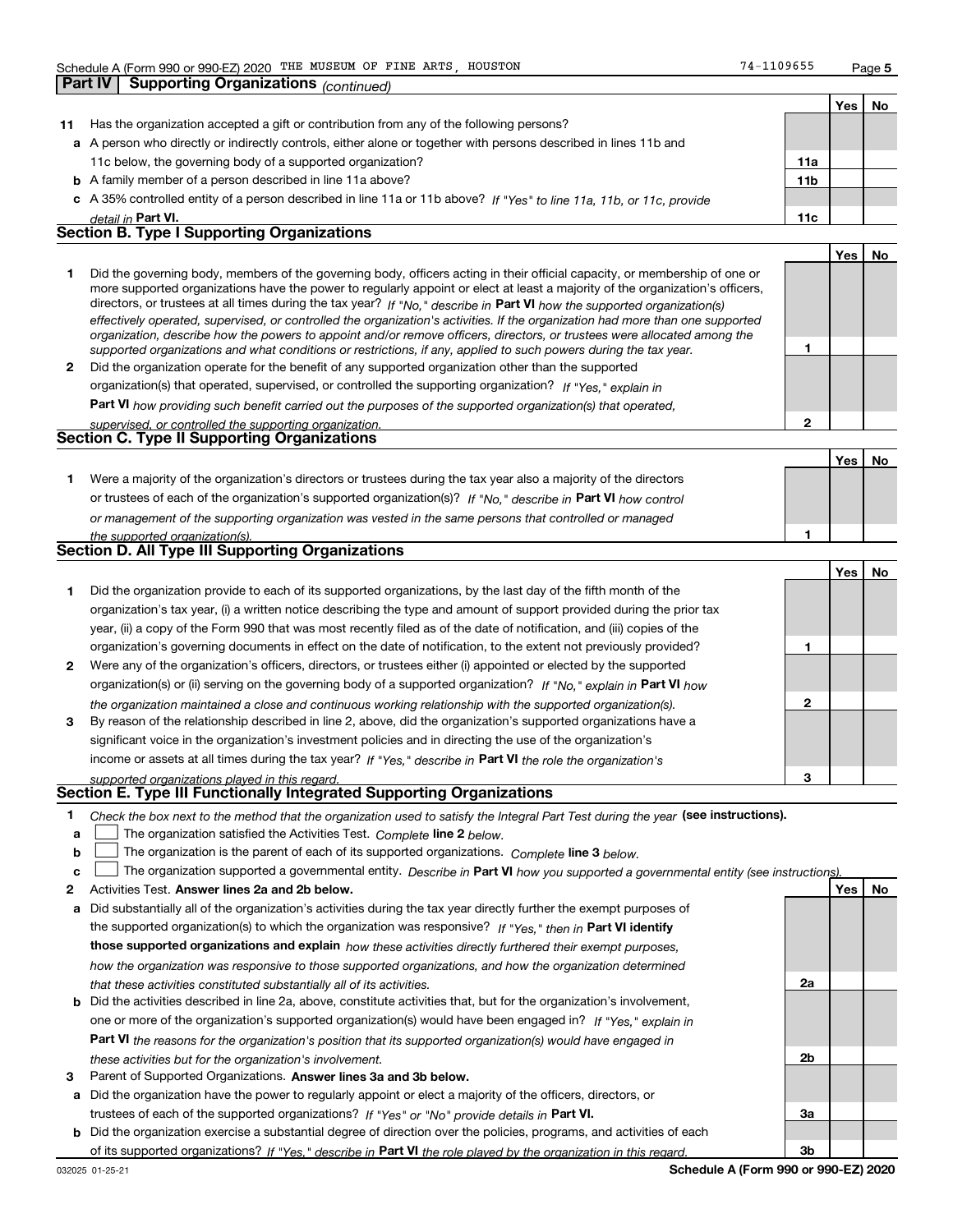|   | Part V<br>Type III Non-Functionally Integrated 509(a)(3) Supporting Organizations                                                              |    |                |                                |
|---|------------------------------------------------------------------------------------------------------------------------------------------------|----|----------------|--------------------------------|
|   | Check here if the organization satisfied the Integral Part Test as a qualifying trust on Nov. 20, 1970 (explain in Part VI). See instructions. |    |                |                                |
|   | All other Type III non-functionally integrated supporting organizations must complete Sections A through E.                                    |    |                |                                |
|   | Section A - Adjusted Net Income                                                                                                                |    | (A) Prior Year | (B) Current Year<br>(optional) |
| 1 | Net short-term capital gain                                                                                                                    | 1  |                |                                |
| 2 | Recoveries of prior-year distributions                                                                                                         | 2  |                |                                |
| 3 | Other gross income (see instructions)                                                                                                          | 3  |                |                                |
| 4 | Add lines 1 through 3.                                                                                                                         | 4  |                |                                |
| 5 | Depreciation and depletion                                                                                                                     | 5  |                |                                |
| 6 | Portion of operating expenses paid or incurred for production or                                                                               |    |                |                                |
|   | collection of gross income or for management, conservation, or                                                                                 |    |                |                                |
|   | maintenance of property held for production of income (see instructions)                                                                       | 6  |                |                                |
| 7 | Other expenses (see instructions)                                                                                                              | 7  |                |                                |
| 8 | Adjusted Net Income (subtract lines 5, 6, and 7 from line 4)                                                                                   | 8  |                |                                |
|   | <b>Section B - Minimum Asset Amount</b>                                                                                                        |    | (A) Prior Year | (B) Current Year<br>(optional) |
| 1 | Aggregate fair market value of all non-exempt-use assets (see                                                                                  |    |                |                                |
|   | instructions for short tax year or assets held for part of year):                                                                              |    |                |                                |
|   | a Average monthly value of securities                                                                                                          | 1a |                |                                |
|   | <b>b</b> Average monthly cash balances                                                                                                         | 1b |                |                                |
|   | c Fair market value of other non-exempt-use assets                                                                                             | 1c |                |                                |
|   | d Total (add lines 1a, 1b, and 1c)                                                                                                             | 1d |                |                                |
| е | <b>Discount</b> claimed for blockage or other factors                                                                                          |    |                |                                |
|   | (explain in detail in Part VI):                                                                                                                |    |                |                                |
| 2 | Acquisition indebtedness applicable to non-exempt-use assets                                                                                   | 2  |                |                                |
| 3 | Subtract line 2 from line 1d.                                                                                                                  | з  |                |                                |
| 4 | Cash deemed held for exempt use. Enter 0.015 of line 3 (for greater amount,                                                                    |    |                |                                |
|   | see instructions).                                                                                                                             | 4  |                |                                |
| 5 | Net value of non-exempt-use assets (subtract line 4 from line 3)                                                                               | 5  |                |                                |
| 6 | Multiply line 5 by 0.035.                                                                                                                      | 6  |                |                                |

**78 78Minimum Asset Amount**  (add line 7 to line 6) **Section C - Distributable Amount 123 45612345Distributable Amount.** Subtract line 5 from line 4, unless subject to Recoveries of prior-year distributions Current Year Adjusted net income for prior year (from Section A, line 8, column A) Enter 0.85 of line 1. Minimum asset amount for prior year (from Section B, line 8, column A) Enter greater of line 2 or line 3. Income tax imposed in prior year

**6**

emergency temporary reduction (see instructions).

**7**Check here if the current year is the organization's first as a non-functionally integrated Type III supporting organization (see instructions). $\mathcal{L}^{\text{max}}$ 

**Schedule A (Form 990 or 990-EZ) 2020**

**6** Schedule A (Form 990 or 990-EZ) 2020 Page THE MUSEUM OF FINE ARTS, HOUSTON 74-1109655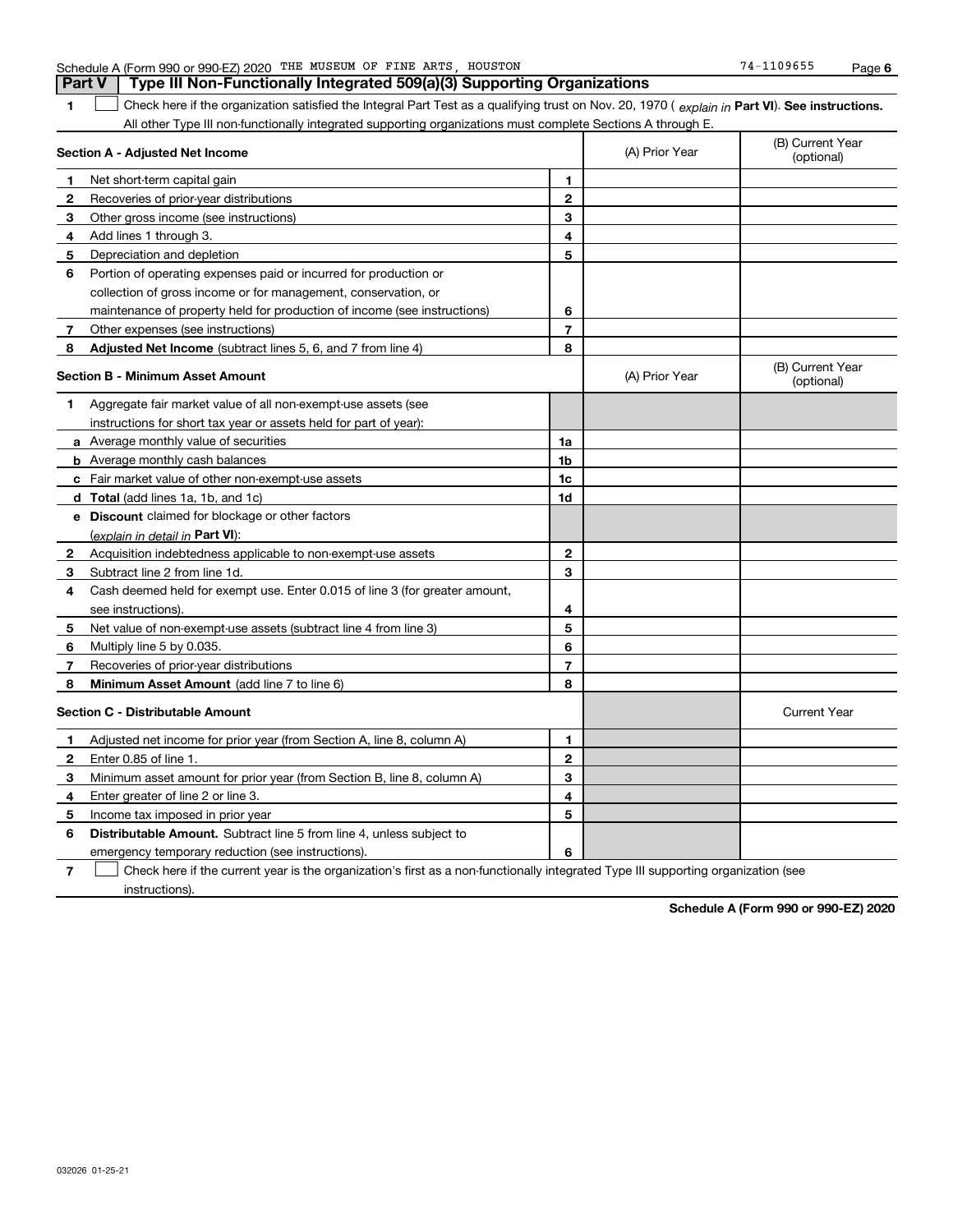| <b>Part V</b> | Type III Non-Functionally Integrated 509(a)(3) Supporting Organizations $ _{\text{continued}}\rangle$ |                             |                                       |                |                                         |
|---------------|-------------------------------------------------------------------------------------------------------|-----------------------------|---------------------------------------|----------------|-----------------------------------------|
|               | <b>Section D - Distributions</b>                                                                      |                             |                                       |                | <b>Current Year</b>                     |
| 1             | Amounts paid to supported organizations to accomplish exempt purposes                                 |                             |                                       | 1              |                                         |
| 2             | Amounts paid to perform activity that directly furthers exempt purposes of supported                  |                             |                                       |                |                                         |
|               | organizations, in excess of income from activity                                                      |                             |                                       | 2              |                                         |
| 3             | Administrative expenses paid to accomplish exempt purposes of supported organizations                 |                             |                                       | 3              |                                         |
| 4             | Amounts paid to acquire exempt-use assets                                                             |                             |                                       | 4              |                                         |
| 5             | Qualified set-aside amounts (prior IRS approval required - <i>provide details in</i> Part VI)         |                             |                                       | 5              |                                         |
| 6             | Other distributions ( <i>describe in</i> Part VI). See instructions.                                  |                             |                                       | 6              |                                         |
| 7             | Total annual distributions. Add lines 1 through 6.                                                    |                             |                                       | $\overline{7}$ |                                         |
| 8             | Distributions to attentive supported organizations to which the organization is responsive            |                             |                                       |                |                                         |
|               | (provide details in Part VI). See instructions.                                                       |                             |                                       | 8              |                                         |
| 9             | Distributable amount for 2020 from Section C, line 6                                                  |                             |                                       | 9              |                                         |
| 10            | Line 8 amount divided by line 9 amount                                                                |                             |                                       | 10             |                                         |
|               |                                                                                                       | (i)                         | (ii)                                  |                | (iii)                                   |
|               | <b>Section E - Distribution Allocations</b> (see instructions)                                        | <b>Excess Distributions</b> | <b>Underdistributions</b><br>Pre-2020 |                | <b>Distributable</b><br>Amount for 2020 |
| 1             | Distributable amount for 2020 from Section C, line 6                                                  |                             |                                       |                |                                         |
| 2             | Underdistributions, if any, for years prior to 2020 (reason-                                          |                             |                                       |                |                                         |
|               | able cause required - explain in Part VI). See instructions.                                          |                             |                                       |                |                                         |
| 3             | Excess distributions carryover, if any, to 2020                                                       |                             |                                       |                |                                         |
|               | a From 2015                                                                                           |                             |                                       |                |                                         |
|               | <b>b</b> From 2016                                                                                    |                             |                                       |                |                                         |
|               | $c$ From 2017                                                                                         |                             |                                       |                |                                         |
|               | d From 2018                                                                                           |                             |                                       |                |                                         |
|               | e From 2019                                                                                           |                             |                                       |                |                                         |
|               | f Total of lines 3a through 3e                                                                        |                             |                                       |                |                                         |
|               | g Applied to underdistributions of prior years                                                        |                             |                                       |                |                                         |
|               | <b>h</b> Applied to 2020 distributable amount                                                         |                             |                                       |                |                                         |
|               | Carryover from 2015 not applied (see instructions)                                                    |                             |                                       |                |                                         |
|               | Remainder. Subtract lines 3g, 3h, and 3i from line 3f.                                                |                             |                                       |                |                                         |
| 4             | Distributions for 2020 from Section D,                                                                |                             |                                       |                |                                         |
|               | line $7:$                                                                                             |                             |                                       |                |                                         |
|               | a Applied to underdistributions of prior years                                                        |                             |                                       |                |                                         |
|               | <b>b</b> Applied to 2020 distributable amount                                                         |                             |                                       |                |                                         |
|               | c Remainder. Subtract lines 4a and 4b from line 4.                                                    |                             |                                       |                |                                         |
| 5.            | Remaining underdistributions for years prior to 2020, if                                              |                             |                                       |                |                                         |
|               | any. Subtract lines 3g and 4a from line 2. For result greater                                         |                             |                                       |                |                                         |
|               | than zero, explain in Part VI. See instructions.                                                      |                             |                                       |                |                                         |
| 6             | Remaining underdistributions for 2020. Subtract lines 3h                                              |                             |                                       |                |                                         |
|               | and 4b from line 1. For result greater than zero, explain in                                          |                             |                                       |                |                                         |
|               | Part VI. See instructions.                                                                            |                             |                                       |                |                                         |
| 7             | Excess distributions carryover to 2021. Add lines 3j                                                  |                             |                                       |                |                                         |
|               | and 4c.                                                                                               |                             |                                       |                |                                         |
| 8             | Breakdown of line 7:                                                                                  |                             |                                       |                |                                         |
|               | a Excess from 2016                                                                                    |                             |                                       |                |                                         |
|               | <b>b</b> Excess from 2017                                                                             |                             |                                       |                |                                         |
|               | c Excess from 2018                                                                                    |                             |                                       |                |                                         |
|               | d Excess from 2019                                                                                    |                             |                                       |                |                                         |
|               | e Excess from 2020                                                                                    |                             |                                       |                |                                         |

**Schedule A (Form 990 or 990-EZ) 2020**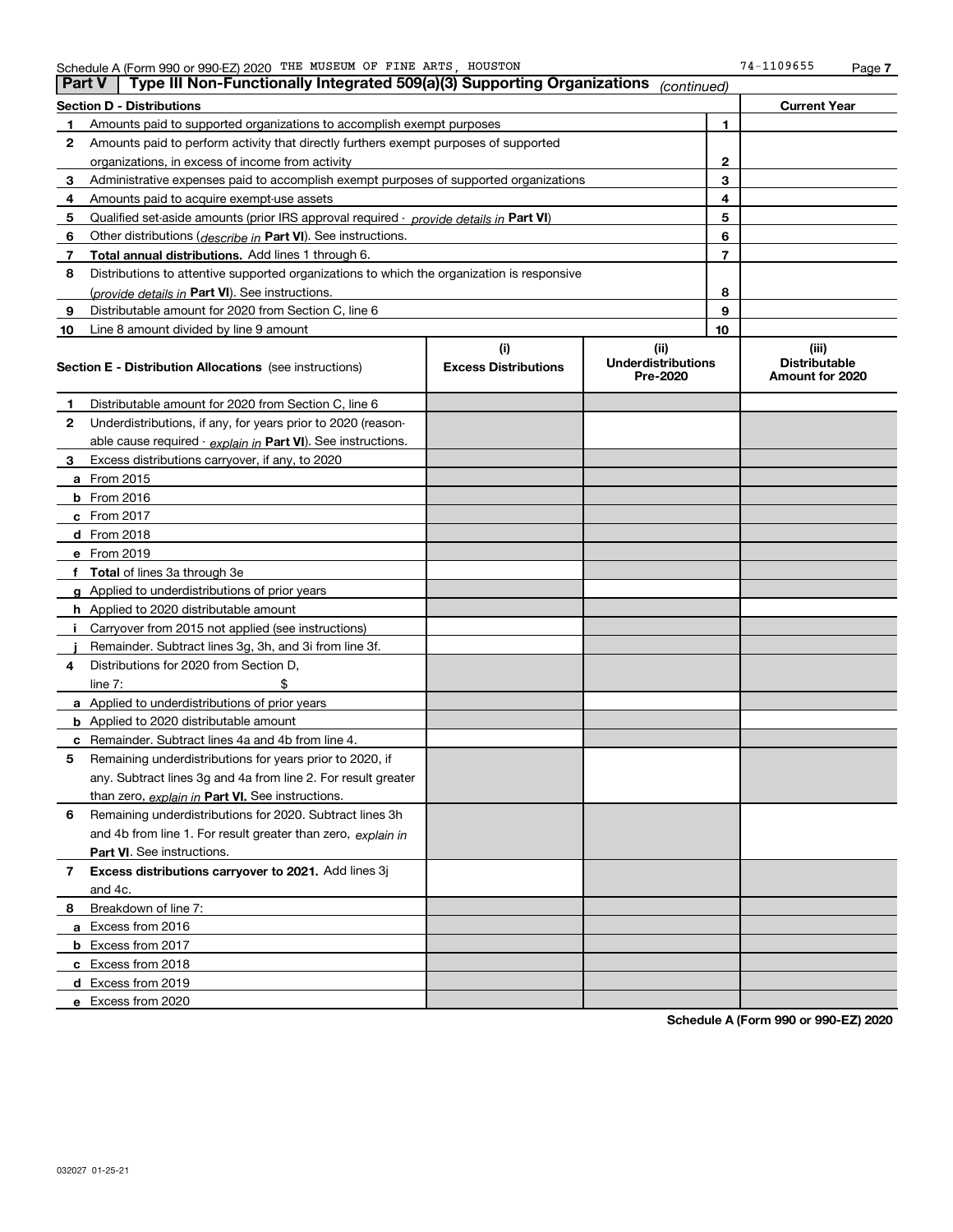**8**

| <b>Part VI</b> |                                                                                                                                                  |
|----------------|--------------------------------------------------------------------------------------------------------------------------------------------------|
|                | Supplemental Information. Provide the explanations required by Part II, line 10; Part II, line 17a or 17b; Part III, line 12;                    |
|                | Part IV, Section A, lines 1, 2, 3b, 3c, 4b, 4c, 5a, 6, 9a, 9b, 9c, 11a, 11b, and 11c; Part IV, Section B, lines 1 and 2; Part IV, Section C,     |
|                | line 1; Part IV, Section D, lines 2 and 3; Part IV, Section E, lines 1c, 2a, 2b, 3a, and 3b; Part V, line 1; Part V, Section B, line 1e; Part V, |
|                | Section D, lines 5, 6, and 8; and Part V, Section E, lines 2, 5, and 6. Also complete this part for any additional information.                  |
|                | (See instructions.)                                                                                                                              |
|                |                                                                                                                                                  |
|                |                                                                                                                                                  |
|                |                                                                                                                                                  |
|                |                                                                                                                                                  |
|                |                                                                                                                                                  |
|                |                                                                                                                                                  |
|                |                                                                                                                                                  |
|                |                                                                                                                                                  |
|                |                                                                                                                                                  |
|                |                                                                                                                                                  |
|                |                                                                                                                                                  |
|                |                                                                                                                                                  |
|                |                                                                                                                                                  |
|                |                                                                                                                                                  |
|                |                                                                                                                                                  |
|                |                                                                                                                                                  |
|                |                                                                                                                                                  |
|                |                                                                                                                                                  |
|                |                                                                                                                                                  |
|                |                                                                                                                                                  |
|                |                                                                                                                                                  |
|                |                                                                                                                                                  |
|                |                                                                                                                                                  |
|                |                                                                                                                                                  |
|                |                                                                                                                                                  |
|                |                                                                                                                                                  |
|                |                                                                                                                                                  |
|                |                                                                                                                                                  |
|                |                                                                                                                                                  |
|                |                                                                                                                                                  |
|                |                                                                                                                                                  |
|                |                                                                                                                                                  |
|                |                                                                                                                                                  |
|                |                                                                                                                                                  |
|                |                                                                                                                                                  |
|                |                                                                                                                                                  |
|                |                                                                                                                                                  |
|                |                                                                                                                                                  |
|                |                                                                                                                                                  |
|                |                                                                                                                                                  |
|                |                                                                                                                                                  |
|                |                                                                                                                                                  |
|                |                                                                                                                                                  |
|                |                                                                                                                                                  |
|                |                                                                                                                                                  |
|                |                                                                                                                                                  |
|                |                                                                                                                                                  |
|                |                                                                                                                                                  |
|                |                                                                                                                                                  |
|                |                                                                                                                                                  |
|                |                                                                                                                                                  |
|                |                                                                                                                                                  |
|                |                                                                                                                                                  |
|                |                                                                                                                                                  |
|                |                                                                                                                                                  |
|                |                                                                                                                                                  |
|                |                                                                                                                                                  |
|                |                                                                                                                                                  |
|                |                                                                                                                                                  |
|                |                                                                                                                                                  |
|                |                                                                                                                                                  |
|                |                                                                                                                                                  |
|                |                                                                                                                                                  |
|                |                                                                                                                                                  |
|                |                                                                                                                                                  |
|                |                                                                                                                                                  |
|                |                                                                                                                                                  |
|                |                                                                                                                                                  |
|                |                                                                                                                                                  |
|                |                                                                                                                                                  |
|                |                                                                                                                                                  |
|                |                                                                                                                                                  |
|                |                                                                                                                                                  |
|                |                                                                                                                                                  |
|                |                                                                                                                                                  |
|                |                                                                                                                                                  |
|                |                                                                                                                                                  |
|                |                                                                                                                                                  |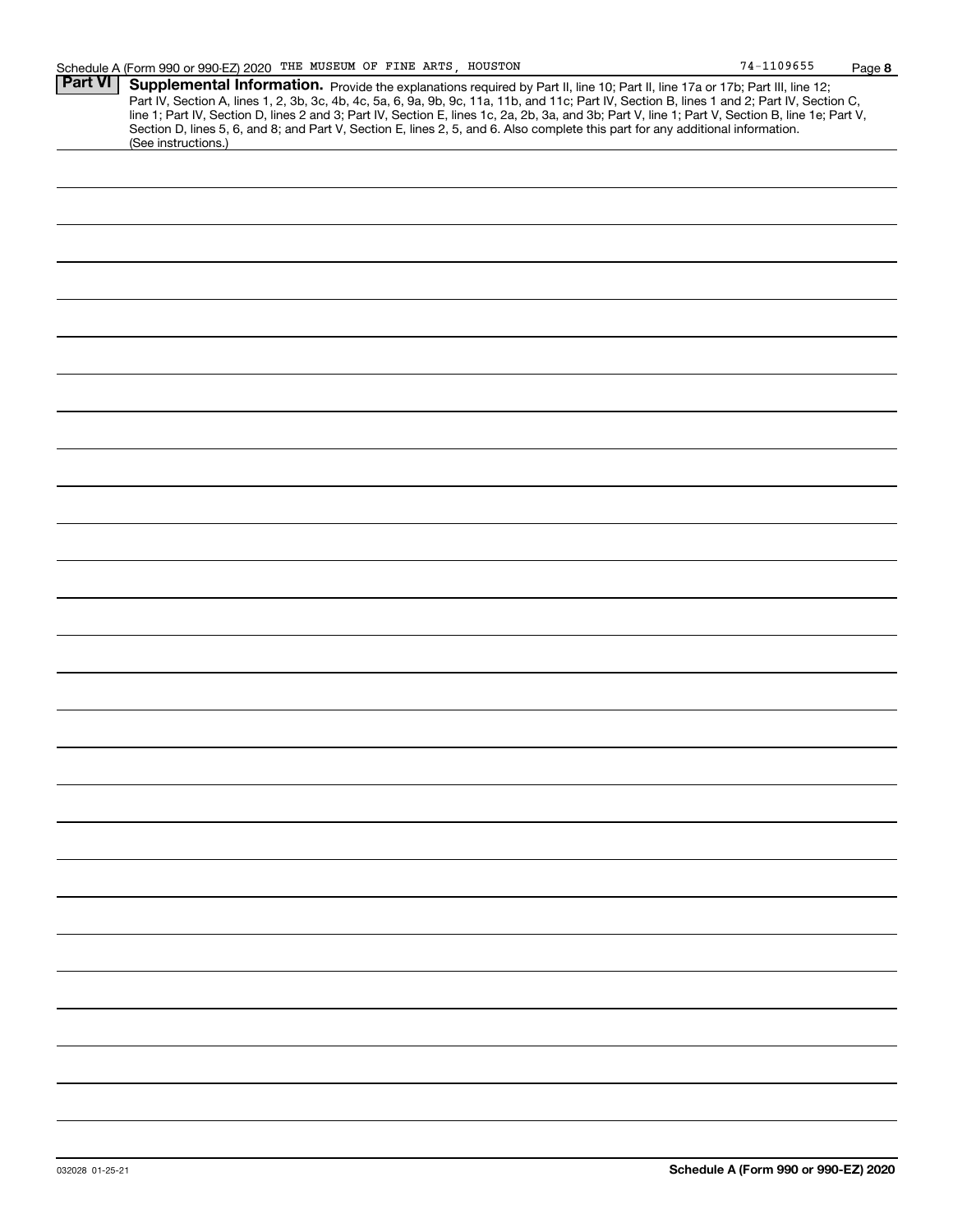Department of the Treasury Internal Revenue Service **(Form 990, 990-EZ, or 990-PF)**

Name of the organization

## **Schedule B Schedule of Contributors**

**| Attach to Form 990, Form 990-EZ, or Form 990-PF. | Go to www.irs.gov/Form990 for the latest information.** OMB No. 1545-0047

# **2020**

**Employer identification number**

| OF FINE<br>ARTS<br>THE<br>MUSEUM | HOUSTON | $74 -$<br><b>BBCCC</b><br>כסכטי |
|----------------------------------|---------|---------------------------------|
|----------------------------------|---------|---------------------------------|

|                    | <b>Organization type (check one):</b>                                              |  |  |  |  |
|--------------------|------------------------------------------------------------------------------------|--|--|--|--|
| Filers of:         | Section:                                                                           |  |  |  |  |
| Form 990 or 990-EZ | $X$ 501(c)( $3$ ) (enter number) organization                                      |  |  |  |  |
|                    | $4947(a)(1)$ nonexempt charitable trust <b>not</b> treated as a private foundation |  |  |  |  |
|                    | 527 political organization                                                         |  |  |  |  |
| Form 990-PF        | 501(c)(3) exempt private foundation                                                |  |  |  |  |
|                    | 4947(a)(1) nonexempt charitable trust treated as a private foundation              |  |  |  |  |
|                    | 501(c)(3) taxable private foundation                                               |  |  |  |  |

Check if your organization is covered by the **General Rule** or a **Special Rule. Note:**  Only a section 501(c)(7), (8), or (10) organization can check boxes for both the General Rule and a Special Rule. See instructions.

#### **General Rule**

 $\mathcal{L}^{\text{max}}$ 

For an organization filing Form 990, 990-EZ, or 990-PF that received, during the year, contributions totaling \$5,000 or more (in money or property) from any one contributor. Complete Parts I and II. See instructions for determining a contributor's total contributions.

#### **Special Rules**

any one contributor, during the year, total contributions of the greater of  $\,$  (1) \$5,000; or **(2)** 2% of the amount on (i) Form 990, Part VIII, line 1h;  $\overline{X}$  For an organization described in section 501(c)(3) filing Form 990 or 990-EZ that met the 33 1/3% support test of the regulations under sections 509(a)(1) and 170(b)(1)(A)(vi), that checked Schedule A (Form 990 or 990-EZ), Part II, line 13, 16a, or 16b, and that received from or (ii) Form 990-EZ, line 1. Complete Parts I and II.

For an organization described in section 501(c)(7), (8), or (10) filing Form 990 or 990-EZ that received from any one contributor, during the year, total contributions of more than \$1,000 exclusively for religious, charitable, scientific, literary, or educational purposes, or for the prevention of cruelty to children or animals. Complete Parts I (entering "N/A" in column (b) instead of the contributor name and address), II, and III.  $\mathcal{L}^{\text{max}}$ 

purpose. Don't complete any of the parts unless the **General Rule** applies to this organization because it received *nonexclusively* year, contributions <sub>exclusively</sub> for religious, charitable, etc., purposes, but no such contributions totaled more than \$1,000. If this box is checked, enter here the total contributions that were received during the year for an  $\;$ exclusively religious, charitable, etc., For an organization described in section 501(c)(7), (8), or (10) filing Form 990 or 990-EZ that received from any one contributor, during the religious, charitable, etc., contributions totaling \$5,000 or more during the year  $\Box$ — $\Box$   $\Box$  $\mathcal{L}^{\text{max}}$ 

**Caution:**  An organization that isn't covered by the General Rule and/or the Special Rules doesn't file Schedule B (Form 990, 990-EZ, or 990-PF),  **must** but it answer "No" on Part IV, line 2, of its Form 990; or check the box on line H of its Form 990-EZ or on its Form 990-PF, Part I, line 2, to certify that it doesn't meet the filing requirements of Schedule B (Form 990, 990-EZ, or 990-PF).

**For Paperwork Reduction Act Notice, see the instructions for Form 990, 990-EZ, or 990-PF. Schedule B (Form 990, 990-EZ, or 990-PF) (2020)** LHA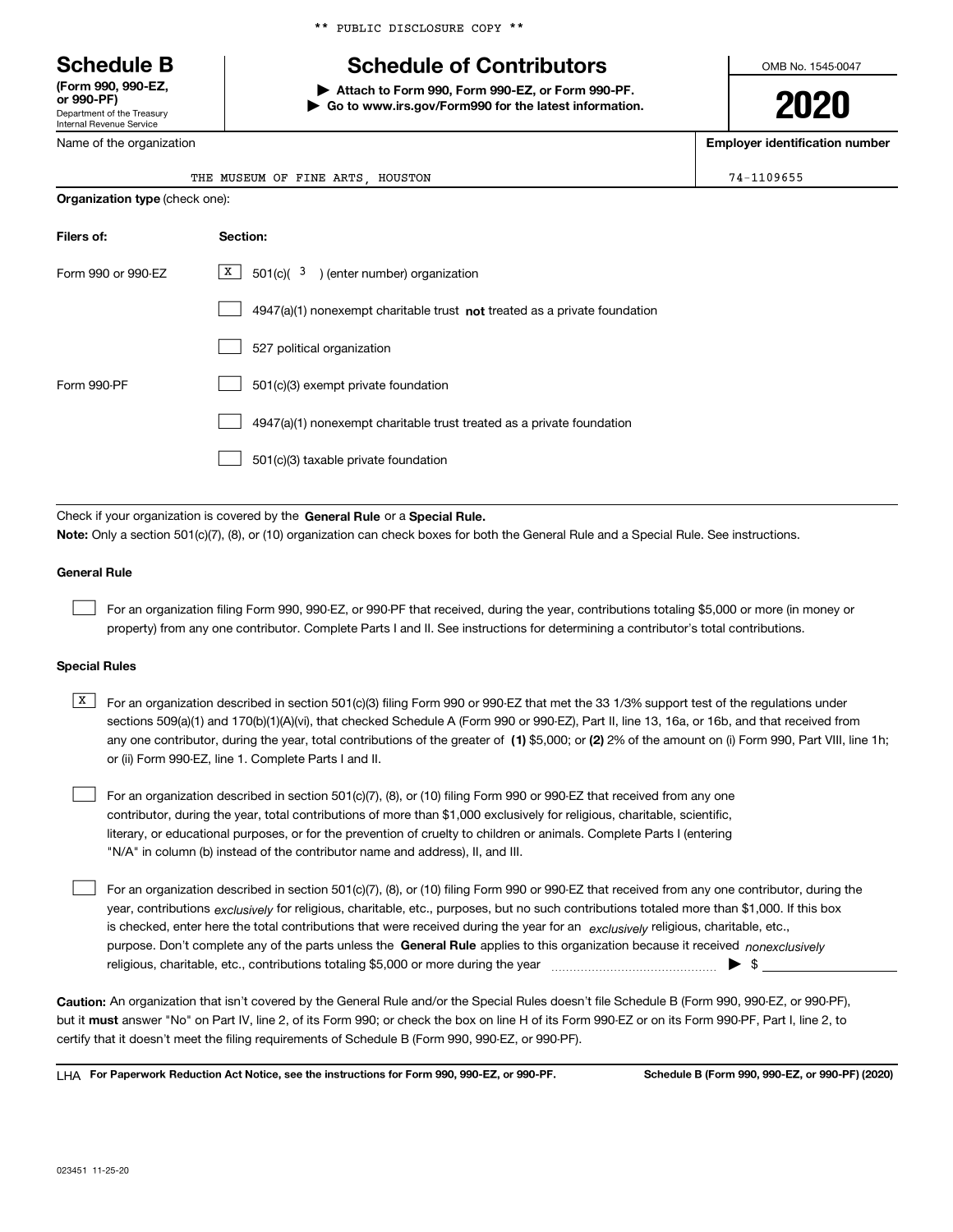|              | Schedule B (Form 990, 990-EZ, or 990-PF) (2020)                                                       |                                   | Page 2                                                                                                           |
|--------------|-------------------------------------------------------------------------------------------------------|-----------------------------------|------------------------------------------------------------------------------------------------------------------|
|              | Name of organization                                                                                  |                                   | <b>Employer identification number</b>                                                                            |
|              | THE MUSEUM OF FINE ARTS, HOUSTON                                                                      |                                   | 74-1109655                                                                                                       |
| Part I       | <b>Contributors</b> (see instructions). Use duplicate copies of Part I if additional space is needed. |                                   |                                                                                                                  |
| (a)<br>No.   | (b)<br>Name, address, and ZIP + 4                                                                     | (c)<br><b>Total contributions</b> | (d)<br>Type of contribution                                                                                      |
| $\mathbf{1}$ |                                                                                                       | 5,844,000.<br>\$                  | x<br>Person<br>Payroll<br>Noncash<br>$\overline{\mathbf{x}}$<br>(Complete Part II for<br>noncash contributions.) |
| (a)<br>No.   | (b)<br>Name, address, and ZIP + 4                                                                     | (c)<br><b>Total contributions</b> | (d)<br>Type of contribution                                                                                      |
| 2            |                                                                                                       | 4,775,000.<br>\$                  | Person<br>Payroll<br>Noncash<br>$\overline{\mathbf{x}}$<br>(Complete Part II for<br>noncash contributions.)      |
| (a)<br>No.   | (b)<br>Name, address, and ZIP + 4                                                                     | (c)<br><b>Total contributions</b> | (d)<br>Type of contribution                                                                                      |
| 3            |                                                                                                       | 3,500,000.<br>\$                  | X<br>Person<br>Payroll<br>Noncash<br>$\overline{\mathbf{x}}$<br>(Complete Part II for<br>noncash contributions.) |
| (a)<br>No.   | (b)<br>Name, address, and ZIP + 4                                                                     | (c)<br><b>Total contributions</b> | (d)<br>Type of contribution                                                                                      |
| 4            |                                                                                                       | 2,622,100.<br>\$                  | Person<br>Payroll<br>Noncash<br>X<br>(Complete Part II for<br>noncash contributions.)                            |
| (a)<br>No.   | (b)<br>Name, address, and ZIP + 4                                                                     | (c)<br><b>Total contributions</b> | (d)<br>Type of contribution                                                                                      |
| 5            |                                                                                                       | 2,330,000.<br>\$                  | Person<br>Payroll<br>Noncash<br>X<br>(Complete Part II for<br>noncash contributions.)                            |
| (a)<br>No.   | (b)<br>Name, address, and ZIP + 4                                                                     | (c)<br><b>Total contributions</b> | (d)<br>Type of contribution                                                                                      |
| 6            |                                                                                                       | 1,500,000.<br>\$                  | Person<br>Payroll<br>Noncash<br>$\overline{\textbf{X}}$<br>(Complete Part II for<br>noncash contributions.)      |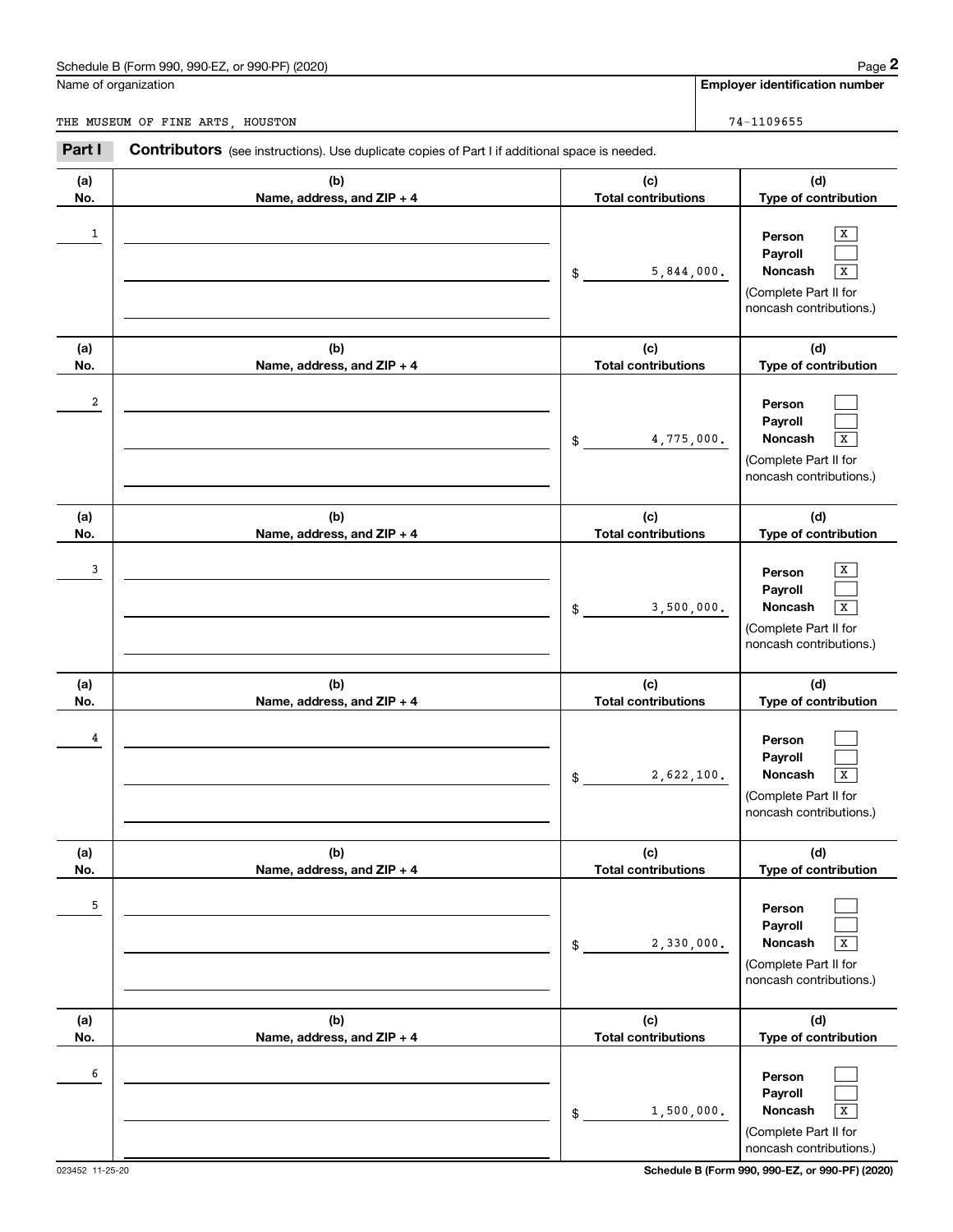|            | Schedule B (Form 990, 990-EZ, or 990-PF) (2020)                                                |                                   | Page 2                                                                                                             |
|------------|------------------------------------------------------------------------------------------------|-----------------------------------|--------------------------------------------------------------------------------------------------------------------|
|            | Name of organization                                                                           |                                   | <b>Employer identification number</b>                                                                              |
|            | THE MUSEUM OF FINE ARTS, HOUSTON                                                               |                                   | 74-1109655                                                                                                         |
| Part I     | Contributors (see instructions). Use duplicate copies of Part I if additional space is needed. |                                   |                                                                                                                    |
| (a)<br>No. | (b)<br>Name, address, and ZIP + 4                                                              | (c)<br><b>Total contributions</b> | (d)<br>Type of contribution                                                                                        |
| 7          |                                                                                                | 1,448,450.<br>\$                  | X<br>Person<br>Payroll<br>Noncash<br>(Complete Part II for<br>noncash contributions.)                              |
| (a)<br>No. | (b)<br>Name, address, and ZIP + 4                                                              | (c)<br><b>Total contributions</b> | (d)                                                                                                                |
| 8          |                                                                                                | 1,105,000.<br>\$                  | Type of contribution<br>x<br>Person<br>Payroll<br>Noncash<br>Х<br>(Complete Part II for<br>noncash contributions.) |
| (a)<br>No. | (b)<br>Name, address, and ZIP + 4                                                              | (c)<br><b>Total contributions</b> | (d)<br>Type of contribution                                                                                        |
|            |                                                                                                | \$                                | Person<br>Payroll<br>Noncash<br>(Complete Part II for<br>noncash contributions.)                                   |
| (a)<br>No. | (b)<br>Name, address, and ZIP + 4                                                              | (c)<br><b>Total contributions</b> | (d)<br>Type of contribution                                                                                        |
|            |                                                                                                | \$                                | Person<br>Payroll<br>Noncash<br>(Complete Part II for<br>noncash contributions.)                                   |
| (a)<br>No. | (b)<br>Name, address, and ZIP + 4                                                              | (c)<br><b>Total contributions</b> | (d)<br>Type of contribution                                                                                        |
|            |                                                                                                | \$                                | Person<br>Payroll<br>Noncash<br>(Complete Part II for<br>noncash contributions.)                                   |
| (a)<br>No. | (b)<br>Name, address, and ZIP + 4                                                              | (c)<br><b>Total contributions</b> | (d)<br>Type of contribution                                                                                        |
|            |                                                                                                | \$                                | Person<br>Payroll<br>Noncash<br>(Complete Part II for<br>noncash contributions.)                                   |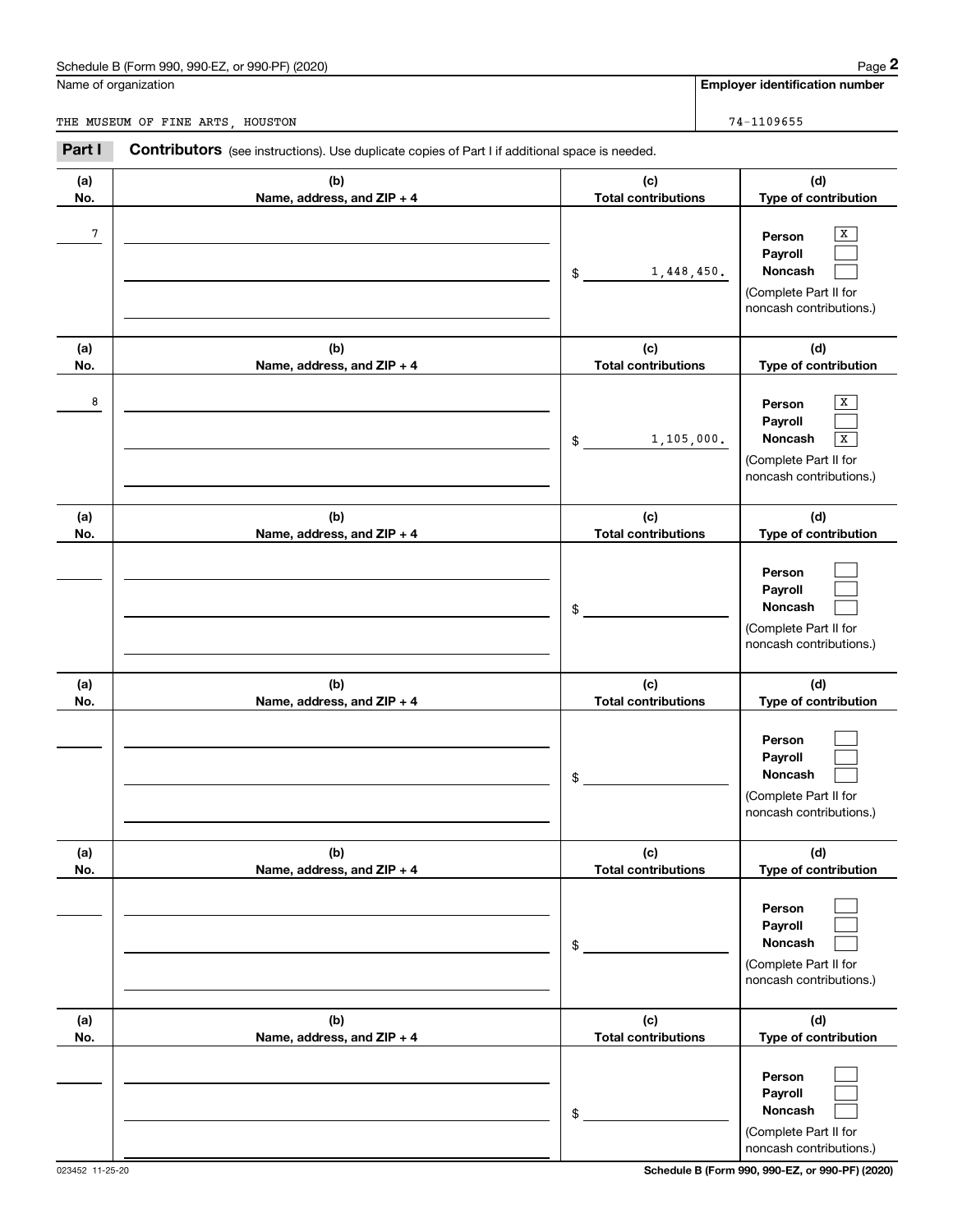Name of organization

**Employer identification number**

THE MUSEUM OF FINE ARTS, HOUSTON 74-1109655

Chedule B (Form 990, 990-EZ, or 990-PF) (2020)<br> **2age 3** Employer identification number<br> **3Part II** Noncash Property (see instructions). Use duplicate copies of Part II if additional space is needed.

| (a)<br>No.<br>from<br>Part I | (b)<br>Description of noncash property given | (c)<br>FMV (or estimate)<br>(See instructions.) | (d)<br>Date received |
|------------------------------|----------------------------------------------|-------------------------------------------------|----------------------|
|                              | SECURITIES                                   |                                                 |                      |
| 1                            |                                              |                                                 |                      |
|                              |                                              | 4,499,308.<br>\$                                | 09/22/20             |
|                              |                                              |                                                 |                      |
| (a)                          |                                              |                                                 |                      |
| No.                          | (b)                                          | (c)<br>FMV (or estimate)                        | (d)                  |
| from<br>Part I               | Description of noncash property given        | (See instructions.)                             | Date received        |
|                              | ART                                          |                                                 |                      |
| 2                            |                                              |                                                 |                      |
|                              |                                              |                                                 |                      |
|                              |                                              | 4,775,000.<br>\$                                | 06/30/21             |
| (a)                          |                                              |                                                 |                      |
| No.                          | (b)                                          | (c)                                             | (d)                  |
| from                         | Description of noncash property given        | FMV (or estimate)<br>(See instructions.)        | Date received        |
| Part I                       |                                              |                                                 |                      |
| 3                            | SECURITIES                                   |                                                 |                      |
|                              |                                              |                                                 |                      |
|                              |                                              | 3,492,298.<br>\$                                | 05/20/21             |
|                              |                                              |                                                 |                      |
| (a)<br>No.                   | (b)                                          | (c)                                             | (d)                  |
| from                         | Description of noncash property given        | FMV (or estimate)                               | Date received        |
| Part I                       |                                              | (See instructions.)                             |                      |
|                              | ART                                          |                                                 |                      |
| 4                            |                                              |                                                 |                      |
|                              |                                              | 2,622,100.<br>$\$$                              | 03/31/21             |
|                              |                                              |                                                 |                      |
| (a)                          |                                              | (c)                                             |                      |
| No.<br>from                  | (b)<br>Description of noncash property given | FMV (or estimate)                               | (d)<br>Date received |
| Part I                       |                                              | (See instructions.)                             |                      |
|                              | ART                                          |                                                 |                      |
| 5                            |                                              |                                                 |                      |
|                              |                                              | 2,330,000.                                      | 06/30/21             |
|                              |                                              | \$                                              |                      |
| (a)                          |                                              |                                                 |                      |
| No.                          | (b)                                          | (c)<br>FMV (or estimate)                        | (d)                  |
| from<br>Part I               | Description of noncash property given        | (See instructions.)                             | Date received        |
|                              | ART                                          |                                                 |                      |
| 6                            |                                              |                                                 |                      |
|                              |                                              |                                                 |                      |
|                              |                                              | 1,500,000.<br>\$                                | 06/30/21             |

023453 11-25-20 **Schedule B (Form 990, 990-EZ, or 990-PF) (2020)**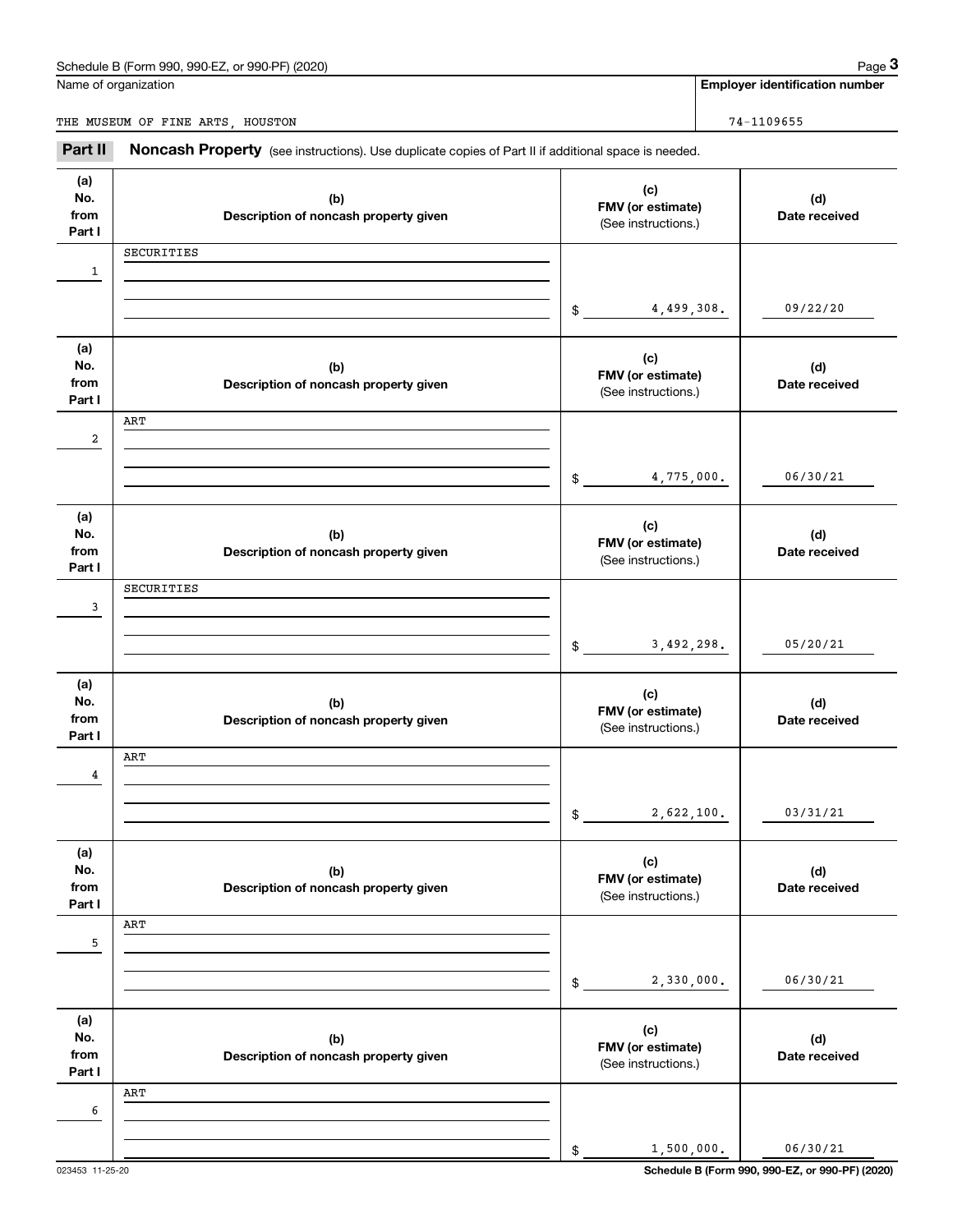Name of organization

**Employer identification number**

THE MUSEUM OF FINE ARTS, HOUSTON 74-1109655

Chedule B (Form 990, 990-EZ, or 990-PF) (2020)<br> **2age 3** Employer identification number<br> **3Part II** Noncash Property (see instructions). Use duplicate copies of Part II if additional space is needed.

| (a)<br>No.<br>from<br>Part I | (b)<br>Description of noncash property given | (c)<br>FMV (or estimate)<br>(See instructions.) | (d)<br>Date received |
|------------------------------|----------------------------------------------|-------------------------------------------------|----------------------|
|                              | ART                                          |                                                 |                      |
| 8                            |                                              |                                                 |                      |
|                              |                                              | 1,000,000.<br>$\frac{1}{2}$                     | 12/31/20             |
| (a)                          |                                              |                                                 |                      |
| No.                          | (b)                                          | (c)<br>FMV (or estimate)                        | (d)                  |
| from<br>Part I               | Description of noncash property given        | (See instructions.)                             | Date received        |
|                              |                                              |                                                 |                      |
|                              |                                              |                                                 |                      |
|                              |                                              | \$                                              |                      |
|                              |                                              |                                                 |                      |
| (a)<br>No.                   | (b)                                          | (c)                                             | (d)                  |
| from                         | Description of noncash property given        | FMV (or estimate)<br>(See instructions.)        | Date received        |
| Part I                       |                                              |                                                 |                      |
|                              |                                              |                                                 |                      |
|                              |                                              |                                                 |                      |
|                              |                                              | \$                                              |                      |
| (a)                          |                                              | (c)                                             |                      |
| No.<br>from                  | (b)<br>Description of noncash property given | FMV (or estimate)                               | (d)<br>Date received |
| Part I                       |                                              | (See instructions.)                             |                      |
|                              |                                              |                                                 |                      |
|                              |                                              |                                                 |                      |
|                              |                                              | \$                                              |                      |
| (a)                          |                                              |                                                 |                      |
| No.                          | (b)                                          | (c)<br>FMV (or estimate)                        | (d)                  |
| from<br>Part I               | Description of noncash property given        | (See instructions.)                             | Date received        |
|                              |                                              |                                                 |                      |
|                              |                                              |                                                 |                      |
|                              |                                              | \$                                              |                      |
|                              |                                              |                                                 |                      |
| (a)<br>No.                   | (b)                                          | (c)                                             | (d)                  |
| from<br>Part I               | Description of noncash property given        | FMV (or estimate)<br>(See instructions.)        | Date received        |
|                              |                                              |                                                 |                      |
|                              |                                              |                                                 |                      |
|                              |                                              | \$                                              |                      |
|                              |                                              |                                                 |                      |

023453 11-25-20 **Schedule B (Form 990, 990-EZ, or 990-PF) (2020)**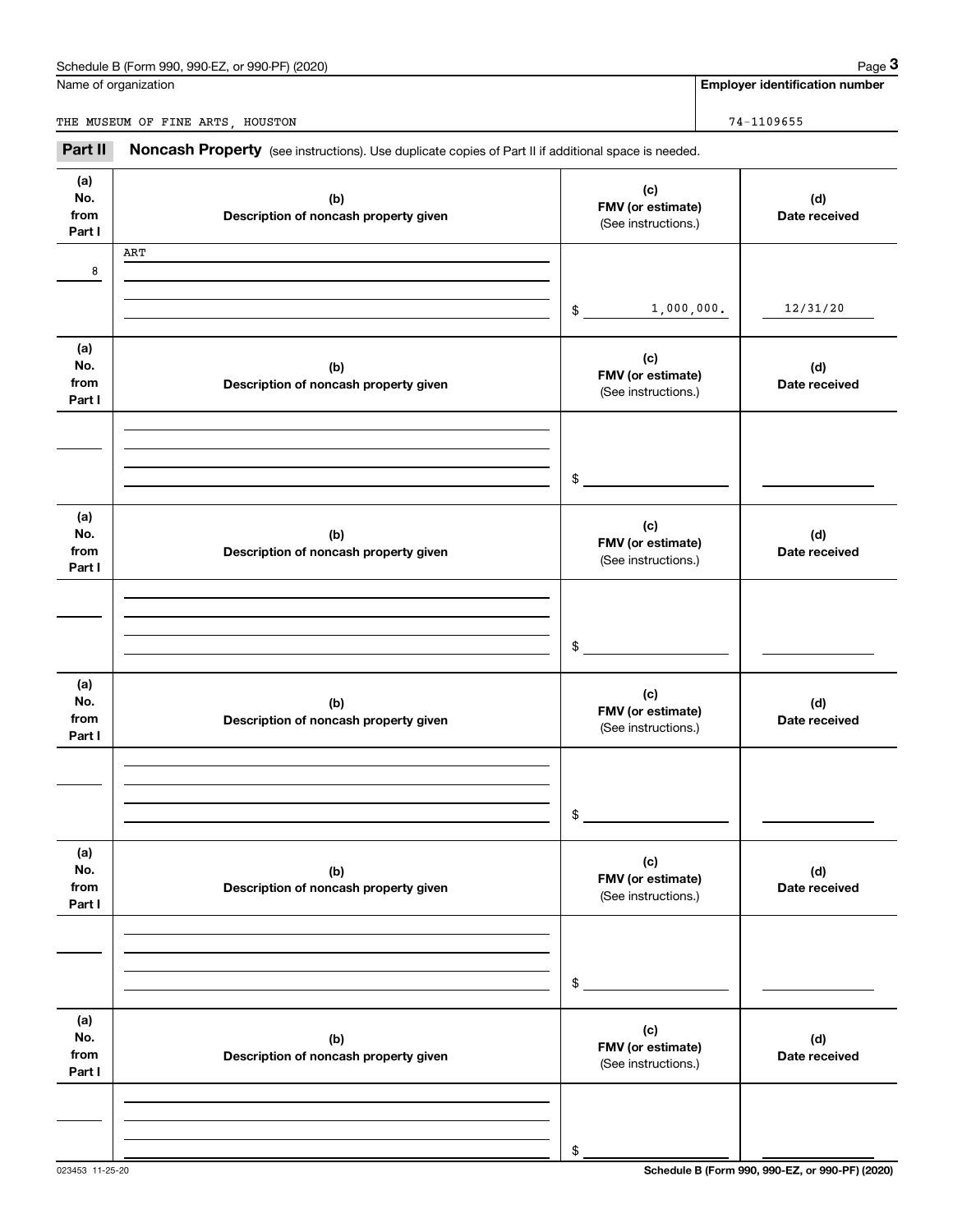|                           | Schedule B (Form 990, 990-EZ, or 990-PF) (2020)                                                                                                                                                                                                                            |                      | Page 4                                                                                                                                                         |
|---------------------------|----------------------------------------------------------------------------------------------------------------------------------------------------------------------------------------------------------------------------------------------------------------------------|----------------------|----------------------------------------------------------------------------------------------------------------------------------------------------------------|
|                           | Name of organization                                                                                                                                                                                                                                                       |                      | <b>Employer identification number</b>                                                                                                                          |
|                           | THE MUSEUM OF FINE ARTS, HOUSTON                                                                                                                                                                                                                                           |                      | 74-1109655                                                                                                                                                     |
| Part III                  | from any one contributor. Complete columns (a) through (e) and the following line entry. For organizations<br>completing Part III, enter the total of exclusively religious, charitable, etc., contributions of \$1,000 or less for the year. (Enter this info. once.) \\$ |                      | Exclusively religious, charitable, etc., contributions to organizations described in section 501(c)(7), (8), or (10) that total more than \$1,000 for the year |
|                           | Use duplicate copies of Part III if additional space is needed.                                                                                                                                                                                                            |                      |                                                                                                                                                                |
| (a) No.<br>from<br>Part I | (b) Purpose of gift                                                                                                                                                                                                                                                        | (c) Use of gift      | (d) Description of how gift is held                                                                                                                            |
|                           |                                                                                                                                                                                                                                                                            |                      |                                                                                                                                                                |
|                           |                                                                                                                                                                                                                                                                            |                      |                                                                                                                                                                |
|                           |                                                                                                                                                                                                                                                                            | (e) Transfer of gift |                                                                                                                                                                |
|                           | Transferee's name, address, and ZIP + 4                                                                                                                                                                                                                                    |                      | Relationship of transferor to transferee                                                                                                                       |
|                           |                                                                                                                                                                                                                                                                            |                      |                                                                                                                                                                |
| (a) No.<br>from<br>Part I | (b) Purpose of gift                                                                                                                                                                                                                                                        | (c) Use of gift      | (d) Description of how gift is held                                                                                                                            |
|                           |                                                                                                                                                                                                                                                                            |                      |                                                                                                                                                                |
|                           |                                                                                                                                                                                                                                                                            |                      |                                                                                                                                                                |
|                           |                                                                                                                                                                                                                                                                            | (e) Transfer of gift |                                                                                                                                                                |
|                           | Transferee's name, address, and ZIP + 4                                                                                                                                                                                                                                    |                      | Relationship of transferor to transferee                                                                                                                       |
|                           |                                                                                                                                                                                                                                                                            |                      |                                                                                                                                                                |
| (a) No.<br>from<br>Part I | (b) Purpose of gift                                                                                                                                                                                                                                                        | (c) Use of gift      | (d) Description of how gift is held                                                                                                                            |
|                           |                                                                                                                                                                                                                                                                            |                      |                                                                                                                                                                |
|                           |                                                                                                                                                                                                                                                                            |                      |                                                                                                                                                                |
|                           |                                                                                                                                                                                                                                                                            | (e) Transfer of gift |                                                                                                                                                                |
|                           | Transferee's name, address, and $ZIP + 4$                                                                                                                                                                                                                                  |                      | Relationship of transferor to transferee                                                                                                                       |
|                           |                                                                                                                                                                                                                                                                            |                      |                                                                                                                                                                |
| (a) No.<br>from           |                                                                                                                                                                                                                                                                            |                      |                                                                                                                                                                |
| Part I                    | (b) Purpose of gift                                                                                                                                                                                                                                                        | (c) Use of gift      | (d) Description of how gift is held                                                                                                                            |
|                           |                                                                                                                                                                                                                                                                            |                      |                                                                                                                                                                |
|                           |                                                                                                                                                                                                                                                                            | (e) Transfer of gift |                                                                                                                                                                |
|                           | Transferee's name, address, and $ZIP + 4$                                                                                                                                                                                                                                  |                      | Relationship of transferor to transferee                                                                                                                       |
|                           |                                                                                                                                                                                                                                                                            |                      |                                                                                                                                                                |
|                           |                                                                                                                                                                                                                                                                            |                      |                                                                                                                                                                |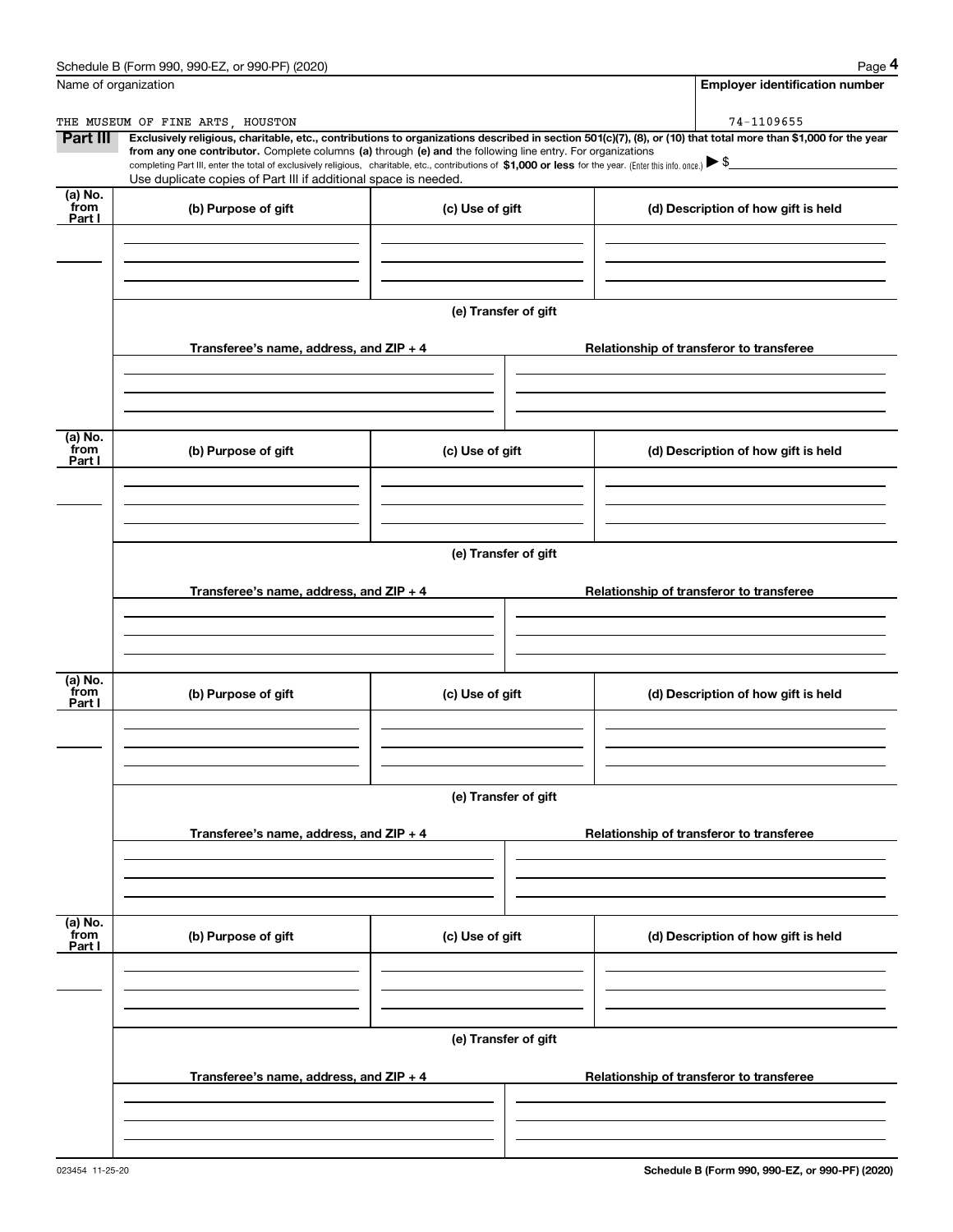| <b>Supplemental Financial Statements</b><br><b>SCHEDULE D</b> |                                                                                                                                                                                                                                                          |                                                                                                                                                                                                                                                                                                                                                                                                                                                                                           |  |                                                |  |                   |                                                     | OMB No. 1545-0047     |
|---------------------------------------------------------------|----------------------------------------------------------------------------------------------------------------------------------------------------------------------------------------------------------------------------------------------------------|-------------------------------------------------------------------------------------------------------------------------------------------------------------------------------------------------------------------------------------------------------------------------------------------------------------------------------------------------------------------------------------------------------------------------------------------------------------------------------------------|--|------------------------------------------------|--|-------------------|-----------------------------------------------------|-----------------------|
|                                                               | Complete if the organization answered "Yes" on Form 990,<br>(Form 990)                                                                                                                                                                                   |                                                                                                                                                                                                                                                                                                                                                                                                                                                                                           |  |                                                |  |                   |                                                     |                       |
|                                                               |                                                                                                                                                                                                                                                          | Part IV, line 6, 7, 8, 9, 10, 11a, 11b, 11c, 11d, 11e, 11f, 12a, or 12b.<br>Attach to Form 990.                                                                                                                                                                                                                                                                                                                                                                                           |  |                                                |  |                   |                                                     | <b>Open to Public</b> |
|                                                               | Department of the Treasury<br>Internal Revenue Service                                                                                                                                                                                                   | Go to www.irs.gov/Form990 for instructions and the latest information.                                                                                                                                                                                                                                                                                                                                                                                                                    |  |                                                |  | <b>Inspection</b> |                                                     |                       |
|                                                               | Name of the organization                                                                                                                                                                                                                                 |                                                                                                                                                                                                                                                                                                                                                                                                                                                                                           |  |                                                |  |                   | <b>Employer identification number</b><br>74-1109655 |                       |
| Part I                                                        |                                                                                                                                                                                                                                                          | THE MUSEUM OF FINE ARTS, HOUSTON<br>Organizations Maintaining Donor Advised Funds or Other Similar Funds or Accounts. Complete if the                                                                                                                                                                                                                                                                                                                                                     |  |                                                |  |                   |                                                     |                       |
|                                                               |                                                                                                                                                                                                                                                          | organization answered "Yes" on Form 990, Part IV, line 6.                                                                                                                                                                                                                                                                                                                                                                                                                                 |  |                                                |  |                   |                                                     |                       |
|                                                               |                                                                                                                                                                                                                                                          |                                                                                                                                                                                                                                                                                                                                                                                                                                                                                           |  | (a) Donor advised funds                        |  |                   | (b) Funds and other accounts                        |                       |
| 1                                                             |                                                                                                                                                                                                                                                          |                                                                                                                                                                                                                                                                                                                                                                                                                                                                                           |  |                                                |  |                   |                                                     |                       |
| 2                                                             |                                                                                                                                                                                                                                                          | Aggregate value of contributions to (during year)                                                                                                                                                                                                                                                                                                                                                                                                                                         |  |                                                |  |                   |                                                     |                       |
| з                                                             |                                                                                                                                                                                                                                                          |                                                                                                                                                                                                                                                                                                                                                                                                                                                                                           |  |                                                |  |                   |                                                     |                       |
| 4                                                             |                                                                                                                                                                                                                                                          |                                                                                                                                                                                                                                                                                                                                                                                                                                                                                           |  |                                                |  |                   |                                                     |                       |
| 5                                                             |                                                                                                                                                                                                                                                          | Did the organization inform all donors and donor advisors in writing that the assets held in donor advised funds                                                                                                                                                                                                                                                                                                                                                                          |  |                                                |  |                   |                                                     |                       |
|                                                               |                                                                                                                                                                                                                                                          |                                                                                                                                                                                                                                                                                                                                                                                                                                                                                           |  |                                                |  |                   | Yes                                                 | No                    |
| 6                                                             |                                                                                                                                                                                                                                                          | Did the organization inform all grantees, donors, and donor advisors in writing that grant funds can be used only                                                                                                                                                                                                                                                                                                                                                                         |  |                                                |  |                   |                                                     |                       |
|                                                               |                                                                                                                                                                                                                                                          | for charitable purposes and not for the benefit of the donor or donor advisor, or for any other purpose conferring                                                                                                                                                                                                                                                                                                                                                                        |  |                                                |  |                   |                                                     |                       |
|                                                               | impermissible private benefit?                                                                                                                                                                                                                           | $\label{eq:1} \begin{minipage}{0.9\textwidth} \begin{minipage}{0.9\textwidth} \centering \begin{tabular}{ c c c c c } \hline & \multicolumn{1}{ c }{0.9\textwidth} \centering \begin{tabular}{ c c c c c } \hline & \multicolumn{1}{ c }{0.9\textwidth} \centering \centering \end{tabular} \end{minipage} \end{minipage} \end{minipage} \begin{minipage}{0.9\textwidth} \begin{tabular}{ c c c c } \hline \multicolumn{1}{ c }{0.9\textwidth} \centering \centering \end{tabular} \end{$ |  |                                                |  |                   | <b>Yes</b>                                          | No                    |
|                                                               | Part II                                                                                                                                                                                                                                                  | Conservation Easements. Complete if the organization answered "Yes" on Form 990, Part IV, line 7.                                                                                                                                                                                                                                                                                                                                                                                         |  |                                                |  |                   |                                                     |                       |
| 1                                                             |                                                                                                                                                                                                                                                          | Purpose(s) of conservation easements held by the organization (check all that apply).                                                                                                                                                                                                                                                                                                                                                                                                     |  |                                                |  |                   |                                                     |                       |
|                                                               |                                                                                                                                                                                                                                                          | Preservation of land for public use (for example, recreation or education)                                                                                                                                                                                                                                                                                                                                                                                                                |  |                                                |  |                   | Preservation of a historically important land area  |                       |
|                                                               |                                                                                                                                                                                                                                                          | Protection of natural habitat                                                                                                                                                                                                                                                                                                                                                                                                                                                             |  | Preservation of a certified historic structure |  |                   |                                                     |                       |
|                                                               |                                                                                                                                                                                                                                                          | Preservation of open space                                                                                                                                                                                                                                                                                                                                                                                                                                                                |  |                                                |  |                   |                                                     |                       |
| 2                                                             |                                                                                                                                                                                                                                                          | Complete lines 2a through 2d if the organization held a qualified conservation contribution in the form of a conservation easement on the last                                                                                                                                                                                                                                                                                                                                            |  |                                                |  |                   | Held at the End of the Tax Year                     |                       |
|                                                               | day of the tax year.                                                                                                                                                                                                                                     | Total number of conservation easements                                                                                                                                                                                                                                                                                                                                                                                                                                                    |  |                                                |  | 2a                |                                                     |                       |
| b                                                             |                                                                                                                                                                                                                                                          | Total acreage restricted by conservation easements                                                                                                                                                                                                                                                                                                                                                                                                                                        |  |                                                |  | 2 <sub>b</sub>    |                                                     |                       |
|                                                               |                                                                                                                                                                                                                                                          | Number of conservation easements on a certified historic structure included in (a) manufacture included in (a)                                                                                                                                                                                                                                                                                                                                                                            |  |                                                |  | 2c                |                                                     |                       |
|                                                               |                                                                                                                                                                                                                                                          | d Number of conservation easements included in (c) acquired after 7/25/06, and not on a historic structure                                                                                                                                                                                                                                                                                                                                                                                |  |                                                |  |                   |                                                     |                       |
|                                                               |                                                                                                                                                                                                                                                          | listed in the National Register [11, 1200] [12] The National Register [11, 1200] [12] The National Register [11, 1200] [12] The National Register [11, 1200] [12] The National Register [11, 1200] [12] The National Register                                                                                                                                                                                                                                                             |  |                                                |  | 2d                |                                                     |                       |
| 3                                                             |                                                                                                                                                                                                                                                          | Number of conservation easements modified, transferred, released, extinguished, or terminated by the organization during the tax                                                                                                                                                                                                                                                                                                                                                          |  |                                                |  |                   |                                                     |                       |
|                                                               | $year \blacktriangleright$                                                                                                                                                                                                                               |                                                                                                                                                                                                                                                                                                                                                                                                                                                                                           |  |                                                |  |                   |                                                     |                       |
| 4                                                             |                                                                                                                                                                                                                                                          | Number of states where property subject to conservation easement is located >                                                                                                                                                                                                                                                                                                                                                                                                             |  |                                                |  |                   |                                                     |                       |
| 5                                                             |                                                                                                                                                                                                                                                          | Does the organization have a written policy regarding the periodic monitoring, inspection, handling of                                                                                                                                                                                                                                                                                                                                                                                    |  |                                                |  |                   |                                                     |                       |
|                                                               |                                                                                                                                                                                                                                                          | violations, and enforcement of the conservation easements it holds?                                                                                                                                                                                                                                                                                                                                                                                                                       |  |                                                |  |                   | Yes                                                 | <b>No</b>             |
| 6                                                             |                                                                                                                                                                                                                                                          | Staff and volunteer hours devoted to monitoring, inspecting, handling of violations, and enforcing conservation easements during the year                                                                                                                                                                                                                                                                                                                                                 |  |                                                |  |                   |                                                     |                       |
|                                                               |                                                                                                                                                                                                                                                          |                                                                                                                                                                                                                                                                                                                                                                                                                                                                                           |  |                                                |  |                   |                                                     |                       |
| 7                                                             |                                                                                                                                                                                                                                                          | Amount of expenses incurred in monitoring, inspecting, handling of violations, and enforcing conservation easements during the year                                                                                                                                                                                                                                                                                                                                                       |  |                                                |  |                   |                                                     |                       |
| 8                                                             | $\blacktriangleright$ \$                                                                                                                                                                                                                                 | Does each conservation easement reported on line 2(d) above satisfy the requirements of section 170(h)(4)(B)(i)                                                                                                                                                                                                                                                                                                                                                                           |  |                                                |  |                   |                                                     |                       |
|                                                               |                                                                                                                                                                                                                                                          |                                                                                                                                                                                                                                                                                                                                                                                                                                                                                           |  |                                                |  |                   | Yes                                                 | No                    |
| 9                                                             |                                                                                                                                                                                                                                                          |                                                                                                                                                                                                                                                                                                                                                                                                                                                                                           |  |                                                |  |                   |                                                     |                       |
|                                                               | In Part XIII, describe how the organization reports conservation easements in its revenue and expense statement and<br>balance sheet, and include, if applicable, the text of the footnote to the organization's financial statements that describes the |                                                                                                                                                                                                                                                                                                                                                                                                                                                                                           |  |                                                |  |                   |                                                     |                       |
|                                                               |                                                                                                                                                                                                                                                          | organization's accounting for conservation easements.                                                                                                                                                                                                                                                                                                                                                                                                                                     |  |                                                |  |                   |                                                     |                       |
|                                                               | Part III                                                                                                                                                                                                                                                 | Organizations Maintaining Collections of Art, Historical Treasures, or Other Similar Assets.                                                                                                                                                                                                                                                                                                                                                                                              |  |                                                |  |                   |                                                     |                       |
|                                                               |                                                                                                                                                                                                                                                          | Complete if the organization answered "Yes" on Form 990, Part IV, line 8.                                                                                                                                                                                                                                                                                                                                                                                                                 |  |                                                |  |                   |                                                     |                       |
|                                                               |                                                                                                                                                                                                                                                          | 1a If the organization elected, as permitted under FASB ASC 958, not to report in its revenue statement and balance sheet works                                                                                                                                                                                                                                                                                                                                                           |  |                                                |  |                   |                                                     |                       |
|                                                               |                                                                                                                                                                                                                                                          | of art, historical treasures, or other similar assets held for public exhibition, education, or research in furtherance of public                                                                                                                                                                                                                                                                                                                                                         |  |                                                |  |                   |                                                     |                       |
|                                                               |                                                                                                                                                                                                                                                          | service, provide in Part XIII the text of the footnote to its financial statements that describes these items.                                                                                                                                                                                                                                                                                                                                                                            |  |                                                |  |                   |                                                     |                       |
|                                                               |                                                                                                                                                                                                                                                          | <b>b</b> If the organization elected, as permitted under FASB ASC 958, to report in its revenue statement and balance sheet works of                                                                                                                                                                                                                                                                                                                                                      |  |                                                |  |                   |                                                     |                       |
|                                                               |                                                                                                                                                                                                                                                          | art, historical treasures, or other similar assets held for public exhibition, education, or research in furtherance of public service,                                                                                                                                                                                                                                                                                                                                                   |  |                                                |  |                   |                                                     |                       |
|                                                               |                                                                                                                                                                                                                                                          | provide the following amounts relating to these items:                                                                                                                                                                                                                                                                                                                                                                                                                                    |  |                                                |  |                   |                                                     |                       |
|                                                               | (I)                                                                                                                                                                                                                                                      |                                                                                                                                                                                                                                                                                                                                                                                                                                                                                           |  |                                                |  |                   |                                                     |                       |
| 2                                                             |                                                                                                                                                                                                                                                          | (ii) Assets included in Form 990, Part X<br>If the organization received or held works of art, historical treasures, or other similar assets for financial gain, provide                                                                                                                                                                                                                                                                                                                  |  |                                                |  |                   |                                                     |                       |
|                                                               |                                                                                                                                                                                                                                                          |                                                                                                                                                                                                                                                                                                                                                                                                                                                                                           |  |                                                |  |                   |                                                     |                       |
|                                                               | the following amounts required to be reported under FASB ASC 958 relating to these items:<br>-\$                                                                                                                                                         |                                                                                                                                                                                                                                                                                                                                                                                                                                                                                           |  |                                                |  |                   |                                                     |                       |

| Form 990.<br>Part<br>ncluded in<br>Assets<br>. |  |
|------------------------------------------------|--|
|                                                |  |

032051 12-01-20 **For Paperwork Reduction Act Notice, see the Instructions for Form 990. Schedule D (Form 990) 2020** LHA

 $\blacktriangleright$  \$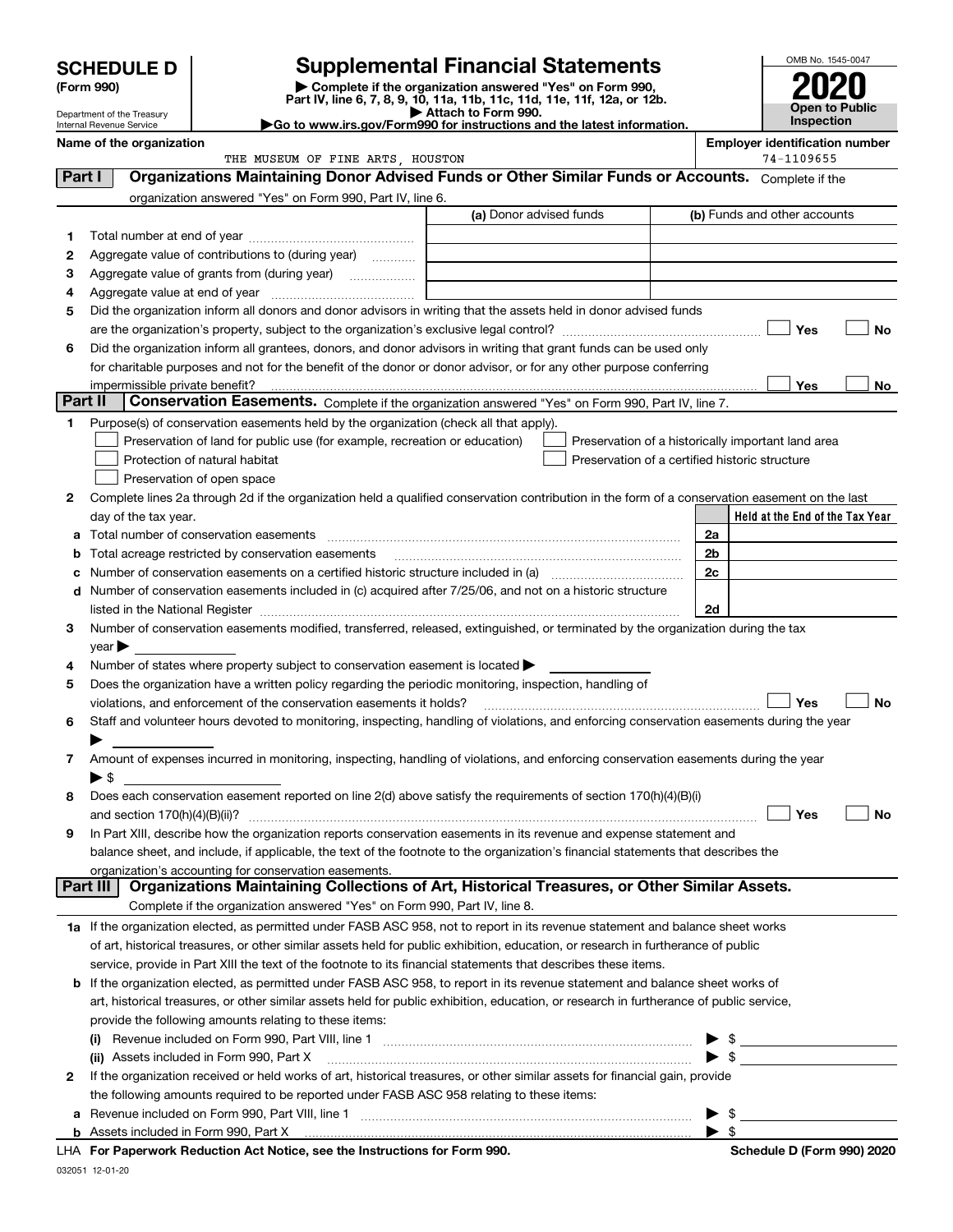|               | Schedule D (Form 990) 2020                                                                                                                                                                                                     | THE MUSEUM OF FINE ARTS, HOUSTON                                                          |   |                     |                                                                                                                                                                                                                                |               |                                            | 74-1109655 |                            |                | Page 2 |
|---------------|--------------------------------------------------------------------------------------------------------------------------------------------------------------------------------------------------------------------------------|-------------------------------------------------------------------------------------------|---|---------------------|--------------------------------------------------------------------------------------------------------------------------------------------------------------------------------------------------------------------------------|---------------|--------------------------------------------|------------|----------------------------|----------------|--------|
|               | Part III  <br>Organizations Maintaining Collections of Art, Historical Treasures, or Other Similar Assets (continued)                                                                                                          |                                                                                           |   |                     |                                                                                                                                                                                                                                |               |                                            |            |                            |                |        |
| 3             | Using the organization's acquisition, accession, and other records, check any of the following that make significant use of its                                                                                                |                                                                                           |   |                     |                                                                                                                                                                                                                                |               |                                            |            |                            |                |        |
|               | collection items (check all that apply):                                                                                                                                                                                       |                                                                                           |   |                     |                                                                                                                                                                                                                                |               |                                            |            |                            |                |        |
| a             | $X$ Public exhibition<br>$X$ Loan or exchange program<br>d                                                                                                                                                                     |                                                                                           |   |                     |                                                                                                                                                                                                                                |               |                                            |            |                            |                |        |
| b             | $X$ Scholarly research                                                                                                                                                                                                         |                                                                                           | e |                     | Other and the control of the control of the control of the control of the control of the control of the control of the control of the control of the control of the control of the control of the control of the control of th |               |                                            |            |                            |                |        |
| c             | $X$ Preservation for future generations                                                                                                                                                                                        |                                                                                           |   |                     |                                                                                                                                                                                                                                |               |                                            |            |                            |                |        |
| 4             | Provide a description of the organization's collections and explain how they further the organization's exempt purpose in Part XIII.                                                                                           |                                                                                           |   |                     |                                                                                                                                                                                                                                |               |                                            |            |                            |                |        |
| 5             | During the year, did the organization solicit or receive donations of art, historical treasures, or other similar assets                                                                                                       |                                                                                           |   |                     |                                                                                                                                                                                                                                |               |                                            |            |                            |                |        |
|               |                                                                                                                                                                                                                                |                                                                                           |   |                     |                                                                                                                                                                                                                                |               |                                            | X          | ∣ Yes                      |                | No     |
|               | Part IV<br>Escrow and Custodial Arrangements. Complete if the organization answered "Yes" on Form 990, Part IV, line 9, or                                                                                                     |                                                                                           |   |                     |                                                                                                                                                                                                                                |               |                                            |            |                            |                |        |
|               | reported an amount on Form 990, Part X, line 21.                                                                                                                                                                               |                                                                                           |   |                     |                                                                                                                                                                                                                                |               |                                            |            |                            |                |        |
|               | 1a Is the organization an agent, trustee, custodian or other intermediary for contributions or other assets not included                                                                                                       |                                                                                           |   |                     |                                                                                                                                                                                                                                |               |                                            |            |                            |                |        |
|               |                                                                                                                                                                                                                                |                                                                                           |   |                     |                                                                                                                                                                                                                                |               |                                            |            | Yes                        |                | No     |
|               | b If "Yes," explain the arrangement in Part XIII and complete the following table:                                                                                                                                             |                                                                                           |   |                     |                                                                                                                                                                                                                                |               |                                            |            |                            |                |        |
|               |                                                                                                                                                                                                                                |                                                                                           |   |                     |                                                                                                                                                                                                                                |               |                                            |            | Amount                     |                |        |
|               | c Beginning balance                                                                                                                                                                                                            |                                                                                           |   |                     |                                                                                                                                                                                                                                |               | 1c                                         |            |                            |                |        |
|               | d Additions during the year measurements are all an according to the year.                                                                                                                                                     |                                                                                           |   |                     |                                                                                                                                                                                                                                |               | 1d                                         |            |                            |                |        |
|               | e Distributions during the year manufactured and contained and contained and contained and contained and contained and contained and contained and contained and contained and contained and contained and contained and conta |                                                                                           |   |                     |                                                                                                                                                                                                                                |               | 1e                                         |            |                            |                |        |
|               |                                                                                                                                                                                                                                |                                                                                           |   |                     |                                                                                                                                                                                                                                |               | 1f                                         |            |                            |                |        |
|               | 2a Did the organization include an amount on Form 990, Part X, line 21, for escrow or custodial account liability?                                                                                                             |                                                                                           |   |                     |                                                                                                                                                                                                                                |               |                                            |            | Yes                        |                | No     |
|               | b If "Yes," explain the arrangement in Part XIII. Check here if the explanation has been provided on Part XIII                                                                                                                 |                                                                                           |   |                     |                                                                                                                                                                                                                                |               |                                            |            |                            |                |        |
| <b>Part V</b> | Endowment Funds. Complete if the organization answered "Yes" on Form 990, Part IV, line 10.                                                                                                                                    |                                                                                           |   |                     |                                                                                                                                                                                                                                |               |                                            |            |                            |                |        |
|               |                                                                                                                                                                                                                                | (a) Current year                                                                          |   | (b) Prior year $\ $ | (c) Two years back                                                                                                                                                                                                             |               | (d) Three years back   (e) Four years back |            |                            |                |        |
|               | <b>1a</b> Beginning of year balance <i>mummum</i>                                                                                                                                                                              | 1, 294, 196, 223. 1, 316, 885, 686. 1, 273, 981, 867. 1, 209, 717, 405. 1, 112, 181, 366. |   |                     |                                                                                                                                                                                                                                |               |                                            |            |                            |                |        |
|               |                                                                                                                                                                                                                                | $6,972,834.$ $3,418,747.$ $11,925,906.$                                                   |   |                     |                                                                                                                                                                                                                                |               |                                            | 6,459,549. |                            | 2,499,216.     |        |
| c             | Net investment earnings, gains, and losses                                                                                                                                                                                     | 386,868,283.                                                                              |   | 36, 285, 162.       |                                                                                                                                                                                                                                | 92, 263, 176. | 116,040,656.                               |            |                            | 151, 315, 902. |        |
|               |                                                                                                                                                                                                                                |                                                                                           |   |                     |                                                                                                                                                                                                                                |               |                                            |            |                            |                |        |
|               | e Other expenditures for facilities                                                                                                                                                                                            |                                                                                           |   |                     |                                                                                                                                                                                                                                |               |                                            |            |                            |                |        |
|               | and programs                                                                                                                                                                                                                   | $60,789,911.$ $58,739,369.$ $58,030,767.$ $54,778,229.$ 53,222,913.                       |   |                     |                                                                                                                                                                                                                                |               |                                            |            |                            |                |        |
|               | f Administrative expenses                                                                                                                                                                                                      | $3,236,966$ , $3,654,003$ , $3,254,497$ , $3,457,514$ , $3,056,166$                       |   |                     |                                                                                                                                                                                                                                |               |                                            |            |                            |                |        |
| g             | End of year balance                                                                                                                                                                                                            | 1,624,010,463. 1,294,196,223. 1,316,885,685. 1,273,981,867. 1,209,717,405.                |   |                     |                                                                                                                                                                                                                                |               |                                            |            |                            |                |        |
| 2             | Provide the estimated percentage of the current year end balance (line 1g, column (a)) held as:                                                                                                                                |                                                                                           |   |                     |                                                                                                                                                                                                                                |               |                                            |            |                            |                |        |
|               | a Board designated or quasi-endowment >                                                                                                                                                                                        | 16.7100                                                                                   | % |                     |                                                                                                                                                                                                                                |               |                                            |            |                            |                |        |
|               | 45.2200<br><b>b</b> Permanent endowment $\blacktriangleright$                                                                                                                                                                  | %                                                                                         |   |                     |                                                                                                                                                                                                                                |               |                                            |            |                            |                |        |
|               | <b>c</b> Term endowment $\triangleright$ 38.0700 %                                                                                                                                                                             |                                                                                           |   |                     |                                                                                                                                                                                                                                |               |                                            |            |                            |                |        |
|               | The percentages on lines 2a, 2b, and 2c should equal 100%.                                                                                                                                                                     |                                                                                           |   |                     |                                                                                                                                                                                                                                |               |                                            |            |                            |                |        |
|               | 3a Are there endowment funds not in the possession of the organization that are held and administered for the organization                                                                                                     |                                                                                           |   |                     |                                                                                                                                                                                                                                |               |                                            |            |                            |                |        |
|               | by:                                                                                                                                                                                                                            |                                                                                           |   |                     |                                                                                                                                                                                                                                |               |                                            |            |                            | Yes            | No     |
|               | (i)                                                                                                                                                                                                                            |                                                                                           |   |                     |                                                                                                                                                                                                                                |               |                                            |            | 3a(i)                      |                | X      |
|               |                                                                                                                                                                                                                                |                                                                                           |   |                     |                                                                                                                                                                                                                                |               |                                            |            | 3a(ii)                     |                | x      |
|               | 3b                                                                                                                                                                                                                             |                                                                                           |   |                     |                                                                                                                                                                                                                                |               |                                            |            |                            |                |        |
|               | Describe in Part XIII the intended uses of the organization's endowment funds.                                                                                                                                                 |                                                                                           |   |                     |                                                                                                                                                                                                                                |               |                                            |            |                            |                |        |
|               | Land, Buildings, and Equipment.<br><b>Part VI</b>                                                                                                                                                                              |                                                                                           |   |                     |                                                                                                                                                                                                                                |               |                                            |            |                            |                |        |
|               | Complete if the organization answered "Yes" on Form 990, Part IV, line 11a. See Form 990, Part X, line 10.                                                                                                                     |                                                                                           |   |                     |                                                                                                                                                                                                                                |               |                                            |            |                            |                |        |
|               | Description of property                                                                                                                                                                                                        | (a) Cost or other                                                                         |   |                     | (b) Cost or other                                                                                                                                                                                                              |               | (c) Accumulated                            |            | (d) Book value             |                |        |
|               |                                                                                                                                                                                                                                | basis (investment)                                                                        |   |                     | basis (other)                                                                                                                                                                                                                  |               | depreciation                               |            |                            |                |        |
|               |                                                                                                                                                                                                                                |                                                                                           |   |                     | 27,877,015.                                                                                                                                                                                                                    |               |                                            |            |                            | 27,877,015.    |        |
|               |                                                                                                                                                                                                                                |                                                                                           |   |                     | 527,012,372.                                                                                                                                                                                                                   |               | 123, 384, 387.                             |            |                            | 403,627,985.   |        |
|               |                                                                                                                                                                                                                                |                                                                                           |   |                     |                                                                                                                                                                                                                                |               |                                            |            |                            |                |        |
|               |                                                                                                                                                                                                                                |                                                                                           |   |                     | 29,806,775.                                                                                                                                                                                                                    |               | 20,309,722.                                |            |                            | 9,497,053.     |        |
|               |                                                                                                                                                                                                                                |                                                                                           |   |                     |                                                                                                                                                                                                                                |               |                                            |            |                            |                |        |
|               |                                                                                                                                                                                                                                |                                                                                           |   |                     |                                                                                                                                                                                                                                |               |                                            |            |                            | 441,002,053.   |        |
|               |                                                                                                                                                                                                                                |                                                                                           |   |                     |                                                                                                                                                                                                                                |               |                                            |            | Schedule D (Form 990) 2020 |                |        |
|               |                                                                                                                                                                                                                                |                                                                                           |   |                     |                                                                                                                                                                                                                                |               |                                            |            |                            |                |        |

032052 12-01-20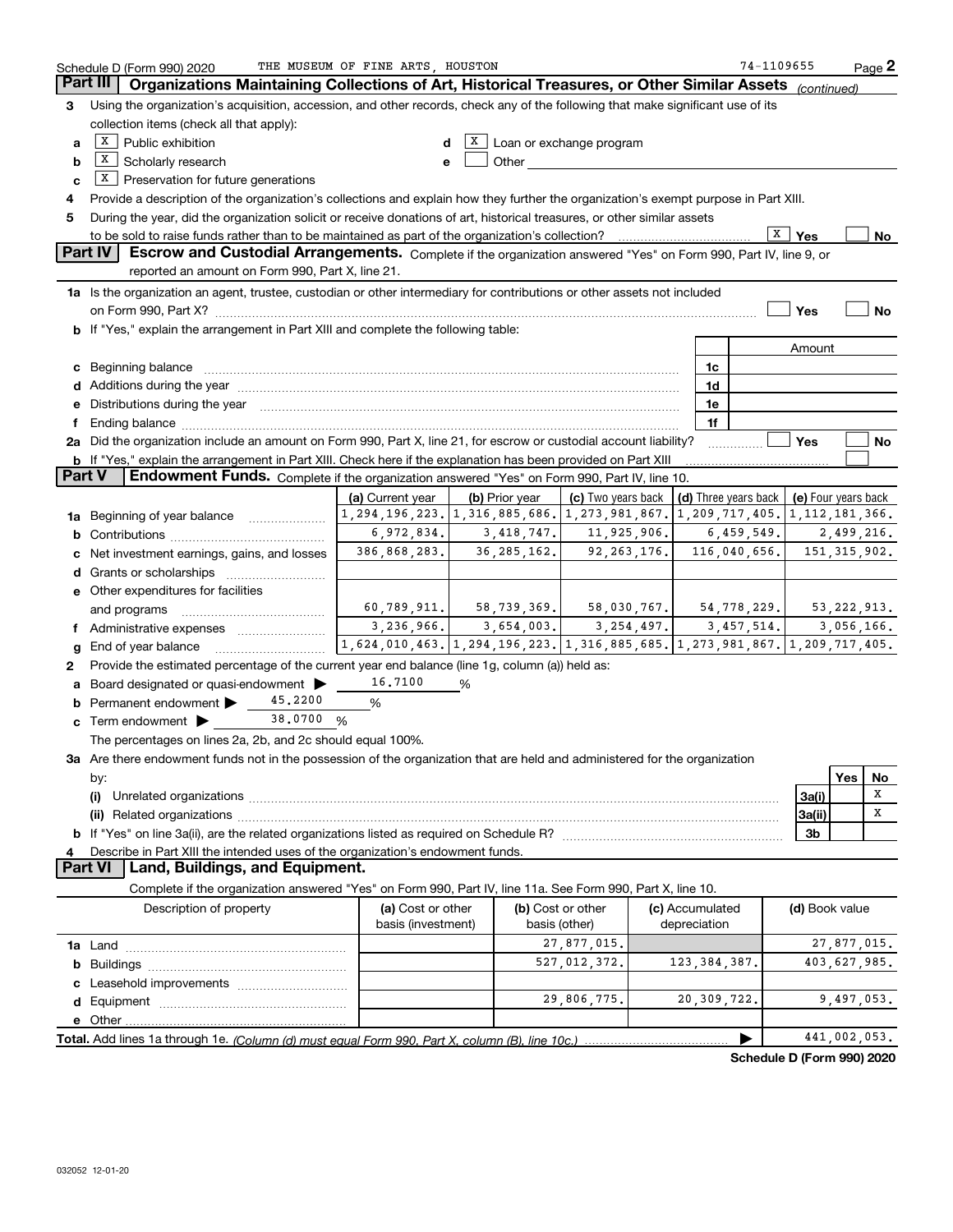Complete if the organization answered "Yes" on Form 990, Part IV, line 11b. See Form 990, Part X, line 12.

| (a) Description of security or category (including name of security)       | (b) Book value | (c) Method of valuation: Cost or end-of-year market value |
|----------------------------------------------------------------------------|----------------|-----------------------------------------------------------|
| (1) Financial derivatives                                                  |                |                                                           |
|                                                                            |                |                                                           |
| $(3)$ Other                                                                |                |                                                           |
| MULTI-STRATEGY HEDGE FUNDS<br>(A)                                          | 209, 148.      | END-OF-YEAR MARKET VALUE                                  |
| PRIVATE EQUITY FUNDS<br>(B)                                                | 137, 127, 505. | END-OF-YEAR MARKET VALUE                                  |
| VENTURE CAPITAL FUNDS<br>(C)                                               | 12, 196, 739.  | END-OF-YEAR MARKET VALUE                                  |
| ENERGY/NATURAL RESOURCES FUNDS<br>(D)                                      | 108,832,006.   | END-OF-YEAR MARKET VALUE                                  |
| DISTRESSED DEBT FUNDS<br>(E)                                               | 4.232.         | END-OF-YEAR MARKET VALUE                                  |
| REAL ESTATE FUNDS<br>(F)                                                   | 50, 955, 347.  | END-OF-YEAR MARKET VALUE                                  |
| U.S. TREASURIES, BONDS & BOND MUTUAL<br>(G)                                |                |                                                           |
| (H) FUNDS                                                                  | 189, 556.      | END-OF-YEAR MARKET VALUE                                  |
| <b>Total.</b> (Col. (b) must equal Form 990, Part X, col. (B) line $12$ .) | 309, 514, 533. |                                                           |

#### **Part VIII Investments - Program Related.**

Complete if the organization answered "Yes" on Form 990, Part IV, line 11c. See Form 990, Part X, line 13.

| (a) Description of investment                                    | (b) Book value | (c) Method of valuation: Cost or end-of-year market value |
|------------------------------------------------------------------|----------------|-----------------------------------------------------------|
| (1)                                                              |                |                                                           |
| (2)                                                              |                |                                                           |
| $\frac{1}{2}$                                                    |                |                                                           |
| (4)                                                              |                |                                                           |
| (5)                                                              |                |                                                           |
| (6)                                                              |                |                                                           |
| $\sqrt{(7)}$                                                     |                |                                                           |
| (8)                                                              |                |                                                           |
| (9)                                                              |                |                                                           |
| Total. (Col. (b) must equal Form 990, Part X, col. (B) line 13.) |                |                                                           |

#### **Part IX Other Assets.**

Complete if the organization answered "Yes" on Form 990, Part IV, line 11d. See Form 990, Part X, line 15.

| (a) Description                                                                                                   | (b) Book value |
|-------------------------------------------------------------------------------------------------------------------|----------------|
| (1)                                                                                                               |                |
| (2)                                                                                                               |                |
| (3)                                                                                                               |                |
| (4)                                                                                                               |                |
| (5)                                                                                                               |                |
| (6)                                                                                                               |                |
| (7)                                                                                                               |                |
| (8)                                                                                                               |                |
| (9)                                                                                                               |                |
|                                                                                                                   |                |
| <b>Part X   Other Liabilities.</b>                                                                                |                |
| Complete if the organization answered "Yes" on Form 990, Part IV, line 11e or 11f. See Form 990, Part X, line 25. |                |

**1. (a)** Description of liability **Book value** Book value Book value Book value Book value (1)Federal income taxes (2)(3)(4)(5) (6)(7)(8)(9) $\blacktriangleright$ 

**Total.**  *(Column (b) must equal Form 990, Part X, col. (B) line 25.)* 

**2.**Liability for uncertain tax positions. In Part XIII, provide the text of the footnote to the organization's financial statements that reports the organization's liability for uncertain tax positions under FASB ASC 740. Check here if the text of the footnote has been provided in Part XIII

 $\mathcal{L}^{\text{max}}$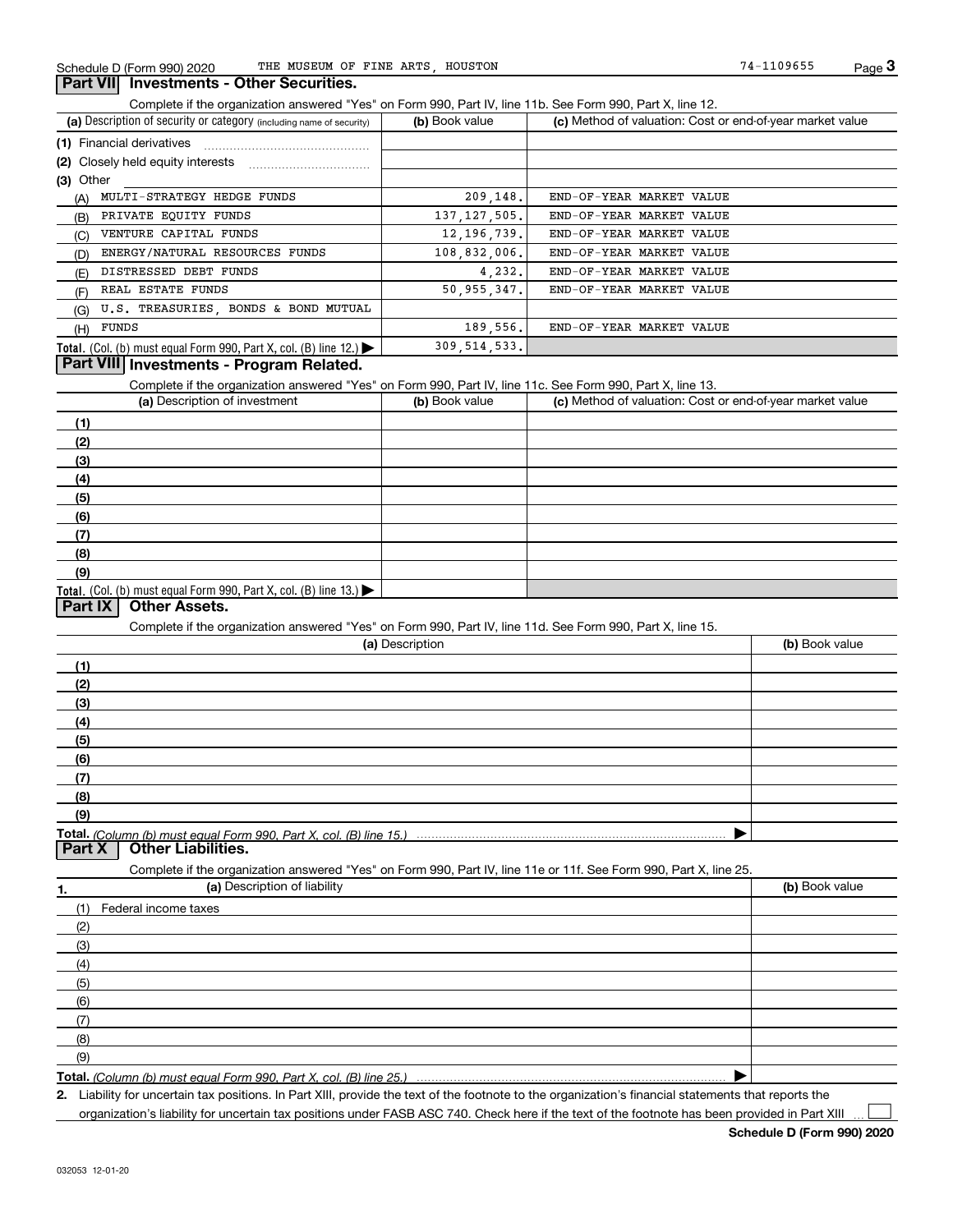|    | THE MUSEUM OF FINE ARTS HOUSTON<br>Schedule D (Form 990) 2020                                                                                                                                                                       |                |                | 74-1109655              |                | Page 4       |
|----|-------------------------------------------------------------------------------------------------------------------------------------------------------------------------------------------------------------------------------------|----------------|----------------|-------------------------|----------------|--------------|
|    | Reconciliation of Revenue per Audited Financial Statements With Revenue per Return.<br><b>Part XI</b>                                                                                                                               |                |                |                         |                |              |
|    | Complete if the organization answered "Yes" on Form 990, Part IV, line 12a.                                                                                                                                                         |                |                |                         |                |              |
| 1  | Total revenue, gains, and other support per audited financial statements                                                                                                                                                            |                |                | $\blacksquare$          | 460, 233, 473. |              |
| 2  | Amounts included on line 1 but not on Form 990, Part VIII, line 12:                                                                                                                                                                 |                |                |                         |                |              |
| a  | Net unrealized gains (losses) on investments [11] [11] Met unrealized gains (losses) on investments                                                                                                                                 | 2a             | 296, 252, 642. |                         |                |              |
| b  |                                                                                                                                                                                                                                     | 2 <sub>b</sub> |                |                         |                |              |
| c  |                                                                                                                                                                                                                                     | 2c             |                |                         |                |              |
| d  |                                                                                                                                                                                                                                     | 2d             | 3,336,701.     |                         |                |              |
|    | e Add lines 2a through 2d                                                                                                                                                                                                           |                |                | <b>2e</b>               | 299,589,343.   |              |
| 3  |                                                                                                                                                                                                                                     |                |                | $\overline{\mathbf{3}}$ | 160,644,130.   |              |
|    | Amounts included on Form 990, Part VIII, line 12, but not on line 1:                                                                                                                                                                |                |                |                         |                |              |
| a  | Investment expenses not included on Form 990, Part VIII, line 7b                                                                                                                                                                    | 4a             | 2,988,779.     |                         |                |              |
| b  |                                                                                                                                                                                                                                     | 4b             |                |                         |                |              |
|    | c Add lines 4a and 4b                                                                                                                                                                                                               |                |                | 4с                      |                | 2,988,779.   |
| 5  |                                                                                                                                                                                                                                     | 5              | 163,632,909.   |                         |                |              |
|    | Part XII   Reconciliation of Expenses per Audited Financial Statements With Expenses per Return.                                                                                                                                    |                |                |                         |                |              |
|    | Complete if the organization answered "Yes" on Form 990, Part IV, line 12a.                                                                                                                                                         |                |                |                         |                |              |
| 1  | Total expenses and losses per audited financial statements [11] [12] contain an intervention and contain a statements [13] [13] and the statements [13] [13] and the statements [13] and the statements and the statements and      |                |                | 1                       | 135, 514, 301. |              |
| 2  | Amounts included on line 1 but not on Form 990, Part IX, line 25:                                                                                                                                                                   |                |                |                         |                |              |
|    |                                                                                                                                                                                                                                     | 2a             |                |                         |                |              |
| b  |                                                                                                                                                                                                                                     | 2 <sub>b</sub> |                |                         |                |              |
| C. |                                                                                                                                                                                                                                     | 2c             |                |                         |                |              |
| d  |                                                                                                                                                                                                                                     | 2d             | 3, 336, 701.   |                         |                |              |
| е  | Add lines 2a through 2d <b>contained a contained a contained a contained a</b> contained a contact the set of the set of the set of the set of the set of the set of the set of the set of the set of the set of the set of the set |                |                | <b>2e</b>               |                | 3, 336, 701. |
| 3  |                                                                                                                                                                                                                                     |                |                | 3                       | 132, 177, 600. |              |
| 4  | Amounts included on Form 990, Part IX, line 25, but not on line 1:                                                                                                                                                                  |                |                |                         |                |              |
| a  |                                                                                                                                                                                                                                     | 4a             | 2,988,779.     |                         |                |              |
| b  | Other (Describe in Part XIII.) <b>Construction Contract Construction</b> Chern Construction Chern Chern Chern Chern Chern Chern Chern Chern Chern Chern Chern Chern Chern Chern Chern Chern Chern Chern Chern Chern Chern Chern Che | 4 <sub>h</sub> |                |                         |                |              |
|    | c Add lines 4a and 4b                                                                                                                                                                                                               |                |                | 4с                      |                | 2,988,779.   |
| 5. |                                                                                                                                                                                                                                     |                |                | 5                       | 135, 166, 379. |              |
|    | <b>Part XIII Supplemental Information.</b>                                                                                                                                                                                          |                |                |                         |                |              |
|    | Provide the descriptions required for Part II, lines 3, 5, and 9; Part III, lines 1a and 4; Part IV, lines 1b and 2b; Part V, line 4; Part X, line 2; Part XI,                                                                      |                |                |                         |                |              |
|    | lines 2d and 4b; and Part XII, lines 2d and 4b. Also complete this part to provide any additional information.                                                                                                                      |                |                |                         |                |              |

PART III, LINE 1A:

WITH APPROXIMATELY 73,000 WORKS, THE MUSEUM'S PERMANENT COLLECTION OF

WORLD ART SPANS 6,000 YEARS AND SIX CONTINENTS. THE MUSEUM ACQUIRES ITS

ART COLLECTION THROUGH PURCHASES OR BY GIFTS. THE COST OF ALL ART OBJECTS

PURCHASED, TOGETHER WITH THE VALUE OF ART OBJECTS OBTAINED BY GIFT (FOR

WHICH THE MUSEUM RECEIVES A REASONABLE ESTIMATE), IS REPORTED AS A PART OF

ACQUISTION OF ART OBJECTS NET OF PROCEEDS FROM THE SALE OF ART. IN

ACCORDANCE WITH POLICIES FOLLOWED BY MANY ART MUSEUMS, NO VALUE HAS BEEN

ASSIGNED IN THE STATEMENT OF FINANCIAL POSITION TO THE MUSEUM'S ART

COLLECTION.

PART III, LINE 4: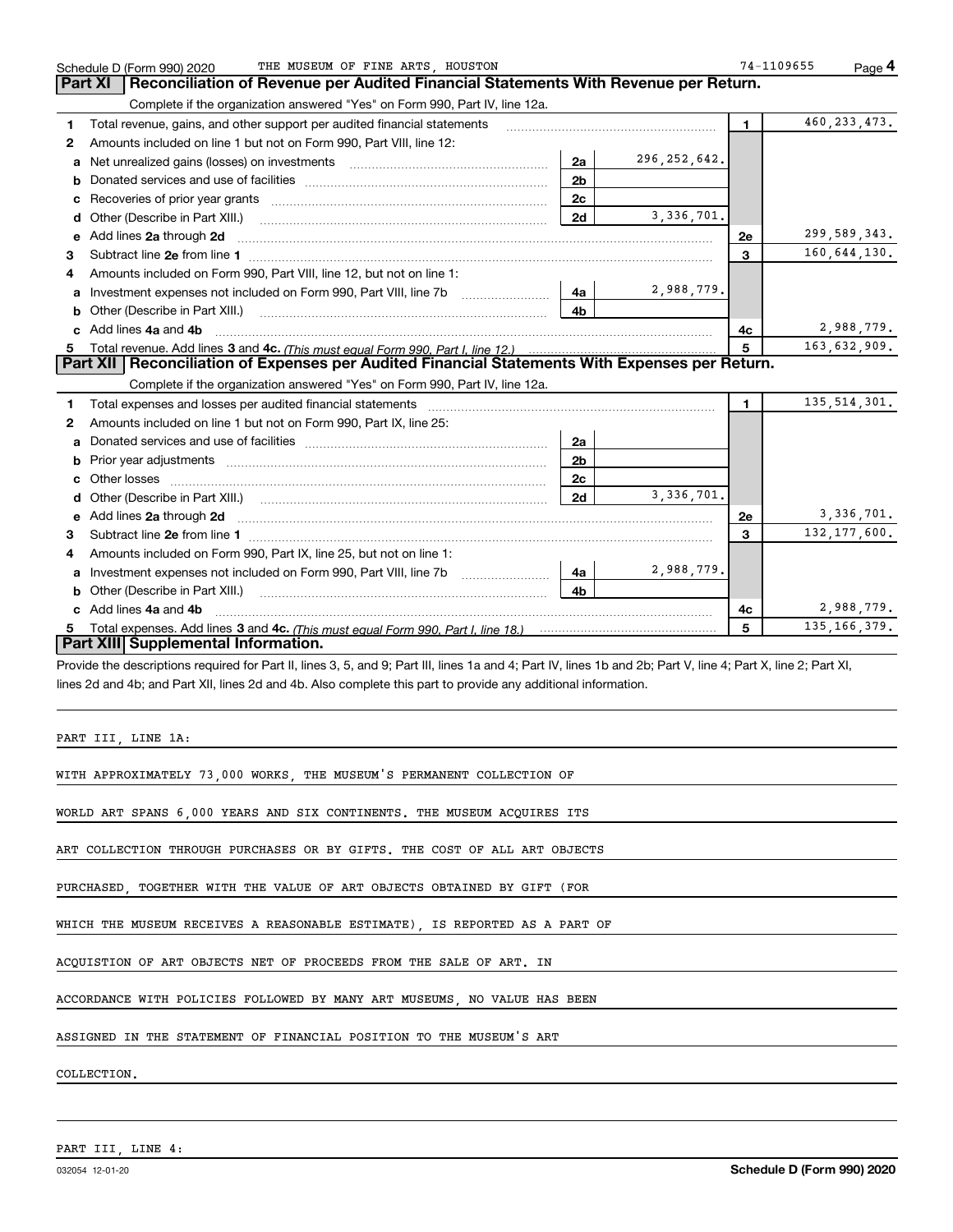#### *(continued)* **Part XIII Supplemental Information**

COLLECTION OF WORLD ART AND ART EDUCATION. SEE SCHEDULE O DESCRIPTION OF

ORGANIZATION'S EXEMPT PURPOSE.

PART V, LINE 4:

OPERATIONS OF THE MUSEUM AND ACCESSIONS FOR ART PURCHASES.

PART XI, LINE 2D - OTHER ADJUSTMENTS:

COST OF GOODS SOLD

FUNDRAISING DIRECT EXPENSES

PART XII, LINE 2D - OTHER ADJUSTMENTS:

COST OF GOODS SOLD

FUNDRAISING DIRECT EXPENSES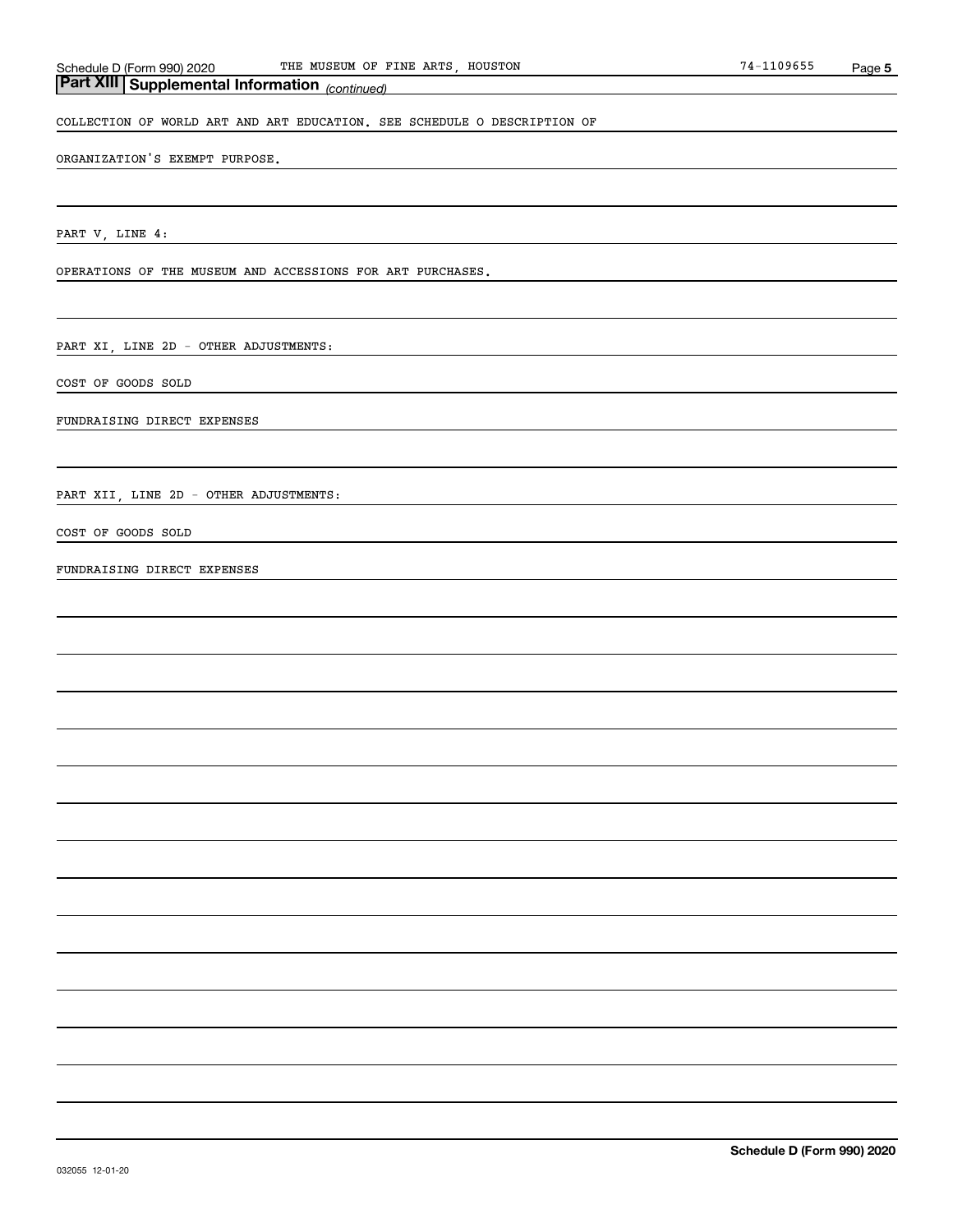| Name of the organization         |               |                            |                                                                                                                                         |                                                       | <b>Employer identification number</b> |
|----------------------------------|---------------|----------------------------|-----------------------------------------------------------------------------------------------------------------------------------------|-------------------------------------------------------|---------------------------------------|
| THE MUSEUM OF FINE ARTS, HOUSTON |               |                            |                                                                                                                                         | 74-1109655                                            |                                       |
| Part I                           |               |                            | General Information on Activities Outside the United States. Complete if the organization answered "Yes" on                             |                                                       |                                       |
| Form 990, Part IV, line 14b.     |               |                            |                                                                                                                                         |                                                       |                                       |
| 1                                |               |                            | For grantmakers. Does the organization maintain records to substantiate the amount of its grants and other assistance,                  |                                                       |                                       |
|                                  |               |                            | the grantees' eligibility for the grants or assistance, and the selection criteria used to award the grants or assistance?              |                                                       | $\boxed{\texttt{X}}$ Yes<br>No        |
|                                  |               |                            |                                                                                                                                         |                                                       |                                       |
| 2<br>United States.              |               |                            | For grantmakers. Describe in Part V the organization's procedures for monitoring the use of its grants and other assistance outside the |                                                       |                                       |
| 3                                |               |                            | Activities per Region. (The following Part I, line 3 table can be duplicated if additional space is needed.)                            |                                                       |                                       |
| (a) Region                       | (b) Number of | (c) Number of              | (d) Activities conducted in the region                                                                                                  | (e) If activity listed in (d)                         | (f) Total                             |
|                                  | offices       | employees,<br>agents, and  | (by type) (such as, fundraising, pro-                                                                                                   | is a program service,                                 | expenditures<br>for and               |
|                                  | in the region | independent<br>contractors | gram services, investments, grants to<br>recipients located in the region)                                                              | describe specific type<br>of service(s) in the region | investments                           |
|                                  |               | in the region              |                                                                                                                                         |                                                       | in the region                         |
|                                  |               |                            |                                                                                                                                         |                                                       |                                       |
| EUROPE (INCLUDING                |               |                            |                                                                                                                                         |                                                       |                                       |
| ICELAND & GREENLAND)             | 1             | 1                          | PROGRAM SERVICES                                                                                                                        |                                                       | 31,472.                               |
|                                  |               |                            |                                                                                                                                         |                                                       |                                       |
|                                  |               |                            |                                                                                                                                         |                                                       |                                       |
| CENTRAL AMERICA AND              |               |                            |                                                                                                                                         |                                                       |                                       |
| THE CARIBBEAN                    |               |                            | <b>INVESTMENTS</b>                                                                                                                      |                                                       | 21, 318, 655.                         |
|                                  |               |                            |                                                                                                                                         |                                                       |                                       |
|                                  |               |                            |                                                                                                                                         |                                                       |                                       |
|                                  |               |                            |                                                                                                                                         |                                                       |                                       |
|                                  |               |                            |                                                                                                                                         |                                                       |                                       |
|                                  |               |                            |                                                                                                                                         |                                                       |                                       |
|                                  |               |                            |                                                                                                                                         |                                                       |                                       |
|                                  |               |                            |                                                                                                                                         |                                                       |                                       |
|                                  |               |                            |                                                                                                                                         |                                                       |                                       |
|                                  |               |                            |                                                                                                                                         |                                                       |                                       |
|                                  |               |                            |                                                                                                                                         |                                                       |                                       |
|                                  |               |                            |                                                                                                                                         |                                                       |                                       |
|                                  |               |                            |                                                                                                                                         |                                                       |                                       |
|                                  |               |                            |                                                                                                                                         |                                                       |                                       |
|                                  |               |                            |                                                                                                                                         |                                                       |                                       |
|                                  |               |                            |                                                                                                                                         |                                                       |                                       |
|                                  |               |                            |                                                                                                                                         |                                                       |                                       |
|                                  |               |                            |                                                                                                                                         |                                                       |                                       |
|                                  |               |                            |                                                                                                                                         |                                                       |                                       |
|                                  |               |                            |                                                                                                                                         |                                                       |                                       |
|                                  |               |                            |                                                                                                                                         |                                                       |                                       |
| 3 a Subtotal<br>.                | $\mathbf 1$   | 1                          |                                                                                                                                         |                                                       | 21, 350, 127.                         |
| <b>b</b> Total from continuation |               |                            |                                                                                                                                         |                                                       |                                       |
| sheets to Part I                 | 0             | 0                          |                                                                                                                                         |                                                       | 0.                                    |
| c Totals (add lines 3a           |               |                            |                                                                                                                                         |                                                       |                                       |
| and 3b)                          | 1             | 1                          |                                                                                                                                         |                                                       | 21, 350, 127.                         |

**| Complete if the organization answered "Yes" on Form 990, Part IV, line 14b, 15, or 16. | Attach to Form 990. | Go to www.irs.gov/Form990 for instructions and the latest information.**

**Statement of Activities Outside the United States** 

**For Paperwork Reduction Act Notice, see the Instructions for Form 990. Schedule F (Form 990) 2020** LHA

OMB No. 1545-0047

**2020**

**Open to Public Inspection**

Department of the Treasury Internal Revenue Service

**SCHEDULE F**<br>(Form 990)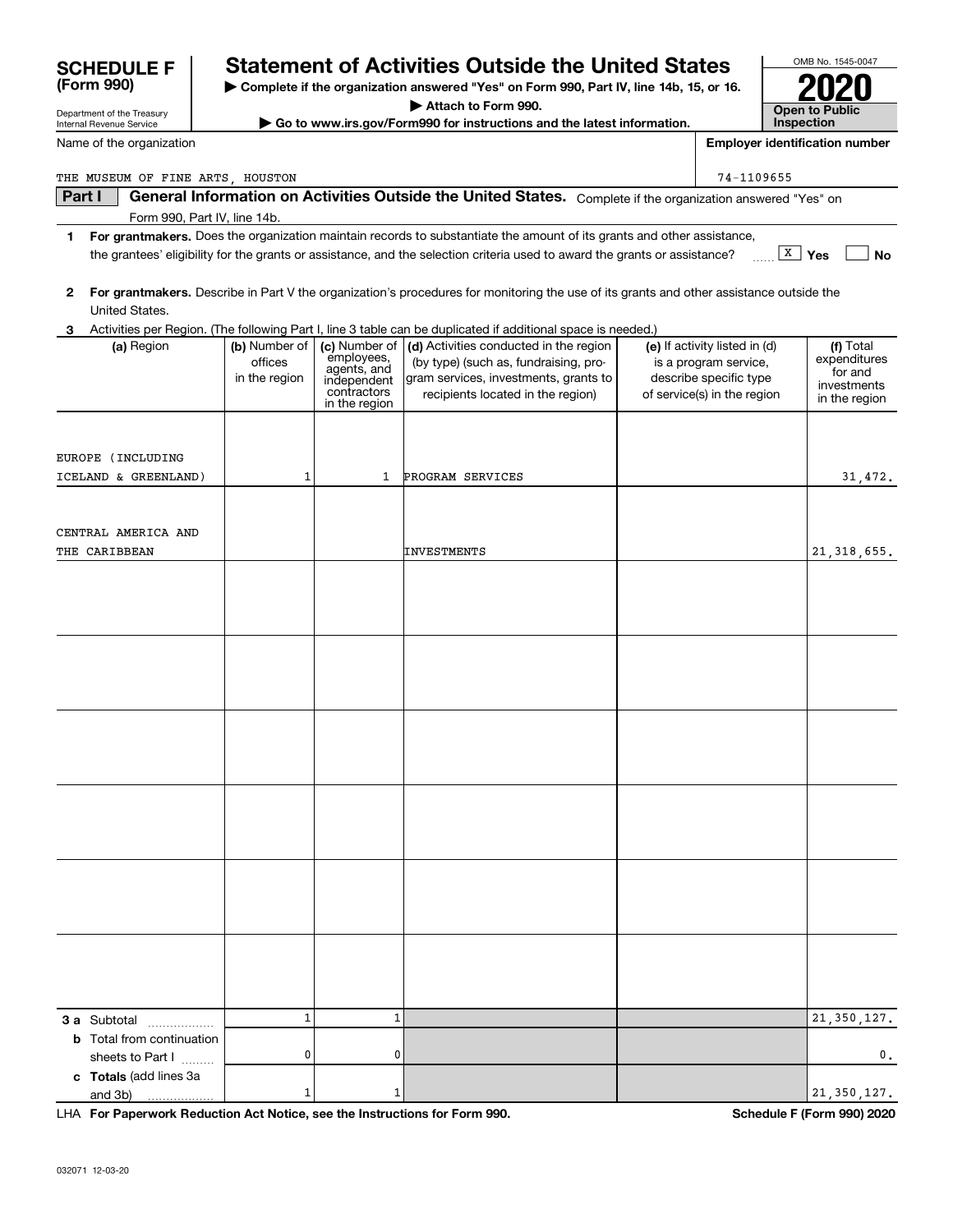#### Part II | Grants and Other Assistance to Organizations or Entities Outside the United States. Complete if the organization answered "Yes" on Form 990, Part IV, line 15, for any recipient who received more than \$5,000. Part II can be duplicated if additional space is needed.

| 1<br>(a) Name of organization                           | (b) IRS code section<br>and EIN (if applicable) | (c) Region | (d) Purpose of<br>grant                                                                                                                 | (e) Amount<br>of cash grant | (f) Manner of<br>cash disbursement | (g) Amount of<br>noncash<br>assistance | (h) Description<br>of noncash<br>assistance | (i) Method of<br>valuation (book, FMV,<br>appraisal, other) |
|---------------------------------------------------------|-------------------------------------------------|------------|-----------------------------------------------------------------------------------------------------------------------------------------|-----------------------------|------------------------------------|----------------------------------------|---------------------------------------------|-------------------------------------------------------------|
|                                                         |                                                 |            |                                                                                                                                         |                             |                                    |                                        |                                             |                                                             |
|                                                         |                                                 |            |                                                                                                                                         |                             |                                    |                                        |                                             |                                                             |
|                                                         |                                                 |            |                                                                                                                                         |                             |                                    |                                        |                                             |                                                             |
|                                                         |                                                 |            |                                                                                                                                         |                             |                                    |                                        |                                             |                                                             |
|                                                         |                                                 |            |                                                                                                                                         |                             |                                    |                                        |                                             |                                                             |
|                                                         |                                                 |            |                                                                                                                                         |                             |                                    |                                        |                                             |                                                             |
|                                                         |                                                 |            |                                                                                                                                         |                             |                                    |                                        |                                             |                                                             |
|                                                         |                                                 |            |                                                                                                                                         |                             |                                    |                                        |                                             |                                                             |
|                                                         |                                                 |            |                                                                                                                                         |                             |                                    |                                        |                                             |                                                             |
|                                                         |                                                 |            |                                                                                                                                         |                             |                                    |                                        |                                             |                                                             |
|                                                         |                                                 |            |                                                                                                                                         |                             |                                    |                                        |                                             |                                                             |
|                                                         |                                                 |            |                                                                                                                                         |                             |                                    |                                        |                                             |                                                             |
|                                                         |                                                 |            |                                                                                                                                         |                             |                                    |                                        |                                             |                                                             |
|                                                         |                                                 |            |                                                                                                                                         |                             |                                    |                                        |                                             |                                                             |
|                                                         |                                                 |            |                                                                                                                                         |                             |                                    |                                        |                                             |                                                             |
|                                                         |                                                 |            |                                                                                                                                         |                             |                                    |                                        |                                             |                                                             |
| $\mathbf{2}$                                            |                                                 |            | Enter total number of recipient organizations listed above that are recognized as charities by the foreign country, recognized as a tax |                             |                                    |                                        |                                             |                                                             |
| 3 Enter total number of other organizations or entities |                                                 |            | exempt 501(c)(3) organization by the IRS, or for which the grantee or counsel has provided a section 501(c)(3) equivalency letter       |                             |                                    |                                        |                                             |                                                             |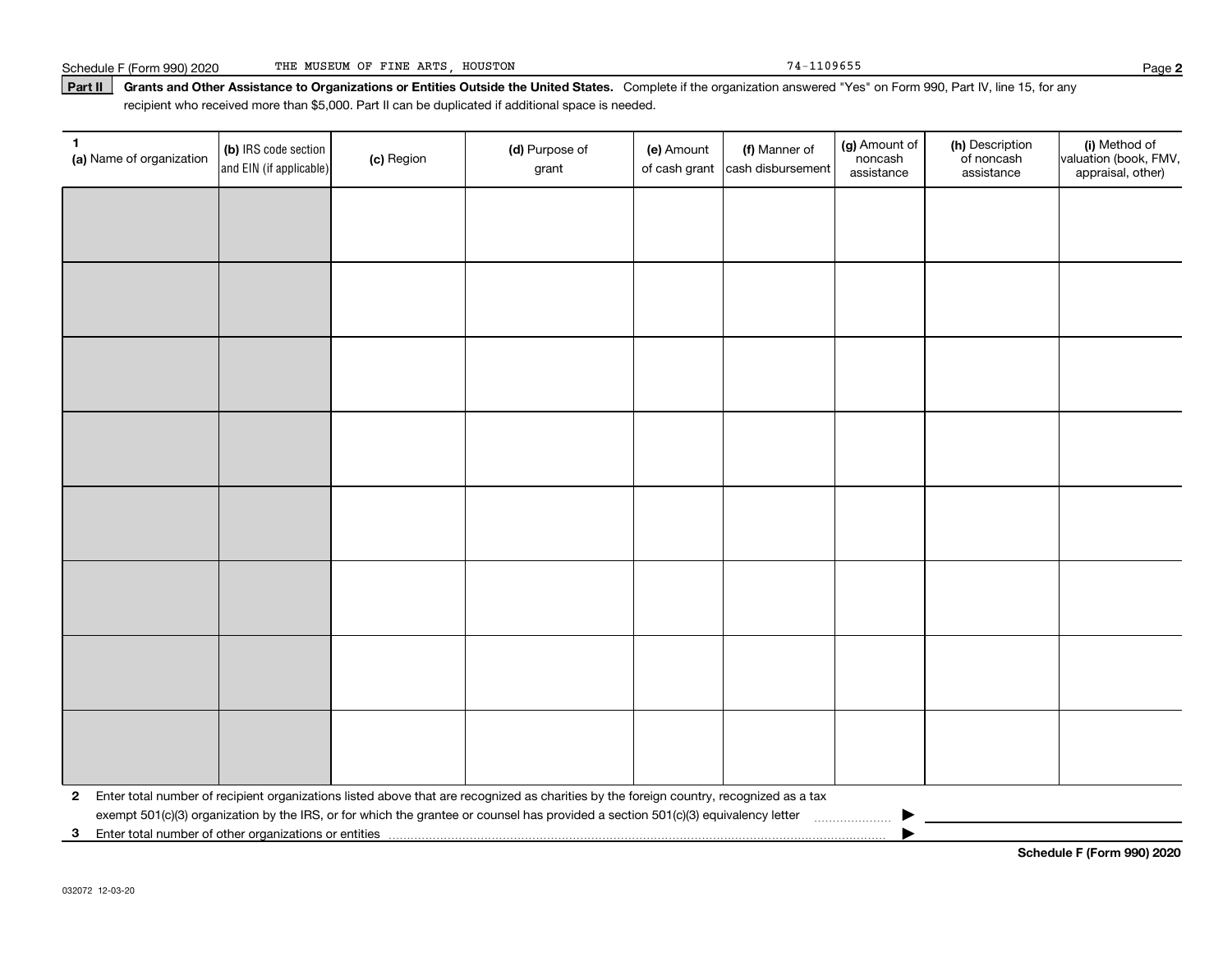Schedule F (Form 990) 2020 THE MUSEUM OF FINE ARTS,HOUSTON 74-1109655 Page

Part III Grants and Other Assistance to Individuals Outside the United States. Complete if the organization answered "Yes" on Form 990, Part IV, line 16. **(c)** Number of **| (d)** Amount of **| (e)** Manner of **| (f)** Amount of **| (g)** Description of **| (h) (a)** Type of grant or assistance  $\qquad$  **(b)** Region Part III can be duplicated if additional space is needed. (c) Number of *recipients* (d) Amount of cash grant (e) Manner of cash disbursement (f) Amount of noncash assistancenoncash assistance

**Schedule F (Form 990) 2020**

Page 3

**(h)** Method of<br>valuation<br>(book, FMV,<br>appraisal, other)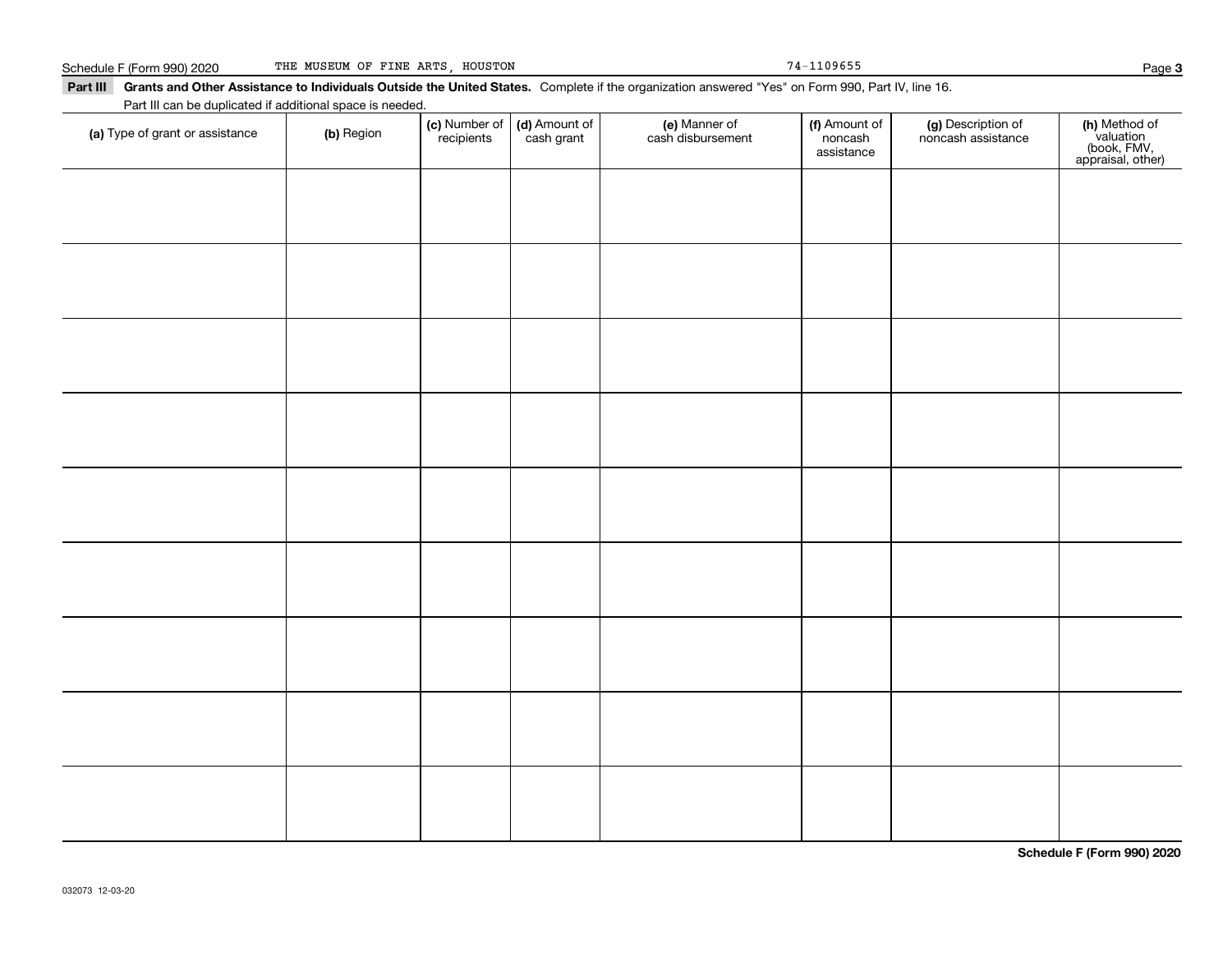**4**

| 1            | Was the organization a U.S. transferor of property to a foreign corporation during the tax year? If "Yes."<br>the organization may be required to file Form 926, Return by a U.S. Transferor of Property to a Foreign<br>Corporation (see Instructions for Form 926) <i>manual content content corporation</i> (see instructions for Form 926) | X  <br>Yes | Nο      |
|--------------|------------------------------------------------------------------------------------------------------------------------------------------------------------------------------------------------------------------------------------------------------------------------------------------------------------------------------------------------|------------|---------|
| $\mathbf{2}$ | Did the organization have an interest in a foreign trust during the tax year? If "Yes." the organization may<br>be required to separately file Form 3520, Annual Return To Report Transactions With Foreign Trusts and<br>Receipt of Certain Foreign Gifts, and/or Form 3520-A, Annual Information Return of Foreign Trust With a              | Yes        | x<br>Nο |
| 3            | Did the organization have an ownership interest in a foreign corporation during the tax year? If "Yes."<br>the organization may be required to file Form 5471, Information Return of U.S. Persons With Respect to                                                                                                                              | Yes        | х<br>Nο |
| 4            | Was the organization a direct or indirect shareholder of a passive foreign investment company or a<br>qualified electing fund during the tax year? If "Yes," the organization may be required to file Form 8621.<br>Information Return by a Shareholder of a Passive Foreign Investment Company or Qualified Electing                          | Yes        | x<br>N٥ |
| 5            | Did the organization have an ownership interest in a foreign partnership during the tax year? If "Yes."<br>the organization may be required to file Form 8865, Return of U.S. Persons With Respect to Certain                                                                                                                                  | X<br>Yes   | Nο      |
| 6            | Did the organization have any operations in or related to any boycotting countries during the tax year? If<br>"Yes," the organization may be required to separately file Form 5713, International Boycott Report (see                                                                                                                          | Yes        |         |

**Schedule F (Form 990) 2020**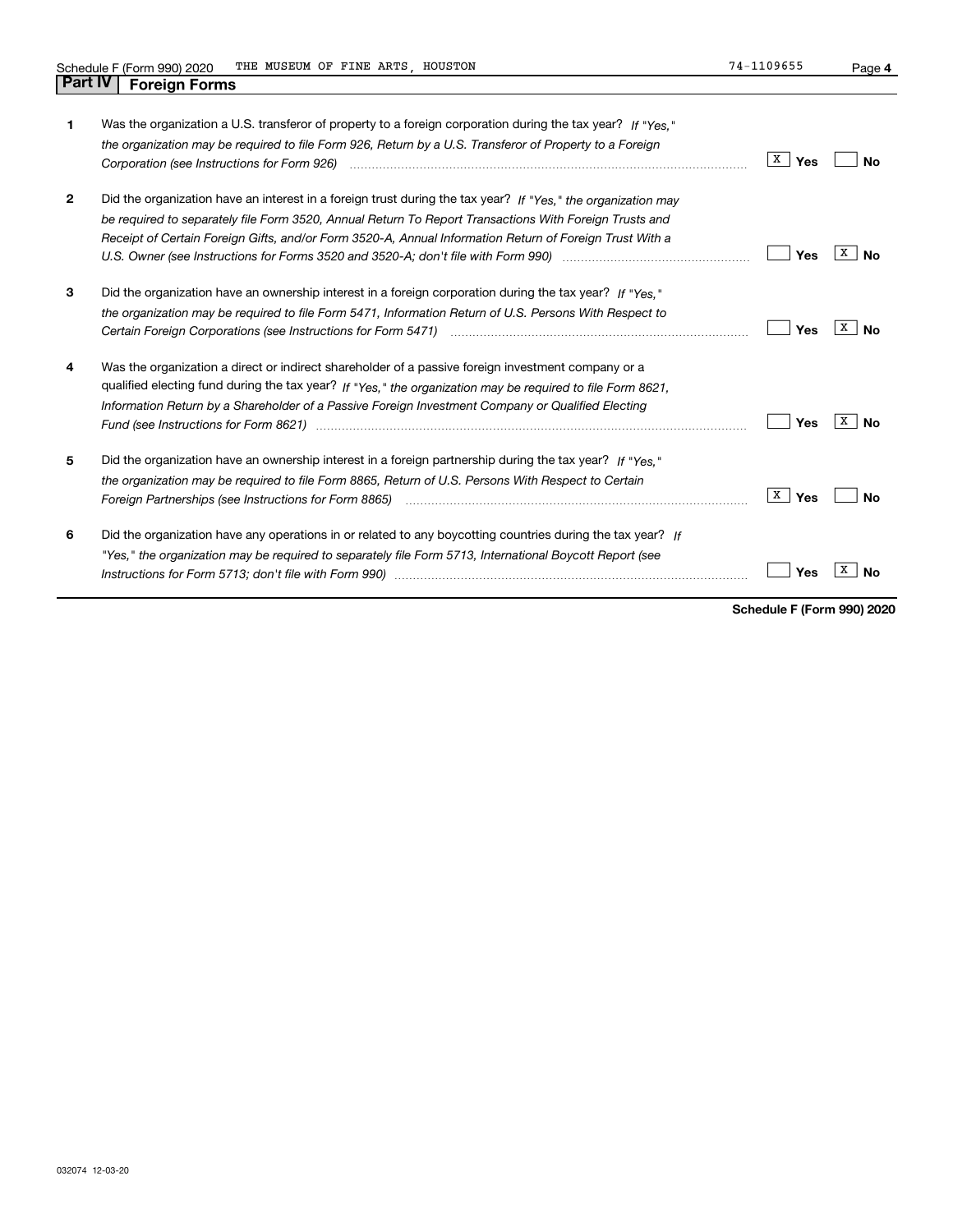Provide the information required by Part I, line 2 (monitoring of funds); Part I, line 3, column (f) (accounting method; amounts of investments vs. expenditures per region); Part II, line 1 (accounting method); Part III (accounting method); and Part III, column (c) (estimated number of recipients), as applicable. Also complete this part to provide any additional information. See instructions. **Part V Supplemental Information**

PART I, LINE 2:

IN 2007, THE MUSEUM OF FINE ARTS, HOUSTON BEGAN A PROJECT CONCEIVED BY

NANCY BROWN NEGLEY AND FUNDED BY THE BROWN FOUNDATION INC., OF HOUSTON TO

CREATE AN INTERNATIONAL RESIDENCY PROGRAM FOR TALENTED MIDCAREER

SCHOLARS, ARTISTS, AND OTHERS ACTIVE IN THE HUMANITIES. THE BROWN

FOUNDATION FELLOWS ARE INVITED TO SPEND ONE TO THREE MONTHS ON THEIR

SPECIAL PROJECTS AT THE DORA MAAR HOUSE, A BEAUTIFUL, EIGHTEENTH CENTURY

COUNTRY HOME IN THE SOUTH OF FRANCE THAT WAS PREVIOUSLY OWNED BY DORA

MAAR, ARTIST PHOTOGRAPHER, AND PABLO PICASSO'S MUSE.

THE WORK CARRIED OUT BY GWEN STRAUSS, ON-SITE DIRECTOR OF THE BROWN

FOUNDATION FELLOWS PROGRAM, IS CRITICAL. SHE INITIATES CONTACT WITH THE

FELLOWS BEFORE THEY ARRIVE, MEETS THEM AT THEIR PLANES OR TRAINS, AND

ENSURES THAT THEY HAVE THE INFORMATION, EQUIPMENT, AND CONTACTS THEY NEED

FOR PRODUCTIVE RESIDENCIES. THE MUSEUM OF FINE ARTS, HOUSTON STAFF

MEMBER, DIRECTOR OF THE DORA MAAR HOUSE, VISITS AND MONITORS THE PROGRAMS

THREE TO SIX TIMES A YEAR.

ALL SCHOLARSHIP FUNDS ARE USED TO PAY FOR THE FELLOWS' LIVING EXPENSES

DURING THEIR STAY AT DORA MAAR. GRANT RECIPIENTS RECEIVE CASH

REIMBURSEMENT FOR QUALIFYING EXPENSES. EACH PERSON WHO RECEIVES A

FELLOWSHIP AGREES TO DO SOMETHING FOR THE VILLAGE OF MENERBES TO THANK

ITS RESIDENTS FOR THEIR HOSPITALITY.

THE DORA MAAR HOUSE IS ORGANIZED UNDER THE LAWS OF FRANCE WITH THE

APPROPRIATE BY-LAWS AND ARTICLES OF INCORPORATION WHICH ARE REGISTERED

WITH THE FRENCH GOVERNMENT. IN THE SUMMER OF 2020, OPERATIONS OF THE DORA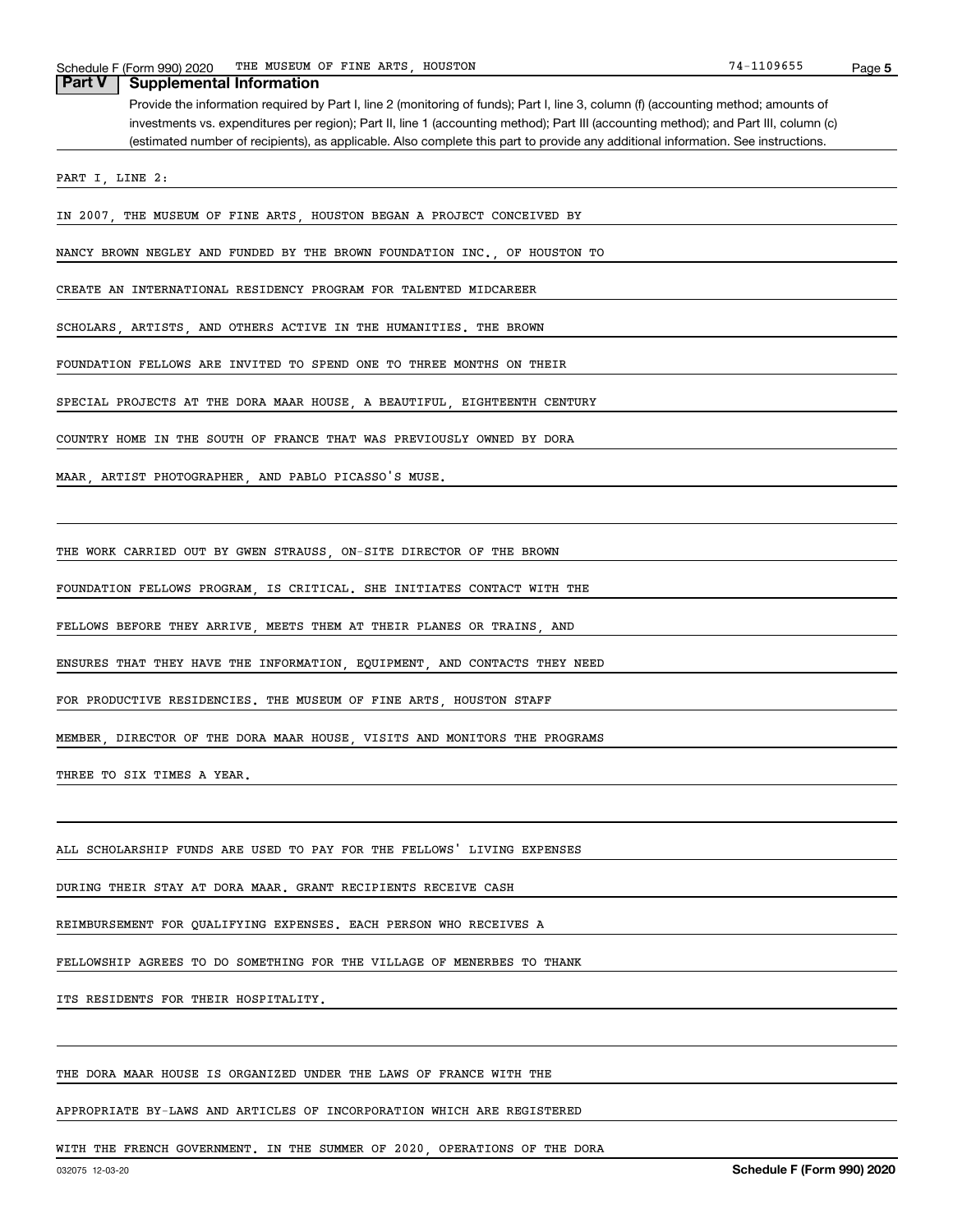**5**

#### **Part V Supplemental Information**

Provide the information required by Part I, line 2 (monitoring of funds); Part I, line 3, column (f) (accounting method; amounts of investments vs. expenditures per region); Part II, line 1 (accounting method); Part III (accounting method); and Part III, column (c) (estimated number of recipients), as applicable. Also complete this part to provide any additional information. See instructions.

MAAR RESIDENCY PROGRAM WERE TRANSITIONED TO A FRENCH ASSOCIATION

UNAFFILIATED WITH THE MUSEUM OF FINE ARTS, HOUSTON. THE MUSEUM OF FINE

ARTS, HOUSTON'S FRENCH ASSOCIATION WAS DISSOLVED EFFECTIVE DECEMBER 2020.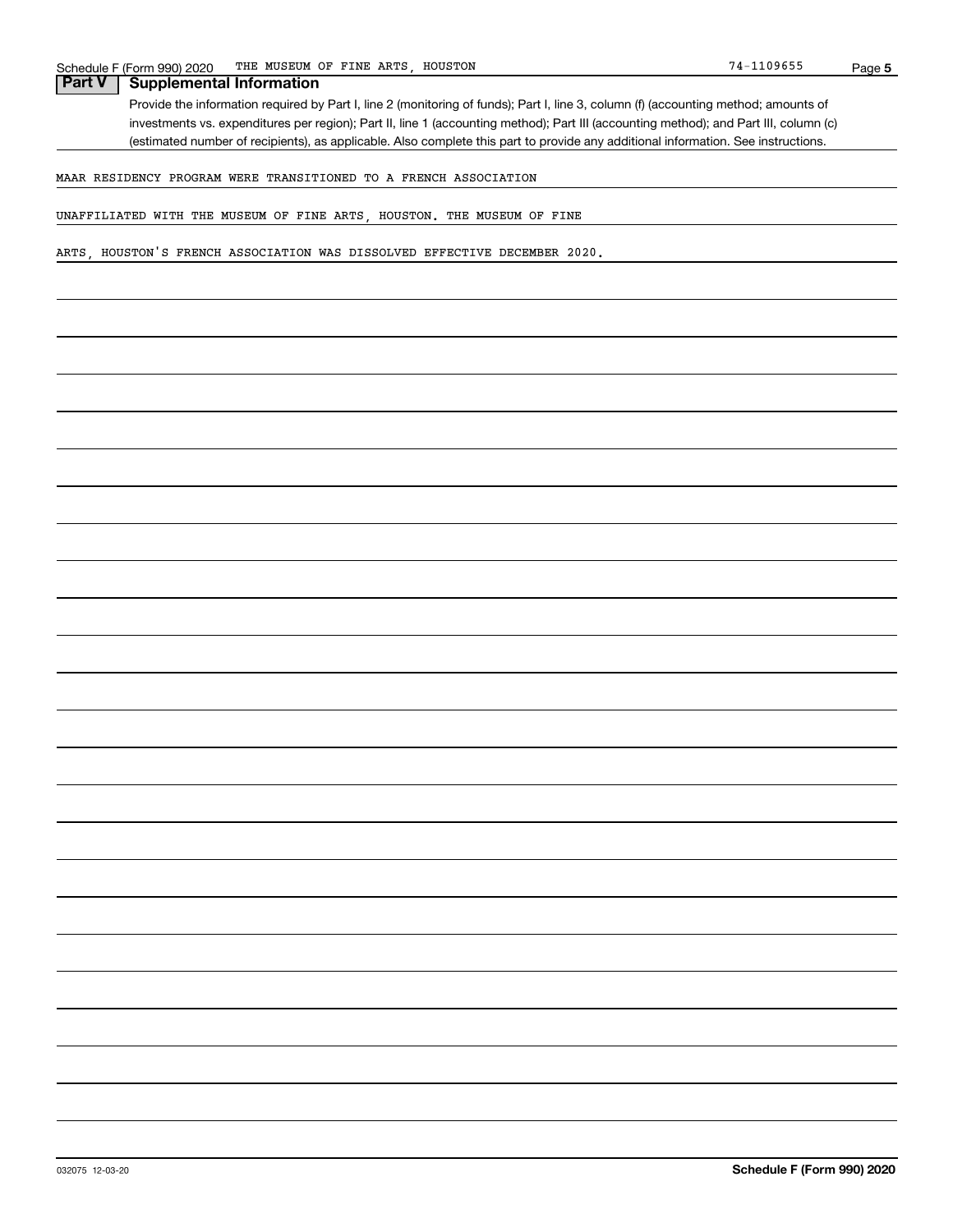| <b>SCHEDULE G</b>                                                                                                                                                               |                                                                                                                                                                     | <b>Supplemental Information Regarding Fundraising or Gaming Activities</b>                                                                                                                                                                                                                                                                                                                                                                                                                                                                                                         |                                                                            |    |                                                                            |  |                                                                            | OMB No. 1545-0047                                       |  |  |  |
|---------------------------------------------------------------------------------------------------------------------------------------------------------------------------------|---------------------------------------------------------------------------------------------------------------------------------------------------------------------|------------------------------------------------------------------------------------------------------------------------------------------------------------------------------------------------------------------------------------------------------------------------------------------------------------------------------------------------------------------------------------------------------------------------------------------------------------------------------------------------------------------------------------------------------------------------------------|----------------------------------------------------------------------------|----|----------------------------------------------------------------------------|--|----------------------------------------------------------------------------|---------------------------------------------------------|--|--|--|
| (Form 990 or 990-EZ)                                                                                                                                                            | Complete if the organization answered "Yes" on Form 990, Part IV, line 17, 18, or 19, or if the<br>organization entered more than \$15,000 on Form 990-EZ, line 6a. |                                                                                                                                                                                                                                                                                                                                                                                                                                                                                                                                                                                    | 2020                                                                       |    |                                                                            |  |                                                                            |                                                         |  |  |  |
| Department of the Treasury<br>Internal Revenue Service                                                                                                                          | ► Go to www.irs.gov/Form990 for instructions and the latest information.                                                                                            |                                                                                                                                                                                                                                                                                                                                                                                                                                                                                                                                                                                    | <b>Open to Public</b><br>Inspection                                        |    |                                                                            |  |                                                                            |                                                         |  |  |  |
| Name of the organization                                                                                                                                                        |                                                                                                                                                                     | <b>Employer identification number</b>                                                                                                                                                                                                                                                                                                                                                                                                                                                                                                                                              |                                                                            |    |                                                                            |  |                                                                            |                                                         |  |  |  |
| 74-1109655<br>THE MUSEUM OF FINE ARTS, HOUSTON<br>Fundraising Activities. Complete if the organization answered "Yes" on Form 990, Part IV, line 17. Form 990-EZ filers are not |                                                                                                                                                                     |                                                                                                                                                                                                                                                                                                                                                                                                                                                                                                                                                                                    |                                                                            |    |                                                                            |  |                                                                            |                                                         |  |  |  |
| Part I                                                                                                                                                                          | required to complete this part.                                                                                                                                     |                                                                                                                                                                                                                                                                                                                                                                                                                                                                                                                                                                                    |                                                                            |    |                                                                            |  |                                                                            |                                                         |  |  |  |
| X<br>Mail solicitations<br>a<br>  X<br>b<br>  X<br>Phone solicitations<br>c<br>$\vert$ X<br>In-person solicitations<br>d<br>compensated at least \$5,000 by the organization.   | Internet and email solicitations                                                                                                                                    | 1 Indicate whether the organization raised funds through any of the following activities. Check all that apply.<br>$e$   X  <br>$f \mid X$<br>$g X$ Special fundraising events<br><b>2 a</b> Did the organization have a written or oral agreement with any individual (including officers, directors, trustees, or<br>key employees listed in Form 990, Part VII) or entity in connection with professional fundraising services?<br><b>b</b> If "Yes," list the 10 highest paid individuals or entities (fundraisers) pursuant to agreements under which the fundraiser is to be |                                                                            |    | Solicitation of non-government grants<br>Solicitation of government grants |  | $\overline{\mathbf{x}}$   Yes                                              | No                                                      |  |  |  |
| (i) Name and address of individual<br>or entity (fundraiser)                                                                                                                    |                                                                                                                                                                     | (ii) Activity                                                                                                                                                                                                                                                                                                                                                                                                                                                                                                                                                                      | (iii) Did<br>fundraiser<br>have custody<br>or control of<br>contributions? |    | (iv) Gross receipts<br>from activity                                       |  | (v) Amount paid<br>to (or retained by)<br>fundraiser<br>listed in col. (i) | (vi) Amount paid<br>to (or retained by)<br>organization |  |  |  |
| THE LUKENS COMPANY - 2800                                                                                                                                                       |                                                                                                                                                                     |                                                                                                                                                                                                                                                                                                                                                                                                                                                                                                                                                                                    | Yes                                                                        | No |                                                                            |  |                                                                            |                                                         |  |  |  |
| SHIRLINGTON ROAD, SUITE 900,                                                                                                                                                    |                                                                                                                                                                     | DIRECT MAIL                                                                                                                                                                                                                                                                                                                                                                                                                                                                                                                                                                        |                                                                            | x  | 998,998.                                                                   |  | 42,000.                                                                    | 956,998.                                                |  |  |  |
|                                                                                                                                                                                 |                                                                                                                                                                     |                                                                                                                                                                                                                                                                                                                                                                                                                                                                                                                                                                                    |                                                                            |    |                                                                            |  |                                                                            |                                                         |  |  |  |
|                                                                                                                                                                                 |                                                                                                                                                                     |                                                                                                                                                                                                                                                                                                                                                                                                                                                                                                                                                                                    |                                                                            |    |                                                                            |  |                                                                            |                                                         |  |  |  |
|                                                                                                                                                                                 |                                                                                                                                                                     |                                                                                                                                                                                                                                                                                                                                                                                                                                                                                                                                                                                    |                                                                            |    |                                                                            |  |                                                                            |                                                         |  |  |  |
|                                                                                                                                                                                 |                                                                                                                                                                     |                                                                                                                                                                                                                                                                                                                                                                                                                                                                                                                                                                                    |                                                                            |    |                                                                            |  |                                                                            |                                                         |  |  |  |
|                                                                                                                                                                                 |                                                                                                                                                                     |                                                                                                                                                                                                                                                                                                                                                                                                                                                                                                                                                                                    |                                                                            |    |                                                                            |  |                                                                            |                                                         |  |  |  |
|                                                                                                                                                                                 |                                                                                                                                                                     |                                                                                                                                                                                                                                                                                                                                                                                                                                                                                                                                                                                    |                                                                            |    |                                                                            |  |                                                                            |                                                         |  |  |  |
|                                                                                                                                                                                 |                                                                                                                                                                     |                                                                                                                                                                                                                                                                                                                                                                                                                                                                                                                                                                                    |                                                                            |    |                                                                            |  |                                                                            |                                                         |  |  |  |
|                                                                                                                                                                                 |                                                                                                                                                                     |                                                                                                                                                                                                                                                                                                                                                                                                                                                                                                                                                                                    |                                                                            |    |                                                                            |  |                                                                            |                                                         |  |  |  |
|                                                                                                                                                                                 |                                                                                                                                                                     |                                                                                                                                                                                                                                                                                                                                                                                                                                                                                                                                                                                    |                                                                            |    |                                                                            |  |                                                                            |                                                         |  |  |  |
|                                                                                                                                                                                 |                                                                                                                                                                     |                                                                                                                                                                                                                                                                                                                                                                                                                                                                                                                                                                                    |                                                                            |    |                                                                            |  |                                                                            |                                                         |  |  |  |
|                                                                                                                                                                                 |                                                                                                                                                                     |                                                                                                                                                                                                                                                                                                                                                                                                                                                                                                                                                                                    |                                                                            |    |                                                                            |  |                                                                            |                                                         |  |  |  |
|                                                                                                                                                                                 |                                                                                                                                                                     |                                                                                                                                                                                                                                                                                                                                                                                                                                                                                                                                                                                    |                                                                            |    |                                                                            |  |                                                                            |                                                         |  |  |  |
| Total                                                                                                                                                                           |                                                                                                                                                                     |                                                                                                                                                                                                                                                                                                                                                                                                                                                                                                                                                                                    |                                                                            |    | 998,998.                                                                   |  | 42,000.                                                                    | 956,998.                                                |  |  |  |
| or licensing.                                                                                                                                                                   |                                                                                                                                                                     | 3 List all states in which the organization is registered or licensed to solicit contributions or has been notified it is exempt from registration                                                                                                                                                                                                                                                                                                                                                                                                                                 |                                                                            |    |                                                                            |  |                                                                            |                                                         |  |  |  |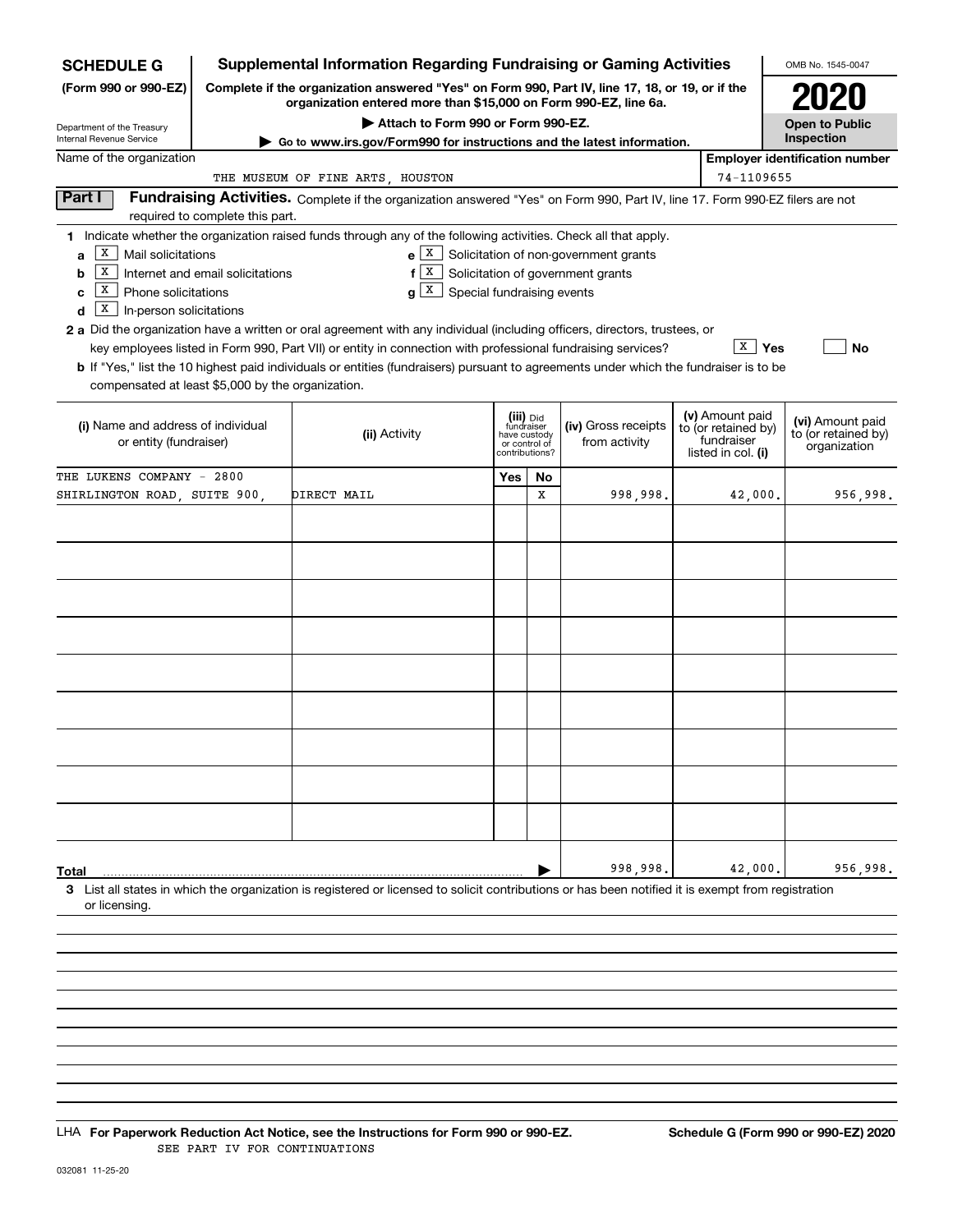#### Schedule G (Form 990 or 990-EZ) 2020 THE MUSEUM OF FINE ARTS,HOUSTON 74-1109655 Page

**Part II** | Fundraising Events. Complete if the organization answered "Yes" on Form 990, Part IV, line 18, or reported more than \$15,000 of fundraising event contributions and gross income on Form 990-EZ, lines 1 and 6b. List events with gross receipts greater than \$5,000.

|                        |                |                                                                                                                                                                                                                                | (a) Event $#1$<br>GALA BALL<br>(event type) | $(b)$ Event #2<br>BAYOU BEND GARDEN<br><b>PARTY</b><br>(event type) | (c) Other events<br>4<br>(total number) | (d) Total events<br>(add col. (a) through<br>col. (c)  |
|------------------------|----------------|--------------------------------------------------------------------------------------------------------------------------------------------------------------------------------------------------------------------------------|---------------------------------------------|---------------------------------------------------------------------|-----------------------------------------|--------------------------------------------------------|
| Revenue                | 1.             | Gross receipts and the state of the state of the state of the state of the state of the state of the state of the state of the state of the state of the state of the state of the state of the state of the state of the stat | 1,677,821.                                  | 526,574.                                                            | 545, 129.                               | 2,749,524.                                             |
|                        | $\mathbf{2}$   |                                                                                                                                                                                                                                | 1,619,821.                                  | 492,174.                                                            | 529, 529.                               | 2,641,524.                                             |
|                        | 3              | Gross income (line 1 minus line 2)                                                                                                                                                                                             | 58,000.                                     | 34,400.                                                             | 15,600.                                 | 108,000.                                               |
|                        | 4              |                                                                                                                                                                                                                                |                                             |                                                                     |                                         |                                                        |
|                        | 5.             | Noncash prizes                                                                                                                                                                                                                 |                                             |                                                                     |                                         |                                                        |
| <b>Direct Expenses</b> | 6              |                                                                                                                                                                                                                                |                                             |                                                                     |                                         |                                                        |
|                        | $\overline{7}$ | Food and beverages                                                                                                                                                                                                             | 75,111.                                     | 32,094.                                                             | 49,269.                                 | 156,474.                                               |
|                        | 8              |                                                                                                                                                                                                                                | 5,986.                                      | 6,000.                                                              | 500.                                    | 12,486.                                                |
|                        | 9              |                                                                                                                                                                                                                                | 175.917.                                    | 95.398.                                                             | 94.509.                                 | 365,824.<br>534,784.                                   |
|                        | 10<br>11       | Direct expense summary. Add lines 4 through 9 in column (d)<br>Net income summary. Subtract line 10 from line 3, column (d)                                                                                                    |                                             |                                                                     |                                         | $-426, 784.$                                           |
| Part III               |                | Gaming. Complete if the organization answered "Yes" on Form 990, Part IV, line 19, or reported more than                                                                                                                       |                                             |                                                                     |                                         |                                                        |
|                        |                | \$15,000 on Form 990-EZ, line 6a.                                                                                                                                                                                              |                                             |                                                                     |                                         |                                                        |
| enue                   |                |                                                                                                                                                                                                                                | (a) Bingo                                   | (b) Pull tabs/instant<br>bingo/progressive bingo                    | (c) Other gaming                        | (d) Total gaming (add<br>$ col.$ (a) through col. (c)) |

| Revenue         |              |                                                             | (a) Bingo   | bingo/progressive bingo | (c) Other gaming | col. (a) through col. (c)) |
|-----------------|--------------|-------------------------------------------------------------|-------------|-------------------------|------------------|----------------------------|
|                 |              |                                                             |             |                         |                  |                            |
|                 |              |                                                             |             |                         |                  |                            |
|                 | $\mathbf{2}$ |                                                             |             |                         |                  |                            |
|                 | 3            |                                                             |             |                         |                  |                            |
| Direct Expenses | 4            |                                                             |             |                         |                  |                            |
|                 | 5            |                                                             |             |                         |                  |                            |
|                 | 6            |                                                             | Yes %<br>No | $Yes$ %<br>No           | %<br>No          |                            |
|                 | 7            | Direct expense summary. Add lines 2 through 5 in column (d) |             |                         |                  |                            |
|                 | 8            |                                                             |             |                         |                  |                            |
| 9               |              |                                                             |             |                         |                  |                            |
|                 |              |                                                             |             |                         |                  | Yes<br><b>No</b>           |
|                 |              |                                                             |             |                         |                  |                            |
|                 |              |                                                             |             |                         |                  |                            |
|                 |              |                                                             |             |                         |                  |                            |
|                 |              |                                                             |             |                         |                  | Yes<br><b>No</b>           |
|                 |              |                                                             |             |                         |                  |                            |
|                 |              |                                                             |             |                         |                  |                            |

032082 11-25-20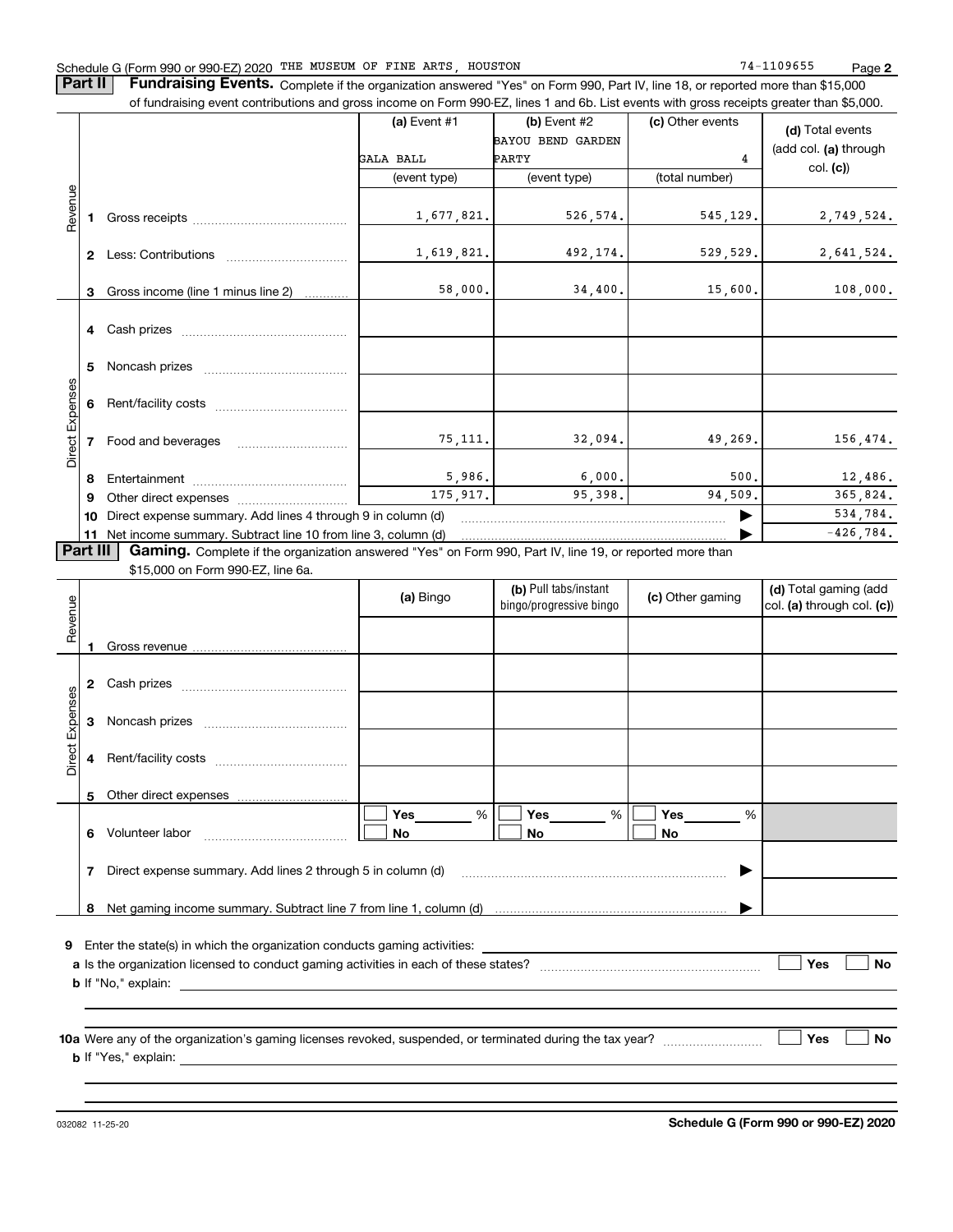|    | Schedule G (Form 990 or 990-EZ) 2020 THE MUSEUM OF FINE ARTS, HOUSTON                                                                                                                                                                     | 74-1109655           | Page 3 |
|----|-------------------------------------------------------------------------------------------------------------------------------------------------------------------------------------------------------------------------------------------|----------------------|--------|
| 11 |                                                                                                                                                                                                                                           | Yes                  | No     |
|    | 12 Is the organization a grantor, beneficiary or trustee of a trust, or a member of a partnership or other entity formed                                                                                                                  |                      |        |
|    |                                                                                                                                                                                                                                           | Yes                  | No     |
|    | 13 Indicate the percentage of gaming activity conducted in:                                                                                                                                                                               |                      |        |
|    |                                                                                                                                                                                                                                           | 13а                  | %      |
|    | <b>b</b> An outside facility <i>www.communically.communically.communically.communically.communically.communically.communically.communically.communically.communically.communically.communically.communically.communically.communicall</i> | 13b                  | %      |
|    | 14 Enter the name and address of the person who prepares the organization's gaming/special events books and records:                                                                                                                      |                      |        |
|    | Name $\blacktriangleright$ $\frac{1}{\sqrt{1-\frac{1}{2}}\left(1-\frac{1}{2}\right)}$                                                                                                                                                     |                      |        |
|    |                                                                                                                                                                                                                                           |                      |        |
|    | 15a Does the organization have a contract with a third party from whom the organization receives gaming revenue?                                                                                                                          | Yes                  | No     |
|    |                                                                                                                                                                                                                                           |                      |        |
|    | c If "Yes," enter name and address of the third party:                                                                                                                                                                                    |                      |        |
|    | Name $\blacktriangleright$                                                                                                                                                                                                                |                      |        |
|    |                                                                                                                                                                                                                                           |                      |        |
| 16 | Gaming manager information:                                                                                                                                                                                                               |                      |        |
|    | $Name \rightarrow$                                                                                                                                                                                                                        |                      |        |
|    |                                                                                                                                                                                                                                           |                      |        |
|    | Gaming manager compensation > \$                                                                                                                                                                                                          |                      |        |
|    | $Description of services provided \rightarrow$                                                                                                                                                                                            |                      |        |
|    |                                                                                                                                                                                                                                           |                      |        |
|    | Director/officer<br>Employee<br>Independent contractor                                                                                                                                                                                    |                      |        |
|    | 17 Mandatory distributions:                                                                                                                                                                                                               |                      |        |
|    | a Is the organization required under state law to make charitable distributions from the gaming proceeds to                                                                                                                               |                      |        |
|    | retain the state gaming license?                                                                                                                                                                                                          | $\Box$ Yes $\Box$ No |        |
|    | <b>b</b> Enter the amount of distributions required under state law to be distributed to other exempt organizations or spent in the                                                                                                       |                      |        |
|    | organization's own exempt activities during the tax year $\triangleright$ \$<br> Part IV<br>Supplemental Information. Provide the explanations required by Part I, line 2b, columns (iii) and (v); and Part III, lines 9, 9b, 10b,        |                      |        |
|    | 15b, 15c, 16, and 17b, as applicable. Also provide any additional information. See instructions.                                                                                                                                          |                      |        |
|    | SCHEDULE G, PART I, LINE 2B, LIST OF TEN HIGHEST PAID FUNDRAISERS:                                                                                                                                                                        |                      |        |
|    |                                                                                                                                                                                                                                           |                      |        |
|    | (I) NAME OF FUNDRAISER: THE LUKENS COMPANY                                                                                                                                                                                                |                      |        |
|    | (I) ADDRESS OF FUNDRAISER:                                                                                                                                                                                                                |                      |        |
|    |                                                                                                                                                                                                                                           |                      |        |
|    | 2800 SHIRLINGTON ROAD, SUITE 900, ARLINGTON, VA 22206                                                                                                                                                                                     |                      |        |
|    |                                                                                                                                                                                                                                           |                      |        |
|    |                                                                                                                                                                                                                                           |                      |        |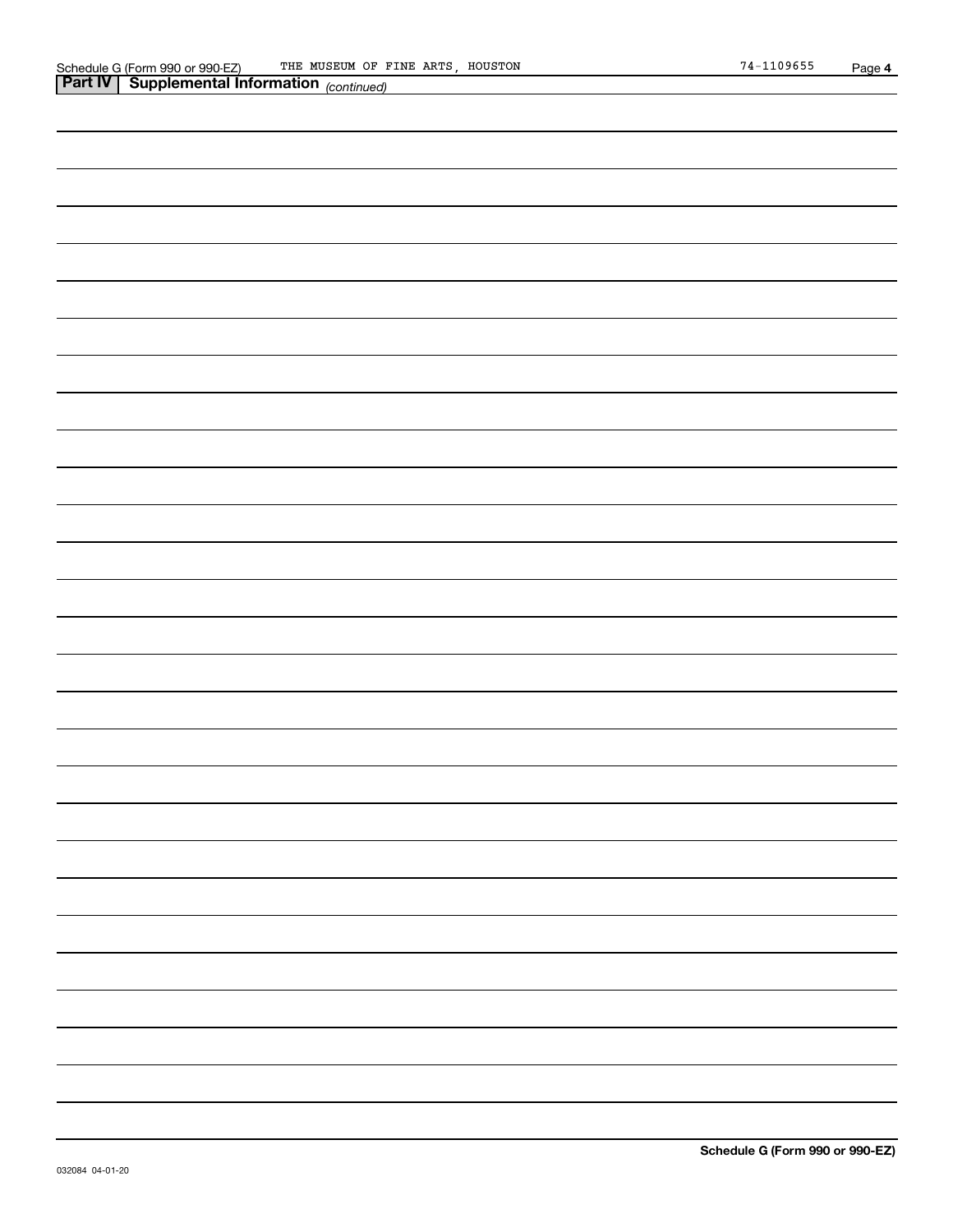| <b>SCHEDULE I</b><br>(Form 990)                                                                                                                                 | <b>Grants and Other Assistance to Organizations,</b><br>Governments, and Individuals in the United States<br>Complete if the organization answered "Yes" on Form 990, Part IV, line 21 or 22. |           |                                    |                             |                                         |                                                                |                                          |                                                     |  |
|-----------------------------------------------------------------------------------------------------------------------------------------------------------------|-----------------------------------------------------------------------------------------------------------------------------------------------------------------------------------------------|-----------|------------------------------------|-----------------------------|-----------------------------------------|----------------------------------------------------------------|------------------------------------------|-----------------------------------------------------|--|
| Attach to Form 990.<br><b>Open to Public</b><br>Department of the Treasury<br>Internal Revenue Service<br>Go to www.irs.gov/Form990 for the latest information. |                                                                                                                                                                                               |           |                                    |                             |                                         |                                                                |                                          |                                                     |  |
| Name of the organization                                                                                                                                        | THE MUSEUM OF FINE ARTS, HOUSTON                                                                                                                                                              |           |                                    |                             |                                         |                                                                |                                          | <b>Employer identification number</b><br>74-1109655 |  |
| Part I                                                                                                                                                          | <b>General Information on Grants and Assistance</b>                                                                                                                                           |           |                                    |                             |                                         |                                                                |                                          |                                                     |  |
| $\mathbf{1}$                                                                                                                                                    | Does the organization maintain records to substantiate the amount of the grants or assistance, the grantees' eligibility for the grants or assistance, and the selection                      |           |                                    |                             |                                         |                                                                |                                          | $X$ Yes<br>l No                                     |  |
| 2                                                                                                                                                               | Describe in Part IV the organization's procedures for monitoring the use of grant funds in the United States.                                                                                 |           |                                    |                             |                                         |                                                                |                                          |                                                     |  |
| Part II                                                                                                                                                         | Grants and Other Assistance to Domestic Organizations and Domestic Governments. Complete if the organization answered "Yes" on Form 990, Part IV, line 21, for any                            |           |                                    |                             |                                         |                                                                |                                          |                                                     |  |
|                                                                                                                                                                 | recipient that received more than \$5,000. Part II can be duplicated if additional space is needed.<br>1 (a) Name and address of organization<br>or government                                | $(b)$ EIN | (c) IRC section<br>(if applicable) | (d) Amount of<br>cash grant | (e) Amount of<br>non-cash<br>assistance | (f) Method of<br>valuation (book,<br>FMV, appraisal,<br>other) | (g) Description of<br>noncash assistance | (h) Purpose of grant<br>or assistance               |  |
|                                                                                                                                                                 |                                                                                                                                                                                               |           |                                    |                             |                                         |                                                                |                                          |                                                     |  |
|                                                                                                                                                                 |                                                                                                                                                                                               |           |                                    |                             |                                         |                                                                |                                          |                                                     |  |
|                                                                                                                                                                 |                                                                                                                                                                                               |           |                                    |                             |                                         |                                                                |                                          |                                                     |  |
|                                                                                                                                                                 |                                                                                                                                                                                               |           |                                    |                             |                                         |                                                                |                                          |                                                     |  |
|                                                                                                                                                                 |                                                                                                                                                                                               |           |                                    |                             |                                         |                                                                |                                          |                                                     |  |
|                                                                                                                                                                 |                                                                                                                                                                                               |           |                                    |                             |                                         |                                                                |                                          |                                                     |  |
| 2                                                                                                                                                               | Enter total number of section 501(c)(3) and government organizations listed in the line 1 table                                                                                               |           |                                    |                             |                                         |                                                                |                                          | 0.                                                  |  |
| 3                                                                                                                                                               | Enter total number of other organizations listed in the line 1 table                                                                                                                          |           |                                    |                             |                                         |                                                                |                                          | 0.                                                  |  |
| LHA                                                                                                                                                             | For Paperwork Reduction Act Notice, see the Instructions for Form 990.                                                                                                                        |           |                                    |                             |                                         |                                                                |                                          | Schedule I (Form 990) 2020                          |  |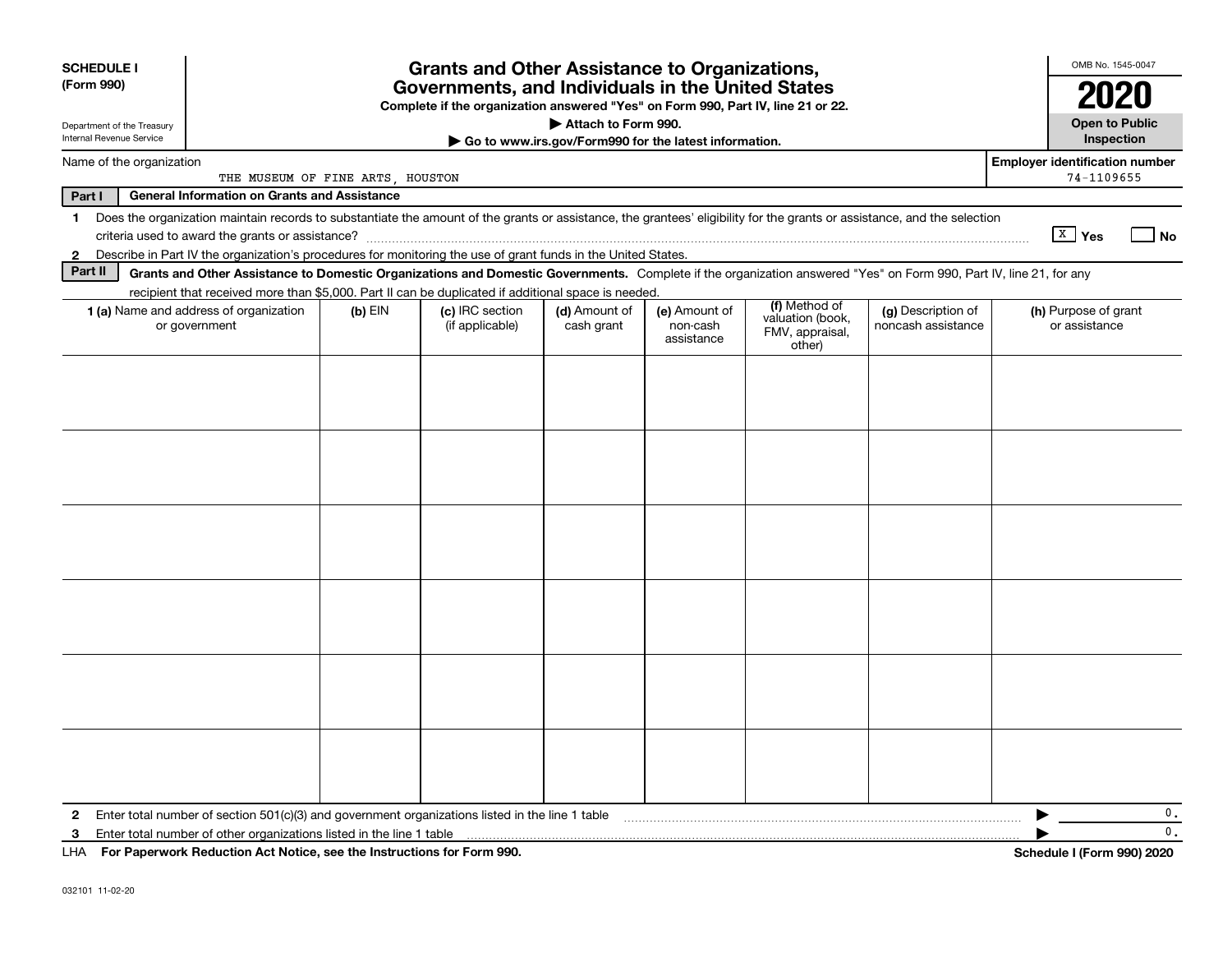**2**

**Part III | Grants and Other Assistance to Domestic Individuals. Complete if the organization answered "Yes" on Form 990, Part IV, line 22.** Part III can be duplicated if additional space is needed.

| (a) Type of grant or assistance                                                                                                                      | (b) Number of<br>recipients | (c) Amount of<br>cash grant | (d) Amount of non-<br>cash assistance | (e) Method of valuation<br>(book, FMV, appraisal, other) | (f) Description of noncash assistance |  |  |  |  |  |
|------------------------------------------------------------------------------------------------------------------------------------------------------|-----------------------------|-----------------------------|---------------------------------------|----------------------------------------------------------|---------------------------------------|--|--|--|--|--|
|                                                                                                                                                      |                             |                             |                                       |                                                          |                                       |  |  |  |  |  |
| SCHOOL SCHOLARSHIPS                                                                                                                                  | 376                         | 77,990.                     |                                       | 0. N/A                                                   | N/A                                   |  |  |  |  |  |
|                                                                                                                                                      |                             |                             |                                       |                                                          |                                       |  |  |  |  |  |
|                                                                                                                                                      |                             |                             |                                       |                                                          |                                       |  |  |  |  |  |
|                                                                                                                                                      |                             |                             |                                       |                                                          |                                       |  |  |  |  |  |
|                                                                                                                                                      |                             |                             |                                       |                                                          |                                       |  |  |  |  |  |
|                                                                                                                                                      |                             |                             |                                       |                                                          |                                       |  |  |  |  |  |
|                                                                                                                                                      |                             |                             |                                       |                                                          |                                       |  |  |  |  |  |
|                                                                                                                                                      |                             |                             |                                       |                                                          |                                       |  |  |  |  |  |
|                                                                                                                                                      |                             |                             |                                       |                                                          |                                       |  |  |  |  |  |
| Part IV<br>Supplemental Information. Provide the information required in Part I, line 2; Part III, column (b); and any other additional information. |                             |                             |                                       |                                                          |                                       |  |  |  |  |  |
|                                                                                                                                                      |                             |                             |                                       |                                                          |                                       |  |  |  |  |  |

PART I, LINE 2:

GRANTEES MUST MAKE A PRESENTATION OF WORK IN ORDER TO RECEIVE FINANCIAL

ASSISTANCE FOR SCHOLARSHIPS AND LIVING EXPENSES. SCHOLARSHIP FUNDS ARE

DIRECTLY APPLIED TO RECIPIENTS' TUITION ACCOUNTS OR USED TO COVER DIRECT

TRAVEL EXPENSES FOR QUALIFYING PROGRAMS ON THEIR BEHALF. THE GLASSELL

SCHOOL OF ART OFFERS A VARIETY OF CLASSES, WORKSHOPS, AND EDUCATIONAL

OPPORTUNITIES FOR STUDENTS DIVERSE IN AGE, INTERESTS, EXPERIENCE LEVEL, AND

NEED. THE JUNIOR SCHOOL OFFERS YEAR-ROUND ART CLASSES AND WORKSHOPS FOR

CHILDREN AGES FOUR THROUGH EIGHTEEN. THIS YEAR'S ENROLLMENT REACHED 4,520,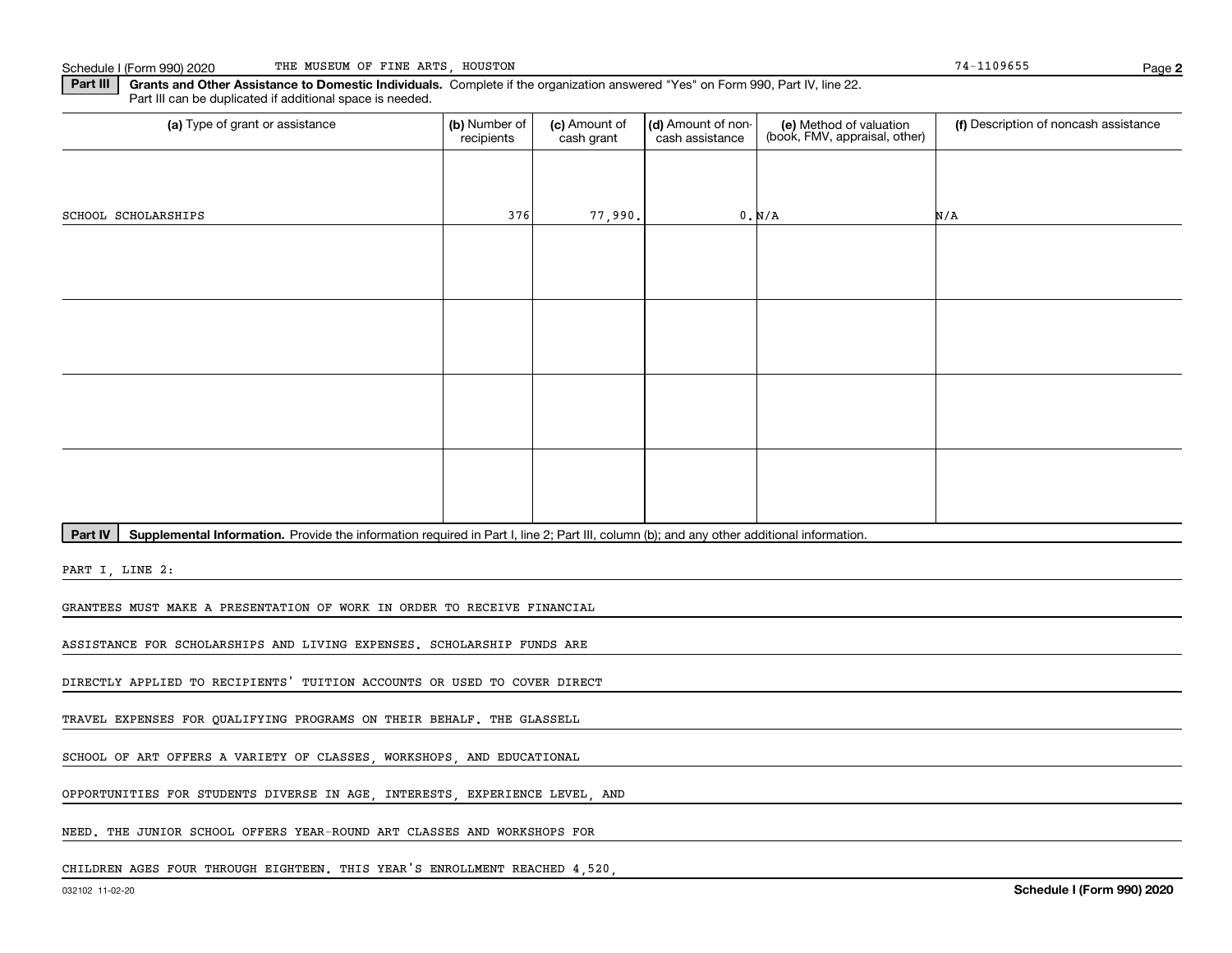#### **Part IV Supplemental Information**

INCLUDING 376 STUDENTS RECEIVING TUITION SCHOLARSHIPS. SOME OF THESE

SCHOLARSHIPS ARE AWARDED IN RECOGNITION OF TALENT THROUGH PROGRAMS SUCH AS

SKETCHING COMPETITION; OTHERS ARE BASED ON NEED, THUS ENSURING ACCESS TO

ART EDUCATION FOR YOUNG PEOPLE THROUGHOUT THE COMMUNITY. THE STUDIO SCHOOL

OF THE GLASSELL SCHOOL OF ART OFFERS COURSES IN ART HISTORY AND STUDIO ART

TO ADULTS. THE CORE ARTIST-IN-RESIDENCE PROGRAM AND THE CORE CRITICAL

PROGRAM INCLUDE ARTISTS AND CRITICAL WRITERS. EACH IS A NINE-MONTH

POSTGRADUATE PROGRAM RENEWABLE FOR A SECOND TERM UPON SUCCESSFUL COMPLETION

OF THE FIRST YEAR. THE CORE ARTISTS MOUNT AN EXHIBITION OF THEIR WORK IN

THE LAURA LEE BLANTON GALLERY, WHICH IS ACCOMPANIED BY A CATALOGUE THAT

DOCUMENTS THE ARTISTS' PRODUCTION OVER THE COURSE OF THE YEAR AND INCLUDES

ESSAYS CONTRIBUTED BY THE CRITICAL STUDIES RESIDENTS.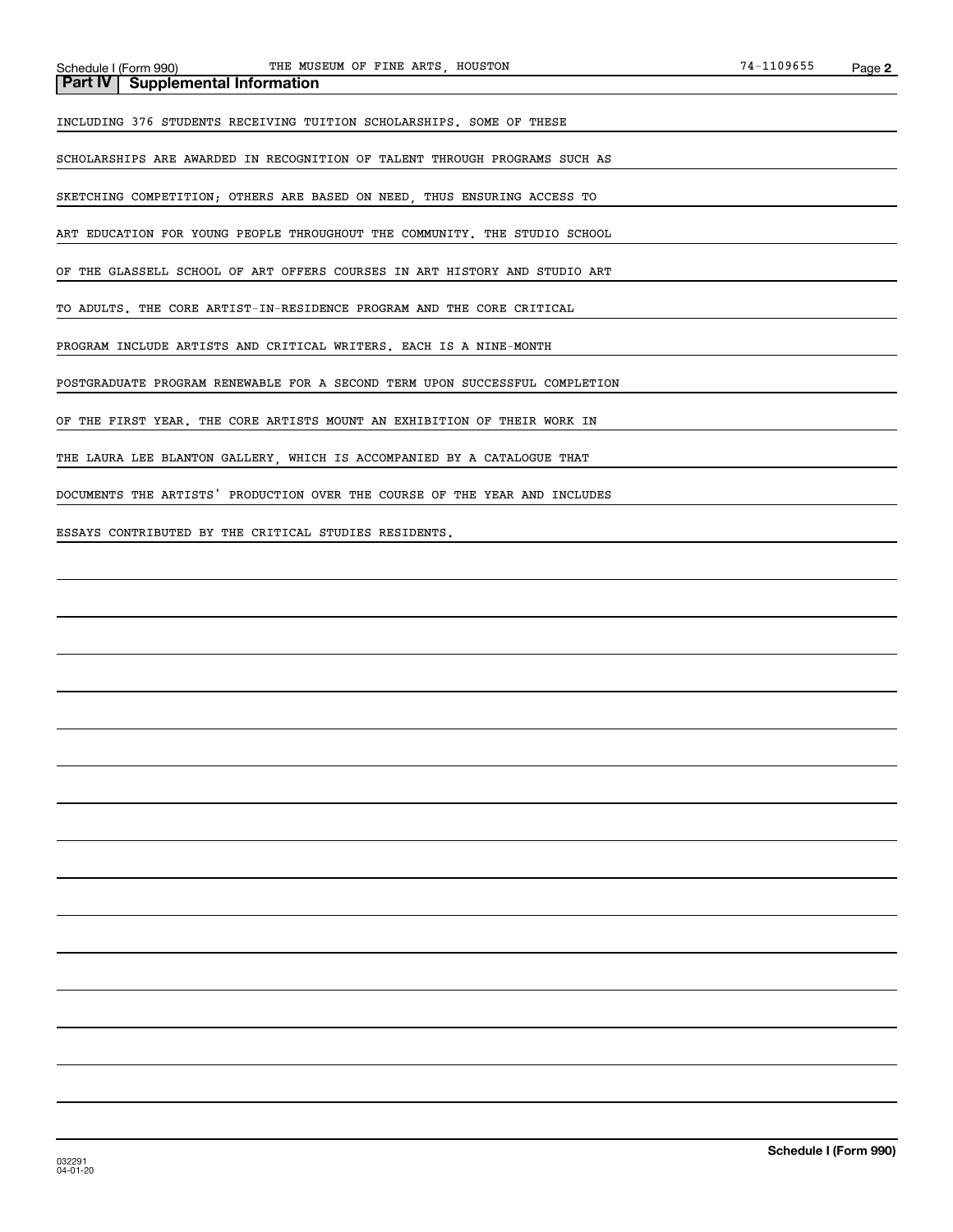| (Form 990)<br>For certain Officers, Directors, Trustees, Key Employees, and Highest<br><b>Compensated Employees</b><br>Complete if the organization answered "Yes" on Form 990, Part IV, line 23.<br><b>Open to Public</b><br>Attach to Form 990.<br>Department of the Treasury<br>Inspection<br>Go to www.irs.gov/Form990 for instructions and the latest information.<br>Internal Revenue Service<br><b>Employer identification number</b><br>Name of the organization<br>74-1109655<br>THE MUSEUM OF FINE ARTS, HOUSTON<br>Part I<br><b>Questions Regarding Compensation</b><br>Yes<br>No<br>Check the appropriate box(es) if the organization provided any of the following to or for a person listed on Form 990,<br>1a<br>Part VII, Section A, line 1a. Complete Part III to provide any relevant information regarding these items.<br>First-class or charter travel<br>X<br>Housing allowance or residence for personal use<br>Travel for companions<br>Payments for business use of personal residence<br>x<br>Health or social club dues or initiation fees<br>Tax indemnification and gross-up payments<br>Discretionary spending account<br>Personal services (such as maid, chauffeur, chef)<br><b>b</b> If any of the boxes on line 1a are checked, did the organization follow a written policy regarding payment or<br>X<br>1b<br>Did the organization require substantiation prior to reimbursing or allowing expenses incurred by all directors,<br>2<br>X<br>$\mathbf{2}$<br>Indicate which, if any, of the following the organization used to establish the compensation of the organization's<br>з<br>CEO/Executive Director. Check all that apply. Do not check any boxes for methods used by a related organization to<br>establish compensation of the CEO/Executive Director, but explain in Part III.<br>x<br>Compensation committee<br>Written employment contract<br>X<br>Compensation survey or study<br>Independent compensation consultant<br>X<br>Form 990 of other organizations<br>Approval by the board or compensation committee<br>During the year, did any person listed on Form 990, Part VII, Section A, line 1a, with respect to the filing<br>4<br>organization or a related organization:<br>Х<br>Receive a severance payment or change-of-control payment?<br>4a<br>а<br>X<br>Participate in or receive payment from a supplemental nonqualified retirement plan?<br>4b<br>b<br>X<br>Participate in or receive payment from an equity-based compensation arrangement?<br>4c<br>с<br>If "Yes" to any of lines 4a-c, list the persons and provide the applicable amounts for each item in Part III.<br>Only section 501(c)(3), 501(c)(4), and 501(c)(29) organizations must complete lines 5-9.<br>For persons listed on Form 990, Part VII, Section A, line 1a, did the organization pay or accrue any compensation<br>contingent on the revenues of:<br>х<br>5a<br>х<br>5b<br>If "Yes" on line 5a or 5b, describe in Part III.<br>For persons listed on Form 990, Part VII, Section A, line 1a, did the organization pay or accrue any compensation<br>6.<br>contingent on the net earnings of:<br>х<br>6a<br>х<br>6b<br>If "Yes" on line 6a or 6b, describe in Part III.<br>7 For persons listed on Form 990, Part VII, Section A, line 1a, did the organization provide any nonfixed payments<br>х<br>$\overline{7}$<br>Were any amounts reported on Form 990, Part VII, paid or accrued pursuant to a contract that was subject to the<br>8<br>х<br>initial contract exception described in Regulations section 53.4958-4(a)(3)? If "Yes," describe in Part III<br>8<br>If "Yes" on line 8, did the organization also follow the rebuttable presumption procedure described in<br>9<br>9<br>Regulations section 53.4958-6(c)?<br>LHA For Paperwork Reduction Act Notice, see the Instructions for Form 990.<br>Schedule J (Form 990) 2020 | <b>SCHEDULE J</b> | <b>Compensation Information</b> |  | OMB No. 1545-0047 |  |  |  |  |
|------------------------------------------------------------------------------------------------------------------------------------------------------------------------------------------------------------------------------------------------------------------------------------------------------------------------------------------------------------------------------------------------------------------------------------------------------------------------------------------------------------------------------------------------------------------------------------------------------------------------------------------------------------------------------------------------------------------------------------------------------------------------------------------------------------------------------------------------------------------------------------------------------------------------------------------------------------------------------------------------------------------------------------------------------------------------------------------------------------------------------------------------------------------------------------------------------------------------------------------------------------------------------------------------------------------------------------------------------------------------------------------------------------------------------------------------------------------------------------------------------------------------------------------------------------------------------------------------------------------------------------------------------------------------------------------------------------------------------------------------------------------------------------------------------------------------------------------------------------------------------------------------------------------------------------------------------------------------------------------------------------------------------------------------------------------------------------------------------------------------------------------------------------------------------------------------------------------------------------------------------------------------------------------------------------------------------------------------------------------------------------------------------------------------------------------------------------------------------------------------------------------------------------------------------------------------------------------------------------------------------------------------------------------------------------------------------------------------------------------------------------------------------------------------------------------------------------------------------------------------------------------------------------------------------------------------------------------------------------------------------------------------------------------------------------------------------------------------------------------------------------------------------------------------------------------------------------------------------------------------------------------------------------------------------------------------------------------------------------------------------------------------------------------------------------------------------------------------------------------------------------------------------------------------------------------------------------------------------------------------------------------------------------------------------------------------------------------------------------------------------------------------------------------------------------------------------------------------------------------------------------------|-------------------|---------------------------------|--|-------------------|--|--|--|--|
|                                                                                                                                                                                                                                                                                                                                                                                                                                                                                                                                                                                                                                                                                                                                                                                                                                                                                                                                                                                                                                                                                                                                                                                                                                                                                                                                                                                                                                                                                                                                                                                                                                                                                                                                                                                                                                                                                                                                                                                                                                                                                                                                                                                                                                                                                                                                                                                                                                                                                                                                                                                                                                                                                                                                                                                                                                                                                                                                                                                                                                                                                                                                                                                                                                                                                                                                                                                                                                                                                                                                                                                                                                                                                                                                                                                                                                                                                          |                   |                                 |  |                   |  |  |  |  |
|                                                                                                                                                                                                                                                                                                                                                                                                                                                                                                                                                                                                                                                                                                                                                                                                                                                                                                                                                                                                                                                                                                                                                                                                                                                                                                                                                                                                                                                                                                                                                                                                                                                                                                                                                                                                                                                                                                                                                                                                                                                                                                                                                                                                                                                                                                                                                                                                                                                                                                                                                                                                                                                                                                                                                                                                                                                                                                                                                                                                                                                                                                                                                                                                                                                                                                                                                                                                                                                                                                                                                                                                                                                                                                                                                                                                                                                                                          |                   |                                 |  |                   |  |  |  |  |
|                                                                                                                                                                                                                                                                                                                                                                                                                                                                                                                                                                                                                                                                                                                                                                                                                                                                                                                                                                                                                                                                                                                                                                                                                                                                                                                                                                                                                                                                                                                                                                                                                                                                                                                                                                                                                                                                                                                                                                                                                                                                                                                                                                                                                                                                                                                                                                                                                                                                                                                                                                                                                                                                                                                                                                                                                                                                                                                                                                                                                                                                                                                                                                                                                                                                                                                                                                                                                                                                                                                                                                                                                                                                                                                                                                                                                                                                                          |                   |                                 |  |                   |  |  |  |  |
|                                                                                                                                                                                                                                                                                                                                                                                                                                                                                                                                                                                                                                                                                                                                                                                                                                                                                                                                                                                                                                                                                                                                                                                                                                                                                                                                                                                                                                                                                                                                                                                                                                                                                                                                                                                                                                                                                                                                                                                                                                                                                                                                                                                                                                                                                                                                                                                                                                                                                                                                                                                                                                                                                                                                                                                                                                                                                                                                                                                                                                                                                                                                                                                                                                                                                                                                                                                                                                                                                                                                                                                                                                                                                                                                                                                                                                                                                          |                   |                                 |  |                   |  |  |  |  |
|                                                                                                                                                                                                                                                                                                                                                                                                                                                                                                                                                                                                                                                                                                                                                                                                                                                                                                                                                                                                                                                                                                                                                                                                                                                                                                                                                                                                                                                                                                                                                                                                                                                                                                                                                                                                                                                                                                                                                                                                                                                                                                                                                                                                                                                                                                                                                                                                                                                                                                                                                                                                                                                                                                                                                                                                                                                                                                                                                                                                                                                                                                                                                                                                                                                                                                                                                                                                                                                                                                                                                                                                                                                                                                                                                                                                                                                                                          |                   |                                 |  |                   |  |  |  |  |
|                                                                                                                                                                                                                                                                                                                                                                                                                                                                                                                                                                                                                                                                                                                                                                                                                                                                                                                                                                                                                                                                                                                                                                                                                                                                                                                                                                                                                                                                                                                                                                                                                                                                                                                                                                                                                                                                                                                                                                                                                                                                                                                                                                                                                                                                                                                                                                                                                                                                                                                                                                                                                                                                                                                                                                                                                                                                                                                                                                                                                                                                                                                                                                                                                                                                                                                                                                                                                                                                                                                                                                                                                                                                                                                                                                                                                                                                                          |                   |                                 |  |                   |  |  |  |  |
|                                                                                                                                                                                                                                                                                                                                                                                                                                                                                                                                                                                                                                                                                                                                                                                                                                                                                                                                                                                                                                                                                                                                                                                                                                                                                                                                                                                                                                                                                                                                                                                                                                                                                                                                                                                                                                                                                                                                                                                                                                                                                                                                                                                                                                                                                                                                                                                                                                                                                                                                                                                                                                                                                                                                                                                                                                                                                                                                                                                                                                                                                                                                                                                                                                                                                                                                                                                                                                                                                                                                                                                                                                                                                                                                                                                                                                                                                          |                   |                                 |  |                   |  |  |  |  |
|                                                                                                                                                                                                                                                                                                                                                                                                                                                                                                                                                                                                                                                                                                                                                                                                                                                                                                                                                                                                                                                                                                                                                                                                                                                                                                                                                                                                                                                                                                                                                                                                                                                                                                                                                                                                                                                                                                                                                                                                                                                                                                                                                                                                                                                                                                                                                                                                                                                                                                                                                                                                                                                                                                                                                                                                                                                                                                                                                                                                                                                                                                                                                                                                                                                                                                                                                                                                                                                                                                                                                                                                                                                                                                                                                                                                                                                                                          |                   |                                 |  |                   |  |  |  |  |
|                                                                                                                                                                                                                                                                                                                                                                                                                                                                                                                                                                                                                                                                                                                                                                                                                                                                                                                                                                                                                                                                                                                                                                                                                                                                                                                                                                                                                                                                                                                                                                                                                                                                                                                                                                                                                                                                                                                                                                                                                                                                                                                                                                                                                                                                                                                                                                                                                                                                                                                                                                                                                                                                                                                                                                                                                                                                                                                                                                                                                                                                                                                                                                                                                                                                                                                                                                                                                                                                                                                                                                                                                                                                                                                                                                                                                                                                                          |                   |                                 |  |                   |  |  |  |  |
|                                                                                                                                                                                                                                                                                                                                                                                                                                                                                                                                                                                                                                                                                                                                                                                                                                                                                                                                                                                                                                                                                                                                                                                                                                                                                                                                                                                                                                                                                                                                                                                                                                                                                                                                                                                                                                                                                                                                                                                                                                                                                                                                                                                                                                                                                                                                                                                                                                                                                                                                                                                                                                                                                                                                                                                                                                                                                                                                                                                                                                                                                                                                                                                                                                                                                                                                                                                                                                                                                                                                                                                                                                                                                                                                                                                                                                                                                          |                   |                                 |  |                   |  |  |  |  |
|                                                                                                                                                                                                                                                                                                                                                                                                                                                                                                                                                                                                                                                                                                                                                                                                                                                                                                                                                                                                                                                                                                                                                                                                                                                                                                                                                                                                                                                                                                                                                                                                                                                                                                                                                                                                                                                                                                                                                                                                                                                                                                                                                                                                                                                                                                                                                                                                                                                                                                                                                                                                                                                                                                                                                                                                                                                                                                                                                                                                                                                                                                                                                                                                                                                                                                                                                                                                                                                                                                                                                                                                                                                                                                                                                                                                                                                                                          |                   |                                 |  |                   |  |  |  |  |
|                                                                                                                                                                                                                                                                                                                                                                                                                                                                                                                                                                                                                                                                                                                                                                                                                                                                                                                                                                                                                                                                                                                                                                                                                                                                                                                                                                                                                                                                                                                                                                                                                                                                                                                                                                                                                                                                                                                                                                                                                                                                                                                                                                                                                                                                                                                                                                                                                                                                                                                                                                                                                                                                                                                                                                                                                                                                                                                                                                                                                                                                                                                                                                                                                                                                                                                                                                                                                                                                                                                                                                                                                                                                                                                                                                                                                                                                                          |                   |                                 |  |                   |  |  |  |  |
|                                                                                                                                                                                                                                                                                                                                                                                                                                                                                                                                                                                                                                                                                                                                                                                                                                                                                                                                                                                                                                                                                                                                                                                                                                                                                                                                                                                                                                                                                                                                                                                                                                                                                                                                                                                                                                                                                                                                                                                                                                                                                                                                                                                                                                                                                                                                                                                                                                                                                                                                                                                                                                                                                                                                                                                                                                                                                                                                                                                                                                                                                                                                                                                                                                                                                                                                                                                                                                                                                                                                                                                                                                                                                                                                                                                                                                                                                          |                   |                                 |  |                   |  |  |  |  |
|                                                                                                                                                                                                                                                                                                                                                                                                                                                                                                                                                                                                                                                                                                                                                                                                                                                                                                                                                                                                                                                                                                                                                                                                                                                                                                                                                                                                                                                                                                                                                                                                                                                                                                                                                                                                                                                                                                                                                                                                                                                                                                                                                                                                                                                                                                                                                                                                                                                                                                                                                                                                                                                                                                                                                                                                                                                                                                                                                                                                                                                                                                                                                                                                                                                                                                                                                                                                                                                                                                                                                                                                                                                                                                                                                                                                                                                                                          |                   |                                 |  |                   |  |  |  |  |
|                                                                                                                                                                                                                                                                                                                                                                                                                                                                                                                                                                                                                                                                                                                                                                                                                                                                                                                                                                                                                                                                                                                                                                                                                                                                                                                                                                                                                                                                                                                                                                                                                                                                                                                                                                                                                                                                                                                                                                                                                                                                                                                                                                                                                                                                                                                                                                                                                                                                                                                                                                                                                                                                                                                                                                                                                                                                                                                                                                                                                                                                                                                                                                                                                                                                                                                                                                                                                                                                                                                                                                                                                                                                                                                                                                                                                                                                                          |                   |                                 |  |                   |  |  |  |  |
|                                                                                                                                                                                                                                                                                                                                                                                                                                                                                                                                                                                                                                                                                                                                                                                                                                                                                                                                                                                                                                                                                                                                                                                                                                                                                                                                                                                                                                                                                                                                                                                                                                                                                                                                                                                                                                                                                                                                                                                                                                                                                                                                                                                                                                                                                                                                                                                                                                                                                                                                                                                                                                                                                                                                                                                                                                                                                                                                                                                                                                                                                                                                                                                                                                                                                                                                                                                                                                                                                                                                                                                                                                                                                                                                                                                                                                                                                          |                   |                                 |  |                   |  |  |  |  |
|                                                                                                                                                                                                                                                                                                                                                                                                                                                                                                                                                                                                                                                                                                                                                                                                                                                                                                                                                                                                                                                                                                                                                                                                                                                                                                                                                                                                                                                                                                                                                                                                                                                                                                                                                                                                                                                                                                                                                                                                                                                                                                                                                                                                                                                                                                                                                                                                                                                                                                                                                                                                                                                                                                                                                                                                                                                                                                                                                                                                                                                                                                                                                                                                                                                                                                                                                                                                                                                                                                                                                                                                                                                                                                                                                                                                                                                                                          |                   |                                 |  |                   |  |  |  |  |
|                                                                                                                                                                                                                                                                                                                                                                                                                                                                                                                                                                                                                                                                                                                                                                                                                                                                                                                                                                                                                                                                                                                                                                                                                                                                                                                                                                                                                                                                                                                                                                                                                                                                                                                                                                                                                                                                                                                                                                                                                                                                                                                                                                                                                                                                                                                                                                                                                                                                                                                                                                                                                                                                                                                                                                                                                                                                                                                                                                                                                                                                                                                                                                                                                                                                                                                                                                                                                                                                                                                                                                                                                                                                                                                                                                                                                                                                                          |                   |                                 |  |                   |  |  |  |  |
|                                                                                                                                                                                                                                                                                                                                                                                                                                                                                                                                                                                                                                                                                                                                                                                                                                                                                                                                                                                                                                                                                                                                                                                                                                                                                                                                                                                                                                                                                                                                                                                                                                                                                                                                                                                                                                                                                                                                                                                                                                                                                                                                                                                                                                                                                                                                                                                                                                                                                                                                                                                                                                                                                                                                                                                                                                                                                                                                                                                                                                                                                                                                                                                                                                                                                                                                                                                                                                                                                                                                                                                                                                                                                                                                                                                                                                                                                          |                   |                                 |  |                   |  |  |  |  |
|                                                                                                                                                                                                                                                                                                                                                                                                                                                                                                                                                                                                                                                                                                                                                                                                                                                                                                                                                                                                                                                                                                                                                                                                                                                                                                                                                                                                                                                                                                                                                                                                                                                                                                                                                                                                                                                                                                                                                                                                                                                                                                                                                                                                                                                                                                                                                                                                                                                                                                                                                                                                                                                                                                                                                                                                                                                                                                                                                                                                                                                                                                                                                                                                                                                                                                                                                                                                                                                                                                                                                                                                                                                                                                                                                                                                                                                                                          |                   |                                 |  |                   |  |  |  |  |
|                                                                                                                                                                                                                                                                                                                                                                                                                                                                                                                                                                                                                                                                                                                                                                                                                                                                                                                                                                                                                                                                                                                                                                                                                                                                                                                                                                                                                                                                                                                                                                                                                                                                                                                                                                                                                                                                                                                                                                                                                                                                                                                                                                                                                                                                                                                                                                                                                                                                                                                                                                                                                                                                                                                                                                                                                                                                                                                                                                                                                                                                                                                                                                                                                                                                                                                                                                                                                                                                                                                                                                                                                                                                                                                                                                                                                                                                                          |                   |                                 |  |                   |  |  |  |  |
|                                                                                                                                                                                                                                                                                                                                                                                                                                                                                                                                                                                                                                                                                                                                                                                                                                                                                                                                                                                                                                                                                                                                                                                                                                                                                                                                                                                                                                                                                                                                                                                                                                                                                                                                                                                                                                                                                                                                                                                                                                                                                                                                                                                                                                                                                                                                                                                                                                                                                                                                                                                                                                                                                                                                                                                                                                                                                                                                                                                                                                                                                                                                                                                                                                                                                                                                                                                                                                                                                                                                                                                                                                                                                                                                                                                                                                                                                          |                   |                                 |  |                   |  |  |  |  |
|                                                                                                                                                                                                                                                                                                                                                                                                                                                                                                                                                                                                                                                                                                                                                                                                                                                                                                                                                                                                                                                                                                                                                                                                                                                                                                                                                                                                                                                                                                                                                                                                                                                                                                                                                                                                                                                                                                                                                                                                                                                                                                                                                                                                                                                                                                                                                                                                                                                                                                                                                                                                                                                                                                                                                                                                                                                                                                                                                                                                                                                                                                                                                                                                                                                                                                                                                                                                                                                                                                                                                                                                                                                                                                                                                                                                                                                                                          |                   |                                 |  |                   |  |  |  |  |
|                                                                                                                                                                                                                                                                                                                                                                                                                                                                                                                                                                                                                                                                                                                                                                                                                                                                                                                                                                                                                                                                                                                                                                                                                                                                                                                                                                                                                                                                                                                                                                                                                                                                                                                                                                                                                                                                                                                                                                                                                                                                                                                                                                                                                                                                                                                                                                                                                                                                                                                                                                                                                                                                                                                                                                                                                                                                                                                                                                                                                                                                                                                                                                                                                                                                                                                                                                                                                                                                                                                                                                                                                                                                                                                                                                                                                                                                                          |                   |                                 |  |                   |  |  |  |  |
|                                                                                                                                                                                                                                                                                                                                                                                                                                                                                                                                                                                                                                                                                                                                                                                                                                                                                                                                                                                                                                                                                                                                                                                                                                                                                                                                                                                                                                                                                                                                                                                                                                                                                                                                                                                                                                                                                                                                                                                                                                                                                                                                                                                                                                                                                                                                                                                                                                                                                                                                                                                                                                                                                                                                                                                                                                                                                                                                                                                                                                                                                                                                                                                                                                                                                                                                                                                                                                                                                                                                                                                                                                                                                                                                                                                                                                                                                          |                   |                                 |  |                   |  |  |  |  |
|                                                                                                                                                                                                                                                                                                                                                                                                                                                                                                                                                                                                                                                                                                                                                                                                                                                                                                                                                                                                                                                                                                                                                                                                                                                                                                                                                                                                                                                                                                                                                                                                                                                                                                                                                                                                                                                                                                                                                                                                                                                                                                                                                                                                                                                                                                                                                                                                                                                                                                                                                                                                                                                                                                                                                                                                                                                                                                                                                                                                                                                                                                                                                                                                                                                                                                                                                                                                                                                                                                                                                                                                                                                                                                                                                                                                                                                                                          |                   |                                 |  |                   |  |  |  |  |
|                                                                                                                                                                                                                                                                                                                                                                                                                                                                                                                                                                                                                                                                                                                                                                                                                                                                                                                                                                                                                                                                                                                                                                                                                                                                                                                                                                                                                                                                                                                                                                                                                                                                                                                                                                                                                                                                                                                                                                                                                                                                                                                                                                                                                                                                                                                                                                                                                                                                                                                                                                                                                                                                                                                                                                                                                                                                                                                                                                                                                                                                                                                                                                                                                                                                                                                                                                                                                                                                                                                                                                                                                                                                                                                                                                                                                                                                                          |                   |                                 |  |                   |  |  |  |  |
|                                                                                                                                                                                                                                                                                                                                                                                                                                                                                                                                                                                                                                                                                                                                                                                                                                                                                                                                                                                                                                                                                                                                                                                                                                                                                                                                                                                                                                                                                                                                                                                                                                                                                                                                                                                                                                                                                                                                                                                                                                                                                                                                                                                                                                                                                                                                                                                                                                                                                                                                                                                                                                                                                                                                                                                                                                                                                                                                                                                                                                                                                                                                                                                                                                                                                                                                                                                                                                                                                                                                                                                                                                                                                                                                                                                                                                                                                          |                   |                                 |  |                   |  |  |  |  |
|                                                                                                                                                                                                                                                                                                                                                                                                                                                                                                                                                                                                                                                                                                                                                                                                                                                                                                                                                                                                                                                                                                                                                                                                                                                                                                                                                                                                                                                                                                                                                                                                                                                                                                                                                                                                                                                                                                                                                                                                                                                                                                                                                                                                                                                                                                                                                                                                                                                                                                                                                                                                                                                                                                                                                                                                                                                                                                                                                                                                                                                                                                                                                                                                                                                                                                                                                                                                                                                                                                                                                                                                                                                                                                                                                                                                                                                                                          |                   |                                 |  |                   |  |  |  |  |
|                                                                                                                                                                                                                                                                                                                                                                                                                                                                                                                                                                                                                                                                                                                                                                                                                                                                                                                                                                                                                                                                                                                                                                                                                                                                                                                                                                                                                                                                                                                                                                                                                                                                                                                                                                                                                                                                                                                                                                                                                                                                                                                                                                                                                                                                                                                                                                                                                                                                                                                                                                                                                                                                                                                                                                                                                                                                                                                                                                                                                                                                                                                                                                                                                                                                                                                                                                                                                                                                                                                                                                                                                                                                                                                                                                                                                                                                                          |                   |                                 |  |                   |  |  |  |  |
|                                                                                                                                                                                                                                                                                                                                                                                                                                                                                                                                                                                                                                                                                                                                                                                                                                                                                                                                                                                                                                                                                                                                                                                                                                                                                                                                                                                                                                                                                                                                                                                                                                                                                                                                                                                                                                                                                                                                                                                                                                                                                                                                                                                                                                                                                                                                                                                                                                                                                                                                                                                                                                                                                                                                                                                                                                                                                                                                                                                                                                                                                                                                                                                                                                                                                                                                                                                                                                                                                                                                                                                                                                                                                                                                                                                                                                                                                          |                   |                                 |  |                   |  |  |  |  |
|                                                                                                                                                                                                                                                                                                                                                                                                                                                                                                                                                                                                                                                                                                                                                                                                                                                                                                                                                                                                                                                                                                                                                                                                                                                                                                                                                                                                                                                                                                                                                                                                                                                                                                                                                                                                                                                                                                                                                                                                                                                                                                                                                                                                                                                                                                                                                                                                                                                                                                                                                                                                                                                                                                                                                                                                                                                                                                                                                                                                                                                                                                                                                                                                                                                                                                                                                                                                                                                                                                                                                                                                                                                                                                                                                                                                                                                                                          |                   |                                 |  |                   |  |  |  |  |
|                                                                                                                                                                                                                                                                                                                                                                                                                                                                                                                                                                                                                                                                                                                                                                                                                                                                                                                                                                                                                                                                                                                                                                                                                                                                                                                                                                                                                                                                                                                                                                                                                                                                                                                                                                                                                                                                                                                                                                                                                                                                                                                                                                                                                                                                                                                                                                                                                                                                                                                                                                                                                                                                                                                                                                                                                                                                                                                                                                                                                                                                                                                                                                                                                                                                                                                                                                                                                                                                                                                                                                                                                                                                                                                                                                                                                                                                                          |                   |                                 |  |                   |  |  |  |  |
|                                                                                                                                                                                                                                                                                                                                                                                                                                                                                                                                                                                                                                                                                                                                                                                                                                                                                                                                                                                                                                                                                                                                                                                                                                                                                                                                                                                                                                                                                                                                                                                                                                                                                                                                                                                                                                                                                                                                                                                                                                                                                                                                                                                                                                                                                                                                                                                                                                                                                                                                                                                                                                                                                                                                                                                                                                                                                                                                                                                                                                                                                                                                                                                                                                                                                                                                                                                                                                                                                                                                                                                                                                                                                                                                                                                                                                                                                          |                   |                                 |  |                   |  |  |  |  |
|                                                                                                                                                                                                                                                                                                                                                                                                                                                                                                                                                                                                                                                                                                                                                                                                                                                                                                                                                                                                                                                                                                                                                                                                                                                                                                                                                                                                                                                                                                                                                                                                                                                                                                                                                                                                                                                                                                                                                                                                                                                                                                                                                                                                                                                                                                                                                                                                                                                                                                                                                                                                                                                                                                                                                                                                                                                                                                                                                                                                                                                                                                                                                                                                                                                                                                                                                                                                                                                                                                                                                                                                                                                                                                                                                                                                                                                                                          |                   |                                 |  |                   |  |  |  |  |
|                                                                                                                                                                                                                                                                                                                                                                                                                                                                                                                                                                                                                                                                                                                                                                                                                                                                                                                                                                                                                                                                                                                                                                                                                                                                                                                                                                                                                                                                                                                                                                                                                                                                                                                                                                                                                                                                                                                                                                                                                                                                                                                                                                                                                                                                                                                                                                                                                                                                                                                                                                                                                                                                                                                                                                                                                                                                                                                                                                                                                                                                                                                                                                                                                                                                                                                                                                                                                                                                                                                                                                                                                                                                                                                                                                                                                                                                                          |                   |                                 |  |                   |  |  |  |  |
|                                                                                                                                                                                                                                                                                                                                                                                                                                                                                                                                                                                                                                                                                                                                                                                                                                                                                                                                                                                                                                                                                                                                                                                                                                                                                                                                                                                                                                                                                                                                                                                                                                                                                                                                                                                                                                                                                                                                                                                                                                                                                                                                                                                                                                                                                                                                                                                                                                                                                                                                                                                                                                                                                                                                                                                                                                                                                                                                                                                                                                                                                                                                                                                                                                                                                                                                                                                                                                                                                                                                                                                                                                                                                                                                                                                                                                                                                          |                   |                                 |  |                   |  |  |  |  |
|                                                                                                                                                                                                                                                                                                                                                                                                                                                                                                                                                                                                                                                                                                                                                                                                                                                                                                                                                                                                                                                                                                                                                                                                                                                                                                                                                                                                                                                                                                                                                                                                                                                                                                                                                                                                                                                                                                                                                                                                                                                                                                                                                                                                                                                                                                                                                                                                                                                                                                                                                                                                                                                                                                                                                                                                                                                                                                                                                                                                                                                                                                                                                                                                                                                                                                                                                                                                                                                                                                                                                                                                                                                                                                                                                                                                                                                                                          |                   |                                 |  |                   |  |  |  |  |
|                                                                                                                                                                                                                                                                                                                                                                                                                                                                                                                                                                                                                                                                                                                                                                                                                                                                                                                                                                                                                                                                                                                                                                                                                                                                                                                                                                                                                                                                                                                                                                                                                                                                                                                                                                                                                                                                                                                                                                                                                                                                                                                                                                                                                                                                                                                                                                                                                                                                                                                                                                                                                                                                                                                                                                                                                                                                                                                                                                                                                                                                                                                                                                                                                                                                                                                                                                                                                                                                                                                                                                                                                                                                                                                                                                                                                                                                                          |                   |                                 |  |                   |  |  |  |  |
|                                                                                                                                                                                                                                                                                                                                                                                                                                                                                                                                                                                                                                                                                                                                                                                                                                                                                                                                                                                                                                                                                                                                                                                                                                                                                                                                                                                                                                                                                                                                                                                                                                                                                                                                                                                                                                                                                                                                                                                                                                                                                                                                                                                                                                                                                                                                                                                                                                                                                                                                                                                                                                                                                                                                                                                                                                                                                                                                                                                                                                                                                                                                                                                                                                                                                                                                                                                                                                                                                                                                                                                                                                                                                                                                                                                                                                                                                          |                   |                                 |  |                   |  |  |  |  |
|                                                                                                                                                                                                                                                                                                                                                                                                                                                                                                                                                                                                                                                                                                                                                                                                                                                                                                                                                                                                                                                                                                                                                                                                                                                                                                                                                                                                                                                                                                                                                                                                                                                                                                                                                                                                                                                                                                                                                                                                                                                                                                                                                                                                                                                                                                                                                                                                                                                                                                                                                                                                                                                                                                                                                                                                                                                                                                                                                                                                                                                                                                                                                                                                                                                                                                                                                                                                                                                                                                                                                                                                                                                                                                                                                                                                                                                                                          |                   |                                 |  |                   |  |  |  |  |
|                                                                                                                                                                                                                                                                                                                                                                                                                                                                                                                                                                                                                                                                                                                                                                                                                                                                                                                                                                                                                                                                                                                                                                                                                                                                                                                                                                                                                                                                                                                                                                                                                                                                                                                                                                                                                                                                                                                                                                                                                                                                                                                                                                                                                                                                                                                                                                                                                                                                                                                                                                                                                                                                                                                                                                                                                                                                                                                                                                                                                                                                                                                                                                                                                                                                                                                                                                                                                                                                                                                                                                                                                                                                                                                                                                                                                                                                                          |                   |                                 |  |                   |  |  |  |  |
|                                                                                                                                                                                                                                                                                                                                                                                                                                                                                                                                                                                                                                                                                                                                                                                                                                                                                                                                                                                                                                                                                                                                                                                                                                                                                                                                                                                                                                                                                                                                                                                                                                                                                                                                                                                                                                                                                                                                                                                                                                                                                                                                                                                                                                                                                                                                                                                                                                                                                                                                                                                                                                                                                                                                                                                                                                                                                                                                                                                                                                                                                                                                                                                                                                                                                                                                                                                                                                                                                                                                                                                                                                                                                                                                                                                                                                                                                          |                   |                                 |  |                   |  |  |  |  |
|                                                                                                                                                                                                                                                                                                                                                                                                                                                                                                                                                                                                                                                                                                                                                                                                                                                                                                                                                                                                                                                                                                                                                                                                                                                                                                                                                                                                                                                                                                                                                                                                                                                                                                                                                                                                                                                                                                                                                                                                                                                                                                                                                                                                                                                                                                                                                                                                                                                                                                                                                                                                                                                                                                                                                                                                                                                                                                                                                                                                                                                                                                                                                                                                                                                                                                                                                                                                                                                                                                                                                                                                                                                                                                                                                                                                                                                                                          |                   |                                 |  |                   |  |  |  |  |
|                                                                                                                                                                                                                                                                                                                                                                                                                                                                                                                                                                                                                                                                                                                                                                                                                                                                                                                                                                                                                                                                                                                                                                                                                                                                                                                                                                                                                                                                                                                                                                                                                                                                                                                                                                                                                                                                                                                                                                                                                                                                                                                                                                                                                                                                                                                                                                                                                                                                                                                                                                                                                                                                                                                                                                                                                                                                                                                                                                                                                                                                                                                                                                                                                                                                                                                                                                                                                                                                                                                                                                                                                                                                                                                                                                                                                                                                                          |                   |                                 |  |                   |  |  |  |  |
|                                                                                                                                                                                                                                                                                                                                                                                                                                                                                                                                                                                                                                                                                                                                                                                                                                                                                                                                                                                                                                                                                                                                                                                                                                                                                                                                                                                                                                                                                                                                                                                                                                                                                                                                                                                                                                                                                                                                                                                                                                                                                                                                                                                                                                                                                                                                                                                                                                                                                                                                                                                                                                                                                                                                                                                                                                                                                                                                                                                                                                                                                                                                                                                                                                                                                                                                                                                                                                                                                                                                                                                                                                                                                                                                                                                                                                                                                          |                   |                                 |  |                   |  |  |  |  |
|                                                                                                                                                                                                                                                                                                                                                                                                                                                                                                                                                                                                                                                                                                                                                                                                                                                                                                                                                                                                                                                                                                                                                                                                                                                                                                                                                                                                                                                                                                                                                                                                                                                                                                                                                                                                                                                                                                                                                                                                                                                                                                                                                                                                                                                                                                                                                                                                                                                                                                                                                                                                                                                                                                                                                                                                                                                                                                                                                                                                                                                                                                                                                                                                                                                                                                                                                                                                                                                                                                                                                                                                                                                                                                                                                                                                                                                                                          |                   |                                 |  |                   |  |  |  |  |
|                                                                                                                                                                                                                                                                                                                                                                                                                                                                                                                                                                                                                                                                                                                                                                                                                                                                                                                                                                                                                                                                                                                                                                                                                                                                                                                                                                                                                                                                                                                                                                                                                                                                                                                                                                                                                                                                                                                                                                                                                                                                                                                                                                                                                                                                                                                                                                                                                                                                                                                                                                                                                                                                                                                                                                                                                                                                                                                                                                                                                                                                                                                                                                                                                                                                                                                                                                                                                                                                                                                                                                                                                                                                                                                                                                                                                                                                                          |                   |                                 |  |                   |  |  |  |  |
|                                                                                                                                                                                                                                                                                                                                                                                                                                                                                                                                                                                                                                                                                                                                                                                                                                                                                                                                                                                                                                                                                                                                                                                                                                                                                                                                                                                                                                                                                                                                                                                                                                                                                                                                                                                                                                                                                                                                                                                                                                                                                                                                                                                                                                                                                                                                                                                                                                                                                                                                                                                                                                                                                                                                                                                                                                                                                                                                                                                                                                                                                                                                                                                                                                                                                                                                                                                                                                                                                                                                                                                                                                                                                                                                                                                                                                                                                          |                   |                                 |  |                   |  |  |  |  |
|                                                                                                                                                                                                                                                                                                                                                                                                                                                                                                                                                                                                                                                                                                                                                                                                                                                                                                                                                                                                                                                                                                                                                                                                                                                                                                                                                                                                                                                                                                                                                                                                                                                                                                                                                                                                                                                                                                                                                                                                                                                                                                                                                                                                                                                                                                                                                                                                                                                                                                                                                                                                                                                                                                                                                                                                                                                                                                                                                                                                                                                                                                                                                                                                                                                                                                                                                                                                                                                                                                                                                                                                                                                                                                                                                                                                                                                                                          |                   |                                 |  |                   |  |  |  |  |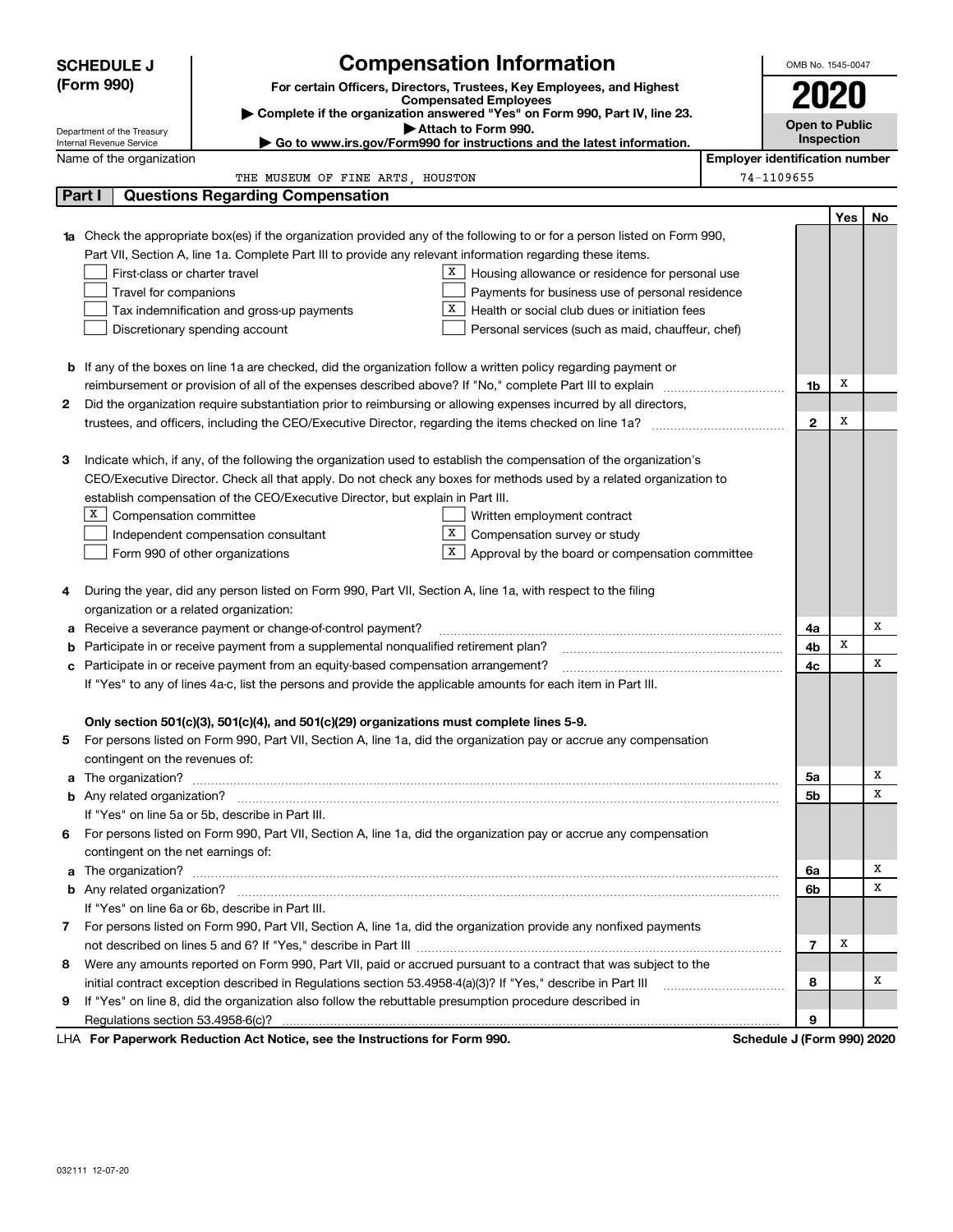74-1109655

## **Part II Officers, Directors, Trustees, Key Employees, and Highest Compensated Employees.**  Schedule J (Form 990) 2020 Page Use duplicate copies if additional space is needed.

For each individual whose compensation must be reported on Schedule J, report compensation from the organization on row (i) and from related organizations, described in the instructions, on row (ii). Do not list any individuals that aren't listed on Form 990, Part VII.

**Note:**  The sum of columns (B)(i)-(iii) for each listed individual must equal the total amount of Form 990, Part VII, Section A, line 1a, applicable column (D) and (E) amounts for that individual.

| (A) Name and Title           |      |                          | (B) Breakdown of W-2 and/or 1099-MISC compensation |                                           | (C) Retirement and             | (D) Nontaxable | (E) Total of columns | (F) Compensation                                           |  |
|------------------------------|------|--------------------------|----------------------------------------------------|-------------------------------------------|--------------------------------|----------------|----------------------|------------------------------------------------------------|--|
|                              |      | (i) Base<br>compensation | (ii) Bonus &<br>incentive<br>compensation          | (iii) Other<br>reportable<br>compensation | other deferred<br>compensation | benefits       | $(B)(i)$ - $(D)$     | in column (B)<br>reported as deferred<br>on prior Form 990 |  |
| GARY TINTEROW<br>(1)         | (i)  | 637,696                  | 350,000.                                           | 77,049                                    | 146,283                        | 10,880.        | 1,221,908            | $\mathbf{0}$ .                                             |  |
| <b>DIRECTOR</b>              | (ii) | $\mathbf{0}$ .           | $\Omega$                                           | $\mathbf{0}$ .                            | $\mathbf{0}$                   | $\mathbf{0}$ . | $\mathbf{0}$ .       | $\mathbf{0}$ .                                             |  |
| ERIC ANYAH<br>(2)            | (i)  | 458,091                  | 87,500                                             | 1,518.                                    | 14,250                         | 30,518.        | 591,877              | $\mathbf 0$ .                                              |  |
| CHIEF FINANCIAL OFFICER      | (ii) | $\mathbf{0}$ .           | $\Omega$                                           | $\mathbf{0}$ .                            | $\mathbf{0}$                   | $\mathbf{0}$ . | $\mathbf{0}$ .       | $\mathbf 0$ .                                              |  |
| JOHN WILLARD HOLMES<br>(3)   | (i)  | 366,978                  | 65,000                                             | 6,180.                                    | 14,250                         | 14,869.        | 467,277.             | $\mathbf 0$ .                                              |  |
| CHIEF OPERATING OFFICER      | (ii) | 0.                       | $\mathbf{0}$ .                                     | 0.                                        | $\mathbf{0}$                   | $\mathbf{0}$ . | $\mathbf{0}$         | $\mathbf 0$ .                                              |  |
| AMY PURVIS<br>(4)            | (i)  | 362,696                  | 75,000                                             | 990                                       | 14,250                         | 10,880         | 463,816              | $\mathbf 0$ .                                              |  |
| CHIEF DEVELOPMENT OFFICER    | (ii) | 0.                       | $\mathbf{0}$ .                                     | 0.                                        | $\mathbf{0}$                   | $\mathbf{0}$ . | $\mathbf{0}$ .       | $\mathbf{0}$ .                                             |  |
| DARREN A. BARTSCH<br>(5)     | (i)  | 333,823                  | 22,500                                             | 1,116                                     | 14,250                         | 7,843          | 379,532              | $\mathbf 0$ .                                              |  |
| INVESTMENT OFFICER           | (ii) | $\mathbf{0}$ .           | $\mathbf{0}$ .                                     | 0.                                        | $\mathbf{0}$                   | $\mathbf{0}$ . | $\mathbf{0}$ .       | $\mathbf 0$ .                                              |  |
| ZACHARY HAINES<br>(6)        | (i)  | 219,951                  | $\mathbf{0}$ .                                     | 470                                       | 11,031                         | 10,950.        | 242,402              | $\mathbf{0}$ .                                             |  |
| CHIEF TECHNOLOGY OFFICER     | (ii) | $\mathbf{0}$ .           | $\mathbf{0}$ .                                     | $\mathbf{0}$ .                            | $\mathbf{0}$                   | $\mathbf{0}$ . | $\mathbf{0}$ .       | $\mathbf{0}$ .                                             |  |
| <b>LARRY STOKES</b><br>(7)   | (i)  | 194,226                  | 10,000                                             | 1,843                                     | 10,176                         | 17,895         | 234,140              | $\mathbf{0}$ .                                             |  |
| CHIEF HR & DIVERSITY OFFICER | (i)  | $\mathbf{0}$ .           | 0.                                                 | 0.                                        | $\mathbf{0}$                   | $\mathbf{0}$ . | $\mathbf{0}$ .       | $\mathbf 0$ .                                              |  |
| JULIA R. PETTY<br>(8)        | (i)  | 194,013                  | 0.                                                 | 950                                       | 9,849                          | 11,572.        | 216,384              | $\mathbf 0$ .                                              |  |
| CONTROLLER                   | (i)  | 0.                       | 0.                                                 | 0.                                        | $\mathbf{0}$                   | 0.             | 0.                   | $\mathbf 0$ .                                              |  |
| (9) MALCOLM DANIEL           | (i)  | 191,050                  | 0.                                                 | 2,653                                     | 9,625                          | 8,275.         | 211,603              | $\mathbf 0$ .                                              |  |
| CURATOR, DEPT OF PHOTOGRAPHY | (ii) | 0.                       | 0.                                                 | 0.                                        | $\mathbf 0$ .                  | 0.             | 0.                   | $\mathbf 0$ .                                              |  |
|                              | (i)  |                          |                                                    |                                           |                                |                |                      |                                                            |  |
|                              | (ii) |                          |                                                    |                                           |                                |                |                      |                                                            |  |
|                              | (i)  |                          |                                                    |                                           |                                |                |                      |                                                            |  |
|                              | (i)  |                          |                                                    |                                           |                                |                |                      |                                                            |  |
|                              | (i)  |                          |                                                    |                                           |                                |                |                      |                                                            |  |
|                              | (ii) |                          |                                                    |                                           |                                |                |                      |                                                            |  |
|                              | (i)  |                          |                                                    |                                           |                                |                |                      |                                                            |  |
|                              | (i)  |                          |                                                    |                                           |                                |                |                      |                                                            |  |
|                              | (i)  |                          |                                                    |                                           |                                |                |                      |                                                            |  |
|                              | (ii) |                          |                                                    |                                           |                                |                |                      |                                                            |  |
|                              | (i)  |                          |                                                    |                                           |                                |                |                      |                                                            |  |
|                              | (ii) |                          |                                                    |                                           |                                |                |                      |                                                            |  |
|                              | (i)  |                          |                                                    |                                           |                                |                |                      |                                                            |  |
|                              | (ii) |                          |                                                    |                                           |                                |                |                      |                                                            |  |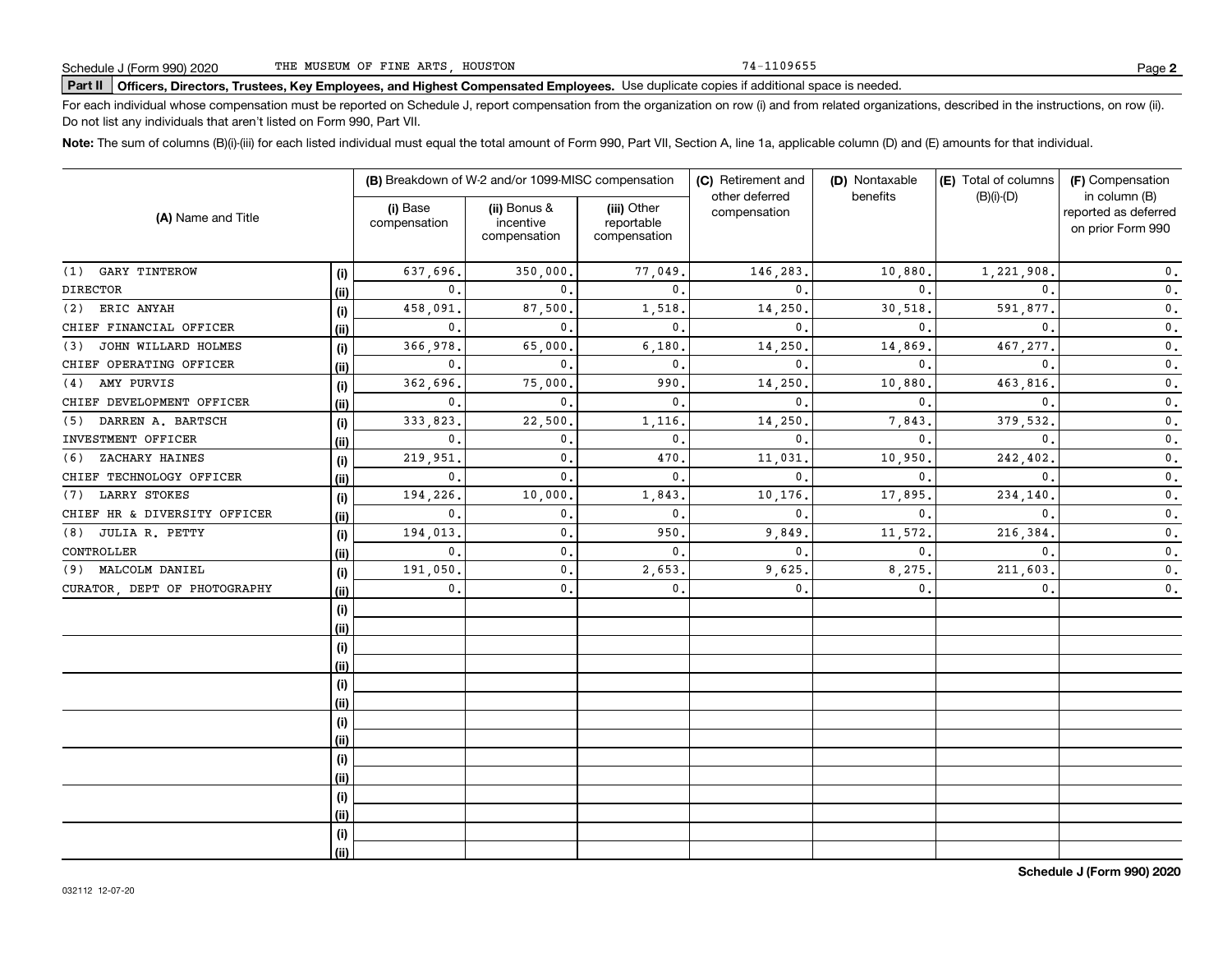#### **Part III Supplemental Information**

Schedule J (Form 990) 2020 THE MUSEUM OF FINE ARTS, HOUSTON<br>Part III Supplemental Information<br>Provide the information, explanation, or descriptions required for Part I, lines 1a, 1b, 3, 4a, 4b, 4c, 5a, 5b, 6a, 6b, 7, and 8

PART I, LINE 1A:

HOUSING ALLOWANCE - RECEIVED BY THE DIRECTOR. TAXABLE HOUSING ALLOWANCE,

ALONG WITH ALL OTHER COMPENSATION, WAS CONSIDERED WHEN SETTING TOTAL

COMPENSATION USING THE METHODS INDICATED IN SCHEDULE J, LINE 3.

SOCIAL CLUB DUES - RECEIVED BY THE DIRECTOR. NONTAXABLE CLUB DUES ARE PAID

BY THE ORGANIZATION AND ARE USED EXCLUSIVELY FOR THE ORGANIZATION'S

BUSINESS PURPOSES.

PART I, LINE 4B:

THE MUSEUM MAINTAINS A DEFERRED COMPENSATION AGREEMENT WITH THE DIRECTOR OF

THE MUSEUM. THE DEFERRAL TERM OF THE AGREEMENT IS THROUGH JANUARY 2027,

WITH TEN 12 MONTH DEFERRAL PERIODS ACCRUING ON A STRAIGHT-LINE BASIS ON

EACH ANNIVERSARY OF THE AGREEMENT. NO DEFERRED COMPENSATION WAS PAID IN

2021. THE DEFERRED COMPENSATION LIABILITY AS OF JUNE 30, 2021 TOTALED

\$613,000.

PART I, LINE 7:

THE COMPENSATION COMMITTEE DETERMINES BONUSES BY REVIEWING PERFORMANCE OVER

**Schedule J (Form 990) 2020**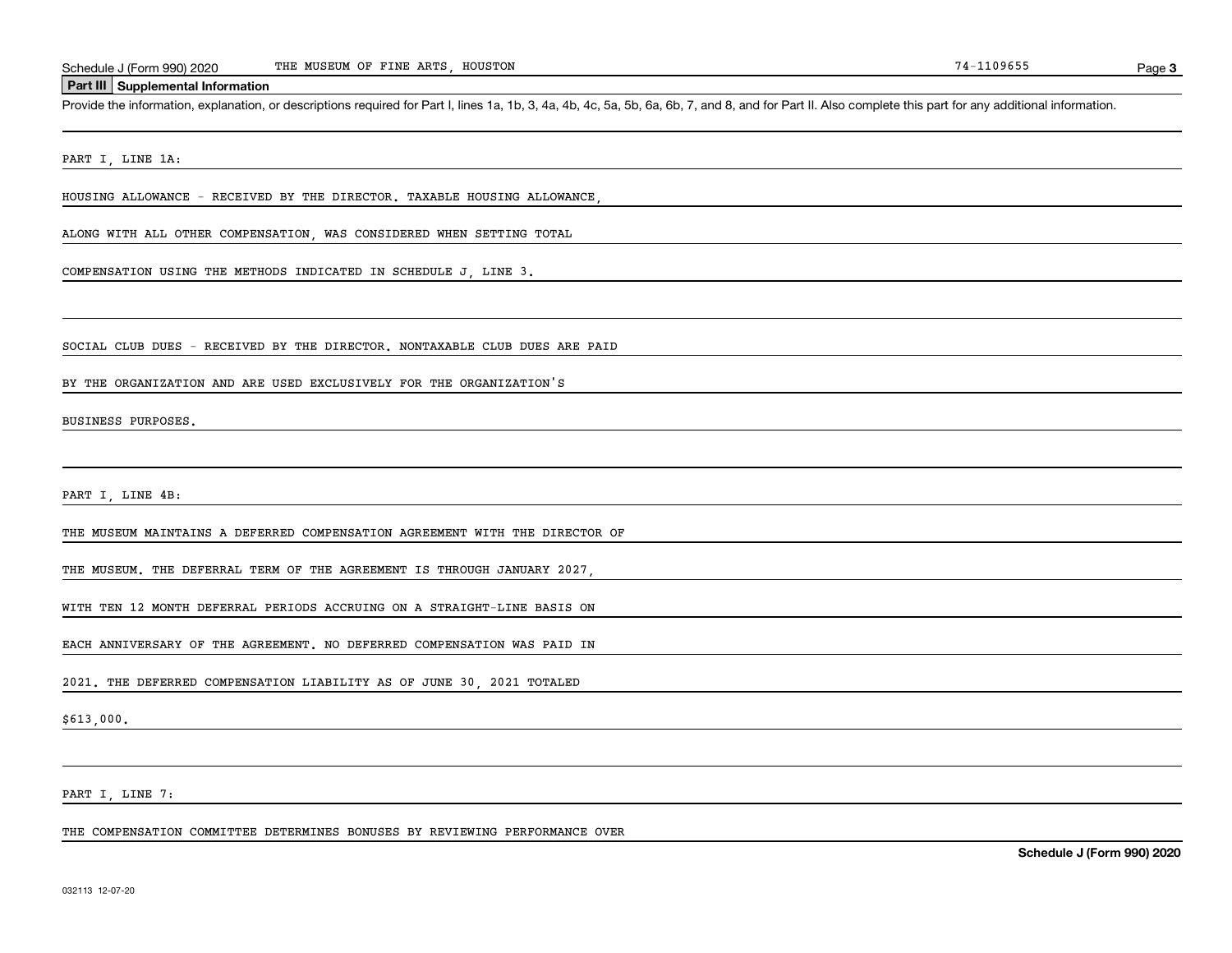#### THE MUSEUM OF FINE ARTS, HOUSTON

**Part III Supplemental Information**

Schedule J (Form 990) 2020 THE MUSEUM OF FINE ARTS, HOUSTON<br>Part III Supplemental Information<br>Provide the information, explanation, or descriptions required for Part I, lines 1a, 1b, 3, 4a, 4b, 4c, 5a, 5b, 6a, 6b, 7, and 8

THE PREVIOUS YEAR AND ACCESSING ACCOMPLISHMENTS MADE TO GROW, PROTECT,

PRESENT, AND PRESERVE THE ASSETS AND PROGRAMS OF THE MUSEUM OF FINE ARTS

HOUSTON. PRIOR TO FINAL APPROVAL OF NON-FIXED PAYMENTS, THE TOTAL

COMPENSATION PACKAGE, INCLUDING BONUSES, ARE REVIEWED USING THE METHODS

INDICATED IN SCHEDULE J, LINE 3.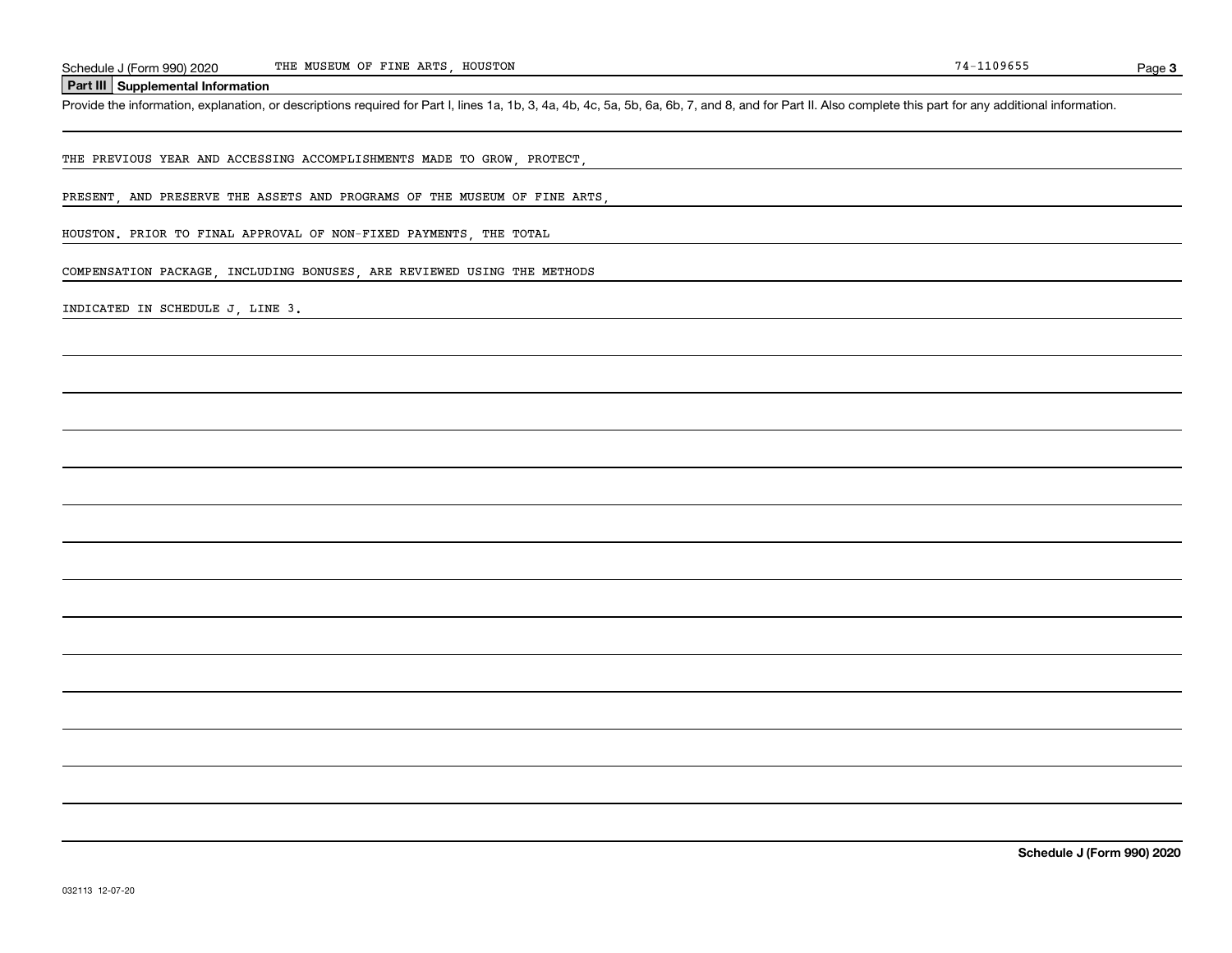| <b>SCHEDULE L</b>                                                                                             |                                       | <b>Transactions With Interested Persons</b>                                |    |                                             |  |                                    |  |                                                                                                                                    |     |    |                                       | OMB No. 1545-0047                   |     |                |  |                 |  |  |  |                      |  |                                           |  |                           |
|---------------------------------------------------------------------------------------------------------------|---------------------------------------|----------------------------------------------------------------------------|----|---------------------------------------------|--|------------------------------------|--|------------------------------------------------------------------------------------------------------------------------------------|-----|----|---------------------------------------|-------------------------------------|-----|----------------|--|-----------------|--|--|--|----------------------|--|-------------------------------------------|--|---------------------------|
| (Form 990 or 990-EZ)                                                                                          |                                       | 28b, or 28c, or Form 990-EZ, Part V, line 38a or 40b.                      |    |                                             |  | Attach to Form 990 or Form 990-EZ. |  | Complete if the organization answered "Yes" on Form 990, Part IV, line 25a, 25b, 26, 27, 28a,                                      |     |    |                                       |                                     |     |                |  |                 |  |  |  |                      |  |                                           |  |                           |
| Department of the Treasury<br>Internal Revenue Service                                                        |                                       |                                                                            |    |                                             |  |                                    |  | ► Go to www.irs.gov/Form990 for instructions and the latest information.                                                           |     |    |                                       | <b>Open To Public</b><br>Inspection |     |                |  |                 |  |  |  |                      |  |                                           |  |                           |
| Name of the organization                                                                                      |                                       |                                                                            |    |                                             |  |                                    |  |                                                                                                                                    |     |    | <b>Employer identification number</b> |                                     |     |                |  |                 |  |  |  |                      |  |                                           |  |                           |
|                                                                                                               |                                       | THE MUSEUM OF FINE ARTS, HOUSTON                                           |    |                                             |  |                                    |  |                                                                                                                                    |     |    | 74-1109655                            |                                     |     |                |  |                 |  |  |  |                      |  |                                           |  |                           |
| Part I                                                                                                        |                                       |                                                                            |    |                                             |  |                                    |  | <b>Excess Benefit Transactions</b> (section 501(c)(3), section 501(c)(4), and section 501(c)(29) organizations only).              |     |    |                                       |                                     |     |                |  |                 |  |  |  |                      |  |                                           |  |                           |
|                                                                                                               |                                       |                                                                            |    |                                             |  |                                    |  | Complete if the organization answered "Yes" on Form 990, Part IV, line 25a or 25b, or Form 990-EZ, Part V, line 40b.               |     |    |                                       |                                     |     |                |  |                 |  |  |  |                      |  |                                           |  |                           |
| 1<br>(a) Name of disqualified person                                                                          |                                       | (b) Relationship between disqualified<br>person and organization           |    |                                             |  |                                    |  | (c) Description of transaction                                                                                                     |     |    |                                       |                                     |     | (d) Corrected? |  |                 |  |  |  |                      |  |                                           |  |                           |
|                                                                                                               |                                       |                                                                            |    |                                             |  |                                    |  |                                                                                                                                    |     |    |                                       |                                     | Yes | No             |  |                 |  |  |  |                      |  |                                           |  |                           |
|                                                                                                               |                                       |                                                                            |    |                                             |  |                                    |  |                                                                                                                                    |     |    |                                       |                                     |     |                |  |                 |  |  |  |                      |  |                                           |  |                           |
|                                                                                                               |                                       |                                                                            |    |                                             |  |                                    |  |                                                                                                                                    |     |    |                                       |                                     |     |                |  |                 |  |  |  |                      |  |                                           |  |                           |
|                                                                                                               |                                       |                                                                            |    |                                             |  |                                    |  |                                                                                                                                    |     |    |                                       |                                     |     |                |  |                 |  |  |  |                      |  |                                           |  |                           |
|                                                                                                               |                                       |                                                                            |    |                                             |  |                                    |  |                                                                                                                                    |     |    |                                       |                                     |     |                |  |                 |  |  |  |                      |  |                                           |  |                           |
|                                                                                                               |                                       |                                                                            |    |                                             |  |                                    |  |                                                                                                                                    |     |    |                                       |                                     |     |                |  |                 |  |  |  |                      |  |                                           |  |                           |
| 2 Enter the amount of tax incurred by the organization managers or disqualified persons during the year under |                                       |                                                                            |    |                                             |  |                                    |  |                                                                                                                                    |     |    |                                       |                                     |     |                |  |                 |  |  |  |                      |  |                                           |  |                           |
| section 4958                                                                                                  |                                       |                                                                            |    |                                             |  |                                    |  |                                                                                                                                    |     |    | $\frac{1}{2}$                         |                                     |     |                |  |                 |  |  |  |                      |  |                                           |  |                           |
| 3 Enter the amount of tax, if any, on line 2, above, reimbursed by the organization                           |                                       |                                                                            |    |                                             |  |                                    |  |                                                                                                                                    |     |    |                                       |                                     |     |                |  |                 |  |  |  |                      |  |                                           |  |                           |
| Part II                                                                                                       |                                       | Loans to and/or From Interested Persons.                                   |    |                                             |  |                                    |  |                                                                                                                                    |     |    |                                       |                                     |     |                |  |                 |  |  |  |                      |  |                                           |  |                           |
|                                                                                                               |                                       |                                                                            |    |                                             |  |                                    |  | Complete if the organization answered "Yes" on Form 990-EZ, Part V, line 38a or Form 990, Part IV, line 26; or if the organization |     |    |                                       |                                     |     |                |  |                 |  |  |  |                      |  |                                           |  |                           |
|                                                                                                               |                                       | reported an amount on Form 990, Part X, line 5, 6, or 22.                  |    |                                             |  |                                    |  |                                                                                                                                    |     |    |                                       |                                     |     |                |  |                 |  |  |  |                      |  |                                           |  |                           |
| (a) Name of<br>interested person                                                                              | (b) Relationship<br>with organization | (c) Purpose<br>of loan                                                     |    | (d) Loan to or<br>from the<br>organization? |  |                                    |  | (e) Original<br>principal amount                                                                                                   |     |    |                                       |                                     |     |                |  | (f) Balance due |  |  |  | $(g)$ In<br>default? |  | (h) Approved<br>by board or<br>committee? |  | (i) Written<br>agreement? |
|                                                                                                               |                                       |                                                                            | To | From                                        |  |                                    |  |                                                                                                                                    | Yes | No | Yes                                   | No                                  | Yes | No             |  |                 |  |  |  |                      |  |                                           |  |                           |
| <b>GARY TINTEROW</b>                                                                                          | DIRECTOR                              | MORTGAGE                                                                   |    | х                                           |  | 950,000.                           |  | 631, 114.                                                                                                                          |     | х  | х                                     |                                     | х   |                |  |                 |  |  |  |                      |  |                                           |  |                           |
|                                                                                                               |                                       |                                                                            |    |                                             |  |                                    |  |                                                                                                                                    |     |    |                                       |                                     |     |                |  |                 |  |  |  |                      |  |                                           |  |                           |
|                                                                                                               |                                       |                                                                            |    |                                             |  |                                    |  |                                                                                                                                    |     |    |                                       |                                     |     |                |  |                 |  |  |  |                      |  |                                           |  |                           |
|                                                                                                               |                                       |                                                                            |    |                                             |  |                                    |  |                                                                                                                                    |     |    |                                       |                                     |     |                |  |                 |  |  |  |                      |  |                                           |  |                           |
|                                                                                                               |                                       |                                                                            |    |                                             |  |                                    |  |                                                                                                                                    |     |    |                                       |                                     |     |                |  |                 |  |  |  |                      |  |                                           |  |                           |
|                                                                                                               |                                       |                                                                            |    |                                             |  |                                    |  |                                                                                                                                    |     |    |                                       |                                     |     |                |  |                 |  |  |  |                      |  |                                           |  |                           |
|                                                                                                               |                                       |                                                                            |    |                                             |  |                                    |  |                                                                                                                                    |     |    |                                       |                                     |     |                |  |                 |  |  |  |                      |  |                                           |  |                           |
|                                                                                                               |                                       |                                                                            |    |                                             |  |                                    |  |                                                                                                                                    |     |    |                                       |                                     |     |                |  |                 |  |  |  |                      |  |                                           |  |                           |
|                                                                                                               |                                       |                                                                            |    |                                             |  |                                    |  |                                                                                                                                    |     |    |                                       |                                     |     |                |  |                 |  |  |  |                      |  |                                           |  |                           |
| Total<br>Part III                                                                                             |                                       | <b>Grants or Assistance Benefiting Interested Persons.</b>                 |    |                                             |  | $\blacktriangleright$ \$           |  | 631,114.                                                                                                                           |     |    |                                       |                                     |     |                |  |                 |  |  |  |                      |  |                                           |  |                           |
|                                                                                                               |                                       | Complete if the organization answered "Yes" on Form 990, Part IV, line 27. |    |                                             |  |                                    |  |                                                                                                                                    |     |    |                                       |                                     |     |                |  |                 |  |  |  |                      |  |                                           |  |                           |
| (a) Name of interested person                                                                                 |                                       | (b) Relationship between                                                   |    |                                             |  | (c) Amount of                      |  | (d) Type of                                                                                                                        |     |    |                                       | (e) Purpose of                      |     |                |  |                 |  |  |  |                      |  |                                           |  |                           |
|                                                                                                               |                                       | interested person and<br>the organization                                  |    |                                             |  | assistance                         |  | assistance                                                                                                                         |     |    |                                       | assistance                          |     |                |  |                 |  |  |  |                      |  |                                           |  |                           |
|                                                                                                               |                                       |                                                                            |    |                                             |  |                                    |  |                                                                                                                                    |     |    |                                       |                                     |     |                |  |                 |  |  |  |                      |  |                                           |  |                           |
|                                                                                                               |                                       |                                                                            |    |                                             |  |                                    |  |                                                                                                                                    |     |    |                                       |                                     |     |                |  |                 |  |  |  |                      |  |                                           |  |                           |
|                                                                                                               |                                       |                                                                            |    |                                             |  |                                    |  |                                                                                                                                    |     |    |                                       |                                     |     |                |  |                 |  |  |  |                      |  |                                           |  |                           |
|                                                                                                               |                                       |                                                                            |    |                                             |  |                                    |  |                                                                                                                                    |     |    |                                       |                                     |     |                |  |                 |  |  |  |                      |  |                                           |  |                           |
|                                                                                                               |                                       |                                                                            |    |                                             |  |                                    |  |                                                                                                                                    |     |    |                                       |                                     |     |                |  |                 |  |  |  |                      |  |                                           |  |                           |
|                                                                                                               |                                       |                                                                            |    |                                             |  |                                    |  |                                                                                                                                    |     |    |                                       |                                     |     |                |  |                 |  |  |  |                      |  |                                           |  |                           |
|                                                                                                               |                                       |                                                                            |    |                                             |  |                                    |  |                                                                                                                                    |     |    |                                       |                                     |     |                |  |                 |  |  |  |                      |  |                                           |  |                           |
|                                                                                                               |                                       |                                                                            |    |                                             |  |                                    |  |                                                                                                                                    |     |    |                                       |                                     |     |                |  |                 |  |  |  |                      |  |                                           |  |                           |
|                                                                                                               |                                       |                                                                            |    |                                             |  |                                    |  |                                                                                                                                    |     |    |                                       |                                     |     |                |  |                 |  |  |  |                      |  |                                           |  |                           |

LHA For Paperwork Reduction Act Notice, see the Instructions for Form 990 or 990-EZ. Schedule L (Form 990 or 990-EZ) 2020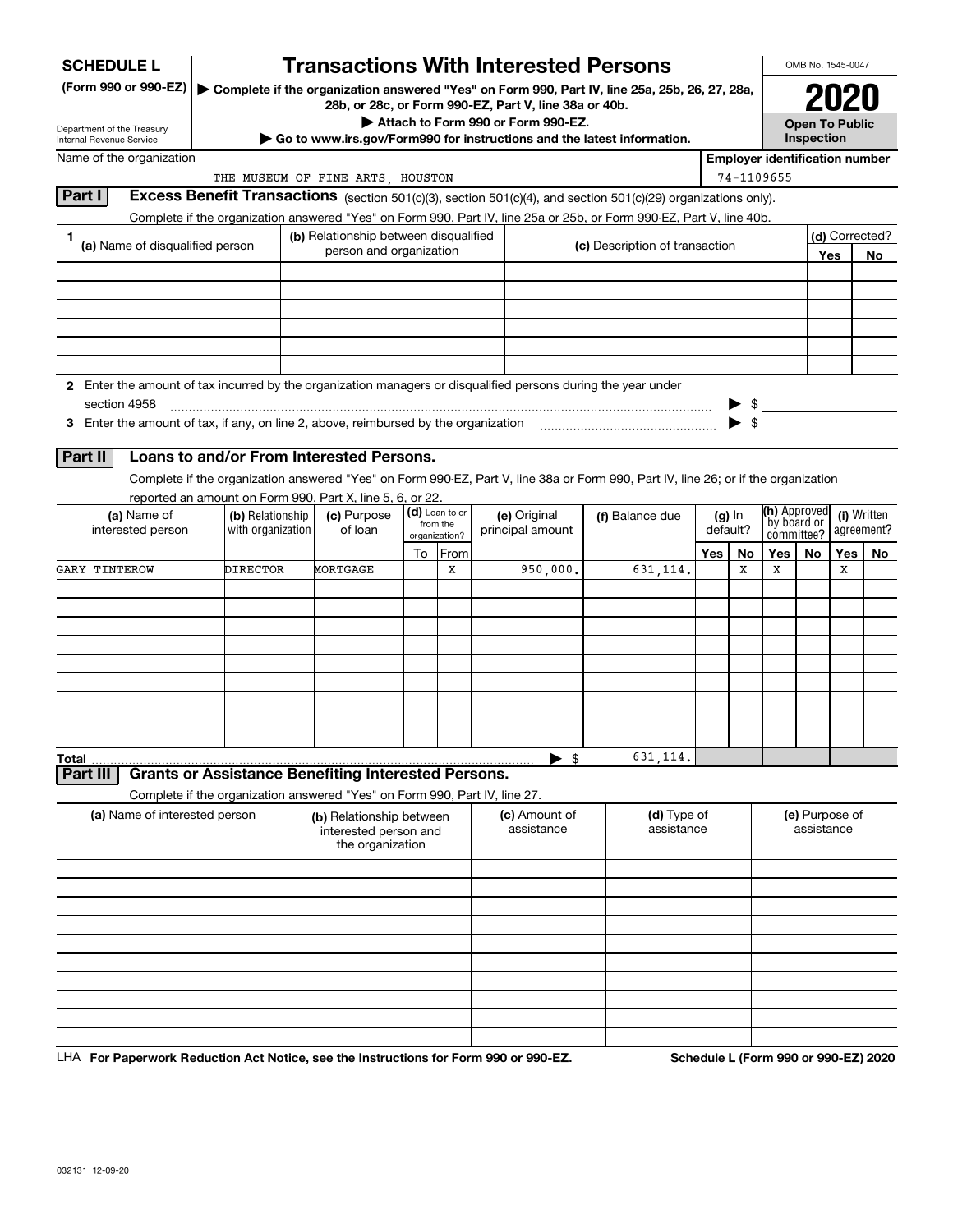#### **Part IV Business Transactions Involving Interested Persons.**

Complete if the organization answered "Yes" on Form 990, Part IV, line 28a, 28b, or 28c.

| (a) Name of interested person                                                 | (b) Relationship between interested<br>person and the organization | (c) Amount of<br>transaction | (d) Description of<br>transaction | (e) Sharing of<br>organization's<br>revenues? |    |
|-------------------------------------------------------------------------------|--------------------------------------------------------------------|------------------------------|-----------------------------------|-----------------------------------------------|----|
|                                                                               |                                                                    |                              |                                   | Yes                                           | No |
| CITY KITCHEN LLC                                                              | <b>FAMILY RELATIONSHIP</b>                                         |                              | 372,689. CATERING SE              |                                               | х  |
| FAYEZ SAROFIM & CO                                                            | <b>OWNERSHIP BY SIGNIF</b>                                         |                              | 1, 319, 574. INVESTMENT           |                                               | х  |
|                                                                               |                                                                    |                              |                                   |                                               |    |
|                                                                               |                                                                    |                              |                                   |                                               |    |
|                                                                               |                                                                    |                              |                                   |                                               |    |
|                                                                               |                                                                    |                              |                                   |                                               |    |
|                                                                               |                                                                    |                              |                                   |                                               |    |
|                                                                               |                                                                    |                              |                                   |                                               |    |
|                                                                               |                                                                    |                              |                                   |                                               |    |
|                                                                               |                                                                    |                              |                                   |                                               |    |
| $\overline{a}$ . $\overline{a}$<br>and the state of the state of<br>.<br>$ -$ |                                                                    |                              |                                   |                                               |    |

#### **Part V Supplemental Information.**

Provide additional information for responses to questions on Schedule L (see instructions).

SCH L, PART IV, BUSINESS TRANSACTIONS INVOLVING INTERESTED PERSONS:

(A) NAME OF PERSON: CITY KITCHEN LLC

(B) RELATIONSHIP BETWEEN INTERESTED PERSON AND ORGANIZATION:

#### FAMILY RELATIONSHIP WITH KEY EMPLOYEE

(C) AMOUNT OF TRANSACTION \$ 372,689.

(D) DESCRIPTION OF TRANSACTION: CATERING SERVICES

(E) SHARING OF ORGANIZATION REVENUES? = NO

(A) NAME OF PERSON: FAYEZ SAROFIM & CO

(B) RELATIONSHIP BETWEEN INTERESTED PERSON AND ORGANIZATION:

OWNERSHIP BY SIGNIFICANT CONTRIBUTOR

(C) AMOUNT OF TRANSACTION \$ 1,319,574.

(D) DESCRIPTION OF TRANSACTION: INVESTMENT MANAGER

(E) SHARING OF ORGANIZATION REVENUES? = NO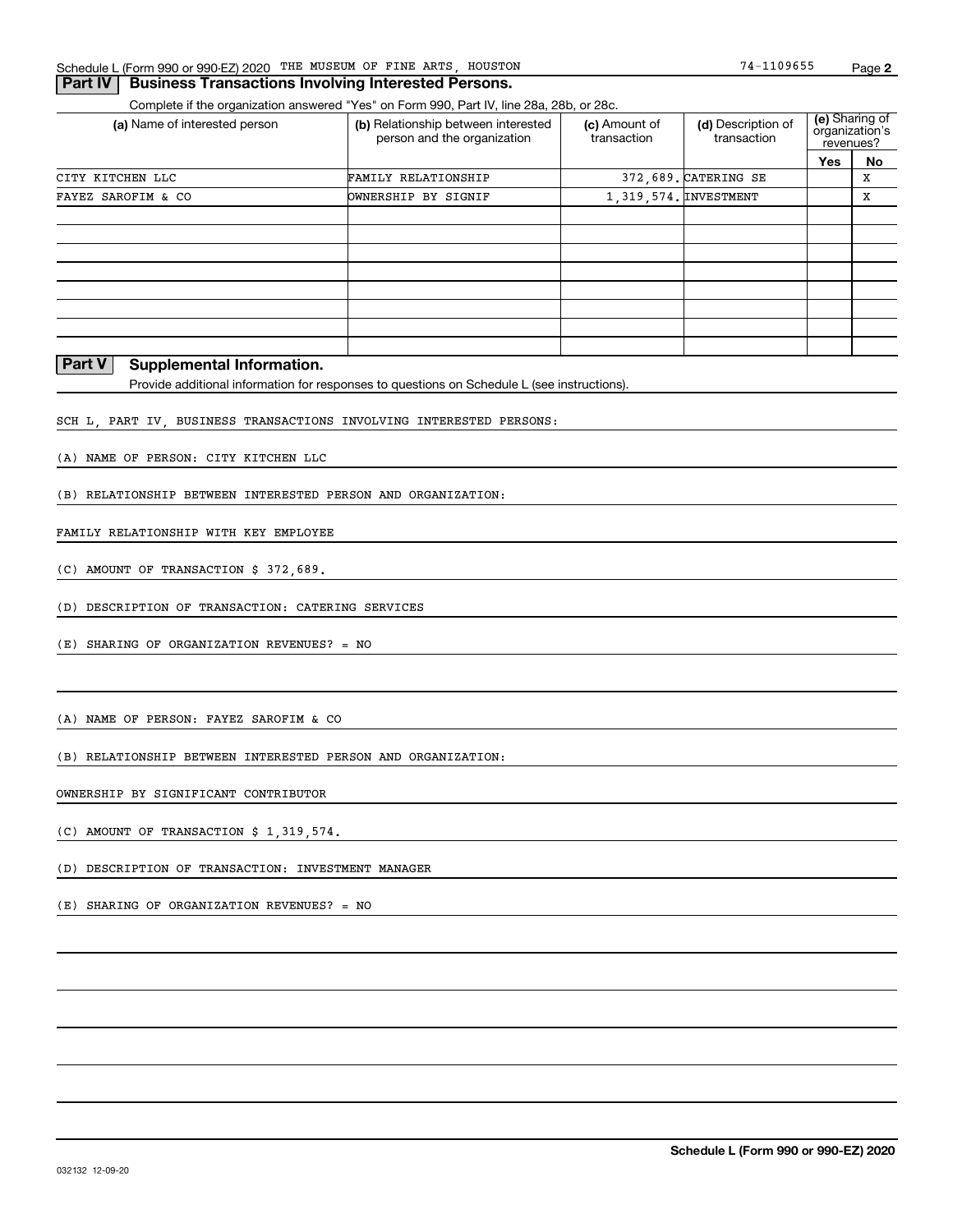#### **SCHEDULE M (Form 990)**

## **Noncash Contributions**

OMB No. 1545-0047

| Department of the Treasury |
|----------------------------|
| Internal Revenue Service   |

**Complete if the organizations answered "Yes" on Form 990, Part IV, lines 29 or 30.** <sup>J</sup>**2020 Attach to Form 990.** J

**Open to Public Inspection**

| Name of the organization |  |
|--------------------------|--|
|--------------------------|--|

 **Go to www.irs.gov/Form990 for instructions and the latest information.** J

**Employer identification number** 74-1109655

|  |  | THE MUSEUM OF FINE ARTS, HOUSTON |
|--|--|----------------------------------|

| <b>Part I</b> | <b>Types of Property</b>                                                                                                       |                               |                                      |                                                                                                        |                                                              |            |     |    |
|---------------|--------------------------------------------------------------------------------------------------------------------------------|-------------------------------|--------------------------------------|--------------------------------------------------------------------------------------------------------|--------------------------------------------------------------|------------|-----|----|
|               |                                                                                                                                | (a)<br>Check if<br>applicable | (b)<br>Number of<br>contributions or | (c)<br>Noncash contribution<br>amounts reported on<br> items contributed  Form 990, Part VIII, line 1g | (d)<br>Method of determining<br>noncash contribution amounts |            |     |    |
|               |                                                                                                                                | x                             | 657                                  |                                                                                                        | 22,669,970. COST OR SELLING PRICE                            |            |     |    |
| 1             |                                                                                                                                |                               |                                      |                                                                                                        |                                                              |            |     |    |
| 2             |                                                                                                                                |                               |                                      |                                                                                                        |                                                              |            |     |    |
| 3             | Art - Fractional interests                                                                                                     |                               |                                      |                                                                                                        |                                                              |            |     |    |
| 4             | Books and publications                                                                                                         |                               |                                      |                                                                                                        |                                                              |            |     |    |
| 5             | Clothing and household goods                                                                                                   |                               |                                      |                                                                                                        |                                                              |            |     |    |
| 6             |                                                                                                                                |                               |                                      |                                                                                                        |                                                              |            |     |    |
| 7             |                                                                                                                                |                               |                                      |                                                                                                        |                                                              |            |     |    |
| 8             |                                                                                                                                |                               |                                      |                                                                                                        |                                                              |            |     |    |
| 9             | Securities - Publicly traded                                                                                                   | x                             | 25                                   |                                                                                                        | 10,267,926. COST OR SELLING PRICE                            |            |     |    |
| 10            | Securities - Closely held stock                                                                                                |                               |                                      |                                                                                                        |                                                              |            |     |    |
| 11            | Securities - Partnership, LLC, or                                                                                              |                               |                                      |                                                                                                        |                                                              |            |     |    |
|               | trust interests                                                                                                                |                               |                                      |                                                                                                        |                                                              |            |     |    |
| 12            | Securities - Miscellaneous                                                                                                     |                               |                                      |                                                                                                        |                                                              |            |     |    |
| 13            | Qualified conservation contribution -                                                                                          |                               |                                      |                                                                                                        |                                                              |            |     |    |
|               | Historic structures                                                                                                            |                               |                                      |                                                                                                        |                                                              |            |     |    |
| 14            | Qualified conservation contribution - Other                                                                                    |                               |                                      |                                                                                                        |                                                              |            |     |    |
| 15            |                                                                                                                                |                               |                                      |                                                                                                        |                                                              |            |     |    |
| 16            | Real estate - Commercial                                                                                                       |                               |                                      |                                                                                                        |                                                              |            |     |    |
| 17            |                                                                                                                                |                               |                                      |                                                                                                        |                                                              |            |     |    |
| 18            |                                                                                                                                |                               |                                      |                                                                                                        |                                                              |            |     |    |
|               |                                                                                                                                |                               |                                      |                                                                                                        |                                                              |            |     |    |
| 19            |                                                                                                                                |                               |                                      |                                                                                                        |                                                              |            |     |    |
| 20            |                                                                                                                                |                               |                                      |                                                                                                        |                                                              |            |     |    |
| 21            |                                                                                                                                |                               |                                      |                                                                                                        |                                                              |            |     |    |
| 22            |                                                                                                                                |                               |                                      |                                                                                                        |                                                              |            |     |    |
| 23            |                                                                                                                                |                               |                                      |                                                                                                        |                                                              |            |     |    |
| 24            |                                                                                                                                |                               |                                      |                                                                                                        |                                                              |            |     |    |
| 25            | Other $\blacktriangleright$                                                                                                    |                               |                                      |                                                                                                        |                                                              |            |     |    |
| 26            | Other $\blacktriangleright$                                                                                                    |                               |                                      |                                                                                                        |                                                              |            |     |    |
| 27            | Other $\blacktriangleright$                                                                                                    |                               |                                      |                                                                                                        |                                                              |            |     |    |
| 28            | Other                                                                                                                          |                               |                                      |                                                                                                        |                                                              |            |     |    |
| 29            | Number of Forms 8283 received by the organization during the tax year for contributions                                        |                               |                                      |                                                                                                        |                                                              |            |     |    |
|               | for which the organization completed Form 8283, Part V, Donee Acknowledgement                                                  |                               |                                      | 29                                                                                                     |                                                              |            | 33  |    |
|               |                                                                                                                                |                               |                                      |                                                                                                        |                                                              |            | Yes | No |
|               | 30a During the year, did the organization receive by contribution any property reported in Part I, lines 1 through 28, that it |                               |                                      |                                                                                                        |                                                              |            |     |    |
|               | must hold for at least three years from the date of the initial contribution, and which isn't required to be used for          |                               |                                      |                                                                                                        |                                                              |            |     |    |
|               |                                                                                                                                |                               |                                      |                                                                                                        |                                                              | <b>30a</b> |     | Х  |
|               | <b>b</b> If "Yes," describe the arrangement in Part II.                                                                        |                               |                                      |                                                                                                        |                                                              |            |     |    |
| 31            | Does the organization have a gift acceptance policy that requires the review of any nonstandard contributions?                 |                               |                                      |                                                                                                        |                                                              | 31         | х   |    |
|               | 32a Does the organization hire or use third parties or related organizations to solicit, process, or sell noncash              |                               |                                      |                                                                                                        |                                                              |            |     |    |
|               | contributions?                                                                                                                 |                               |                                      |                                                                                                        |                                                              | 32a        | X   |    |
|               | <b>b</b> If "Yes," describe in Part II.                                                                                        |                               |                                      |                                                                                                        |                                                              |            |     |    |
|               |                                                                                                                                |                               |                                      |                                                                                                        |                                                              |            |     |    |
| 33            | If the organization didn't report an amount in column (c) for a type of property for which column (a) is checked,              |                               |                                      |                                                                                                        |                                                              |            |     |    |
|               | describe in Part II.                                                                                                           |                               |                                      |                                                                                                        |                                                              |            |     |    |
| LHA           | For Paperwork Reduction Act Notice, see the Instructions for Form 990.                                                         |                               |                                      |                                                                                                        | Schedule M (Form 990) 2020                                   |            |     |    |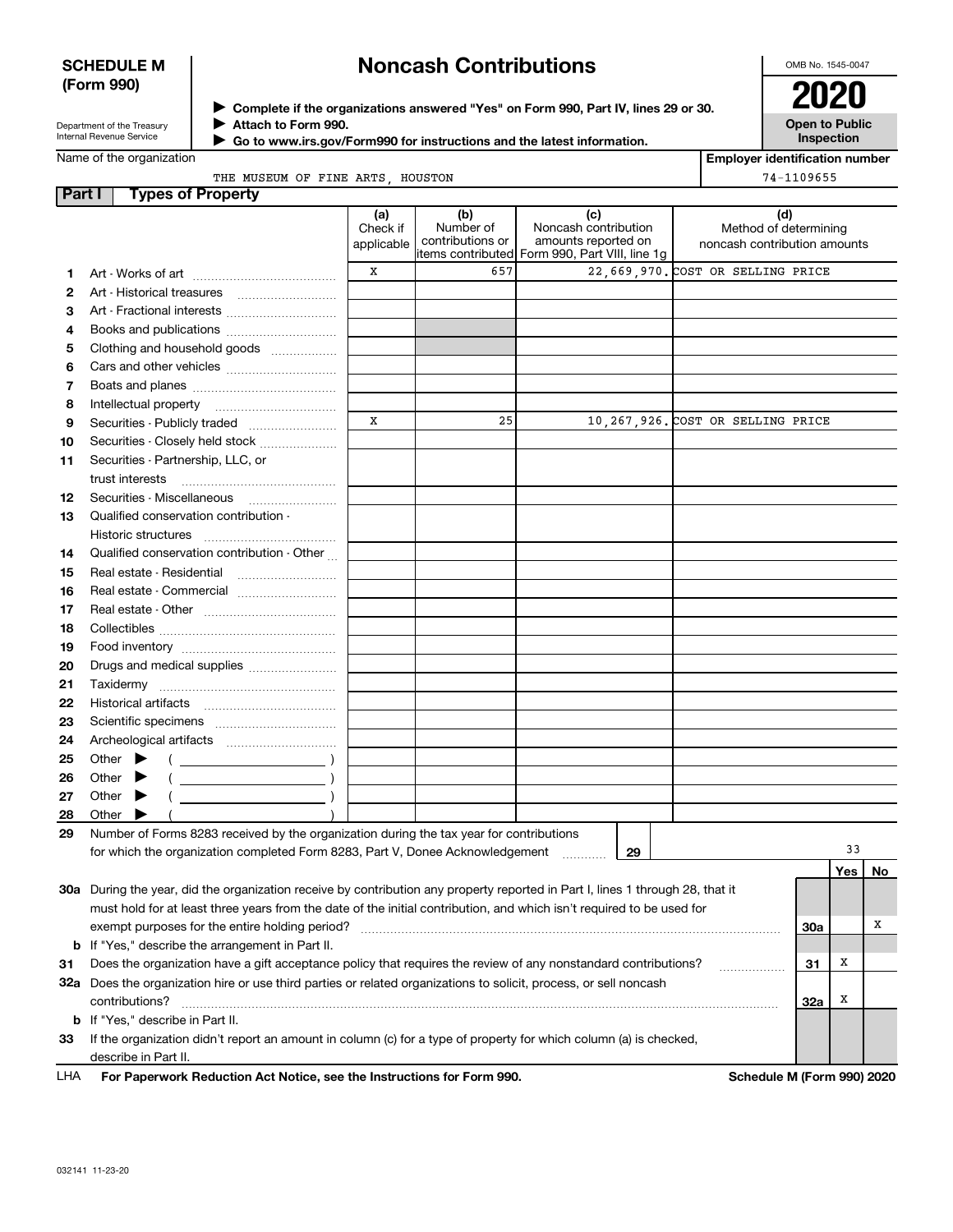| THE MUSEUM OF FINE ARTS, HOUSTON<br>Schedule M (Form 990) 2020                                                                                                                                                                                                                                                                      | 74-1109655 | Page 2 |
|-------------------------------------------------------------------------------------------------------------------------------------------------------------------------------------------------------------------------------------------------------------------------------------------------------------------------------------|------------|--------|
| <b>Part II</b><br>Supplemental Information. Provide the information required by Part I, lines 30b, 32b, and 33, and whether the organization<br>is reporting in Part I, column (b), the number of contributions, the number of items received, or a combination of both. Also complete<br>this part for any additional information. |            |        |
| SCHEDULE M, PART I, COLUMN (B):                                                                                                                                                                                                                                                                                                     |            |        |
| THE AMOUNT IN PART I, COLUMN B, LINE 1 DESCRIBES THE NUMBER OF ITEMS                                                                                                                                                                                                                                                                |            |        |
| THE AMOUNT IN PART I, COLUMN B, LINE 9 DESCRIBES THE<br>CONTRIBUTED.                                                                                                                                                                                                                                                                |            |        |
| NUMBER OF CONTRIBUTORS.                                                                                                                                                                                                                                                                                                             |            |        |
| SCHEDULE M, LINE 32B:                                                                                                                                                                                                                                                                                                               |            |        |
| THE ORGANIZATION HIRES AN OUTSIDE THIRD PARTY TO DISPOSE OF NONCASH                                                                                                                                                                                                                                                                 |            |        |
| CONTRIBUTIONS.                                                                                                                                                                                                                                                                                                                      |            |        |
|                                                                                                                                                                                                                                                                                                                                     |            |        |
|                                                                                                                                                                                                                                                                                                                                     |            |        |
|                                                                                                                                                                                                                                                                                                                                     |            |        |
|                                                                                                                                                                                                                                                                                                                                     |            |        |
|                                                                                                                                                                                                                                                                                                                                     |            |        |
|                                                                                                                                                                                                                                                                                                                                     |            |        |
|                                                                                                                                                                                                                                                                                                                                     |            |        |
|                                                                                                                                                                                                                                                                                                                                     |            |        |
|                                                                                                                                                                                                                                                                                                                                     |            |        |
|                                                                                                                                                                                                                                                                                                                                     |            |        |
|                                                                                                                                                                                                                                                                                                                                     |            |        |
|                                                                                                                                                                                                                                                                                                                                     |            |        |
|                                                                                                                                                                                                                                                                                                                                     |            |        |
|                                                                                                                                                                                                                                                                                                                                     |            |        |
|                                                                                                                                                                                                                                                                                                                                     |            |        |
|                                                                                                                                                                                                                                                                                                                                     |            |        |
|                                                                                                                                                                                                                                                                                                                                     |            |        |
|                                                                                                                                                                                                                                                                                                                                     |            |        |
|                                                                                                                                                                                                                                                                                                                                     |            |        |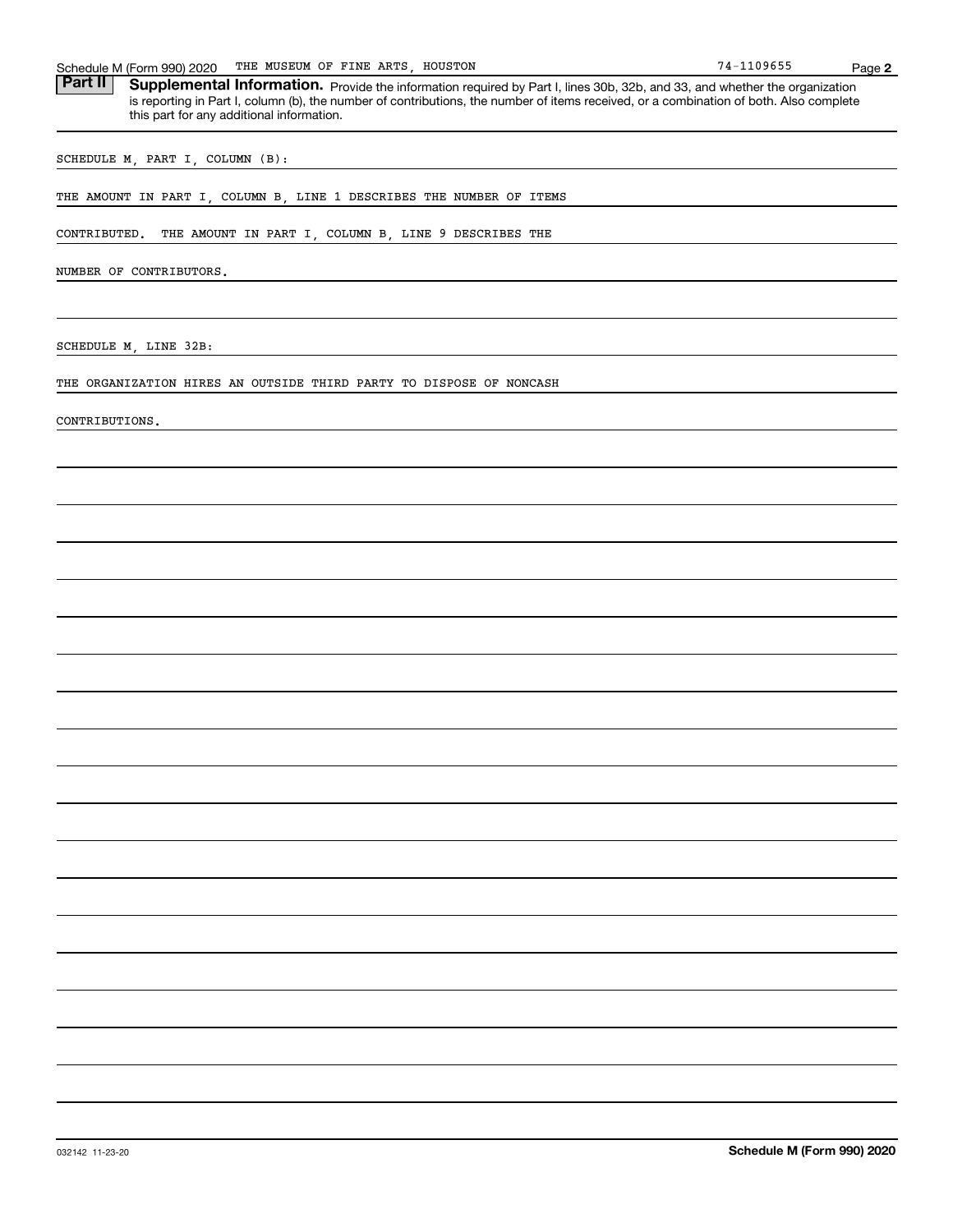| <b>SCHEDULE O</b>                                      | Supplemental Information to Form 990 or 990-EZ                                         | OMB No. 1545-0047                     |
|--------------------------------------------------------|----------------------------------------------------------------------------------------|---------------------------------------|
| (Form 990 or 990-EZ)                                   | Complete to provide information for responses to specific questions on                 |                                       |
|                                                        | Form 990 or 990-EZ or to provide any additional information.                           | <b>Open to Public</b>                 |
| Department of the Treasury<br>Internal Revenue Service | Attach to Form 990 or 990-EZ.<br>Go to www.irs.gov/Form990 for the latest information. | Inspection                            |
| Name of the organization                               |                                                                                        | <b>Employer identification number</b> |
|                                                        | THE MUSEUM OF FINE ARTS, HOUSTON                                                       | 74-1109655                            |
|                                                        | FORM 990, PART I, LINE 1, DESCRIPTION OF ORGANIZATION MISSION:                         |                                       |
|                                                        | CHARITABLE, SCIENTIFIC, LITERARY, AND EDUCATIONAL PURPOSES, INCLUDING                  |                                       |
|                                                        | THE OPERATION AND MAINTENANCE OF ONE OR MORE MUSEUM FACILITIES AND  IN                 |                                       |
|                                                        | CONNECTION THEREWITH, THE OPERATION AND MAINTENANCE OF AN ARTS SCHOOL                  |                                       |
|                                                        | AND THE CONDUCT OF SUCH OTHER CHARITABLE, SCIENTIFIC, LITERARY, AND                    |                                       |
|                                                        | EDUCATIONAL ACTIVITIES AS ARE CUSTOMARILY CARRIED ON BY A MUSEUM AND                   |                                       |
|                                                        | WHICH ARE APPROVED BY THE BOARD OF TRUSTEES.                                           |                                       |
|                                                        |                                                                                        |                                       |
|                                                        | FORM 990, PART III, LINE 1, DESCRIPTION OF ORGANIZATION MISSION:                       |                                       |
|                                                        | AND MAINTENANCE OF AN ARTS SCHOOL AND THE CONDUCT OF SUCH OTHER                        |                                       |
|                                                        | CHARITABLE, SCIENTIFIC, LITERARY, AND EDUCATIONAL ACTIVITIES AS ARE                    |                                       |
|                                                        | CUSTOMARILY CARRIED ON BY A MUSEUM AND WHICH ARE APPROVED BY THE BOARD                 |                                       |
| OF TRUSTEES.                                           |                                                                                        |                                       |
|                                                        |                                                                                        |                                       |
|                                                        | FORM 990, PART III, LINE 4A, DESCRIPTION OF PROGRAM SERVICES:                          |                                       |
|                                                        | ESTABLISHED IN 1900 AS A MODEST EDUCATION INITIATIVE TO BRING ART TO                   |                                       |
|                                                        | HOUSTON PUBLIC SCHOOLS, THE MUSEUM OF FINE ARTS, HOUSTON (MFAH) REMAINS                |                                       |
|                                                        | STEADFAST IN ITS MISSION TO SERVE AS A PLACE FOR ALL PEOPLE THROUGH                    |                                       |
|                                                        | EXCELLENCE IN THE COLLECTION, EXHIBITION, PRESERVATION, CONSERVATION,                  |                                       |
|                                                        | AND INTERPRETATION OF ART. TO THAT END, MFAH PUBLIC PROGRAMMING                        |                                       |
|                                                        | ACTIVELY SEEKS TO CONNECT THE INSTITUTION WITH THE COMMUNITY THROUGH                   |                                       |
|                                                        | EXHIBITIONS AND ACTIVITIES HELD ACROSS HOUSTON. EACH YEAR, VISITORS                    |                                       |
|                                                        | ENGAGE WITH THE MUSEUM'S PERMANENT COLLECTION OF OVER 73,000                           |                                       |
|                                                        | MASTERPIECES FROM AROUND THE WORLD, AND WITH THE ARTISTS AND OBJECTS                   |                                       |
|                                                        | FEATURED IN SPECIAL PRESENTATIONS AND PROGRAMS. BY PROVIDING A BROAD                   |                                       |
|                                                        | RANGE OF EDUCATIONAL AND ARTISTIC ACTIVITIES, THE MUSEUM SEEKS TO                      |                                       |

032211 11-20-20 LHA For Paperwork Reduction Act Notice, see the Instructions for Form 990 or 990-EZ. Schedule O (Form 990 or 990-EZ) 2020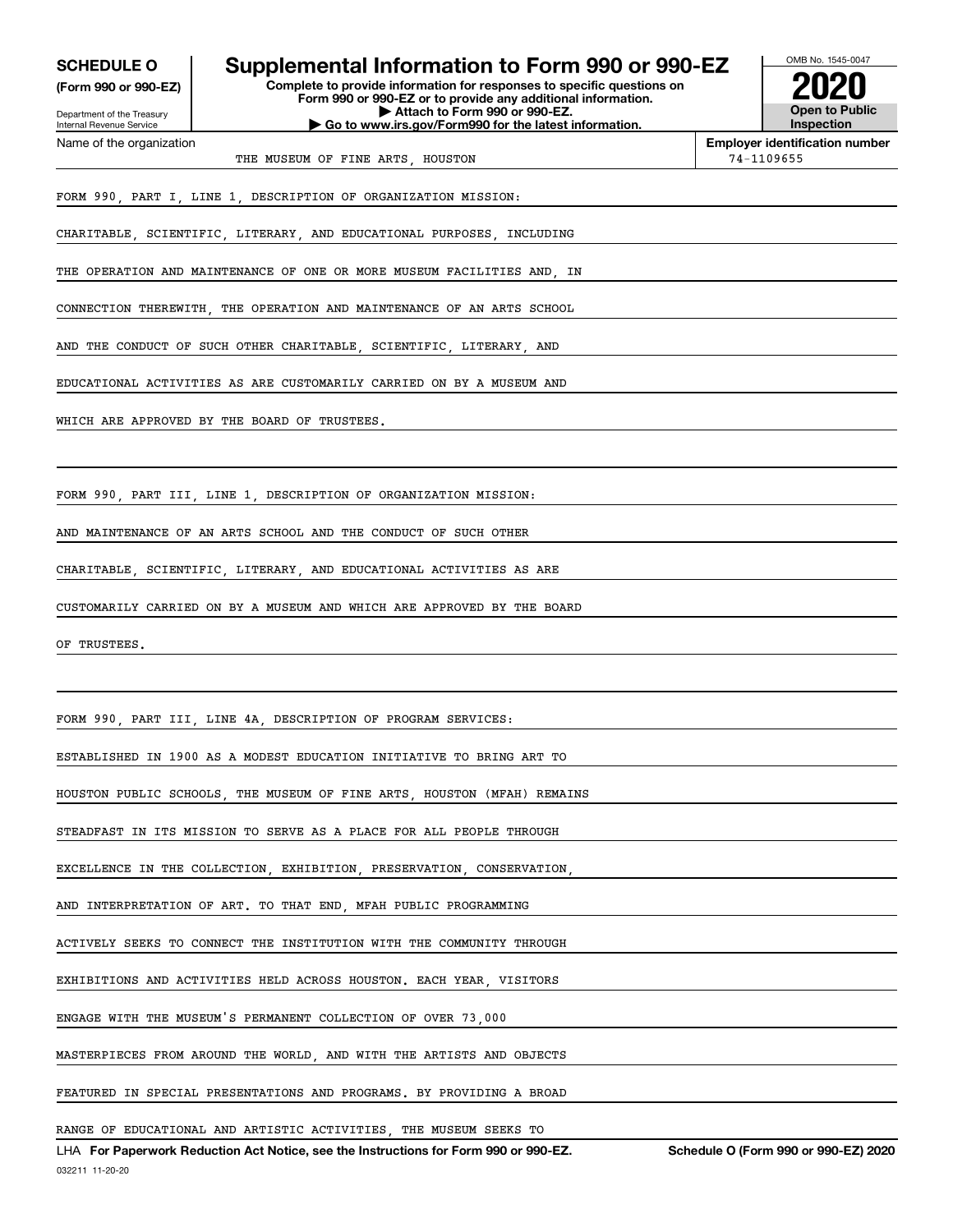| Schedule O (Form 990 or 990-EZ) 2020                                    | Page 2                                              |
|-------------------------------------------------------------------------|-----------------------------------------------------|
| Name of the organization<br>THE MUSEUM OF FINE ARTS, HOUSTON            | <b>Employer identification number</b><br>74-1109655 |
| CAPTURE THE VIBRANT PATCHWORK OF HOUSTON'S UNIQUE CULTURE AND TO        |                                                     |
| RESPOND TO THE INTERESTS AND NEEDS OF A DIVERSE POPULATION. THUS, THE   |                                                     |
| VISION OF INCLUSION AND ACCESSIBILITY ON WHICH THE MFAH WAS FOUNDED     |                                                     |
| ENDURES ON THROUGH ITS INNOVATIVE PROGRAMS, WHICH ENGAGE THE ENTIRE     |                                                     |
| COMMUNITY IN THE ARTS AND IN CELEBRATION OF THE DIVERSE FORMS OF        |                                                     |
| CREATIVITY THAT INTRIGUE, INSPIRE, AND EXCITE US ALL.                   |                                                     |
|                                                                         |                                                     |
| FORM 990, PART III, LINE 4B, DESCRIPTION OF PROGRAM SERVICES:           |                                                     |
| THE MFAH IS THE LARGEST CULTURAL INSTITUTION SOUTH OF CHICAGO, WEST OF  |                                                     |
| WASHINGTON, D.C., AND EAST OF LOS ANGELES, WITH A TOTAL OF 300,000      |                                                     |
| SQUARE FEET OF SPACE DEDICATED TO THE DISPLAY OF ART. THE MAJORITY OF   |                                                     |
| THE MUSEUM'S EXHIBITIONS AND ACTIVITIES TAKE PLACE ON ITS MAIN CAMPUS,  |                                                     |
| WHICH COMPRISES THE CAROLINE WIESS LAW BUILDING, THE AUDREY JONES BECK  |                                                     |
| BUILDING, THE NANCY AND RICH KINDER BUILDING, THE GLASSELL SCHOOL OF    |                                                     |
| ART, AND THE LILLIE AND HUGH ROY CULLEN SCULPTURE GARDEN. WITHIN THESE  |                                                     |
| BUILDINGS EXHIBITION GALLERIES AND AN EDUCATIONAL RESOURCE CENTER       |                                                     |
| RESIDE ALONGSIDE THE OLDEST REPERTORY CINEMA IN HOUSTON AND ONE OF THE  |                                                     |
| LARGEST ART LIBRARIES IN THE SOUTHWEST. THE SARAH CAMPBELL BLAFFER      |                                                     |
| FOUNDATION CENTER FOR CONSERVATION HOUSES A STATE OF THE ART            |                                                     |
| CONSERVATION FACILITY. NEARBY ARE TWO REMARKABLE HOUSE MUSEUMS - BAYOU  |                                                     |
| BEND, GIVEN TO THE MUSEUM BY TEXAS PHILANTHROPIST IMA HOGG, AND RIENZI, |                                                     |
| THE FORMER HOME OF ART PATRONS CARROLL AND HARRIS MASTERSON, III -      |                                                     |
| PROVIDING EXQUISITE SETTINGS FOR VISITORS TO EXPERIENCE THE MUSEUM'S    |                                                     |
| RENOWNED AMERICAN AND EUROPEAN DECORATIVE ARTS COLLECTIONS IN CONTEXT.  |                                                     |
|                                                                         |                                                     |

#### OVER THE YEARS, THE MFAH HAS BEEN PRIVILEGED TO ACQUIRE OUTSTANDING

#### WORKS OF ART REPRESENTING A WIDE VARIETY OF GEOGRAPHIC REGIONS AND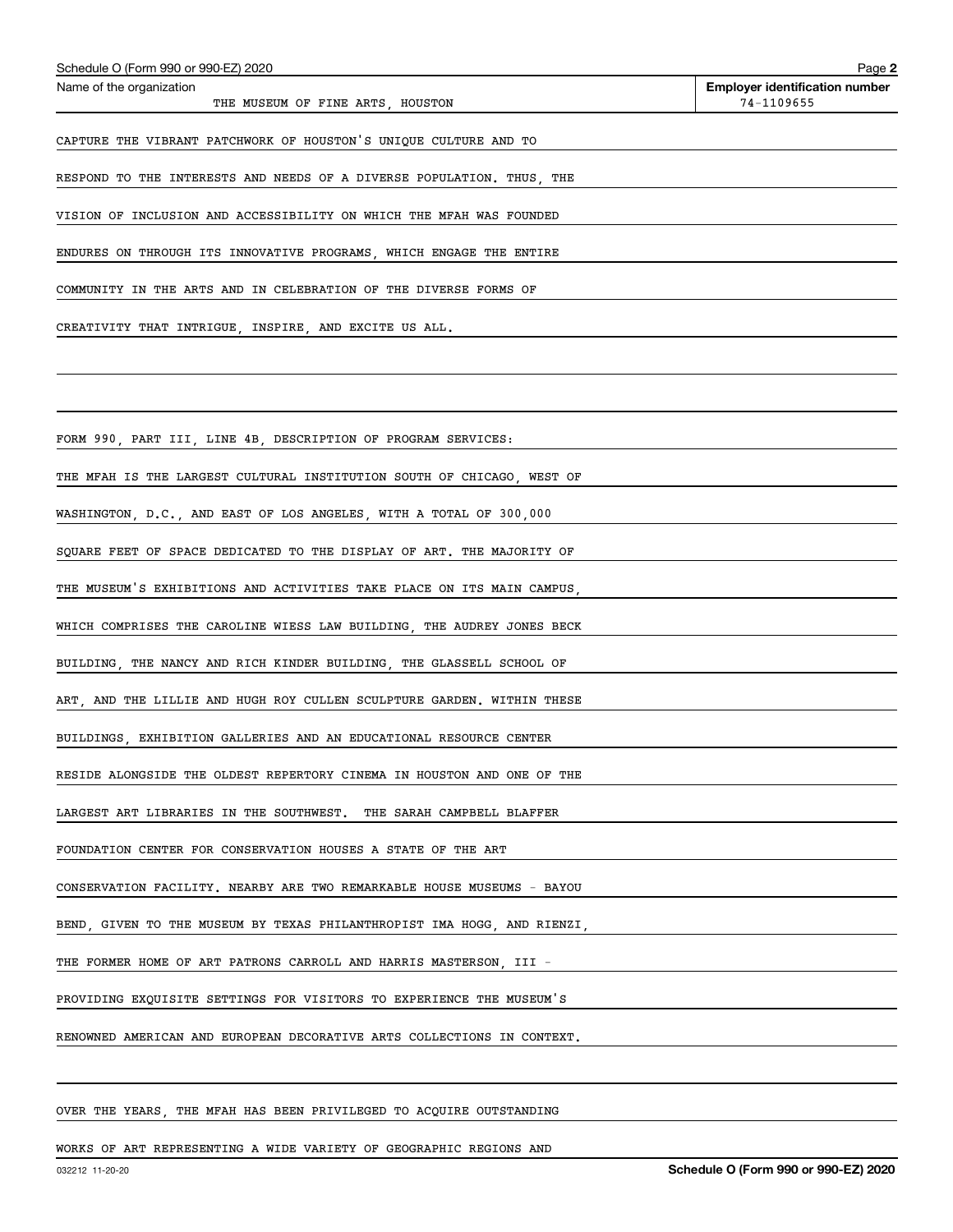| Schedule O (Form 990 or 990-EZ) 2020                                    | Page 2                                              |
|-------------------------------------------------------------------------|-----------------------------------------------------|
| Name of the organization<br>THE MUSEUM OF FINE ARTS, HOUSTON            | <b>Employer identification number</b><br>74-1109655 |
| HISTORIC PERIODS. PARTICULAR STRENGTHS LIE IN PRE-COLUMBIAN ART,        |                                                     |
| RENAISSANCE AND BAROQUE PAINTING AND SCULPTURE, 19TH AND 20TH CENTURY   |                                                     |
| ART, AFRICAN-AMERICAN ART, PHOTOGRAPHY, AND LATIN AMERICAN ART. BAYOU   |                                                     |
| BEND HOUSES ONE OF THE FINEST ASSEMBLAGES OF EARLY AMERICAN FURNITURE,  |                                                     |
| SILVER, CERAMICS, AND PAINTINGS OUTSIDE OF NEW ENGLAND: AND RIENZI      |                                                     |
| SHOWCASES ONE OF THE MOST IMPORTANT COLLECTIONS OF ENGLISH PORCELAIN    |                                                     |
| OUTSIDE OF THE UNITED KINGDOM.                                          |                                                     |
| CHIEF AMONG THE MUSEUM'S CURRENT ACQUISITION, EXHIBITION, AND           |                                                     |
| SCHOLARSHIP PRIORITIES ARE THE ARTS OF THE AMERICAS, THE ISLAMIC WORLD, |                                                     |
| AND ASIA. THE MFAH ESTABLISHED THE INTERNATIONAL CENTER FOR THE ARTS OF |                                                     |
| THE AMERICAS, A RESEARCH INSTITUTION DESIGNED TO ADDRESS THE WIDESPREAD |                                                     |
| LAG IN SCHOLARSHIP AND COLLECTION OF LATIN AMERICAN AND LATINO ART. THE |                                                     |
| MUSEUM HAS ESTABLISHED A DEPARTMENT OF ISLAMIC ART, WHICH IS DEVOTED TO |                                                     |
| BUILDING A RENOWNED PERMANENT COLLECTION, ORGANIZING INNOVATIVE         |                                                     |
| EXHIBITIONS OF ISLAMIC ART, AND HOSTING STIMULATING EDUCATIONAL AND     |                                                     |
| INTERPRETIVE PROGRAMS. AT THE SAME TIME, THE MUSEUM IS ALSO DEEPENING   |                                                     |
| ITS COMMITMENT TO ASIAN ART, ACTIVELY SEEKING TO INCREASE ITS RELEVANT  |                                                     |
| HOLDINGS AND PROMOTE CULTURAL UNDERSTANDING.                            |                                                     |
|                                                                         |                                                     |
| BAYOU BEND COLLECTION AND GARDENS, THE MFAH HOUSE MUSEUM FOR AMERICAN   |                                                     |
| DECORATIVE ARTS, INCLUDES THE LORA JEAN KILROY VISITOR AND EDUCATION    |                                                     |
| CENTER. THE VISITOR CENTER FEATURES AN ORIENTATION GALLERY, A LIBRARY,  |                                                     |
| A RETAIL SHOP, TWO MEETING ROOMS, PUBLIC TERRACES, AND AMPLE PARKING.   |                                                     |
| DESIGNED BY HOUSTON ARCHITECT LESLIE K. ELKINS, THE BUILDING ACHIEVED A |                                                     |
| LEED SILVER CERTIFICATION FOR ITS ENVIRONMENTAL EFFICIENCIES.           |                                                     |
|                                                                         |                                                     |
| THE NEW AND EXPANDED GLASSELL SCHOOL OF ART IS HOUSED IN A 93,000       |                                                     |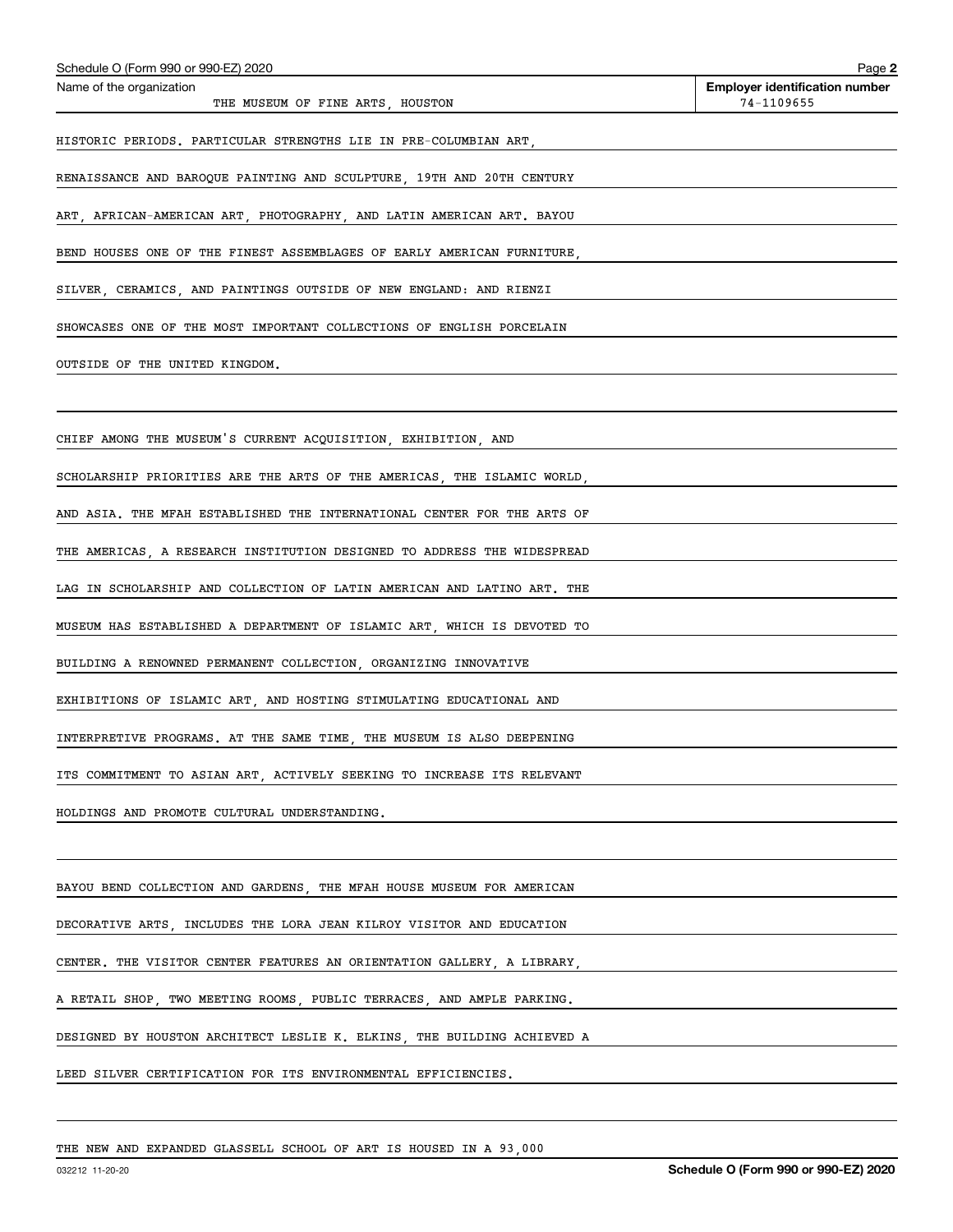THE MUSEUM OF FINE ARTS HOUSTON **14-1109655** 

SQUARE FOOT BUILDING ON MONTROSE BOULEVARD.

THE MFAH'S WORLD-RENOWNED CONSERVATION DEPARTMENT RESIDES IN THE SARAH

CAMPBELL BLAFFER FOUNDATION CENTER FOR CONSERVATION. SITUATED ABOVE

THE WEST SIDE OF THE MUSEUM'S VISITOR'S CENTER AND FANNIN PARKING

GARAGE, THE STATE OF THE ART FACILITY UNITES THE MUSEUM'S CONSERVATION

TEAM UNDER ONE ROOF AND IN CLOSE PROXIMITY TO THE MUSEUM.

THE NANCY AND RICH KINDER BUILDING, DEVOTED TO THE MUSEUM'S

INTERNATIONAL COLLECTIONS OF MODERN AND CONTEMPORARY ART, OPENED IN

NOVEMBER 2020. DESIGNED BY STEVEN HOLL ARCHITECTS AS THE THIRD MFAH

GALLERY BUILDING, IT IS THE FINAL COMPONENT IN THE EIGHT-YEAR PROJECT

TO EXPAND AND ENHANCE THE MUSEUM'S SUSAN AND FAYEZ S. SAROFIM CAMPUS.

THE GALLERIES WITHIN THE NEW KINDER BUILDING INCREASE OVERALL MFAH

EXHIBITION SPACE BY NEARLY 75 PERCENT. THE BUILDING IS DEDICATED TO

PRESENTING WORKS FROM THE MUSEUM'S INTERNATIONAL COLLECTIONS OF MODERN

AND CONTEMPORARY ART, AND INCLUDES WORKS DRAWN FROM THE COLLECTIONS OF

LATIN AMERICAN AND LATINO ART; PHOTOGRPAHY; PRINTS AND DRAWINGS;

DECORATIVE ARTS, CRAFT AND DESIGN; AND MODERN AND CONTEMPORARRY ART.

FORM 990, PART III, LINE 4C, DESCRIPTION OF PROGRAM SERVICES:

OFFERING ART EDUCATION, STUDIO INSTRUCTION, AND COMMUNITY OUTREACH, THE

MFAH IS DEDICATED TO SUPPORTING RESEARCH AND CULTIVATING INNOVATION

WITHIN THE ARTS AND RELATED DISCIPLINES. THE MFAH IS PARTNERING WITH

RICE UNIVERSITY TO STRENGTHEN ART INSTRUCTION AT UNDERGRADUATE AND

GRADUATE LEVELS.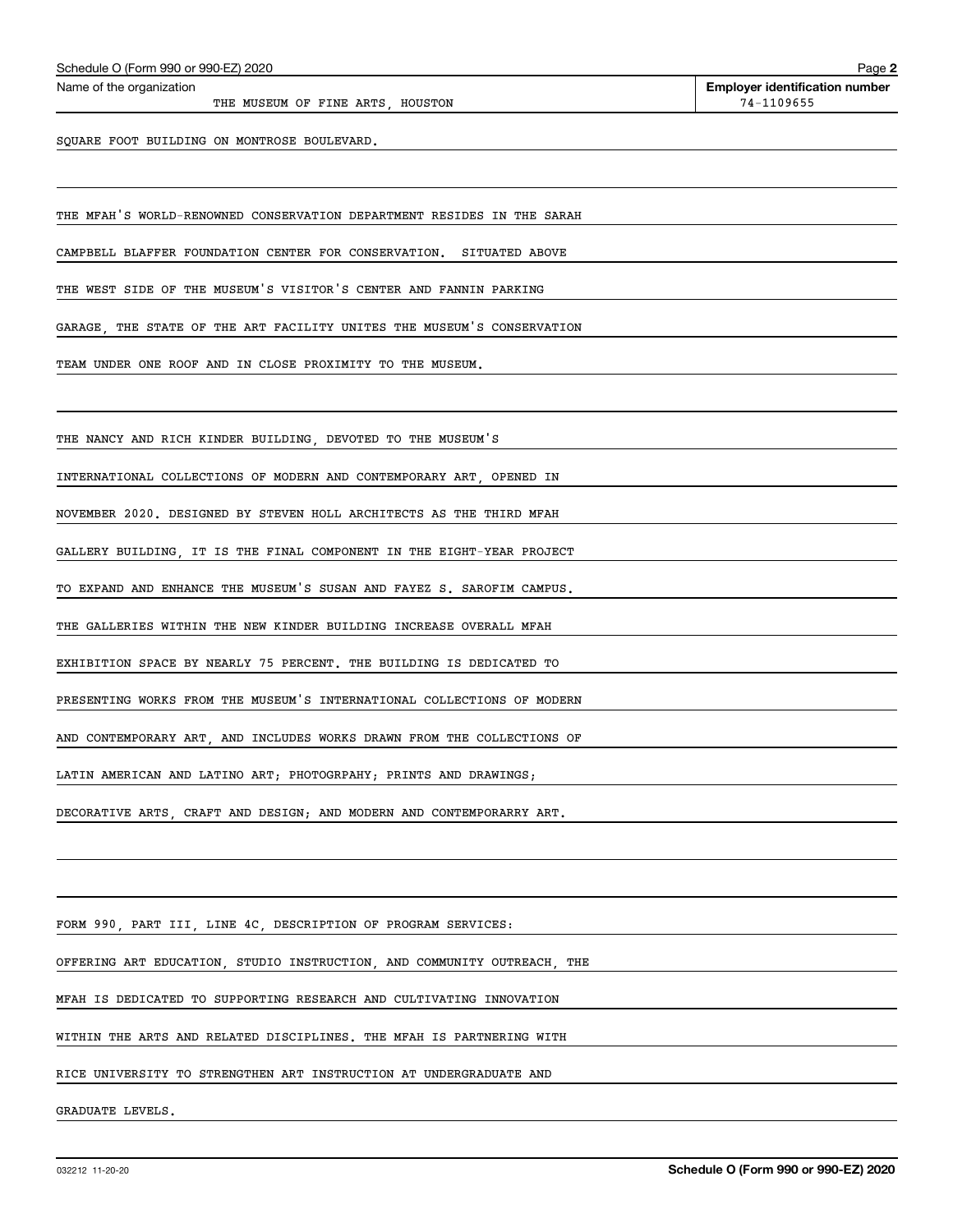| Schedule O (Form 990 or 990-EZ) 2020                                       | Page 2                                              |
|----------------------------------------------------------------------------|-----------------------------------------------------|
| Name of the organization<br>THE MUSEUM OF FINE ARTS, HOUSTON               | <b>Employer identification number</b><br>74-1109655 |
| THE MFAH IS PARTNERING WITH RICE UNIVERSITY TO PURSUE LEADING-EDGE         |                                                     |
| SCIENTIFIC RESEARCH AIMED AT ADVANCING CURRENT TECHNIQUES FOR ART          |                                                     |
| CONSERVATION. WITH GENEROUS SUPPORT FROM THE ANDREW W. MELLON              |                                                     |
| FOUNDATION, THE MUSEUM HAS ESTABLISHED A RESEARCH SCIENCE PROGRAM          |                                                     |
| DEDICATED TO THOROUGH INVESTIGATION AND ANALYSIS OF WORKS OF ART. IN A     |                                                     |
| RELATED EFFORT, THE MUSEUM DEVELOPED AN ART CONSERVATION DATABASE          |                                                     |
| (ACD), A WEB-BASED DATABASE THAT WILL PROVIDE A SYSTEM FOR EASILY          |                                                     |
| ACCESSING CONSERVATION RECORDS, INFORMING ALL COLLECTION PROCEDURES AND    |                                                     |
| POLICIES, AND SERVING AS A NATIONAL MODEL FOR CONSERVATION DATA            |                                                     |
| MANAGEMENT AND COLLECTION CARE. IN ACKNOWLEDGMENT OF THE ACD'S IMPACT      |                                                     |
| ON THE FIELD, THE INSTITUTE FOR MUSEUM AND LIBRARY SERVICES HAS            |                                                     |
| RECOGNIZED THE MUSEUM WITH A NATIONAL LEADERSHIP AWARD.                    |                                                     |
|                                                                            |                                                     |
| FORM 990, PART III, LINE 4D, OTHER PROGRAM SERVICES:                       |                                                     |
| MEMBERSHIP ACTIVITIES                                                      |                                                     |
| EXPENSES \$ 1,194,384. INCLUDING GRANTS OF \$ 0. REVENUE \$ 2,558,257.     |                                                     |
|                                                                            |                                                     |
| FORM 990, PART VI, SECTION A, LINE 2:                                      |                                                     |
| THE FOLLOWING MFAH BOARD MEMBERS SHARE A FAMILY RELATIONSHIP:              |                                                     |
|                                                                            |                                                     |
| CORNELIA C. LONG, MARY CULLEN, ROSANETTE S. CULLEN AND NINA O'LEARY ZILKHA |                                                     |
| - FAMILY RELATIONSHIP                                                      |                                                     |
| NANCY BROWN NEGLEY,<br>WILLIAM N. MATHIS AND HOLBROOK F. DORN - FAMILY     |                                                     |
| RELATIONSHIP                                                               |                                                     |
| CLARE ATWELL GLASSELL AND ALFRED C. GLASSELL III - FAMILY RELATIONSHIP     |                                                     |
|                                                                            |                                                     |

FORM 990, PART VI, SECTION B, LINE 11B:

FORM 990 WAS REVIEWED PRIOR TO FILING WITH THE AUDIT COMMITTEE BY THE CHIEF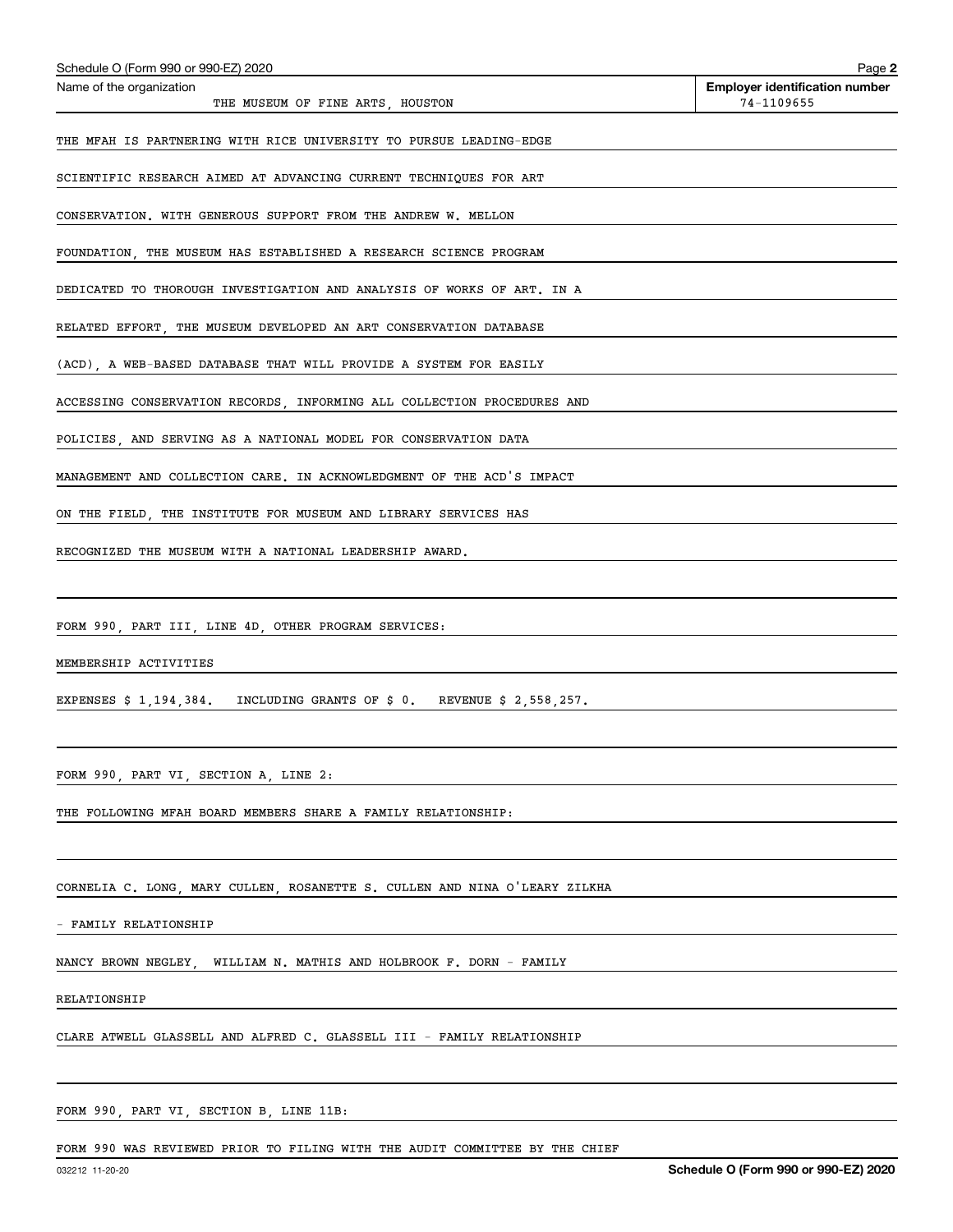| Schedule O (Form 990 or 990-EZ) 2020                                        | Page 2                                              |
|-----------------------------------------------------------------------------|-----------------------------------------------------|
| Name of the organization<br>THE MUSEUM OF FINE ARTS, HOUSTON                | <b>Employer identification number</b><br>74-1109655 |
| FINANCIAL OFFICER AND CONTROLLER. A PAID INDEPENDENT ACCOUNTING FIRM        |                                                     |
| REVIEWED FORM 990. THE FORM 990 WAS DISTRIBUTED TO ALL MEMBERS OF THE BOARD |                                                     |
| OF TRUSTEES PRIOR TO FILING. THE CFO, CONTROLLER, AND DIRECTOR WERE         |                                                     |
| AVAILABLE TO ALL MEMBERS OF THE AUDIT COMMITTEE AND BOARD TO ANSWER         |                                                     |
| QUESTIONS.                                                                  |                                                     |
|                                                                             |                                                     |
| FORM 990, PART VI, SECTION B, LINE 12C:                                     |                                                     |
| ALL TRUSTEES AND COMMITTEE MEMBERS, VOTING OR NON-VOTING, RECEIVE A         |                                                     |
| CONFLICT OF INTEREST QUESTIONNAIRE AT THE START OF EACH FISCAL YEAR. THE    |                                                     |
| COMPLETED FORMS ARE RETURNED TO THE OFFICE OF THE CHIEF FINANCIAL OFFICER.  |                                                     |
| EACH TRUSTEE COMMITTEE CHAIR IS FAMILIAR WITH THE MUSEUM OF FINE ARTS,      |                                                     |
| HOUSTON'S CONFLICT OF INTEREST POLICY AND ENFORCES THE POLICY AT THE        |                                                     |
| COMMITTEE LEVEL AS REQUIRED. ANY CONFLICTS IDENTIFIED AT A COMMITTEE        |                                                     |
| MEETING ARE REFLECTED IN THE COMMITTEE MINUTES AND THE CONFLICTED PARTY     |                                                     |
| LEAVES THE ROOM AND DOES NOT PARTICIPATE IN THE VOTE.                       |                                                     |
|                                                                             |                                                     |
| FORM 990, PART VI, SECTION B, LINE 15:                                      |                                                     |
| THE MUSEUM OF FINE ARTS, HOUSTON HAS A COMPENSATION SUB-COMMITTEE CHAIRED   |                                                     |
| BY THE CHAIRMAN OF THE COMMITTEE, INCLUDES FOUR VOTING TRUSTEE MEMBERS AND  |                                                     |
| ONE COMMITTEE CONSULTANT. COMPARATIVE DATA FOR SIMILAR POSITIONS IN UNITED  |                                                     |
| STATES MUSEUMS ARE REVIEWED ALONG WITH A MINIMUM OF A FOUR TO FIVE YEAR     |                                                     |
| COMPENSATION HISTORY. ADDITIONALLY, THE COMMITTEE ESTABLISHES SPECIFIC      |                                                     |
| CRITERIA FOR COMPENSATION DECISIONS.                                        |                                                     |

FORM 990, PART VI, SECTION C, LINE 19:

ALL DOCUMENTS REQUIRED BY LAW TO BE MADE AVAILABLE TO THE PUBLIC ARE

AVAILABLE. THE AUDITED FINANCIAL STATEMENTS ARE MADE AVAILABLE THROUGH THE

MUSEUM OF FINE ARTS, HOUSTON WEBSITE.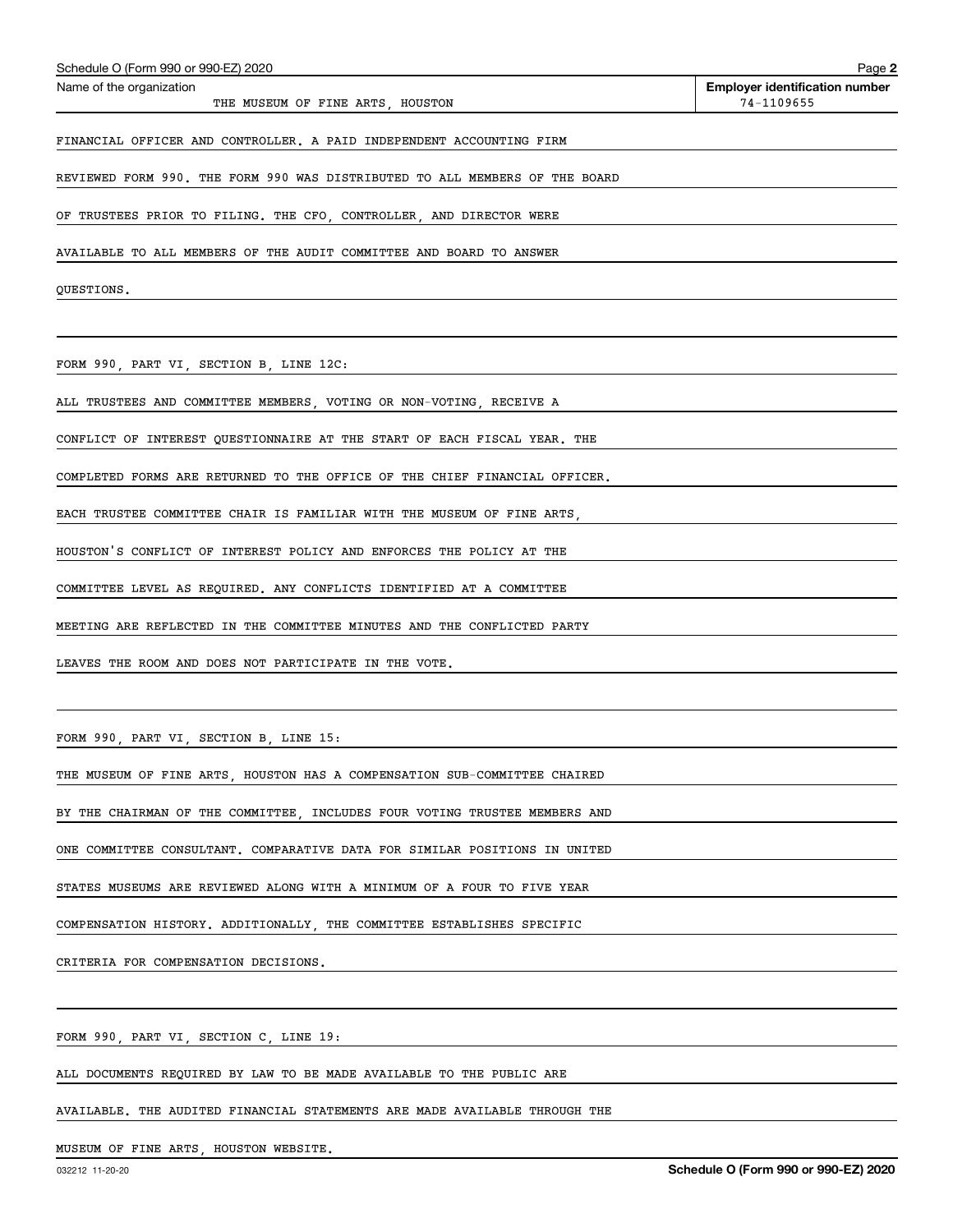THE MUSEUM OF FINE ARTS, HOUSTON 74-1109655

FORM 990, PART I, LINE 6:

THE VOLUNTEER PROGRAM WAS INACTIVE FOR MOST OF THIS TIME PERIOD (MARCH

2019-JUNE 2021) DUE TO COVID AND OPPORTUNITIES DID NOT BECOME AVAILABLE

UNTIL JUNE OF 2021. WE HAD 789 VOLUNTEERS ACTIVE DURING THAT TIME.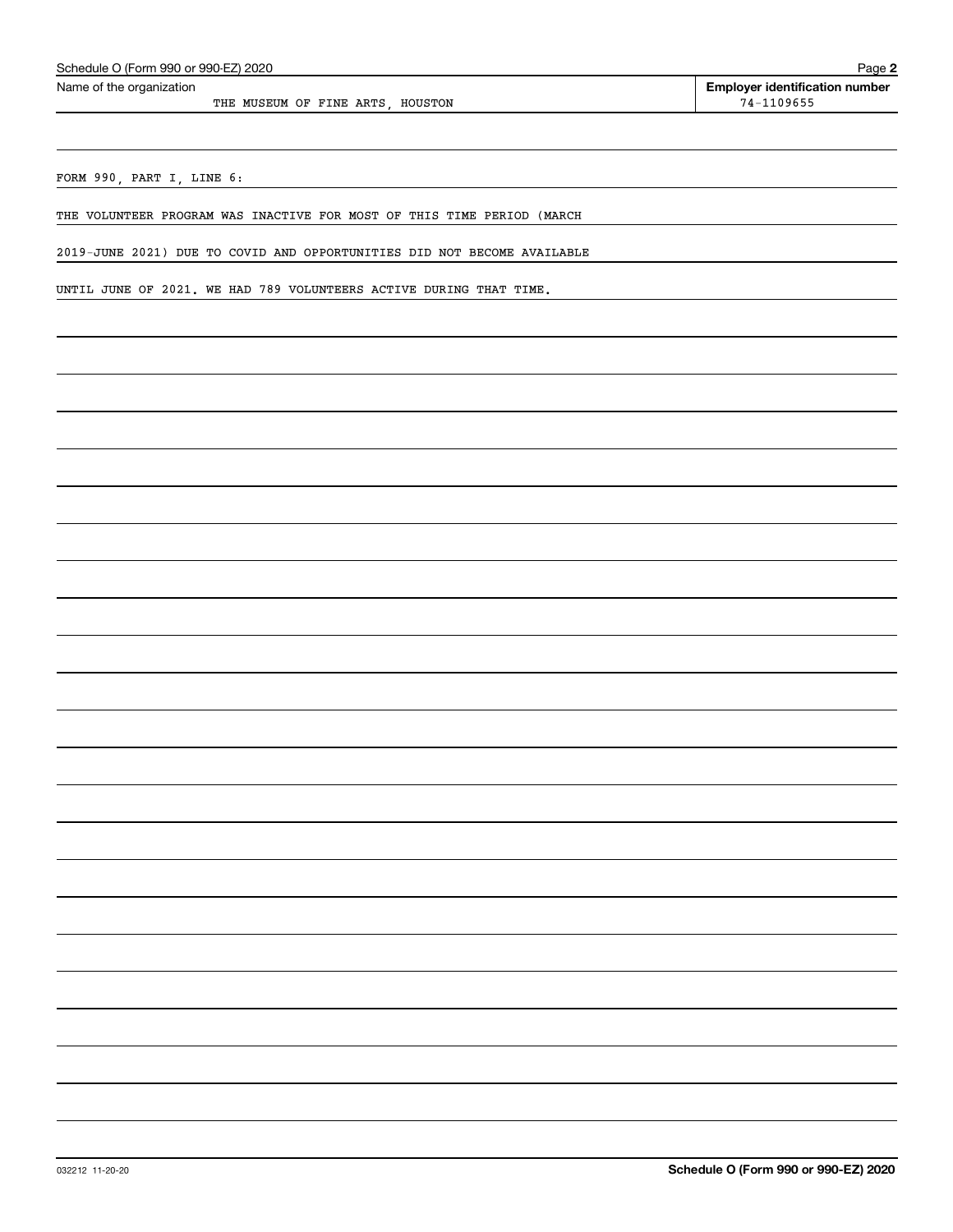| <b>SCHEDULE R</b> |
|-------------------|
|                   |

#### **(Form 990)**

### **Related Organizations and Unrelated Partnerships**

**Complete if the organization answered "Yes" on Form 990, Part IV, line 33, 34, 35b, 36, or 37.** |

**Attach to Form 990.**  |

OMB No. 1545-0047 **2020**

**Open to Public | Go to www.irs.gov/Form990 for instructions and the latest information. Inspection**

**Employer identification number**

74-1109655

Department of the Treasury Internal Revenue Service Name of the organization

THE MUSEUM OF FINE ARTS, HOUSTON

**Part I Identification of Disregarded Entities.**  Complete if the organization answered "Yes" on Form 990, Part IV, line 33.

| (a)<br>Name, address, and EIN (if applicable)<br>of disregarded entity | (b)<br>Primary activity | (c)<br>Legal domicile (state or<br>foreign country) | (d)<br>Total income | (e)<br>End-of-year assets | (f)<br>Direct controlling<br>entity |
|------------------------------------------------------------------------|-------------------------|-----------------------------------------------------|---------------------|---------------------------|-------------------------------------|
|                                                                        |                         |                                                     |                     |                           |                                     |
|                                                                        |                         |                                                     |                     |                           |                                     |
|                                                                        |                         |                                                     |                     |                           |                                     |
|                                                                        |                         |                                                     |                     |                           |                                     |

**Identification of Related Tax-Exempt Organizations.** Complete if the organization answered "Yes" on Form 990, Part IV, line 34, because it had one or more related tax-exempt **Part II** organizations during the tax year.

| (a)<br>Name, address, and EIN<br>of related organization | (b)<br>Primary activity | (c)<br>Legal domicile (state or<br>foreign country) | (d)<br><b>Exempt Code</b><br>section | (e)<br>Public charity<br>status (if section | (f)<br>Direct controlling<br>entity | $(g)$<br>Section 512(b)(13) | controlled<br>entity? |
|----------------------------------------------------------|-------------------------|-----------------------------------------------------|--------------------------------------|---------------------------------------------|-------------------------------------|-----------------------------|-----------------------|
|                                                          |                         |                                                     | 501(c)(3))                           |                                             |                                     | Yes                         | No                    |
| THE ENDOWMENT FOR THE MUSEUM OF FINE ARTS,               |                         |                                                     |                                      |                                             | THE MUSEUM OF                       |                             |                       |
| HOUSTON - 46-2488674, 1001 BISSONNET STREET,             |                         |                                                     |                                      | LINE 12,                                    | FINE ARTS,                          |                             |                       |
| HOUSTON, TX 77005                                        | INACTIVE                | TEXAS                                               | 501(C)(3)<br>TYPE I                  |                                             | HOUSTON                             | x                           |                       |
| HOUSTON ARTS COMBINED ENDOWMENT FOUNDATION -             |                         |                                                     |                                      |                                             | THE MUSEUM OF                       |                             |                       |
| 76-0379639, P.O. BOX 6826, HOUSTON, TX                   |                         |                                                     |                                      | LINE 12,                                    | FINE ARTS,                          |                             |                       |
| 77265-6826                                               | SUPPORTING ORGANIZATION | TEXAS                                               | 501(C)(3)                            | TYPE I                                      | HOUSTON                             |                             | х                     |
|                                                          |                         |                                                     |                                      |                                             |                                     |                             |                       |
|                                                          |                         |                                                     |                                      |                                             |                                     |                             |                       |

**For Paperwork Reduction Act Notice, see the Instructions for Form 990. Schedule R (Form 990) 2020**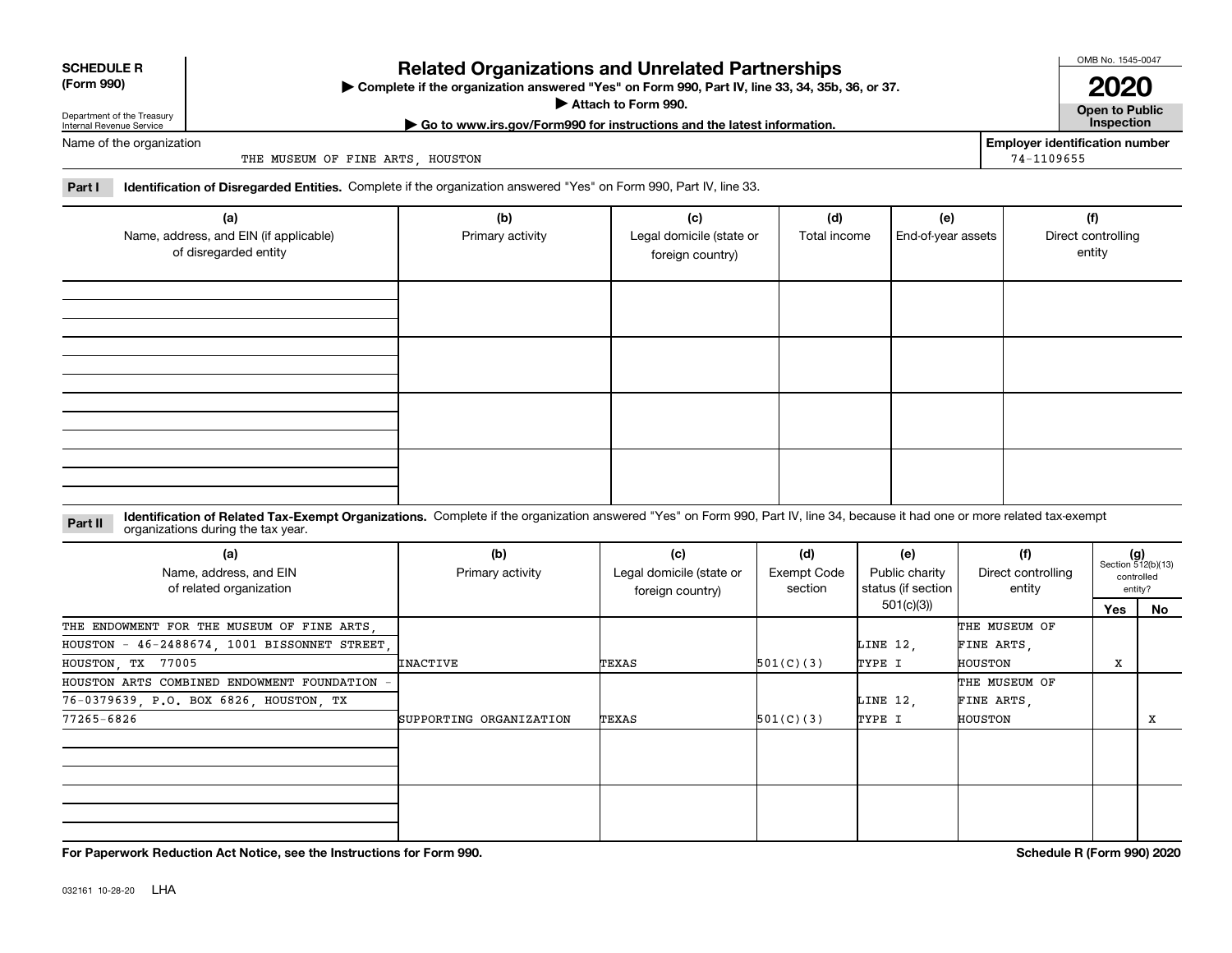**Identification of Related Organizations Taxable as a Partnership.** Complete if the organization answered "Yes" on Form 990, Part IV, line 34, because it had one or more related **Part III** organizations treated as a partnership during the tax year.

| (a)<br>Name, address, and EIN<br>of related organization | (b)<br>Primary activity | (c)<br>Legal<br>domicile<br>(state or<br>foreign<br>country) | (d)<br>Direct controlling<br>entity | (e)<br>Predominant income<br>(related, unrelated,<br>excluded from tax under<br>sections 512-514) | (f)<br>Share of total<br>income | (g)<br>Share of<br>end-of-year<br>assets | (h)<br>Yes $ $ | Disproportionate<br>allocations?<br>No | (i)<br>Code V-UBI<br>amount in box<br>20 of Schedule<br>K-1 (Form 1065) Yes No | (i) | (k)<br>General or Percentage<br>managing ownership<br>partner? |
|----------------------------------------------------------|-------------------------|--------------------------------------------------------------|-------------------------------------|---------------------------------------------------------------------------------------------------|---------------------------------|------------------------------------------|----------------|----------------------------------------|--------------------------------------------------------------------------------|-----|----------------------------------------------------------------|
|                                                          |                         |                                                              |                                     |                                                                                                   |                                 |                                          |                |                                        |                                                                                |     |                                                                |
|                                                          |                         |                                                              |                                     |                                                                                                   |                                 |                                          |                |                                        |                                                                                |     |                                                                |
|                                                          |                         |                                                              |                                     |                                                                                                   |                                 |                                          |                |                                        |                                                                                |     |                                                                |
|                                                          |                         |                                                              |                                     |                                                                                                   |                                 |                                          |                |                                        |                                                                                |     |                                                                |

**Identification of Related Organizations Taxable as a Corporation or Trust.** Complete if the organization answered "Yes" on Form 990, Part IV, line 34, because it had one or more related **Part IV** organizations treated as a corporation or trust during the tax year.

| (a)<br>Name, address, and EIN<br>of related organization | (b)<br>Primary activity    | (c)<br>Legal domicile<br>(state or | (d)<br>Direct controlling<br>entity | (e)<br>Type of entity<br>(C corp, S corp, | (f)<br>Share of total<br>income | (g)<br>Share of<br>end-of-year | (h)<br> Percentage <br>ownership | (i)<br>Section<br>512(b)(13)<br>controlled | entity? |  |
|----------------------------------------------------------|----------------------------|------------------------------------|-------------------------------------|-------------------------------------------|---------------------------------|--------------------------------|----------------------------------|--------------------------------------------|---------|--|
|                                                          |                            | foreign<br>country)                |                                     | or trust)                                 |                                 | assets                         |                                  |                                            |         |  |
| ART OF THE SPIRITS, INC - 76-0032714                     |                            |                                    | THE MUSEUM OF                       |                                           |                                 |                                |                                  |                                            |         |  |
| 1001 BISSONNET STREET                                    |                            |                                    | FINE ARTS,                          |                                           |                                 |                                |                                  |                                            |         |  |
| HOUSTON, TX 77005                                        | BEVERAGE SERVICE           | TХ                                 | HOUSTON                             | C CORP                                    |                                 |                                |                                  |                                            | X       |  |
| MUSEUM OF FINE ARTS, HOUSTON IN                          |                            |                                    | THE MUSEUM OF                       |                                           |                                 |                                |                                  |                                            |         |  |
| FRANCE MAISON DORA MAAR, RUE DU PORTAIL                  |                            |                                    | FINE ARTS,                          |                                           |                                 |                                |                                  |                                            |         |  |
| NEUF, MENERBES, 84560, FRANCE                            | <b>EDUCATION</b><br>FRANCE |                                    | HOUSTON                             | TRUST                                     |                                 |                                | 100%                             | x                                          |         |  |
|                                                          |                            |                                    |                                     |                                           |                                 |                                |                                  |                                            |         |  |
|                                                          |                            |                                    |                                     |                                           |                                 |                                |                                  |                                            |         |  |
|                                                          |                            |                                    |                                     |                                           |                                 |                                |                                  |                                            |         |  |
|                                                          |                            |                                    |                                     |                                           |                                 |                                |                                  |                                            |         |  |
|                                                          |                            |                                    |                                     |                                           |                                 |                                |                                  |                                            |         |  |
|                                                          |                            |                                    |                                     |                                           |                                 |                                |                                  |                                            |         |  |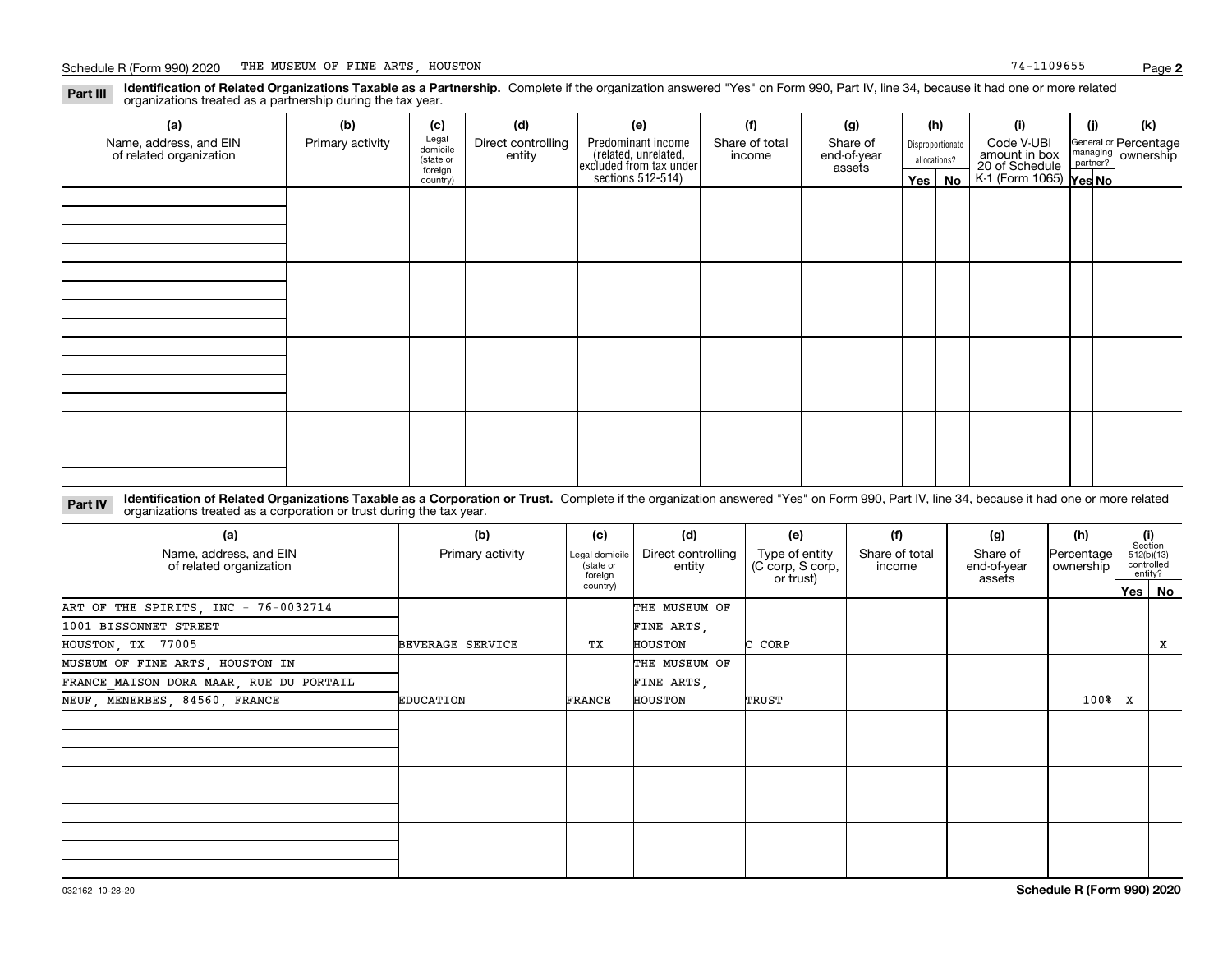**Part V** T**ransactions With Related Organizations.** Complete if the organization answered "Yes" on Form 990, Part IV, line 34, 35b, or 36.

| Note: Complete line 1 if any entity is listed in Parts II, III, or IV of this schedule. |                                                                                                                                                                                                                                |                |   |   |  |  |
|-----------------------------------------------------------------------------------------|--------------------------------------------------------------------------------------------------------------------------------------------------------------------------------------------------------------------------------|----------------|---|---|--|--|
|                                                                                         | 1 During the tax year, did the organization engage in any of the following transactions with one or more related organizations listed in Parts II-IV?                                                                          |                |   |   |  |  |
|                                                                                         | a Receipt of (i) interest, (ii) annuities, (iii) royalties, or (iv) rent from a controlled entity [1] controlled entity [1] controlled entimed to the controlled entity [1] content content content content of (i) interest, ( | 1a             |   | Х |  |  |
|                                                                                         |                                                                                                                                                                                                                                | 1 <sub>b</sub> |   | X |  |  |
|                                                                                         | c Gift, grant, or capital contribution from related organization(s) matches contains and content and contribution from related organization(s) matches contains and contribution from related organization(s) matches contains | 1c             |   | X |  |  |
|                                                                                         |                                                                                                                                                                                                                                | 1d             |   | X |  |  |
|                                                                                         |                                                                                                                                                                                                                                | 1e             |   | X |  |  |
|                                                                                         |                                                                                                                                                                                                                                |                |   |   |  |  |
|                                                                                         | f Dividends from related organization(s) manufactured contains and contained a series of the contact of the contact of the contact of the contact of the contact of the contact of the contact of the contact of the contact o | 1f             |   | X |  |  |
|                                                                                         | g Sale of assets to related organization(s) www.assettion.com/www.assettion.com/www.assettion.com/www.assettion.com/www.assettion.com/www.assettion.com/www.assettion.com/www.assettion.com/www.assettion.com/www.assettion.co | 1 <sub>g</sub> |   | X |  |  |
|                                                                                         | h Purchase of assets from related organization(s) manufactured and content to the content of the content of the content of the content of the content of the content of the content of the content of the content of the conte | 1h             |   | X |  |  |
|                                                                                         | Exchange of assets with related organization(s) www.assettion.com/www.assettion.com/www.assettion.com/www.assettion.com/www.assettion.com/www.assettion.com/www.assettion.com/www.assettion.com/www.assettion.com/www.assettio | 11             |   | x |  |  |
|                                                                                         |                                                                                                                                                                                                                                | 1j             | X |   |  |  |
|                                                                                         |                                                                                                                                                                                                                                |                |   |   |  |  |
|                                                                                         | k Lease of facilities, equipment, or other assets from related organization(s) manufaction content to the manufacture of facilities, equipment, or other assets from related organization(s) manufacture manufacture manufactu | 1k             |   | X |  |  |
|                                                                                         | Performance of services or membership or fundraising solicitations for related organization(s)                                                                                                                                 | 11             | X |   |  |  |
|                                                                                         | m Performance of services or membership or fundraising solicitations by related organization(s)                                                                                                                                | 1m             |   | X |  |  |
|                                                                                         |                                                                                                                                                                                                                                | 1n             |   | X |  |  |
|                                                                                         | o Sharing of paid employees with related organization(s) manufactured and content to the content of the content of the content of the content of the content of the content of the content of the content of the content of th | 1o             |   | X |  |  |
|                                                                                         |                                                                                                                                                                                                                                |                |   |   |  |  |
|                                                                                         |                                                                                                                                                                                                                                | 1p             | x |   |  |  |
|                                                                                         |                                                                                                                                                                                                                                | 1q             |   | X |  |  |
|                                                                                         |                                                                                                                                                                                                                                |                |   |   |  |  |
|                                                                                         |                                                                                                                                                                                                                                | 1r             |   | х |  |  |
|                                                                                         |                                                                                                                                                                                                                                | 1s             |   | x |  |  |

**2**If the answer to any of the above is "Yes," see the instructions for information on who must complete this line, including covered relationships and transaction thresholds.

| (a)<br>Name of related organization                          | (b)<br>Transaction<br>type (a-s) | (c)<br>Amount involved | (d)<br>Method of determining amount involved |
|--------------------------------------------------------------|----------------------------------|------------------------|----------------------------------------------|
| (1) ART OF THE SPIRITS, INC                                  | ш                                |                        | 90,090. BOOK VALUE                           |
| (2) MUSEUM OF FINE ARTS, HOUSTON IN FRANCE, MAISON DORA MAAR |                                  |                        | 31,472. BOOK VALUE                           |
| (3)                                                          |                                  |                        |                                              |
| (4)                                                          |                                  |                        |                                              |
| (5)                                                          |                                  |                        |                                              |
| (6)                                                          |                                  |                        |                                              |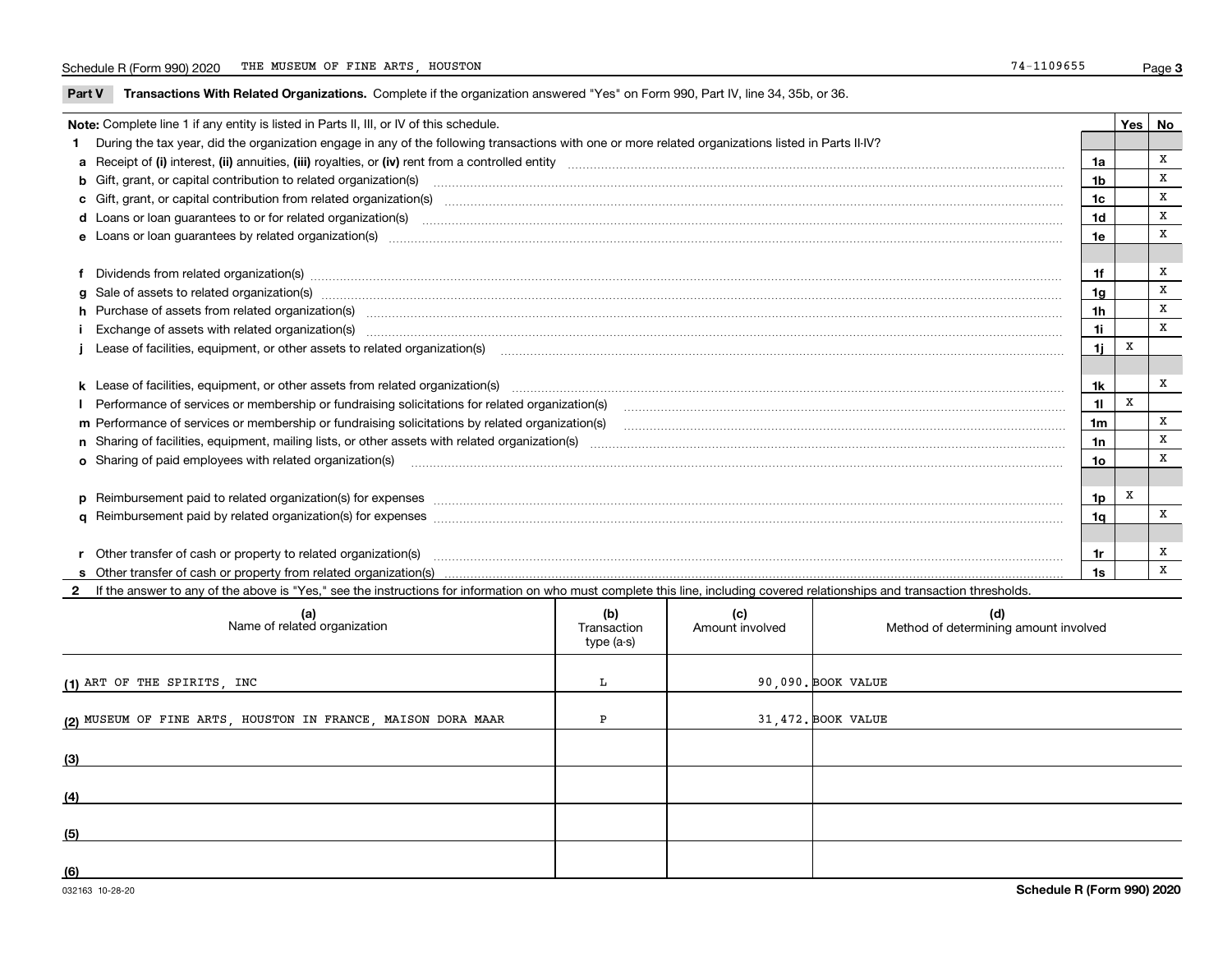#### Schedule R (Form 990) 2020 Page THE MUSEUM OF FINE ARTS, HOUSTON 74-1109655

**Part VI Unrelated Organizations Taxable as a Partnership. Complete if the organization answered "Yes" on Form 990, Part IV, line 37.** 

Provide the following information for each entity taxed as a partnership through which the organization conducted more than five percent of its activities (measured by total assets or gross revenue) that was not a related organization. See instructions regarding exclusion for certain investment partnerships.

| $\overline{\phantom{0}}$<br>(a)<br>Name, address, and EIN<br>of entity | ັ<br>ັ<br>(b)<br>Primary activity | (c)<br>Legal domicile<br>(state or foreign<br>country) | (d)<br>Predominant income<br>(related, unrelated,<br>excluded from tax under<br>sections 512-514) | (e)<br>Are all<br>$\begin{array}{c}\n\text{partners} & \text{sec.} \\ 501(c)(3) & \text{orgs.?} \n\end{array}$<br>Yes No | (f)<br>Share of<br>total<br>income | (g)<br>Share of<br>end-of-year<br>assets | (h)<br>Dispropor-<br>tionate<br>allocations?<br>Yes No | (i)<br>Code V-UBI<br>  amount in box 20 managing<br>  of Schedule K-1 partner?  ownership<br>  of Schedule K-1 partner?  ownership<br>  Yes No | (i)<br>Yes No | (k) |
|------------------------------------------------------------------------|-----------------------------------|--------------------------------------------------------|---------------------------------------------------------------------------------------------------|--------------------------------------------------------------------------------------------------------------------------|------------------------------------|------------------------------------------|--------------------------------------------------------|------------------------------------------------------------------------------------------------------------------------------------------------|---------------|-----|
|                                                                        |                                   |                                                        |                                                                                                   |                                                                                                                          |                                    |                                          |                                                        |                                                                                                                                                |               |     |
|                                                                        |                                   |                                                        |                                                                                                   |                                                                                                                          |                                    |                                          |                                                        |                                                                                                                                                |               |     |
|                                                                        |                                   |                                                        |                                                                                                   |                                                                                                                          |                                    |                                          |                                                        |                                                                                                                                                |               |     |
|                                                                        |                                   |                                                        |                                                                                                   |                                                                                                                          |                                    |                                          |                                                        |                                                                                                                                                |               |     |
|                                                                        |                                   |                                                        |                                                                                                   |                                                                                                                          |                                    |                                          |                                                        |                                                                                                                                                |               |     |
|                                                                        |                                   |                                                        |                                                                                                   |                                                                                                                          |                                    |                                          |                                                        |                                                                                                                                                |               |     |
|                                                                        |                                   |                                                        |                                                                                                   |                                                                                                                          |                                    |                                          |                                                        |                                                                                                                                                |               |     |
|                                                                        |                                   |                                                        |                                                                                                   |                                                                                                                          |                                    |                                          |                                                        |                                                                                                                                                |               |     |

**Schedule R (Form 990) 2020**